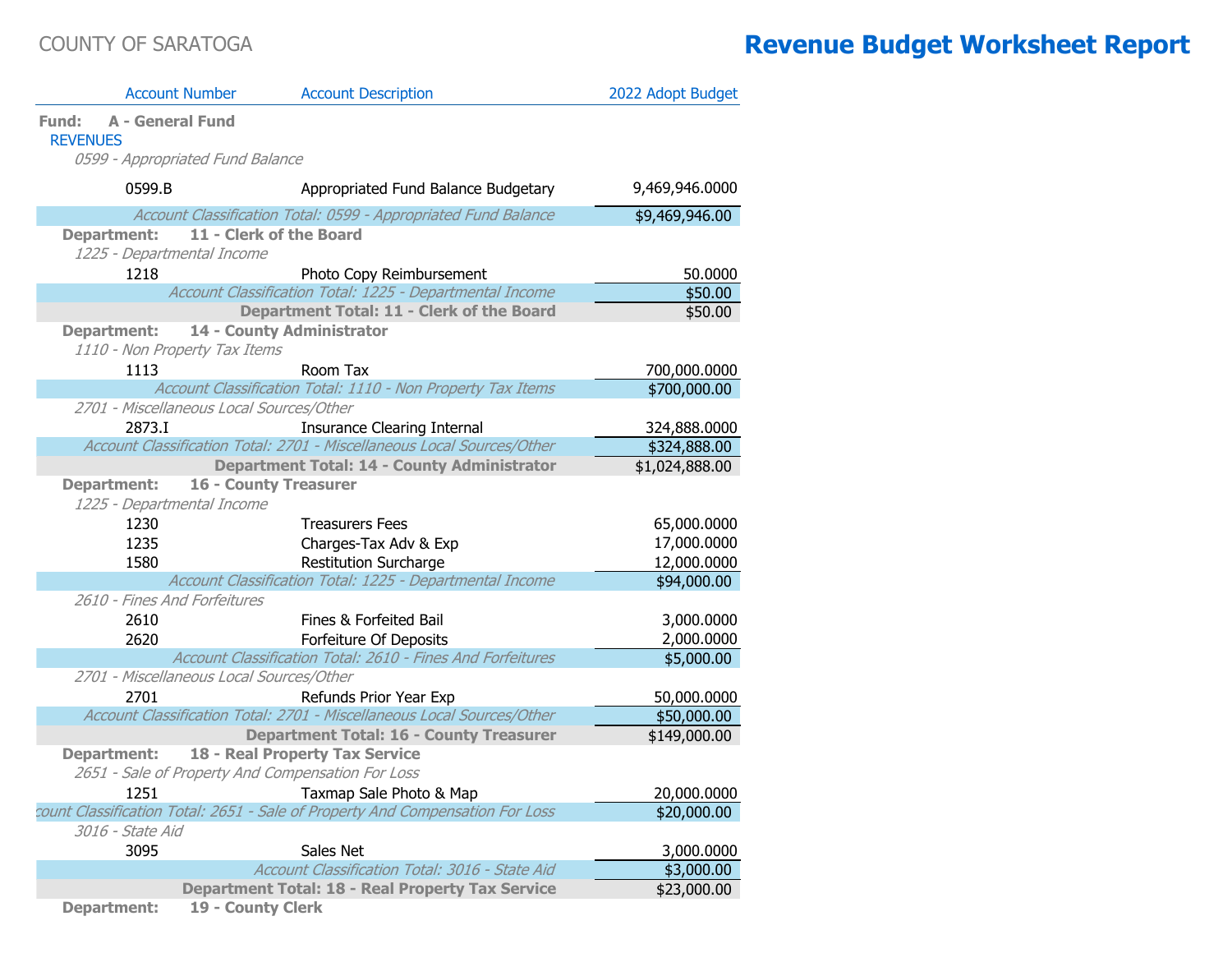|                                  | <b>Account Number</b> | <b>Account Description</b>                                                    | 2022 Adopt Budget |
|----------------------------------|-----------------------|-------------------------------------------------------------------------------|-------------------|
| 1225 - Departmental Income       |                       |                                                                               |                   |
| 1255                             |                       | <b>ClerkS Fees</b>                                                            | 310,000.0000      |
| 1260                             |                       | Motor Vehicle Fees                                                            | 3,100,000.0000    |
| 1218                             |                       | Photo Copy Reimbursement                                                      | 250.0000          |
| 1256                             |                       | Mortgages                                                                     | 910,000.0000      |
| 1257                             |                       | <b>Document Recording</b>                                                     | 425,000.0000      |
| 1258                             |                       | <b>Exemplifications/Copies</b>                                                | 40,000.0000       |
| 1259                             |                       | Sales Tax                                                                     | 32,500.0000       |
| 1261                             |                       | Reimbursement N.Y.S.                                                          | 115,000.0000      |
| 1262                             |                       | R.E. Transfer Tax                                                             | 6,500.0000        |
| 1263                             |                       | Filing Fees & Other                                                           | 335,000.0000      |
| 1264                             |                       | Rpt Transfers - EA5217                                                        | 65,000.0000       |
|                                  |                       | Account Classification Total: 1225 - Departmental Income                      | \$5,339,250.00    |
|                                  |                       | 2651 - Sale of Property And Compensation For Loss                             |                   |
| 2655                             |                       | Sales Other                                                                   | 25,000.0000       |
|                                  |                       | count Classification Total: 2651 - Sale of Property And Compensation For Loss | \$25,000.00       |
| 3016 - State Aid                 |                       |                                                                               |                   |
| 3086                             |                       | State / Legislative Grant                                                     | 440,000.0000      |
|                                  |                       | Account Classification Total: 3016 - State Aid                                | \$440,000.00      |
|                                  |                       | <b>Department Total: 19 - County Clerk</b>                                    | \$5,804,250.00    |
| <b>Department:</b>               |                       | 21 - Human Resources                                                          |                   |
| 1225 - Departmental Income       |                       |                                                                               |                   |
| 1266                             |                       | Civil Service Exam Fees                                                       | 10,000.0000       |
|                                  |                       | Account Classification Total: 1225 - Departmental Income                      | \$10,000.00       |
| 3016 - State Aid                 |                       |                                                                               |                   |
| 3313                             |                       | <b>Indigent Legal Service</b>                                                 | 312,644.0000      |
|                                  |                       | Account Classification Total: 3016 - State Aid                                | \$312,644.00      |
|                                  |                       | <b>Department Total: 21 - Human Resources</b>                                 | \$322,644.00      |
| <b>Department:</b>               |                       | <b>22 - Board of Elections</b>                                                |                   |
| 1225 - Departmental Income       |                       |                                                                               |                   |
| 1218                             |                       | Photo Copy Reimbursement                                                      | 200.0000          |
|                                  |                       | Account Classification Total: 1225 - Departmental Income                      | \$200.00          |
| 2215 - Intergovernmental Charges |                       |                                                                               |                   |
| 2215                             |                       | <b>Reim-Election Expenses</b>                                                 | 130,000.0000      |
|                                  |                       | Account Classification Total: 2215 - Intergovernmental Charges                | \$130,000.00      |
| 3016 - State Aid                 |                       |                                                                               |                   |
| 3087                             |                       | <b>HAVA</b>                                                                   | 50,000.0000       |
|                                  |                       | Account Classification Total: 3016 - State Aid                                | \$50,000.00       |
|                                  |                       | <b>Department Total: 22 - Board of Elections</b>                              | \$180,200.00      |
| <b>Department:</b>               |                       | 23 - Information Technology                                                   |                   |

1225 - Departmental Income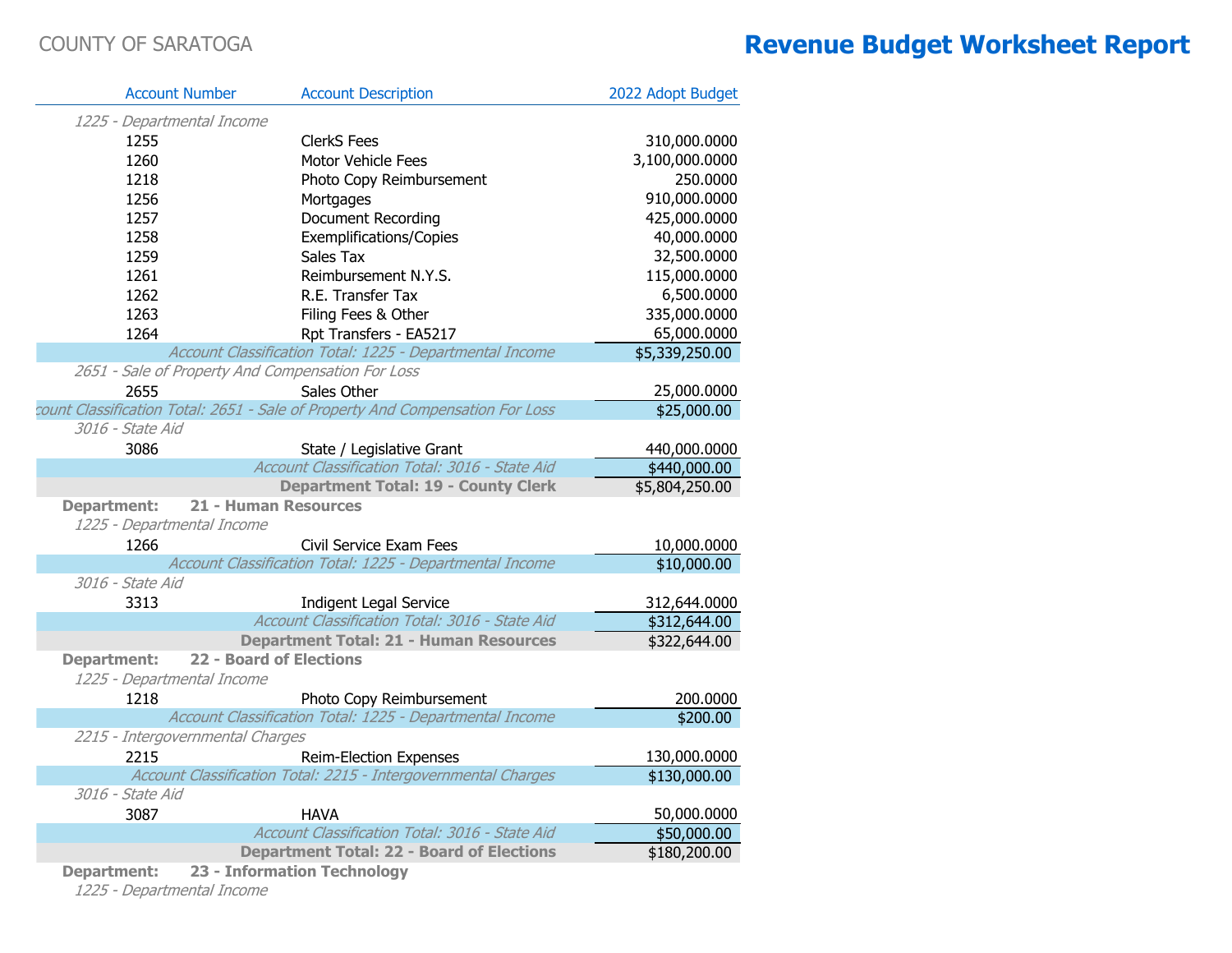| <b>Account Number</b>                            |                               | <b>Account Description</b>                                             | 2022 Adopt Budget |
|--------------------------------------------------|-------------------------------|------------------------------------------------------------------------|-------------------|
| 1289.I                                           |                               | Data Processing Charges Internal                                       | 3,622.0000        |
|                                                  |                               | Account Classification Total: 1225 - Departmental Income               | \$3,622.00        |
| 2701 - Miscellaneous Local Sources/Other         |                               |                                                                        |                   |
| 2808                                             |                               | <b>Telephone Clearing</b>                                              | 300.0000          |
| 2808.I                                           |                               | Telephone Clearing Internal                                            | 38,396.0000       |
|                                                  |                               | Account Classification Total: 2701 - Miscellaneous Local Sources/Other | \$38,696.00       |
|                                                  |                               | <b>Department Total: 23 - Information Technology</b>                   | \$42,318.00       |
| <b>Department:</b><br>1225 - Departmental Income | <b>24 - Central Services</b>  |                                                                        |                   |
| 1216                                             |                               | Printing Reimbursement                                                 | 7,000.0000        |
| 1216.I                                           |                               | Printing Reimbursement Internal                                        | 52,000.0000       |
| 1217                                             |                               | Mailing Reimbursement                                                  | 5,000.0000        |
| 1217.I                                           |                               | Mailing Reimbursement Internal                                         | 210,000.0000      |
|                                                  |                               | Account Classification Total: 1225 - Departmental Income               | \$274,000.00      |
|                                                  |                               | <b>Department Total: 24 - Central Services</b>                         | \$274,000.00      |
| <b>Department:</b><br>1225 - Departmental Income | <b>25 - District Attorney</b> |                                                                        |                   |
| 2616.I                                           |                               | Dwi Reimbursement Internal                                             | 37,650.0000       |
|                                                  |                               | Account Classification Total: 1225 - Departmental Income               | \$37,650.00       |
| 3016 - State Aid                                 |                               |                                                                        |                   |
| 3030                                             |                               | <b>District Attorney Salary</b>                                        | 72,189.0000       |
| 3031                                             |                               | SA Target Crime Program                                                | 57,820.0000       |
| 3391                                             |                               | Carp Grant                                                             | 118,900.0000      |
|                                                  |                               | Account Classification Total: 3016 - State Aid                         | \$248,909.00      |
|                                                  |                               | <b>Department Total: 25 - District Attorney</b>                        | \$286,559.00      |
| <b>Department:</b><br>3016 - State Aid           | 26 - Public Defender          |                                                                        |                   |
| 3311                                             |                               | <b>Indigent Parolee Remiburs</b>                                       | 3,000.0000        |
| 3313                                             |                               | <b>Indigent Legal Service</b>                                          | 794,854.0000      |
| 3031                                             |                               | SA Target Crime Program                                                | 14,000.0000       |
|                                                  |                               | Account Classification Total: 3016 - State Aid                         | \$811,854.00      |
|                                                  |                               | <b>Department Total: 26 - Public Defender</b>                          | \$811,854.00      |
| <b>Department:</b><br>3016 - State Aid           | <b>28 - Conflict Defender</b> |                                                                        |                   |
| 3313                                             |                               | <b>Indigent Legal Service</b>                                          | 595,073.0000      |
|                                                  |                               | Account Classification Total: 3016 - State Aid                         | \$595,073.00      |
|                                                  |                               | <b>Department Total: 28 - Conflict Defender</b>                        | \$595,073.00      |
| <b>Department:</b>                               | 30 - Sheriff                  |                                                                        |                   |

1225 - Departmental Income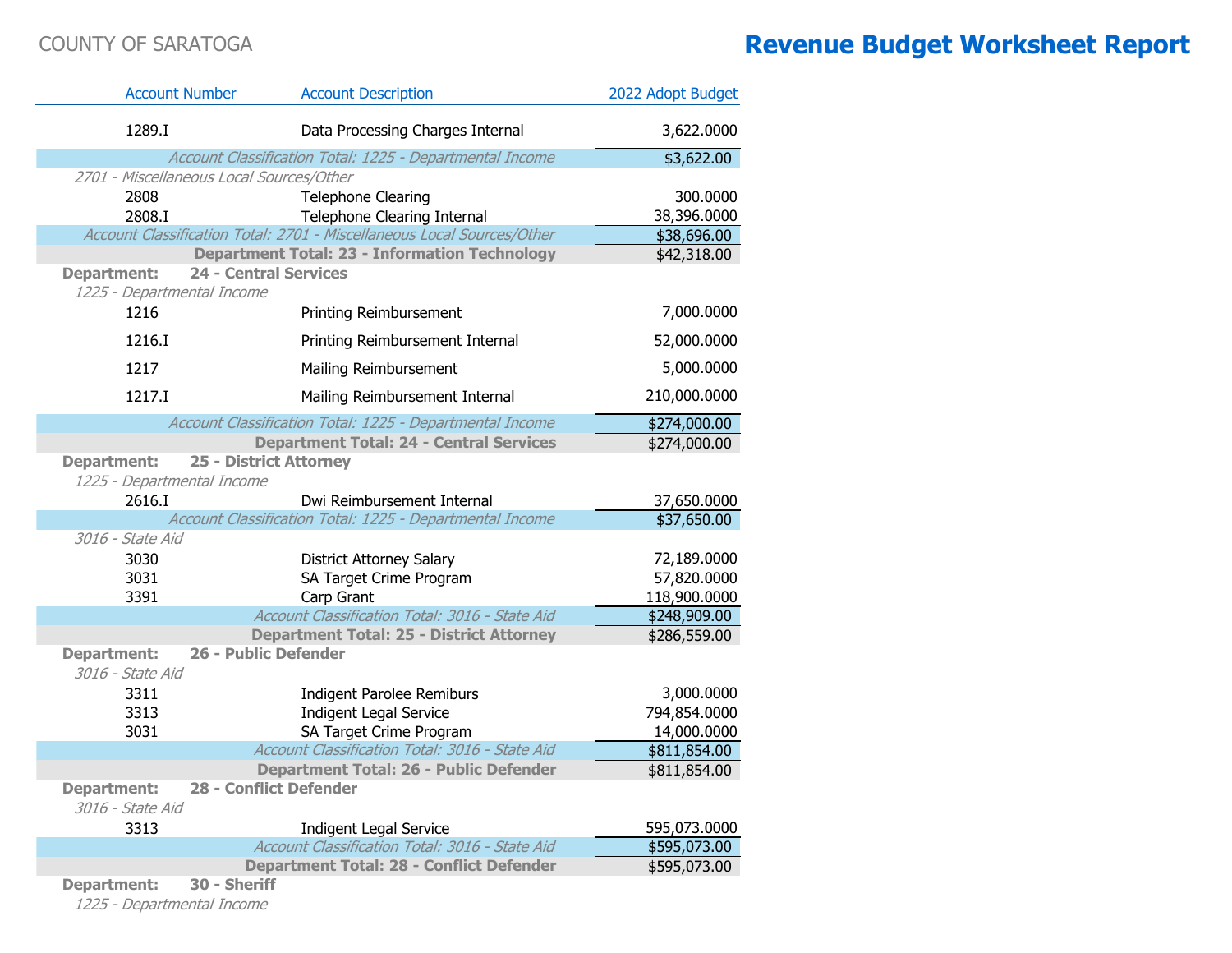| <b>Account Number</b>                             | <b>Account Description</b>                                                                                   | 2022 Adopt Budget          |
|---------------------------------------------------|--------------------------------------------------------------------------------------------------------------|----------------------------|
| 1510                                              | <b>Sheriff Fees</b>                                                                                          | 300,000.0000               |
| 1525                                              | Inmate Disciplinary Surch                                                                                    | 1,500.0000                 |
| 1588                                              | Prisoner Incentive Pmts.                                                                                     | 14,000.0000                |
| 2616.I                                            | Dwi Reimbursement Internal                                                                                   | 47,200.0000                |
|                                                   | Account Classification Total: 1225 - Departmental Income                                                     | \$362,700.00               |
| 2215 - Intergovernmental Charges                  |                                                                                                              |                            |
| 2260                                              | Reimb For Maint-Prisoner                                                                                     | 8,000.0000                 |
| 2262                                              | Reimb For Sheriff Service                                                                                    | 1,063,615.0000             |
| 2263                                              | School Resource Officer (SRO)                                                                                | 897,072.0000               |
|                                                   | Reimbursement                                                                                                |                            |
|                                                   | Account Classification Total: 2215 - Intergovernmental Charges                                               | \$1,968,687.00             |
| 2401 - Use of Money And Property                  |                                                                                                              |                            |
| 2450                                              | Commissions                                                                                                  | 100,000.0000               |
|                                                   | Account Classification Total: 2401 - Use of Money And Property                                               | \$100,000.00               |
| 2530 - Licenses And Permits                       |                                                                                                              |                            |
| 2545                                              | Licenses Pistols Revolver                                                                                    | 100,000.0000               |
|                                                   | Account Classification Total: 2530 - Licenses And Permits                                                    | \$100,000.00               |
| 2651 - Sale of Property And Compensation For Loss |                                                                                                              |                            |
| 2680                                              | <b>Insurance Recoveries</b><br>count Classification Total: 2651 - Sale of Property And Compensation For Loss | 30,000.0000<br>\$30,000.00 |
| 3016 - State Aid                                  |                                                                                                              |                            |
| 3315                                              |                                                                                                              | 45,000.0000                |
| 3306                                              | Navigation Law-State Aid<br>Homeland Security                                                                | 194,500.0000               |
| 3389                                              | Other Public Safety                                                                                          | 250,000.0000               |
| 3502                                              | SA Traffic SAfety Grant                                                                                      | 13,500.0000                |
|                                                   | Account Classification Total: 3016 - State Aid                                                               | \$503,000.00               |
| 4089 - Federal Aid                                |                                                                                                              |                            |
| 4319.SCAAP                                        | State Crmnl Alien Asst Pr State Crmnl Alien<br>Asst Pr                                                       | 10,000.0000                |
|                                                   | Account Classification Total: 4089 - Federal Aid                                                             | \$10,000.00                |
|                                                   | <b>Department Total: 30 - Sheriff</b>                                                                        | \$3,074,387.00             |
| <b>Department:</b><br>31 - Probation              |                                                                                                              |                            |
| 1225 - Departmental Income                        |                                                                                                              |                            |
| 1515                                              | Alt. To Incarceration 1%                                                                                     | 3,000.0000                 |
| 2616.I                                            | Dwi Reimbursement Internal                                                                                   | 11,500.0000                |
|                                                   | Account Classification Total: 1225 - Departmental Income                                                     | \$14,500.00                |
| 3016 - State Aid                                  |                                                                                                              |                            |
| 3310                                              | <b>Probation State Aid</b>                                                                                   | 228,168.0000               |
| 3312                                              | <b>Preventitive Services</b>                                                                                 | 180,895.0000               |
| 3623.RTA                                          | Juvenile Delinquent Raise the Age                                                                            | 155,952.0000               |
| 3880                                              | Alt Incarc Pre Trial                                                                                         | 16,370.0000                |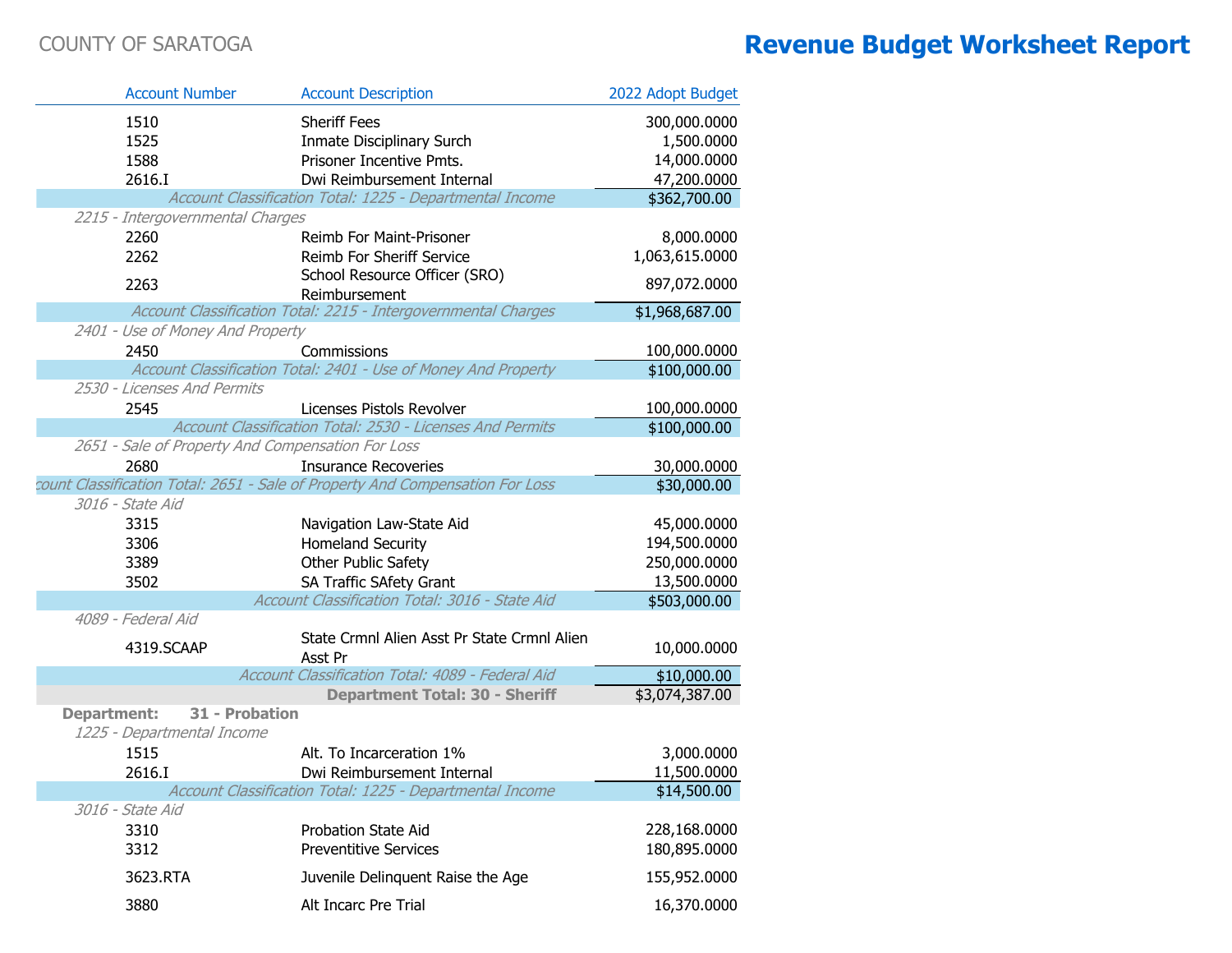| <b>Account Number</b>                    | <b>Account Description</b>                                             | 2022 Adopt Budget        |
|------------------------------------------|------------------------------------------------------------------------|--------------------------|
|                                          | Account Classification Total: 3016 - State Aid                         | \$581,385.00             |
| 4089 - Federal Aid                       |                                                                        |                          |
| 4488                                     | Alcohol Abuse Program Fed                                              | 22,033.0000              |
|                                          | Account Classification Total: 4089 - Federal Aid                       | \$22,033.00              |
|                                          | <b>Department Total: 31 - Probation</b>                                | $\overline{$617,918.00}$ |
| <b>Department:</b>                       | 33 - STOP DWI                                                          |                          |
| 2610 - Fines And Forfeitures             |                                                                        |                          |
| 2615                                     | S.T.O.P. D.W.I.                                                        | 225,000.0000             |
|                                          | Account Classification Total: 2610 - Fines And Forfeitures             | \$225,000.00             |
| 3016 - State Aid                         |                                                                        |                          |
| 3502                                     | SA Traffic SAfety Grant                                                | 30,000.0000              |
|                                          | Account Classification Total: 3016 - State Aid                         | \$30,000.00              |
|                                          | <b>Department Total: 33 - STOP DWI</b>                                 | \$255,000.00             |
| <b>Department:</b>                       | 35 - Animal Shelter                                                    |                          |
| 1225 - Departmental Income               |                                                                        |                          |
| 1510.K9I                                 | Sheriff Fees K9I                                                       | 15,000.0000              |
| 1550                                     | Dog License Fees                                                       | 2,000.0000               |
| 1551                                     | Adoption                                                               | 25,000.0000              |
| 1551.I                                   | <b>Adoption Internal</b>                                               | 2,100.0000               |
| 1552                                     | Incoming                                                               | 3,500.0000               |
| 1553                                     | <b>Public Cremation Fees</b>                                           | 2,000.0000               |
| 1553.CV                                  | <b>Public Cremation Fees CV</b>                                        | 1,500.0000               |
| 1554                                     | Donations                                                              | 50,000.0000              |
| 1556                                     | <b>Municipal Contracts</b>                                             | 11,500.0000              |
| 1559                                     | Boarding                                                               | 4,500.0000               |
| 1560                                     | Testing                                                                | 4,000.0000               |
| 1560.I                                   | <b>Testing Internal</b>                                                | 300.0000                 |
| 1561                                     | Bereavment                                                             | 1,500.0000               |
| 1562                                     | Vaccination                                                            | 10,000.0000              |
| 1562.I                                   | Vaccination Internal                                                   | 500.0000                 |
|                                          | Account Classification Total: 1225 - Departmental Income               | \$133,400.00             |
| 2701 - Miscellaneous Local Sources/Other |                                                                        |                          |
| 2770                                     | <b>Unclassified Revenues</b>                                           | 20,000.0000              |
| 3016 - State Aid                         | Account Classification Total: 2701 - Miscellaneous Local Sources/Other | \$20,000.00              |
|                                          |                                                                        |                          |
| 3410                                     | State Aid - Rabies<br>Account Classification Total: 3016 - State Aid   | 7,000.0000               |
|                                          | <b>Department Total: 35 - Animal Shelter</b>                           | \$7,000.00               |
| <b>Department:</b>                       | <b>36 - Emergency Services</b>                                         | \$160,400.00             |
| 1110 - Non Property Tax Items            |                                                                        |                          |
| 1140                                     | E911 System Surcharge                                                  | 303,155.0000             |
| 1145                                     | Wireless 911                                                           | 877,941.0000             |
|                                          |                                                                        |                          |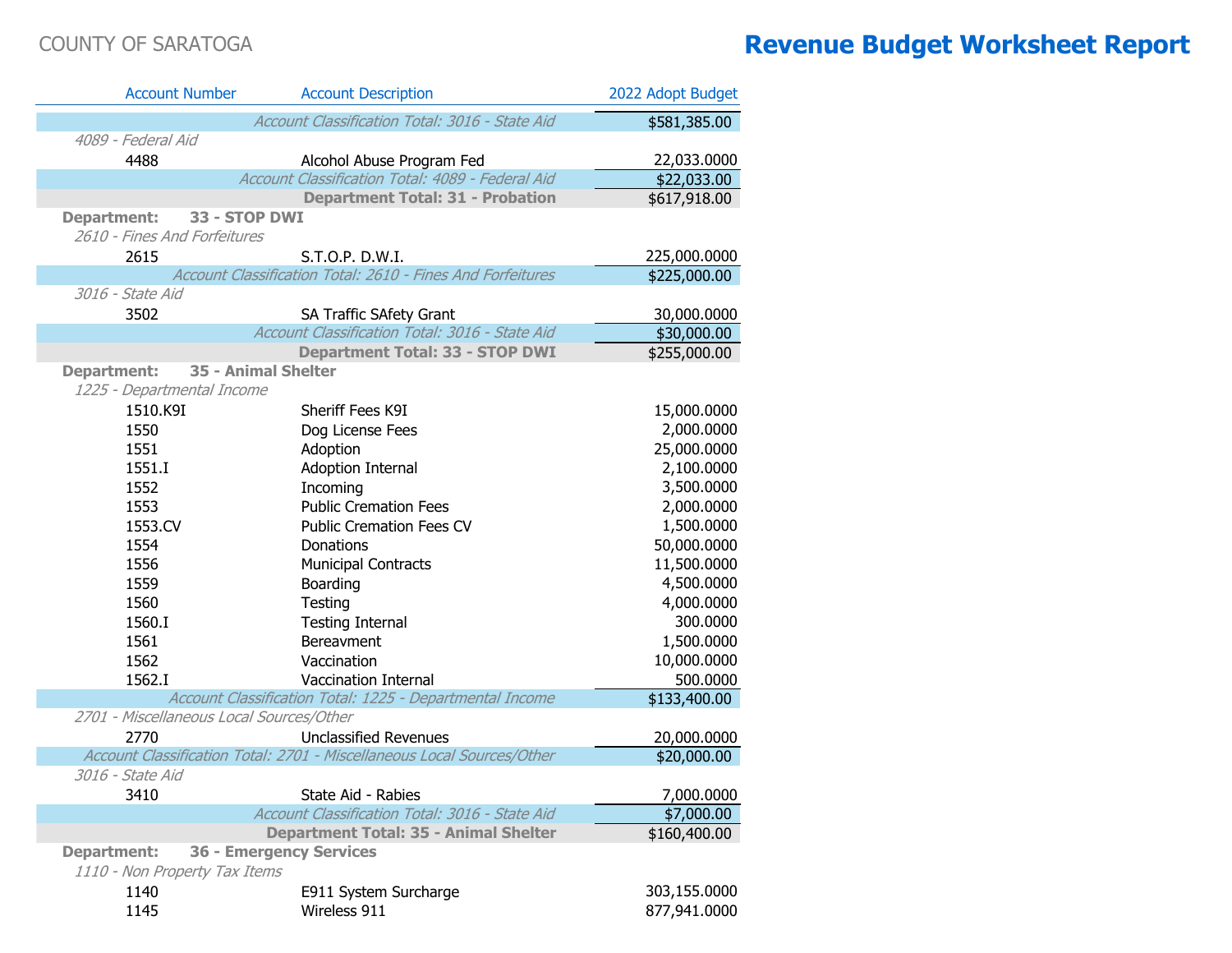| <b>Account Number</b>                    | <b>Account Description</b>                                             | 2022 Adopt Budget          |
|------------------------------------------|------------------------------------------------------------------------|----------------------------|
|                                          | Account Classification Total: 1110 - Non Property Tax Items            | \$1,181,096.00             |
| 3016 - State Aid                         |                                                                        |                            |
| 3086                                     | State / Legislative Grant                                              | 785,000.0000               |
| 3306                                     | <b>Homeland Security</b>                                               | 1,025,245.0000             |
| 3325                                     | <b>Base Station-Lease</b>                                              | 127,900.0000               |
|                                          | Account Classification Total: 3016 - State Aid                         | \$1,938,145.00             |
|                                          | <b>Department Total: 36 - Emergency Services</b>                       | \$3,119,241.00             |
| <b>Department:</b>                       | <b>40 - Public Health Services</b>                                     |                            |
| 1225 - Departmental Income               |                                                                        |                            |
| 1292                                     | Medicaid Reimb Pse 3-5                                                 | 300,000.0000               |
| 1621                                     | Early Int. Fees For Svc                                                | 30,000.0000                |
| 1602                                     | Reimb Early Int Svc Coord                                              | 65,000.0000                |
| 1603.MED                                 | PHS Clinic Medicaid & HMO Medicaid                                     | 100.0000                   |
|                                          | Payments                                                               |                            |
| 1603.PI                                  | PHS Clinic HMO Payments                                                | 100.0000                   |
| 1603.PP                                  | PHS Clinic Self-Pay Payments                                           | 100.0000                   |
|                                          | Account Classification Total: 1225 - Departmental Income               | \$395,300.00               |
| 2701 - Miscellaneous Local Sources/Other |                                                                        |                            |
| 2770                                     | <b>Unclassified Revenues</b>                                           | 24,782.0000                |
|                                          | Account Classification Total: 2701 - Miscellaneous Local Sources/Other | \$24,782.00                |
| 3016 - State Aid                         |                                                                        |                            |
| 3277                                     | Preschool Special Ed St                                                | 5,329,788.0000             |
| 3278                                     | SA-Admin Costs Phc                                                     | 95,025.0000                |
| 3280                                     | SA-School Dist Admin Cost                                              | 297,500.0000               |
| 3401                                     | Nursing Service/State Aid                                              | 999,677.0000               |
| 3446                                     | Handicapped Child St Aid                                               | 650.0000                   |
| 3449                                     | Early Intervention St.Aid                                              | 997,353.0000               |
| 3410                                     | State Aid - Rabies                                                     | 12,000.0000                |
|                                          | Account Classification Total: 3016 - State Aid                         | $\overline{$7,731,993.00}$ |
| 4089 - Federal Aid                       |                                                                        |                            |
| 4487.PHEP                                | Federal Aid Bioterrorism PHEP                                          | 3,181,097.0000             |
| 4451                                     | Early Intervention Fedaid                                              | 45,000.0000                |
| 4407                                     | Lead Screening Fed Aid                                                 | 37,661.0000                |
| 4411                                     | <b>Immunization Program Feda</b>                                       | 113,527.0000               |
| 4483                                     | Eia/Cshcn                                                              | 126,526.0000               |
| 4483.CSHCN                               | Eia/Cshcn Grant                                                        | 32,283.0000                |
|                                          | Account Classification Total: 4089 - Federal Aid                       | \$3,536,094.00             |
|                                          | <b>Department Total: 40 - Public Health Services</b>                   | \$11,688,169.00            |
| <b>Department:</b>                       | 43 - Mental Health & Addiction                                         |                            |
| 1225 - Departmental Income               |                                                                        |                            |
| 2616.I                                   | Dwi Reimbursement Internal                                             | 20,000.0000                |
| 1620                                     | Mental Health Fees                                                     | 2,326,000.0000             |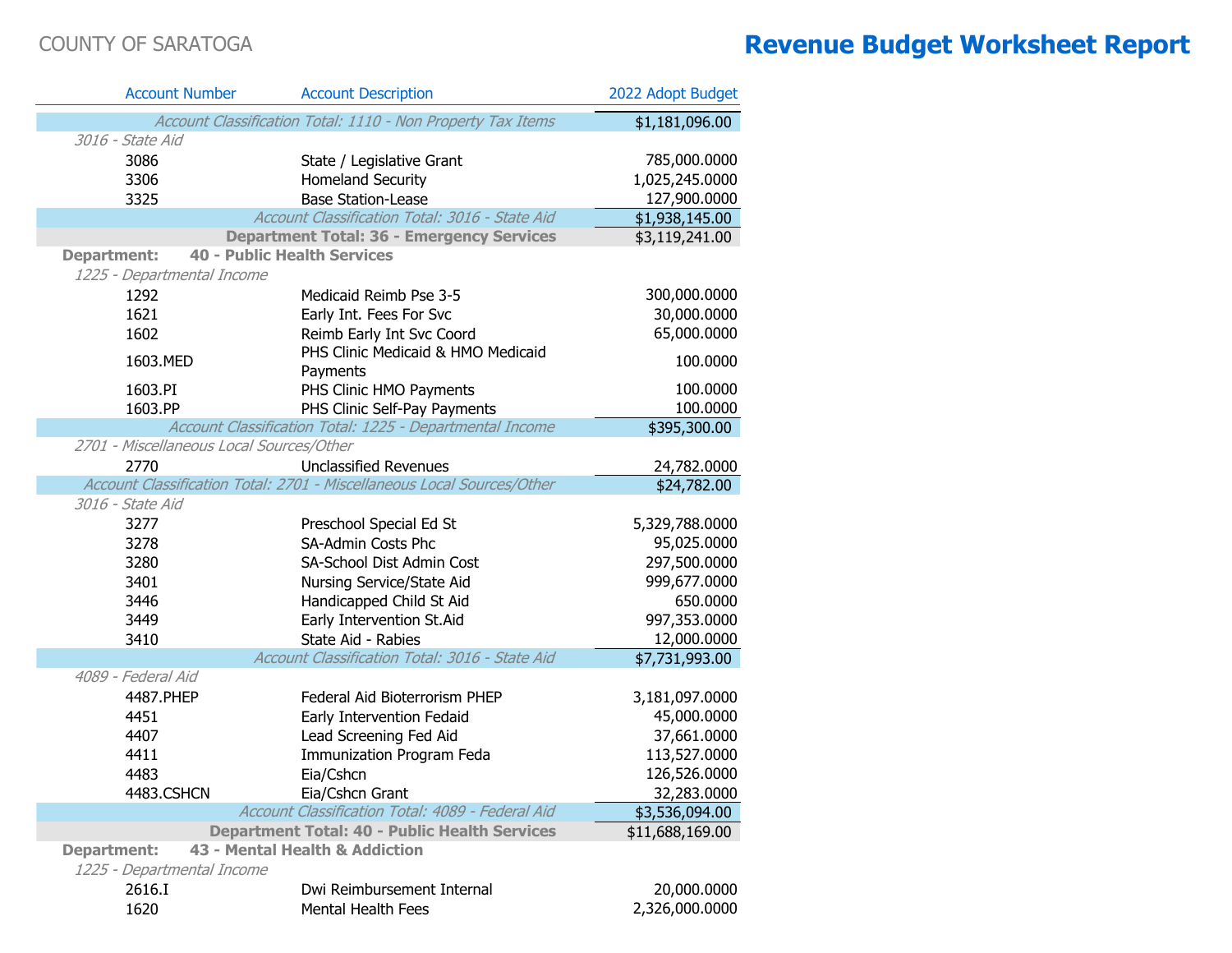| <b>Account Number</b>      | <b>Account Description</b>                                  | 2022 Adopt Budget |
|----------------------------|-------------------------------------------------------------|-------------------|
| 1622                       | <b>Alcohol Fees</b>                                         | 530,000.0000      |
| 1623                       | Pros                                                        | 250,000.0000      |
| 1624                       | Reimb Sheriff for Evals                                     | 20,000.0000       |
|                            | Account Classification Total: 1225 - Departmental Income    | \$3,146,000.00    |
| 3016 - State Aid           |                                                             |                   |
| 3479                       | County Cola Reimbursement                                   | 31,392.0000       |
| 3462                       | Mh Admin - Alcohol                                          | 9,702.0000        |
| 3463                       | Alcoholism Services-818                                     | 434,029.0000      |
| 3464                       | Pros Start Up                                               | 44,343.0000       |
| 3465                       | Veteran P2P                                                 | 185,000.0000      |
| 3469                       | Mh - Reinvestment                                           | 805,996.0000      |
| 3470                       | Mh-Health Homes                                             | 257,417.0000      |
| 3471                       | Men Health Outpatient-Mr                                    | 23,521.0000       |
| 3474                       | Family Support                                              | 84,634.0000       |
| 3475                       | Innovative Job Rehab                                        | 154,740.0000      |
| 3476                       | SA Special Employment                                       | 91,565.0000       |
| 3482                       | Forensics                                                   | 439,994.0000      |
| 3483                       | Alcohol Abuse Program St                                    | 658,151.0000      |
| 3489                       | State Aid - Oasas                                           | 350,303.0000      |
| 3490                       | Mental Health S.A.                                          | 19,122.0000       |
| 3491                       | Mh-Supported Housing                                        | 552,627.0000      |
| 3494                       | Css                                                         | 418,479.0000      |
| 3495                       | <b>Intensive Case Mgmt Prog</b>                             | 79,458.0000       |
| 3496                       | Mental Health Outpatient                                    | 3,536.0000        |
| 3497                       | <b>Contract Agencies</b>                                    | 16,987.0000       |
|                            | Account Classification Total: 3016 - State Aid              | \$4,660,996.00    |
| 4089 - Federal Aid         |                                                             |                   |
| 4490                       | Fed Med Sal Share - Omh                                     | 287,742.0000      |
| 4491                       | Fed Med Sal Share - Oasas                                   | 50,788.0000       |
|                            | Account Classification Total: 4089 - Federal Aid            | \$338,530.00      |
|                            | <b>Department Total: 43 - Mental Health &amp; Addiction</b> | \$8,145,526.00    |
| <b>Department:</b>         | <b>50 - Public Works</b>                                    |                   |
| 1225 - Departmental Income |                                                             |                   |
| 1219                       | Gas/Oil                                                     | 6,000.0000        |
| 1219.T                     | Gas/Oil Internal                                            | 309,000.0000      |
| 1770                       | Airport Fees & Rentals                                      | 6,892.0000        |
| 1770.FBO                   | Airport Fees & Rentals Fixed Base<br>Operations             | 66,150.0000       |
| 1770.NORAM                 | Airport Fees & Rentals North American<br>Original           | 18,305.0000       |
|                            | Account Classification Total: 1225 - Departmental Income    | \$406,347.00      |
|                            |                                                             |                   |

2401 - Use of Money And Property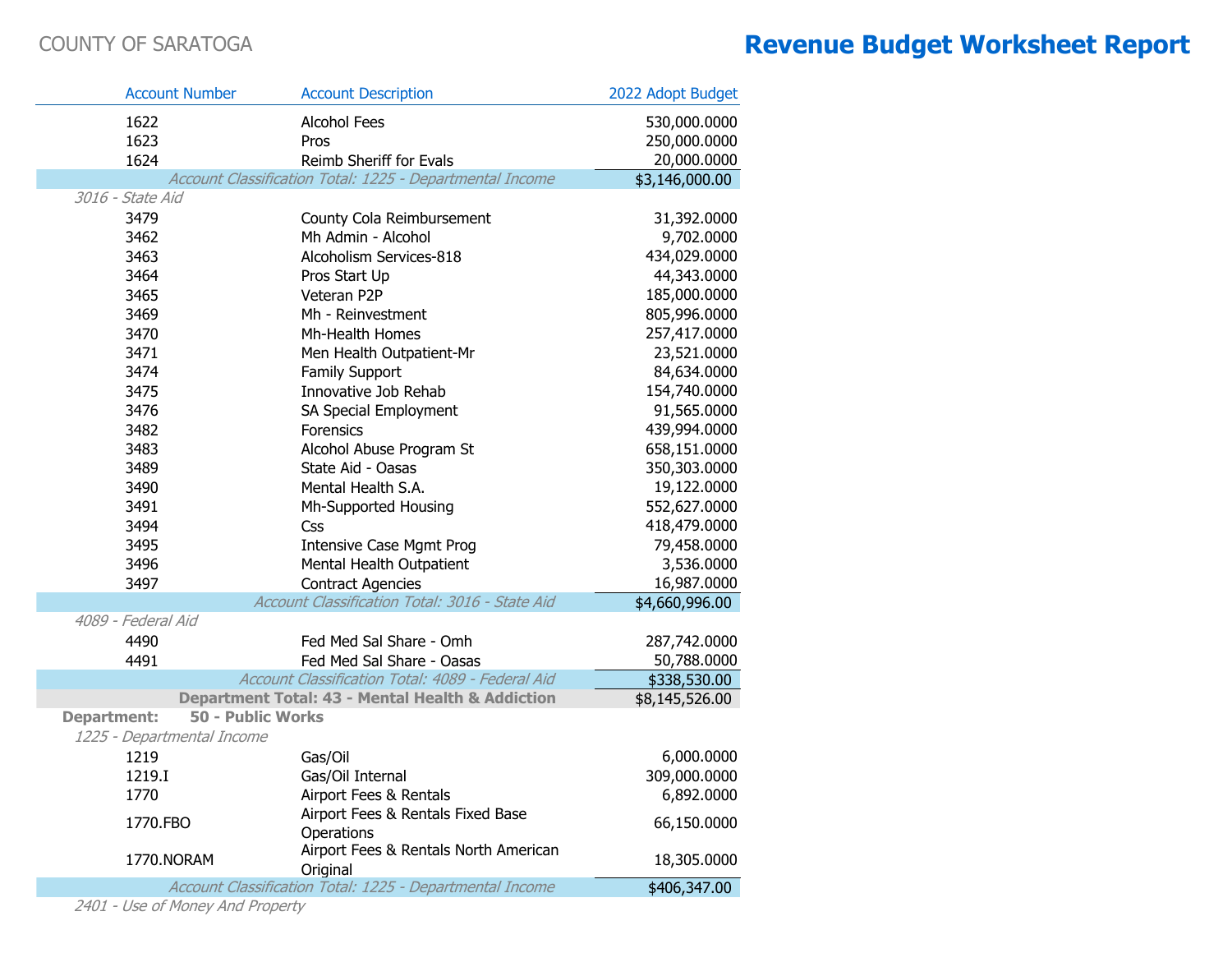|                    | <b>Account Number</b>                    | <b>Account Description</b>                                             | 2022 Adopt Budget |
|--------------------|------------------------------------------|------------------------------------------------------------------------|-------------------|
|                    | 2413.I                                   | Aging Internal                                                         | 13,600.0000       |
|                    | 2415                                     | <b>Facilities Building</b>                                             | 138,569.0000      |
|                    | 2415.PLR                                 | Facilities Building Lease Parking Space                                | 1,300.0000        |
|                    |                                          |                                                                        |                   |
|                    | 2418                                     | Rent JTPA                                                              | 8,673.0000        |
|                    | 2418.I                                   | Rent JTPA Internal                                                     | 25,000.0000       |
|                    | 2422                                     | Rent - UPS                                                             | 260.0000          |
|                    | 3016 - State Aid                         | Account Classification Total: 2401 - Use of Money And Property         | \$187,402.00      |
|                    |                                          |                                                                        |                   |
|                    | 3090                                     | Court Facilitites - St. Aid                                            | 354,861.0000      |
|                    | 3592                                     | State Aid - Airport<br>Account Classification Total: 3016 - State Aid  | 1,195,000.0000    |
|                    | 4089 - Federal Aid                       |                                                                        | \$1,549,861.00    |
|                    | 4592                                     | Federal Aid - Airport                                                  | 360,000.0000      |
|                    |                                          | Account Classification Total: 4089 - Federal Aid                       | \$360,000.00      |
|                    |                                          | <b>Department Total: 50 - Public Works</b>                             | \$2,503,610.00    |
| <b>Department:</b> | <b>60 - Social Services</b>              |                                                                        |                   |
|                    | 1225 - Departmental Income               |                                                                        |                   |
|                    | 1801                                     | Repayment-Medical Assist                                               | 150,000.0000      |
|                    | 1809                                     | Repay-Temp Assist For Nf                                               | 240,000.0000      |
|                    | 1811                                     | <b>Incentive Earnings</b>                                              | 225,000.0000      |
|                    | 1819                                     | Repay-Child Care                                                       | 43,200.0000       |
|                    | 1820                                     | Repay - Custodial Parent                                               | 75,000.0000       |
|                    | 1823                                     | Repay-Juvenile Delinquent                                              | 7,000.0000        |
|                    | 1840                                     | Repay-Safety Net                                                       | 210,000.0000      |
|                    |                                          | Account Classification Total: 1225 - Departmental Income               | \$950,200.00      |
|                    | 2215 - Intergovernmental Charges         |                                                                        |                   |
|                    | 2343                                     | Schools Com Special Ed                                                 | 1,805,986.0000    |
|                    |                                          | Account Classification Total: 2215 - Intergovernmental Charges         | \$1,805,986.00    |
|                    | 2701 - Miscellaneous Local Sources/Other |                                                                        |                   |
|                    | 2776                                     | Misc Revenue                                                           | 325,344.0000      |
|                    |                                          | Account Classification Total: 2701 - Miscellaneous Local Sources/Other | \$325,344.00      |
|                    | 3016 - State Aid                         |                                                                        |                   |
|                    | 3610                                     | Social Services Admin                                                  | 4,134,928.0000    |
|                    | 3619                                     | Child Care - State Aid                                                 | 2,253,861.0000    |
|                    | 3623                                     | Juvenile Delinquent                                                    | 44,227.0000       |
|                    | 3623.RTA                                 | Juvenile Delinquent Raise the Age                                      | 639,251.0000      |
|                    | 3640                                     | Safety Net                                                             | 422,333.0000      |
|                    | 3642                                     | <b>Emergency Aid For Adults</b>                                        | 7,500.0000        |
|                    | 3655                                     | Day Care                                                               | 13,500.0000       |
|                    | 3670                                     | Services For Recipients                                                | 395,907.0000      |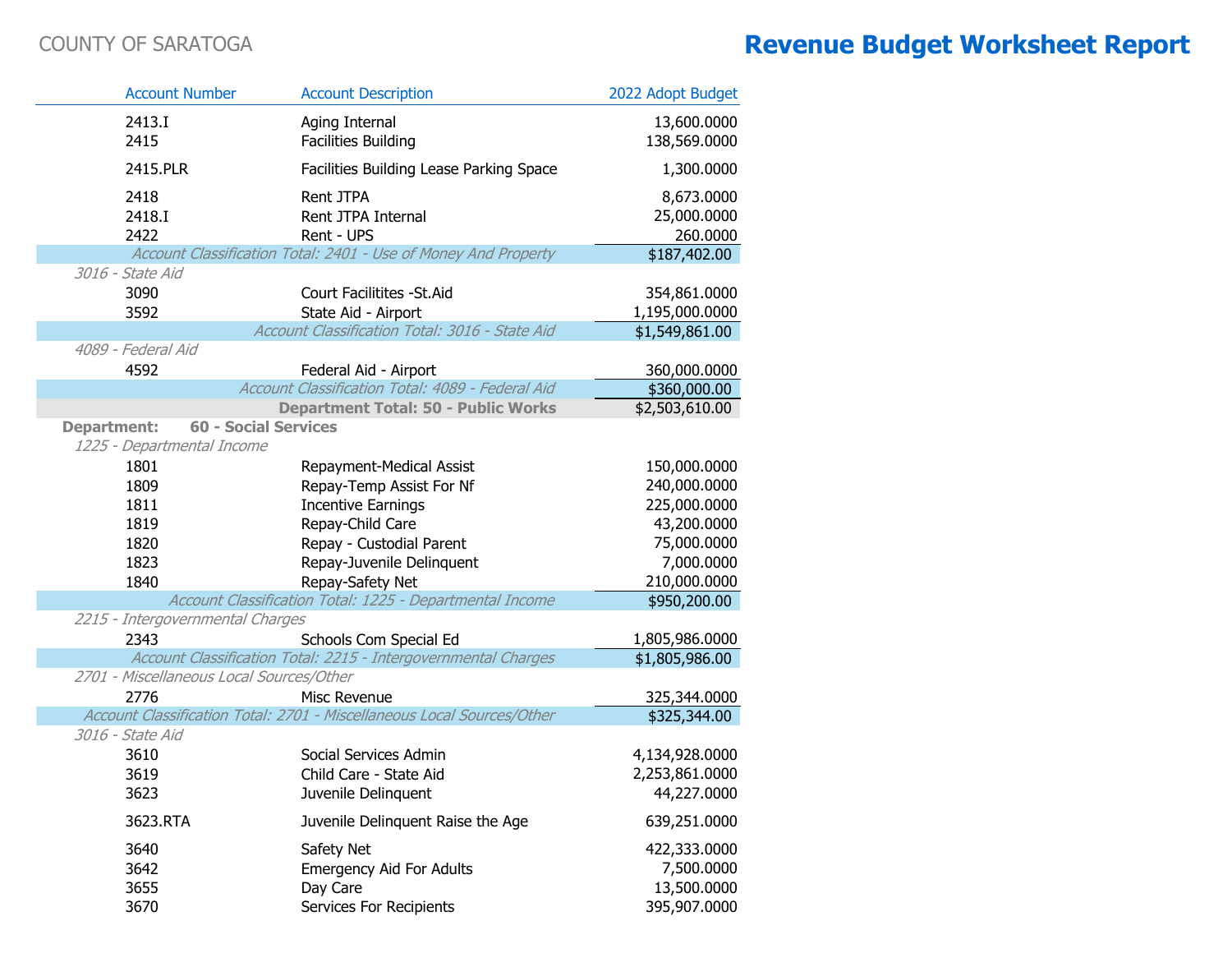|                                        | <b>Account Number</b>         | <b>Account Description</b>                               | 2022 Adopt Budget |
|----------------------------------------|-------------------------------|----------------------------------------------------------|-------------------|
|                                        |                               | Account Classification Total: 3016 - State Aid           | \$7,911,507.00    |
| 4089 - Federal Aid                     |                               |                                                          |                   |
| 4655                                   |                               | Day Care Block Grant Fed                                 | 2,000,742.0000    |
| 4655.WDI                               |                               | Day Care Block Grant Fed Workforce<br>Development        | 200,000.0000      |
| 4609                                   |                               | Tempasstforneedyfamilies                                 | 1,382,000.0000    |
| 4610                                   |                               | Social Serivces Adm. Feda                                | 3,722,225.0000    |
| 4619                                   |                               | Child Care - Federal Aid                                 | 845,784.0000      |
| 4611                                   |                               | Food Stamp Program Admin                                 | 1,391,513.0000    |
| 4643                                   |                               | Flexible Funding Family                                  | 3,476,728.0000    |
| 4640                                   |                               | Safety Net Federal Aid                                   | 36,000.0000       |
| 4641                                   |                               | Home Energy Assist Progrm                                | 549,412.0000      |
| 4670                                   |                               | Services For Recipients                                  | 1,222,247.0000    |
| 4736                                   |                               | Ind. Liv Skills Fostchild                                | 54,377.0000       |
|                                        |                               | Account Classification Total: 4089 - Federal Aid         | \$14,881,028.00   |
|                                        |                               | <b>Department Total: 60 - Social Services</b>            | \$25,874,065.00   |
| <b>Department:</b><br>3016 - State Aid | <b>65 - Veterans Services</b> |                                                          |                   |
| 3710                                   |                               | <b>Veterans Service Admin</b>                            | 18,000.0000       |
|                                        |                               | Account Classification Total: 3016 - State Aid           | \$18,000.00       |
|                                        |                               | <b>Department Total: 65 - Veterans Services</b>          | \$18,000.00       |
| <b>Department:</b>                     |                               | 66 - Weights & Measures                                  |                   |
| 1225 - Departmental Income             |                               |                                                          |                   |
| 1962                                   |                               | Sealer Weights & MZ Fee                                  | 19,000.0000       |
|                                        |                               | Account Classification Total: 1225 - Departmental Income | \$19,000.00       |
|                                        |                               | <b>Department Total: 66 - Weights &amp; Measures</b>     | \$19,000.00       |
| <b>Department:</b>                     |                               | 68 - Employment & Training                               |                   |
| 3016 - State Aid                       |                               |                                                          |                   |
| 3879                                   |                               | Alt. To Incarceration                                    | 1,850.0000        |
|                                        |                               | Account Classification Total: 3016 - State Aid           | \$1,850.00        |
| 4089 - Federal Aid                     |                               |                                                          |                   |
| 4609                                   |                               | Tempasstforneedyfamilies                                 | 209,360.0000      |
|                                        |                               | Account Classification Total: 4089 - Federal Aid         | \$209,360.00      |
|                                        |                               | Department Total: 68 - Employment & Training             | \$211,210.00      |
| <b>Department:</b>                     | 76 - Office for Aging         |                                                          |                   |
| 1225 - Departmental Income             |                               |                                                          |                   |
| 1554                                   |                               | Donations                                                | 250.0000          |
| 1616                                   |                               | Medicaid - State LTHHC                                   | 25,600.0000       |
| 1660                                   |                               | Vip Fee Revenue                                          | 5,000.0000        |
|                                        |                               | Programs For The Aging. Senior Meal                      |                   |
| 1972                                   |                               | Reimb                                                    | 25,000.0000       |
| 2085                                   |                               | Department Fees                                          | 1,000.0000        |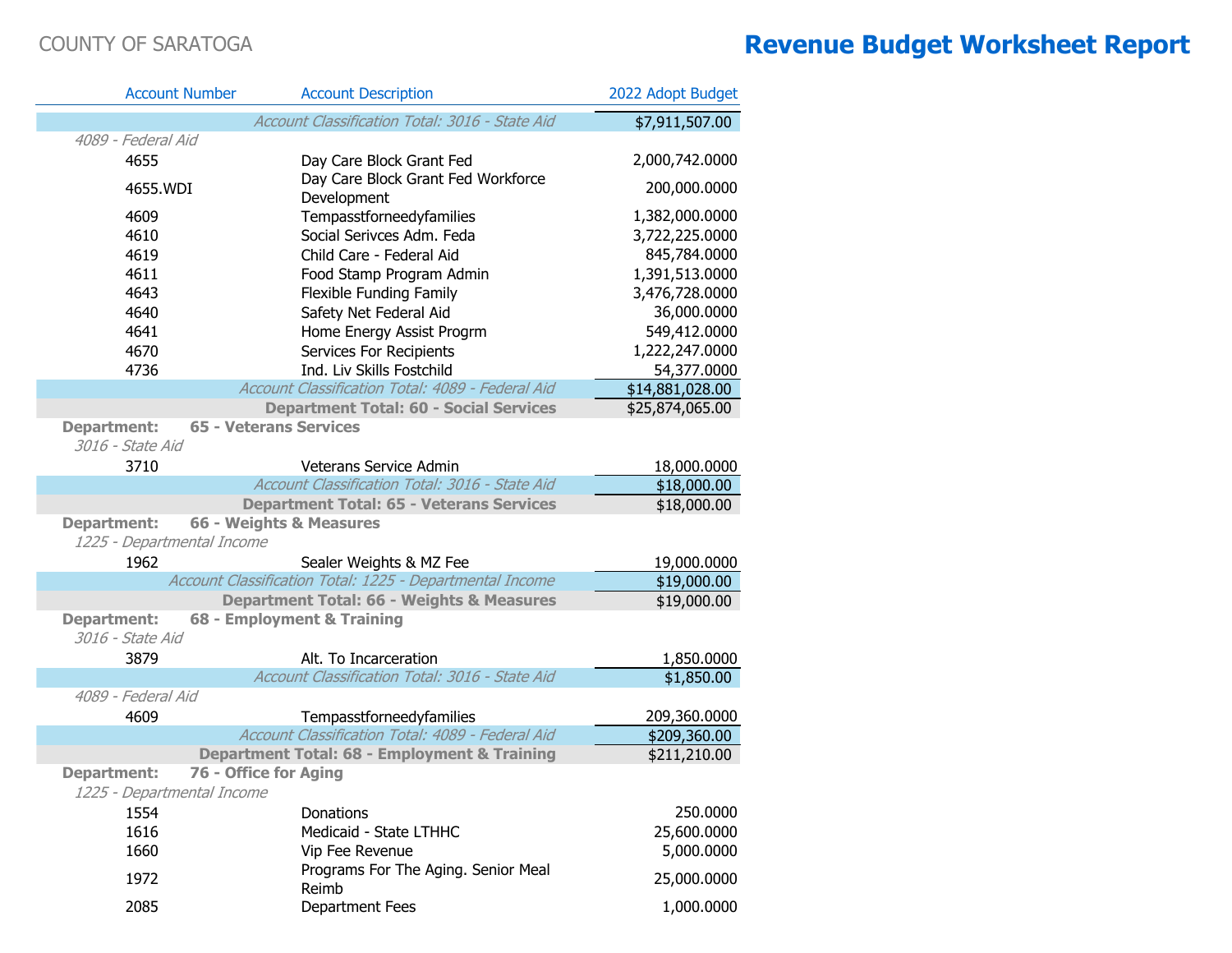|                                                  | <b>Account Number</b>                    | <b>Account Description</b>                                                    | 2022 Adopt Budget |
|--------------------------------------------------|------------------------------------------|-------------------------------------------------------------------------------|-------------------|
|                                                  |                                          | Account Classification Total: 1225 - Departmental Income                      | \$56,850.00       |
|                                                  | 2215 - Intergovernmental Charges         |                                                                               |                   |
| 2351                                             |                                          | Aging - Other Govts                                                           | 43,186.0000       |
| 2353                                             |                                          | <b>Title III Other Govts</b>                                                  | 19,198.0000       |
|                                                  |                                          | Account Classification Total: 2215 - Intergovernmental Charges                | \$62,384.00       |
|                                                  | 2701 - Miscellaneous Local Sources/Other |                                                                               |                   |
| 2776                                             |                                          | Misc Revenue                                                                  | 16,962.0000       |
|                                                  |                                          | Account Classification Total: 2701 - Miscellaneous Local Sources/Other        | \$16,962.00       |
| 3016 - State Aid                                 |                                          |                                                                               |                   |
| 3772                                             |                                          | Program For Aging S.A.                                                        | 414,153.0000      |
| 3774                                             |                                          | New York Connects                                                             | 405,855.0000      |
| 3775                                             |                                          | S/A Supply Nutrition Asst                                                     | 223,431.0000      |
| 3778                                             |                                          | SA Health Ins Counseling                                                      | 48,599.0000       |
| 3773                                             |                                          | S/A In-Home Services                                                          | 602,015.0000      |
| 3780                                             |                                          | State Aid Rsvp                                                                | 6,367.0000        |
| 3810                                             |                                          | St Aid Youth Development                                                      | 182,718.0000      |
| 3877                                             |                                          | Runaway Homeless Youth                                                        | 27,795.0000       |
|                                                  |                                          | Account Classification Total: 3016 - State Aid                                | \$1,910,933.00    |
| 4089 - Federal Aid                               |                                          |                                                                               |                   |
| 4484                                             |                                          | Federal Aid - COVID-19 Stimulus                                               | 324,834.0000      |
| 4771                                             |                                          | Title Iii Off Prog                                                            | 237,587.0000      |
| 4774                                             |                                          | Nutrition Program                                                             | 392,246.0000      |
| 4775                                             |                                          | Heap                                                                          | 35,000.0000       |
| 4776                                             |                                          | Cash In Lieu                                                                  | 119,720.0000      |
| 4777                                             |                                          | Retired Sr. Vol Program                                                       | 50,000.0000       |
| 4778                                             |                                          | Fed Aid Iiif Health Scren                                                     | 10,076.0000       |
| 4474                                             |                                          | Family Support Federal                                                        | 99,152.0000       |
|                                                  |                                          | Account Classification Total: 4089 - Federal Aid                              | \$1,268,615.00    |
|                                                  |                                          | <b>Department Total: 76 - Office for Aging</b>                                | \$3,315,744.00    |
| <b>Department:</b>                               | 80 - Planning                            |                                                                               |                   |
|                                                  | 1225 - Departmental Income               |                                                                               |                   |
| 2114                                             |                                          | Planning Conference Revenue                                                   | 43,000.0000       |
| 2117                                             |                                          | <b>IDA Fees</b>                                                               | 22,500.0000       |
|                                                  |                                          | Account Classification Total: 1225 - Departmental Income                      | \$65,500.00       |
|                                                  |                                          | 2651 - Sale of Property And Compensation For Loss                             |                   |
| 2652                                             |                                          | Sale Of Forest Products                                                       | 40,000.0000       |
|                                                  |                                          | count Classification Total: 2651 - Sale of Property And Compensation For Loss | \$40,000.00       |
|                                                  |                                          | <b>Department Total: 80 - Planning</b>                                        | \$105,500.00      |
| <b>Department:</b><br>1001 - Real Property Taxes |                                          | 90 - Non Departmental                                                         |                   |
| 1001                                             |                                          | Real Property Taxes                                                           | 67,087,564.0000   |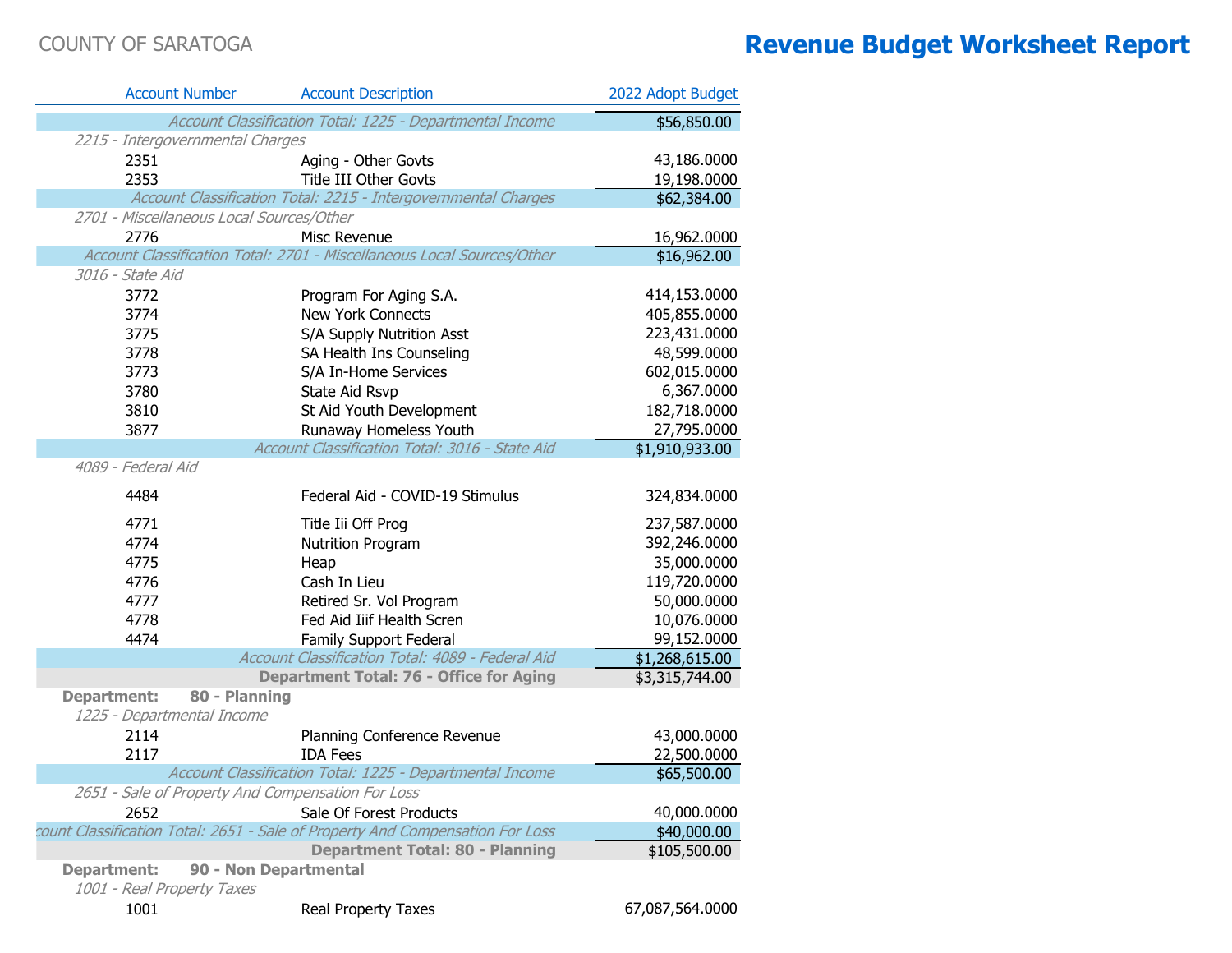| <b>Account Number</b>                             | <b>Account Description</b>                                                                             | 2022 Adopt Budget                  |
|---------------------------------------------------|--------------------------------------------------------------------------------------------------------|------------------------------------|
|                                                   | Account Classification Total: 1001 - Real Property Taxes                                               | \$67,087,564.00                    |
| 1051 - Real Property Tax Items                    |                                                                                                        |                                    |
| 1080                                              | Fed Pay Inlieu Tax                                                                                     | 5,000.0000                         |
| 1081                                              | Local Pay Inlieu Tax                                                                                   | 1,500,000.0000                     |
| 1090                                              | Int & Pen Real Property                                                                                | 2,500,000.0000                     |
|                                                   | Account Classification Total: 1051 - Real Property Tax Items                                           | \$4,005,000.00                     |
| 1110 - Non Property Tax Items                     |                                                                                                        |                                    |
| 1110                                              | Sales & Use Tax                                                                                        | 141,000,000.0000                   |
| 1133                                              | Flat Race Adm Tax                                                                                      | 430,000.0000                       |
| 1150                                              | <b>OTB Surtax</b>                                                                                      | 100,000.0000                       |
|                                                   | Account Classification Total: 1110 - Non Property Tax Items                                            | \$141,530,000.00                   |
| 2215 - Intergovernmental Charges                  |                                                                                                        |                                    |
| 2344                                              | Water Authority Fee Reimbursement                                                                      | 855,357.0000                       |
|                                                   | Account Classification Total: 2215 - Intergovernmental Charges                                         | \$855,357.00                       |
| 2401 - Use of Money And Property                  |                                                                                                        |                                    |
| 2401                                              | Interest & Earnings                                                                                    | 300,000.0000                       |
| 2403.HL                                           | <b>Restricted Interest Animal</b>                                                                      | 83,063.0000                        |
|                                                   | Account Classification Total: 2401 - Use of Money And Property                                         | \$383,063.00                       |
| 2651 - Sale of Property And Compensation For Loss |                                                                                                        |                                    |
| 2666                                              | Sale Of Equipment No Tax                                                                               | 15,000.0000                        |
| 2691                                              | Restitution                                                                                            | 2,260,000.0000                     |
|                                                   | count Classification Total: 2651 - Sale of Property And Compensation For Loss                          | \$2,275,000.00                     |
| 2701 - Miscellaneous Local Sources/Other          |                                                                                                        |                                    |
| 2725                                              | Vlt-Tribal                                                                                             | 620,000.0000                       |
| 2770                                              | <b>Unclassified Revenues</b><br>Account Classification Total: 2701 - Miscellaneous Local Sources/Other | 23,885,088.0000<br>\$24,505,088.00 |
| 3016 - State Aid                                  |                                                                                                        |                                    |
| 3001                                              | <b>State Revenue Sharing</b>                                                                           | 1,400,000.0000                     |
| 3889                                              | Snowmobile Trail Aid                                                                                   | 39,750.0000                        |
|                                                   | Account Classification Total: 3016 - State Aid                                                         | \$1,439,750.00                     |
|                                                   | <b>Department Total: 90 - Non Departmental</b>                                                         | \$242,080,822.00                   |
|                                                   | <b>REVENUES Total</b>                                                                                  | \$320,172,374.00                   |
|                                                   | <b>Fund REVENUE</b><br><b>Total: A - General Fund</b>                                                  | \$320,172,374.00                   |
| <b>Fund: CD - Special Grant</b>                   |                                                                                                        |                                    |
| <b>REVENUES</b>                                   |                                                                                                        |                                    |
| <b>Department:</b>                                | 68 - Employment & Training                                                                             |                                    |
| 2701 - Miscellaneous Local Sources/Other          |                                                                                                        |                                    |
| 2776                                              | Misc Revenue                                                                                           | 145,589.0000                       |
|                                                   | Account Classification Total: 2701 - Miscellaneous Local Sources/Other                                 | \$145,589.00                       |
| 4089 - Federal Aid                                |                                                                                                        |                                    |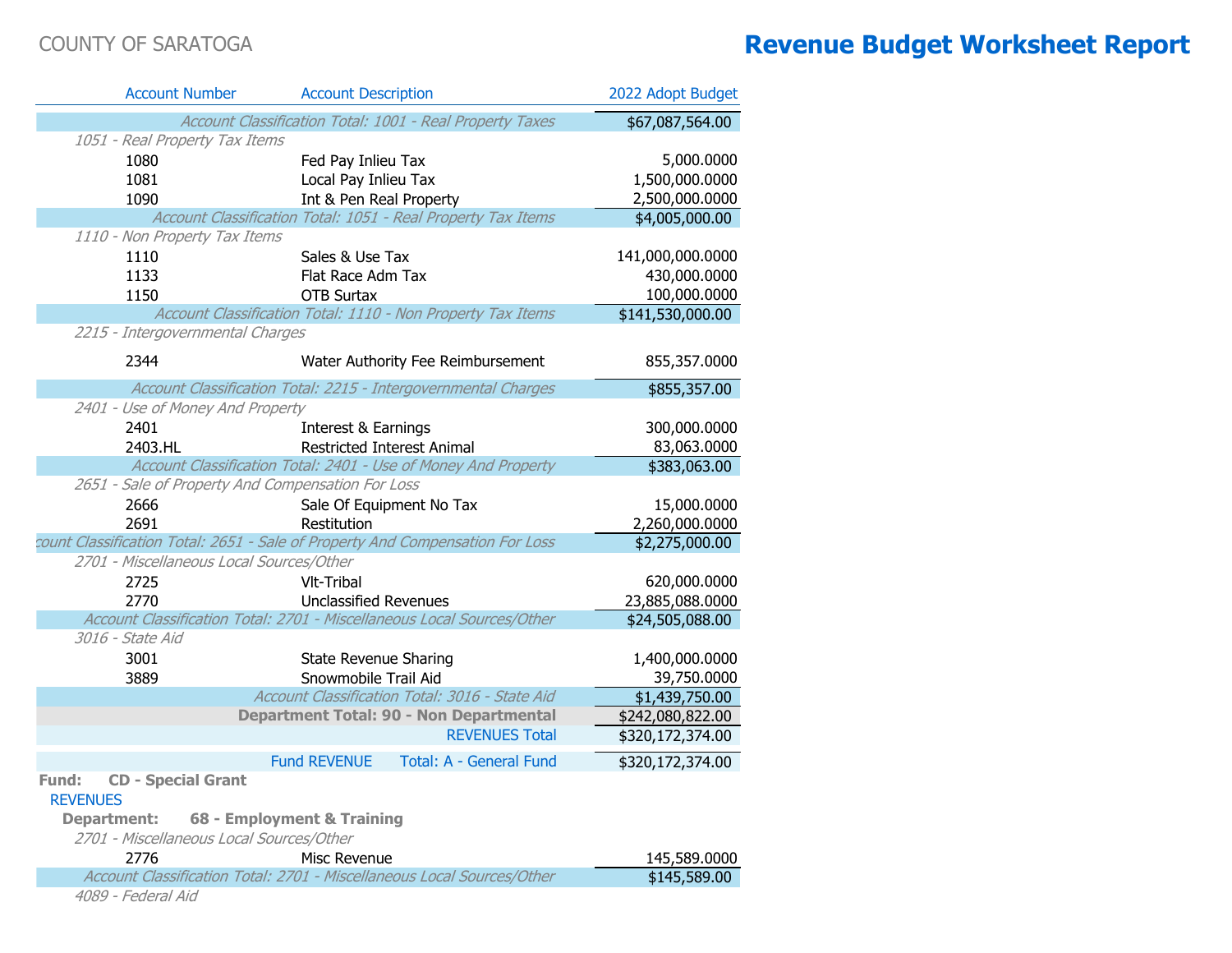| <b>Account Number</b>                             | <b>Account Description</b>                                                    | 2022 Adopt Budget |
|---------------------------------------------------|-------------------------------------------------------------------------------|-------------------|
| 4790                                              | Job Training Fed Aid                                                          | 954,051.0000      |
|                                                   | Account Classification Total: 4089 - Federal Aid                              | \$954,051.00      |
|                                                   | Department Total: 68 - Employment & Training                                  | \$1,099,640.00    |
|                                                   | <b>REVENUES Total</b>                                                         | \$1,099,640.00    |
|                                                   | <b>Fund REVENUE</b><br>Total: CD - Special Grant                              | \$1,099,640.00    |
| <b>D</b> - County Road<br>Fund:                   |                                                                               |                   |
| <b>REVENUES</b>                                   |                                                                               |                   |
| 50 - Public Works<br><b>Department:</b>           |                                                                               |                   |
| 1225 - Departmental Income                        |                                                                               |                   |
| 2131                                              | Landfill Profit Sharing                                                       | 1,600,000.0000    |
|                                                   | Account Classification Total: 1225 - Departmental Income                      | \$1,600,000.00    |
| 2215 - Intergovernmental Charges                  |                                                                               |                   |
| 2306                                              | Roads & Bridges Charges                                                       | 324,500.0000      |
|                                                   | Account Classification Total: 2215 - Intergovernmental Charges                | \$324,500.00      |
| 2651 - Sale of Property And Compensation For Loss |                                                                               |                   |
| 2657                                              | Sale Of Recyclables-Metal                                                     | 15,000.0000       |
| 2655                                              | Sales Other                                                                   | 150.0000          |
| 2680                                              | <b>Insurance Recoveries</b>                                                   | 2,000.0000        |
| 3016 - State Aid                                  | count Classification Total: 2651 - Sale of Property And Compensation For Loss | \$17,150.00       |
| 3501                                              | Consolidated Highway Aid                                                      | 3,597,000.0000    |
| 3590                                              | State Aid - Transportation                                                    | 29,400.0000       |
|                                                   | Account Classification Total: 3016 - State Aid                                | \$3,626,400.00    |
| 4089 - Federal Aid                                |                                                                               |                   |
| 4590                                              | Federal Aid - Transportation                                                  | 156,800.0000      |
|                                                   | Account Classification Total: 4089 - Federal Aid                              | \$156,800.00      |
| 5031 - Interfund Transfers                        |                                                                               |                   |
| 5031                                              | <b>Transfer From General Fnd</b>                                              | 18,205,211.0000   |
|                                                   | Account Classification Total: 5031 - Interfund Transfers                      | \$18,205,211.00   |
|                                                   | <b>Department Total: 50 - Public Works</b>                                    | \$23,930,061.00   |
|                                                   | <b>REVENUES Total</b>                                                         | \$23,930,061.00   |
|                                                   | <b>Fund REVENUE</b><br>Total: D - County Road                                 | \$23,930,061.00   |
| <b>DM - Road Machinery</b><br>Fund:               |                                                                               |                   |
| <b>REVENUES</b>                                   |                                                                               |                   |
| <b>50 - Public Works</b><br><b>Department:</b>    |                                                                               |                   |
| 2401 - Use of Money And Property                  |                                                                               |                   |
| 2416.I                                            | Rental Of Eqpmnt Othergov Internal                                            | 2,857,981.0000    |
|                                                   | Account Classification Total: 2401 - Use of Money And Property                | \$2,857,981.00    |
| 2651 - Sale of Property And Compensation For Loss |                                                                               |                   |
| 2665                                              | Sale Of Equipment                                                             | 125,400.0000      |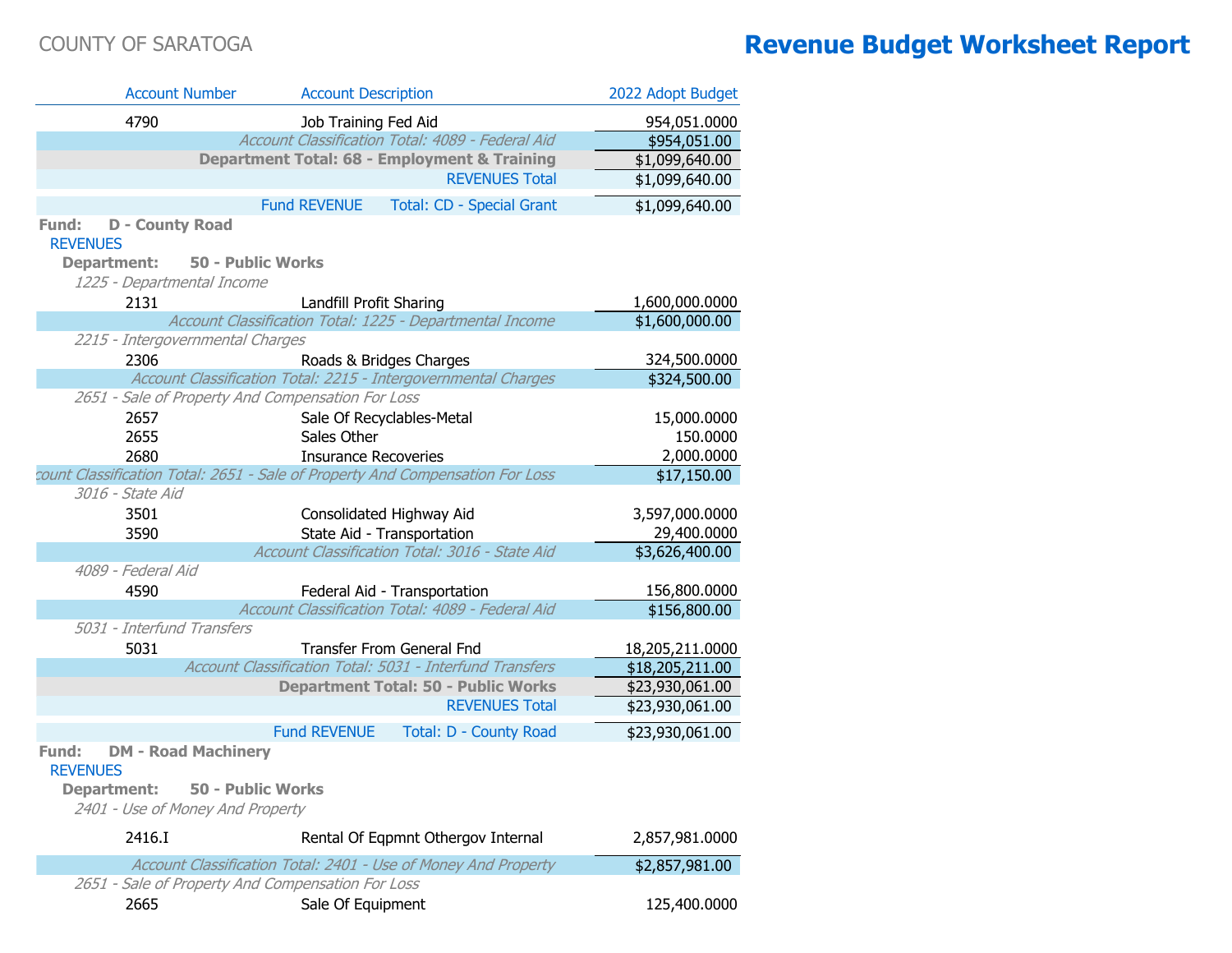| <b>Account Number</b>                             | <b>Account Description</b>                                                    | 2022 Adopt Budget |
|---------------------------------------------------|-------------------------------------------------------------------------------|-------------------|
|                                                   | count Classification Total: 2651 - Sale of Property And Compensation For Loss | \$125,400.00      |
| 2701 - Miscellaneous Local Sources/Other          |                                                                               |                   |
| 2773.I                                            | Misc Rev-Garage Services Internal                                             | 250,000.0000      |
|                                                   | Account Classification Total: 2701 - Miscellaneous Local Sources/Other        | \$250,000.00      |
| 5031 - Interfund Transfers                        |                                                                               |                   |
| 5031                                              | <b>Transfer From General Fnd</b>                                              | 2,481,683.0000    |
|                                                   | Account Classification Total: 5031 - Interfund Transfers                      | \$2,481,683.00    |
|                                                   | <b>Department Total: 50 - Public Works</b>                                    | \$5,715,064.00    |
|                                                   | <b>REVENUES Total</b>                                                         | \$5,715,064.00    |
|                                                   | <b>Fund REVENUE</b><br>Total: DM - Road Machinery                             | \$5,715,064.00    |
| <b>ES - Sewer Fund</b><br>Fund:                   |                                                                               |                   |
| <b>REVENUES</b>                                   |                                                                               |                   |
| <b>Department:</b>                                | 81 - Sewer District                                                           |                   |
| 2120 - Chartes For Services Within Locality       |                                                                               |                   |
| 2120                                              | User Charges                                                                  | 22,518,143.0000   |
| 2122                                              | <b>Collectors Charges</b>                                                     | 1,303,600.0000    |
| 2125                                              | Sewer Exceedences                                                             | 1,375,000.0000    |
| 2128                                              | <b>Sewer Penalties</b>                                                        | 4,000.0000        |
|                                                   | Account Classification Total: 2120 - Chartes For Services Within Locality     | \$25,200,743.00   |
| 2530 - Licenses And Permits                       |                                                                               |                   |
| 2778                                              | <b>Inspection Fee</b>                                                         | 250,000.0000      |
|                                                   | Account Classification Total: 2530 - Licenses And Permits                     | \$250,000.00      |
| 2651 - Sale of Property And Compensation For Loss |                                                                               |                   |
| 2656                                              | <b>Review Of Plans</b>                                                        | 20,000.0000       |
|                                                   | count Classification Total: 2651 - Sale of Property And Compensation For Loss | \$20,000.00       |
| 2701 - Miscellaneous Local Sources/Other          |                                                                               |                   |
| 2771                                              | Septage Dumping Fees                                                          | 375,000.0000      |
|                                                   | Account Classification Total: 2701 - Miscellaneous Local Sources/Other        | \$375,000.00      |
|                                                   | <b>Department Total: 81 - Sewer District</b>                                  | \$25,845,743.00   |
|                                                   | <b>REVENUES Total</b>                                                         | \$25,845,743.00   |
|                                                   | <b>Fund REVENUE</b><br><b>Total: ES - Sewer Fund</b>                          | \$25,845,743.00   |
| <b>S</b> - Worker's Compensation<br>Fund:         |                                                                               |                   |
| <b>REVENUES</b>                                   |                                                                               |                   |
| <b>Department:</b>                                | 21 - Human Resources                                                          |                   |
| 2215 - Intergovernmental Charges                  |                                                                               |                   |
| 2222                                              | <b>Participants Assessments</b>                                               | 4,791,826.0000    |
|                                                   | Account Classification Total: 2215 - Intergovernmental Charges                | \$4,791,826.00    |
| 2401 - Use of Money And Property                  |                                                                               |                   |
| 2401                                              | Interest & Earnings                                                           | 10,000.0000       |
| 2404                                              | Interest - Cont. Res.                                                         | 40,000.0000       |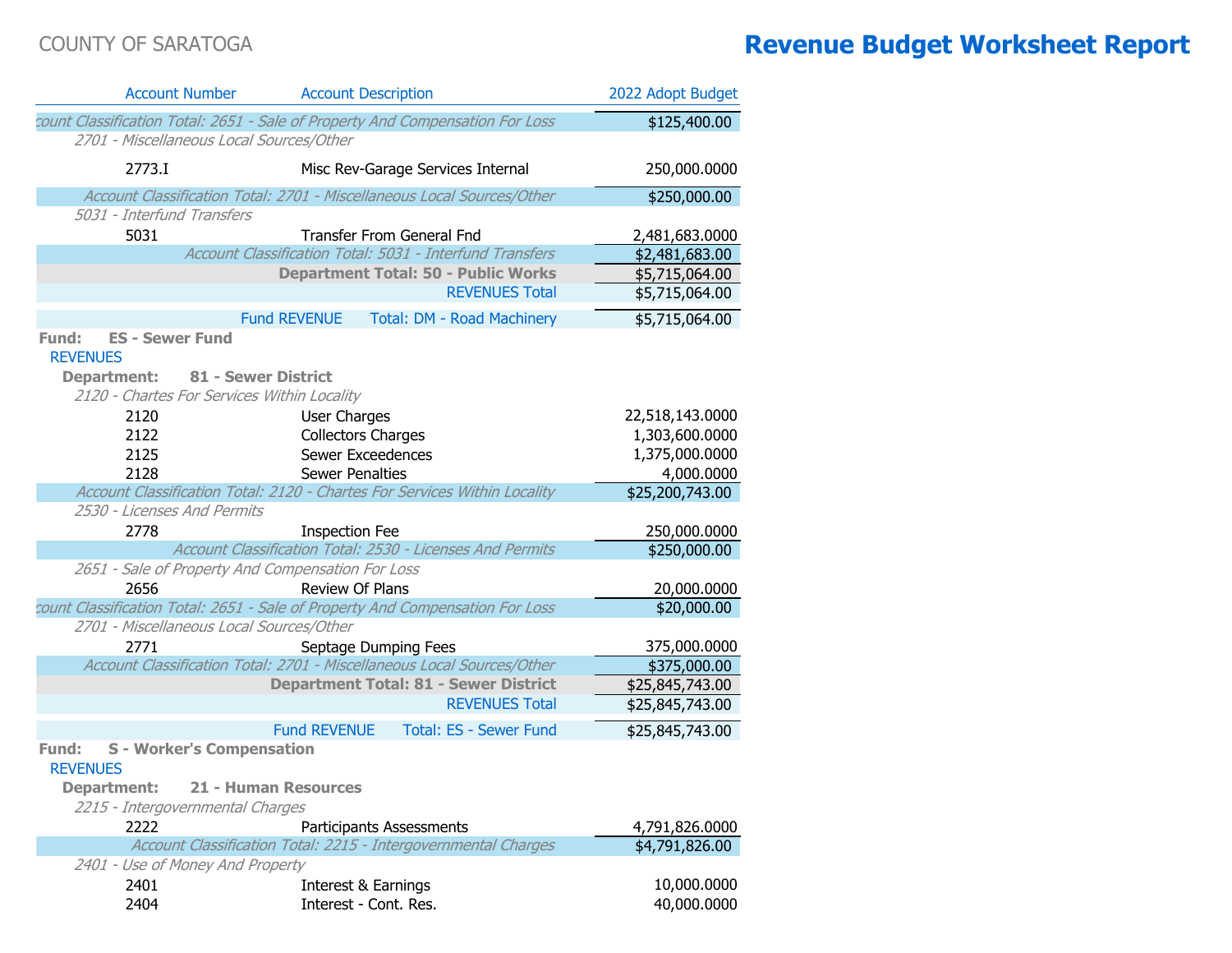| 2022 Adopt Budget | <b>Account Description</b>                                             | <b>Account Number</b>                    |
|-------------------|------------------------------------------------------------------------|------------------------------------------|
| \$50,000.00       | Account Classification Total: 2401 - Use of Money And Property         |                                          |
|                   |                                                                        | 2701 - Miscellaneous Local Sources/Other |
| 33,000.0000       | Refunds Prior Year Exp                                                 | 2701                                     |
| \$33,000.00       | Account Classification Total: 2701 - Miscellaneous Local Sources/Other |                                          |
| \$4,874,826.00    | <b>Department Total: 21 - Human Resources</b>                          |                                          |
| \$4,874,826.00    | <b>REVENUES Total</b>                                                  |                                          |
| \$4,874,826.00    | <b>Total: S - Worker's Compensation</b>                                | <b>Fund REVENUE</b>                      |
| \$381,637,708.00  | <b>REVENUE GRAND Totals:</b>                                           |                                          |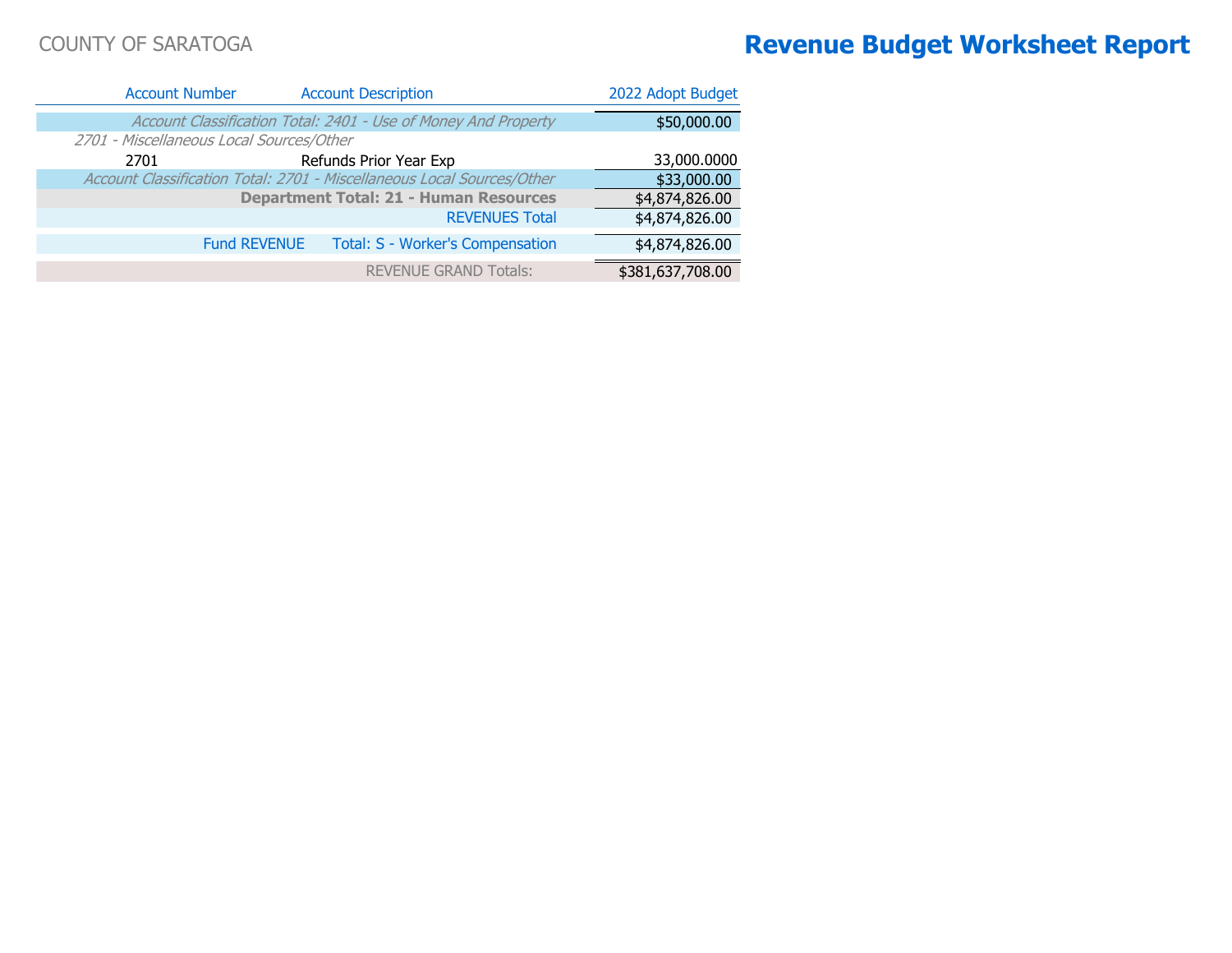|                                                     | <b>Account Number</b>            | <b>Account Description</b>                                   | 2022 Adopt Budget |
|-----------------------------------------------------|----------------------------------|--------------------------------------------------------------|-------------------|
| <b>A - General Fund</b><br>Fund:<br><b>EXPENSES</b> |                                  |                                                              |                   |
| <b>Department:</b>                                  | <b>10 - Board of Supervisors</b> |                                                              |                   |
| <b>Division:</b>                                    |                                  | 000 - Dept Operations/Adminstrn                              |                   |
| 1 - Personal Services                               |                                  |                                                              |                   |
| 6000                                                |                                  | Regular Wages                                                | 485,722.0000      |
|                                                     |                                  | Account Classification Total: 1 - Personal Services          | \$485,722.00      |
|                                                     | 2 - Equipment & Capital Outlay   |                                                              |                   |
| 7033                                                |                                  | Personal Computers                                           | 3,625.0000        |
|                                                     |                                  | Account Classification Total: 2 - Equipment & Capital Outlay | \$3,625.00        |
| 4 - Contractual Expenses                            |                                  |                                                              |                   |
| 7001                                                |                                  | Employee Mileage Reimb                                       | 19,000.0000       |
| 8193                                                |                                  | Photographer                                                 | 800.0000          |
| 8200                                                |                                  | <b>Departmental Supplies</b>                                 | 3,500.0000        |
| 8211                                                |                                  | Food/Food Supplies                                           | 600.0000          |
| 8291                                                |                                  | Equipment Rental                                             | 250.0000          |
| 8511                                                |                                  | <b>Association Dues</b>                                      | 27,350.0000       |
| 8512                                                |                                  | <b>Conference Fees</b>                                       | 9,000.0000        |
| 8512.ML                                             |                                  | Conference Fees Meals & Lodging                              | 7,000.0000        |
| 8512.T                                              |                                  | Conference Fees Travel                                       | 11,000.0000       |
| 8513                                                |                                  | <b>Meeting Expenses</b>                                      | 2,500.0000        |
| 8520                                                |                                  | Software                                                     | 1,780.0000        |
| 8533                                                |                                  | Telephone                                                    | 375.0000          |
| 8550.I                                              |                                  | Office Supplies Internal                                     | 50.0000           |
| 8560.I                                              |                                  | Printing Internal                                            | 100.0000          |
|                                                     |                                  | Account Classification Total: 4 - Contractual Expenses       | \$83,305.00       |
| 8 - Fringe Benefits                                 |                                  |                                                              |                   |
| 6910                                                |                                  | Retirement                                                   | 37,694.0000       |
| 6930                                                |                                  | Social Security                                              | 37,036.0000       |
| 6940                                                |                                  | <b>Workers Compensation</b>                                  | 14,766.0000       |
| 6950                                                |                                  | Disability Insurance                                         | 1,740.0000        |
| 6960                                                |                                  | Health Insurance                                             | 52,315.0000       |
| 6960.M                                              |                                  | Health Insurance Part B                                      | 29,615.0000       |
| 6960.R                                              |                                  | Health Insurance Retirees                                    | 95,499.0000       |
| 6968                                                |                                  | In Lieu Of Health Ins                                        | 15,498.0000       |
|                                                     |                                  | Account Classification Total: 8 - Fringe Benefits            | \$284,163.00      |
|                                                     |                                  | <b>Division Total: 000 - Dept Operations/Adminstrn</b>       | \$856,815.00      |
|                                                     |                                  | <b>Department Total: 10 - Board of Supervisors</b>           | \$856,815.00      |
| <b>Department:</b>                                  | 11 - Clerk of the Board          |                                                              |                   |

**Division: 000 - Dept Operations/Adminstrn**

1 - Personal Services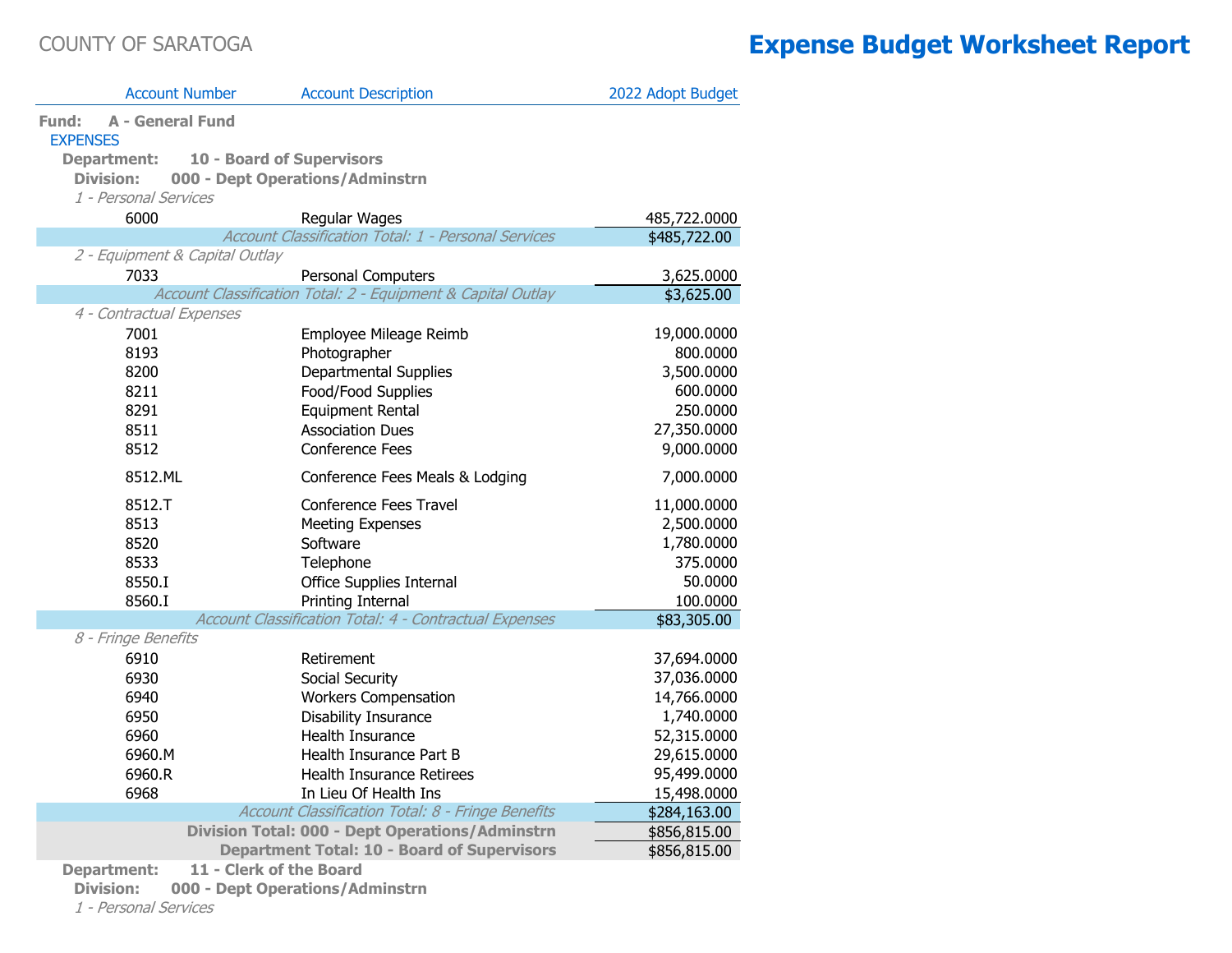|                                              | <b>Account Number</b>     | <b>Account Description</b>                                 | 2022 Adopt Budget |
|----------------------------------------------|---------------------------|------------------------------------------------------------|-------------------|
| 6000                                         |                           | Regular Wages                                              | 147,201.0000      |
| 6890                                         |                           | <b>General Salary Provision</b>                            | 12,392.0000       |
|                                              |                           | <b>Account Classification Total: 1 - Personal Services</b> | \$159,593.00      |
| 4 - Contractual Expenses                     |                           |                                                            |                   |
| 7001                                         |                           | Employee Mileage Reimb                                     | 400.0000          |
| 8116                                         |                           | Legal Advertising                                          | 3,000.0000        |
| 8160                                         |                           | Data Processing Fees                                       | 5,000.0000        |
| 8200                                         |                           | <b>Departmental Supplies</b>                               | 500.0000          |
| 8511                                         |                           | <b>Association Dues</b>                                    | 100.0000          |
| 8512                                         |                           | <b>Conference Fees</b>                                     | 850.0000          |
| 8512.ML                                      |                           | Conference Fees Meals & Lodging                            | 1,200.0000        |
| 8514                                         |                           | Publications                                               | 400.0000          |
| 8516                                         |                           | Employee Testing/Crtfctn                                   | 75.0000           |
| 8531.I                                       |                           | Postage Internal                                           | 500.0000          |
| 8543                                         |                           | <b>Office Equipment Rental</b>                             | 1,200.0000        |
| 8550.I                                       |                           | <b>Office Supplies Internal</b>                            | 1,500.0000        |
| 8560                                         |                           | Printing                                                   | 900.0000          |
| 8560.I                                       |                           | Printing Internal                                          | 600.0000          |
|                                              |                           | Account Classification Total: 4 - Contractual Expenses     | \$16,225.00       |
| 8 - Fringe Benefits                          |                           |                                                            |                   |
| 6910                                         |                           | Retirement                                                 | 26,630.0000       |
| 6930                                         |                           | Social Security                                            | 11,261.0000       |
| 6940                                         |                           | <b>Workers Compensation</b>                                | 5,026.0000        |
| 6950                                         |                           | Disability Insurance                                       | 141.0000          |
| 6960                                         |                           | Health Insurance                                           | 18,899.0000       |
| 6960.M                                       |                           | Health Insurance Part B                                    | 4,763.0000        |
| 6960.R                                       |                           | <b>Health Insurance Retirees</b>                           | 23,661.0000       |
| 6968                                         |                           | In Lieu Of Health Ins                                      | 1,800.0000        |
|                                              |                           | Account Classification Total: 8 - Fringe Benefits          | \$92,181.00       |
|                                              |                           | <b>Division Total: 000 - Dept Operations/Adminstrn</b>     | \$267,999.00      |
| <b>Division:</b><br>4 - Contractual Expenses | 112 - County Promotions   |                                                            |                   |
| 8200                                         |                           | <b>Departmental Supplies</b>                               | 1,200.0000        |
| 8211                                         |                           | Food/Food Supplies                                         | 250.0000          |
| 8560                                         |                           | Printing                                                   | 150.0000          |
|                                              |                           | Account Classification Total: 4 - Contractual Expenses     | \$1,600.00        |
|                                              |                           | <b>Division Total: 112 - County Promotions</b>             | \$1,600.00        |
|                                              |                           | Department Total: 11 - Clerk of the Board                  | \$269,599.00      |
| <b>Department:</b>                           | 14 - County Administrator |                                                            |                   |

**Division: 000 - Dept Operations/Adminstrn**

1 - Personal Services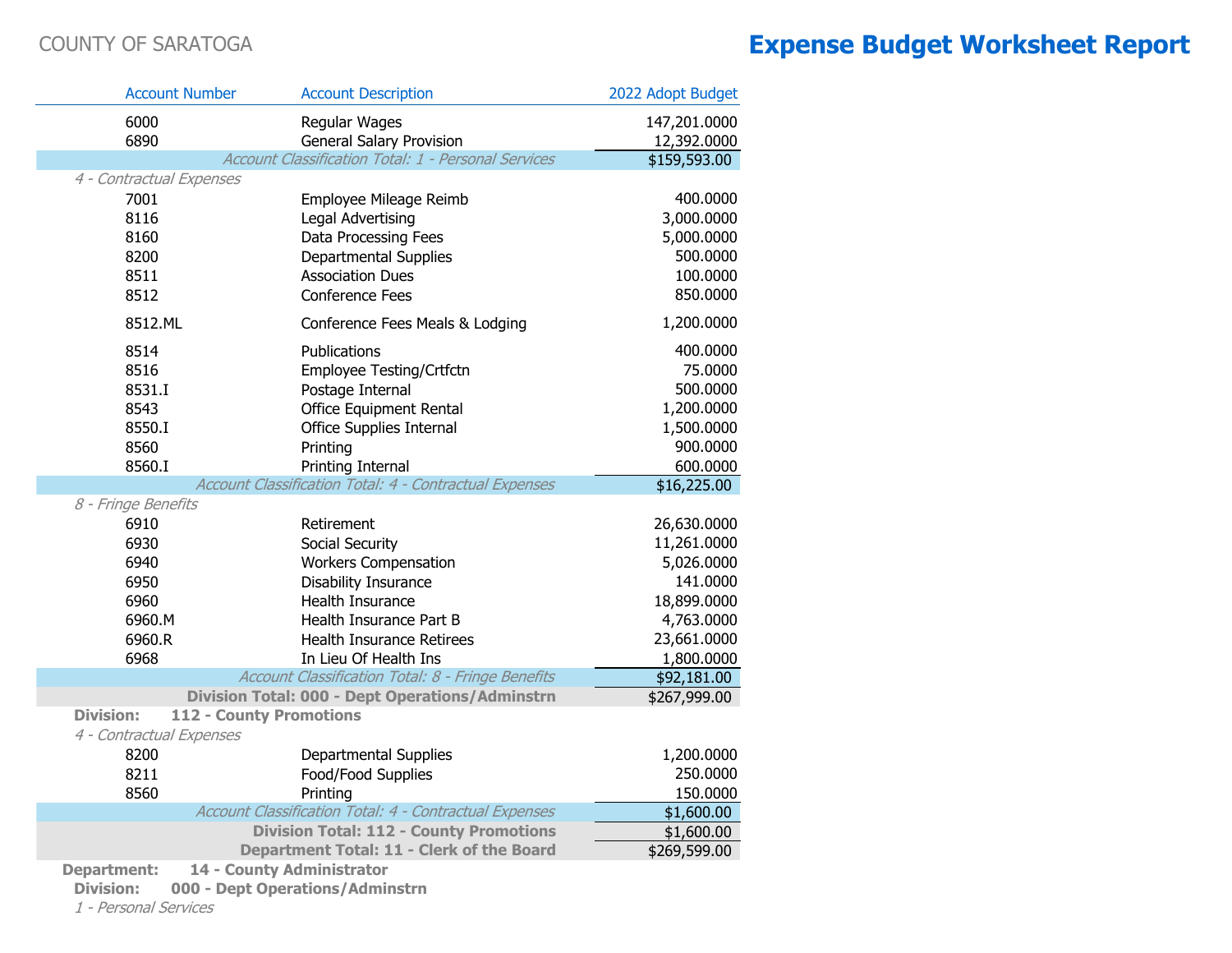$\sim$ 

| <b>Account Number</b>          | <b>Account Description</b>                                   | 2022 Adopt Budget |
|--------------------------------|--------------------------------------------------------------|-------------------|
| 6000                           | Regular Wages                                                | 558,535.0000      |
| 6890                           | General Salary Provision                                     | 193,283.0000      |
|                                | Account Classification Total: 1 - Personal Services          | \$751,818.00      |
| 2 - Equipment & Capital Outlay |                                                              |                   |
| 7080                           | Other Equipment                                              | 2,500.0000        |
|                                | Account Classification Total: 2 - Equipment & Capital Outlay | \$2,500.00        |
| 4 - Contractual Expenses       |                                                              |                   |
| 7001                           | Employee Mileage Reimb                                       | 500.0000          |
| 8141                           | Accounting & Fin Srv                                         | 83,250.0000       |
| 8190                           | Other Professional Srv                                       | 210,000.0000      |
| 8200                           | Departmental Supplies                                        | 3,000.0000        |
| 8221                           | <b>Building Materials</b>                                    | 20,000.0000       |
| 8511                           | <b>Association Dues</b>                                      | 400.0000          |
| 8512                           | Conference Fees                                              | 1,500.0000        |
| 8512.ML                        | Conference Fees Meals & Lodging                              | 1,000.0000        |
| 8512.T                         | Conference Fees Travel                                       | 3,000.0000        |
| 8513                           | <b>Meeting Expenses</b>                                      | 1,000.0000        |
| 8514                           | Publications                                                 | 15,000.0000       |
| 8520                           | Software                                                     | 1,500.0000        |
| 8531                           | Postage                                                      | 50.0000           |
| 8531.I                         | Postage Internal                                             | 110.0000          |
| 8533                           | Telephone                                                    | 300.0000          |
| 8550.I                         | Office Supplies Internal                                     | 2,000.0000        |
| 8560                           | Printing                                                     | 500.0000          |
| 8560.I                         | Printing Internal                                            | 250.0000          |
|                                | Account Classification Total: 4 - Contractual Expenses       | \$343,360.00      |
| 8 - Fringe Benefits            |                                                              |                   |
| 6910                           | Retirement                                                   | 79,434.0000       |
| 6930                           | Social Security                                              | 41,675.0000       |
| 6940                           | <b>Workers Compensation</b>                                  | 12,975.0000       |
| 6950                           | Disability Insurance                                         | 352.0000          |
| 6960                           | Health Insurance                                             | 68,198.0000       |
| 6960.M                         | Health Insurance Part B                                      | 4,372.0000        |
| 6960.R                         | <b>Health Insurance Retirees</b>                             | 32,897.0000       |
|                                | Account Classification Total: 8 - Fringe Benefits            | \$239,903.00      |
|                                | <b>Division Total: 000 - Dept Operations/Adminstrn</b>       | \$1,337,581.00    |
| <b>Division:</b>               | 114 - Economic Development                                   |                   |
| 4 - Contractual Expenses       |                                                              |                   |
| 7111                           | I Love Ny Contract                                           | 375,000.0000      |
| 8190                           | Other Professional Srv                                       | 60,000.0000       |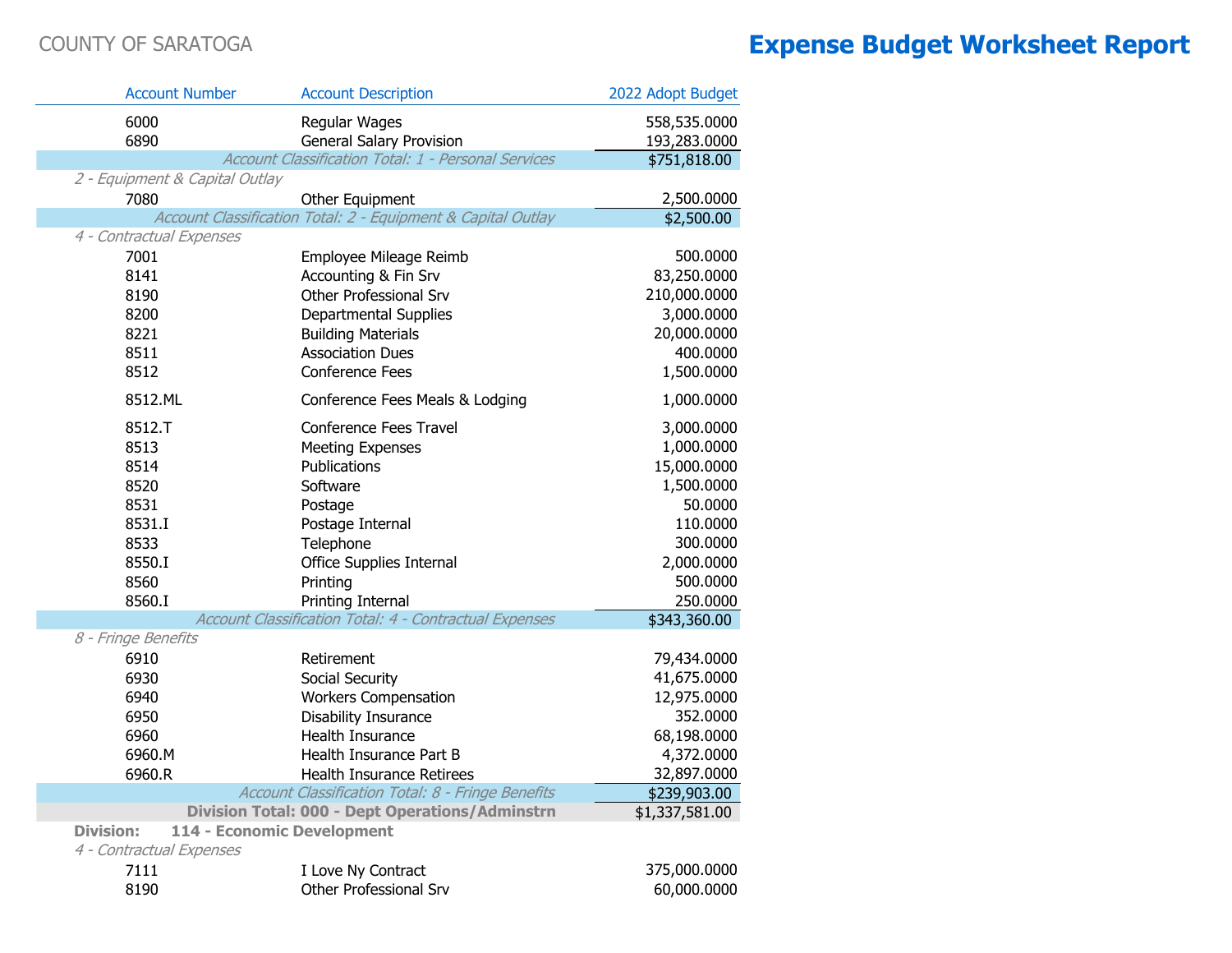|                          | <b>Account Number</b>       | <b>Account Description</b>                                | 2022 Adopt Budget              |
|--------------------------|-----------------------------|-----------------------------------------------------------|--------------------------------|
| 8710                     |                             | Saratoga County Prosperity Partnership                    | 350,000.0000                   |
| 8713                     |                             | Saratoga Economic Dev Crp                                 | 225,000.0000                   |
| 8763                     |                             | Municipal Planning Grant Program                          | 150,000.0000                   |
|                          |                             | Account Classification Total: 4 - Contractual Expenses    | \$1,160,000.00                 |
|                          |                             | <b>Division Total: 114 - Economic Development</b>         | \$1,160,000.00                 |
| <b>Division:</b>         | <b>141 - Unified Courts</b> |                                                           |                                |
| 4 - Contractual Expenses |                             |                                                           |                                |
| 8192                     |                             | Translator                                                | 1,500.0000                     |
| 8491                     |                             | New York State Charges                                    | 7,000.0000                     |
| 8621                     |                             | Rent Of Space                                             | 45,600.0000                    |
|                          |                             | Account Classification Total: 4 - Contractual Expenses    | \$54,100.00                    |
|                          |                             | <b>Division Total: 141 - Unified Courts</b>               | \$54,100.00                    |
| <b>Division:</b>         | 991 - Unallocated Insurance |                                                           |                                |
| 4 - Contractual Expenses |                             |                                                           |                                |
| 8630                     |                             | Commercial Package Prem                                   | 771,494.0000                   |
| 8637                     |                             | Prof & Special Liability                                  | 107,138.0000                   |
| 8638<br>8646             |                             | <b>Excess Liability Ins</b><br><b>Insurance Loss Fund</b> | 156,666.0000                   |
|                          |                             | Account Classification Total: 4 - Contractual Expenses    | 110,000.0000<br>\$1,145,298.00 |
|                          |                             | <b>Division Total: 991 - Unallocated Insurance</b>        | \$1,145,298.00                 |
| <b>Division:</b>         | 999 - Contingency           |                                                           |                                |
| 4 - Contractual Expenses |                             |                                                           |                                |
| 9000                     |                             | <b>Unallocated Amount</b>                                 | 600,000.0000                   |
|                          |                             | Account Classification Total: 4 - Contractual Expenses    | \$600,000.00                   |
|                          |                             | <b>Division Total: 999 - Contingency</b>                  | \$600,000.00                   |
|                          |                             | <b>Department Total: 14 - County Administrator</b>        | \$4,296,979.00                 |
| <b>Department:</b>       | 15 - County Auditor         |                                                           |                                |
| <b>Division:</b>         |                             | 000 - Dept Operations/Adminstrn                           |                                |
| 1 - Personal Services    |                             |                                                           |                                |
| 6000                     |                             | Regular Wages                                             | 305,754.0000                   |
|                          |                             | Account Classification Total: 1 - Personal Services       | \$305,754.00                   |
| 4 - Contractual Expenses |                             |                                                           |                                |
| 7008                     |                             | <b>Employee Tuition Reimb</b>                             | 5,800.0000                     |
| 8512                     |                             | <b>Conference Fees</b>                                    | 300.0000                       |
| 8550.I                   |                             | Office Supplies Internal                                  | 300.0000                       |
| 8 - Fringe Benefits      |                             | Account Classification Total: 4 - Contractual Expenses    | \$6,400.00                     |
| 6910                     |                             | Retirement                                                | 48,723.0000                    |
| 6930                     |                             | Social Security                                           | 23,391.0000                    |
| 6940                     |                             | <b>Workers Compensation</b>                               | 9,798.0000                     |
|                          |                             |                                                           |                                |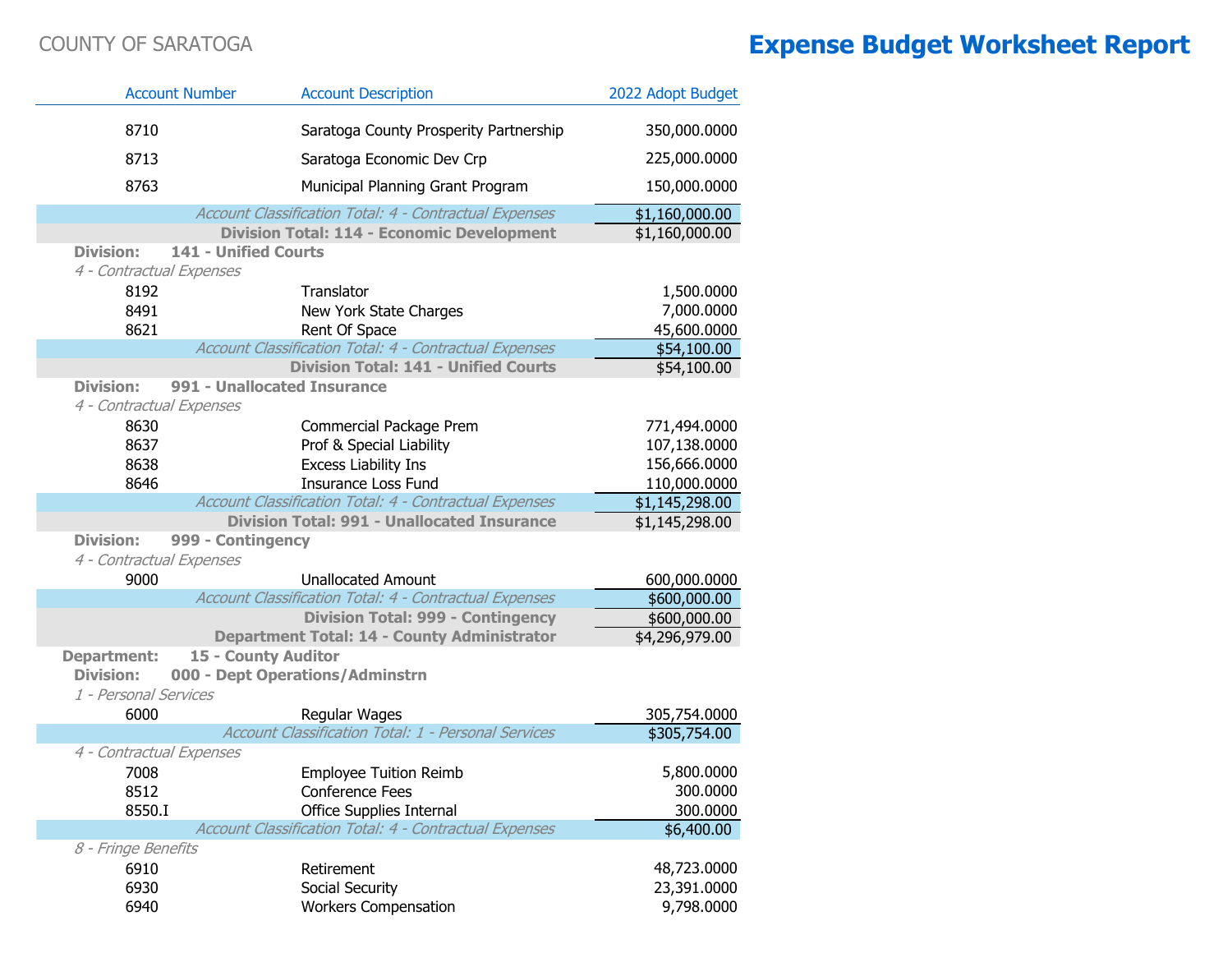| <b>Account Number</b>          |                              | <b>Account Description</b>                                    | 2022 Adopt Budget |
|--------------------------------|------------------------------|---------------------------------------------------------------|-------------------|
| 6950                           |                              | Disability Insurance                                          | 422.0000          |
| 6960                           |                              | Health Insurance                                              | 75,266.0000       |
| 6960.M                         |                              | Health Insurance Part B                                       | 2,186.0000        |
| 6960.R                         |                              | <b>Health Insurance Retirees</b>                              | 7,733.0000        |
|                                |                              | Account Classification Total: 8 - Fringe Benefits             | \$167,519.00      |
|                                |                              | <b>Division Total: 000 - Dept Operations/Adminstrn</b>        | \$479,673.00      |
|                                |                              | <b>Department Total: 15 - County Auditor</b>                  | \$479,673.00      |
| <b>Department:</b>             | <b>16 - County Treasurer</b> |                                                               |                   |
| <b>Division:</b>               |                              | 000 - Dept Operations/Adminstrn                               |                   |
| 1 - Personal Services          |                              |                                                               |                   |
| 6000                           |                              | Regular Wages                                                 | 816,841.0000      |
| 6890                           |                              | <b>General Salary Provision</b>                               | 121,357.0000      |
|                                |                              | Account Classification Total: 1 - Personal Services           | \$938,198.00      |
| 2 - Equipment & Capital Outlay |                              |                                                               |                   |
| 7010                           |                              | Furniture & Furnishings                                       | 300.0000          |
|                                |                              | Account Classification Total: 2 - Equipment & Capital Outlay  | \$300.00          |
| 4 - Contractual Expenses       |                              |                                                               |                   |
| 7001                           |                              | Employee Mileage Reimb                                        | 2,500.0000        |
| 7002                           |                              | <b>Transportation Reimbrsmnt</b>                              | 542.0000          |
| 7008                           |                              | <b>Employee Tuition Reimb</b>                                 | 4,300.0000        |
| 8143                           |                              | <b>Bank Fees</b>                                              | 20,000.0000       |
| 8160                           |                              | Data Processing Fees                                          | 113,000.0000      |
| 8190                           |                              | Other Professional Srv                                        | 400.0000          |
| 8200                           |                              | <b>Departmental Supplies</b>                                  | 2,500.0000        |
| 8221                           |                              | <b>Building Materials</b>                                     | 1,500.0000        |
| 8511                           |                              | <b>Association Dues</b>                                       | 485.0000          |
| 8512                           |                              | <b>Conference Fees</b>                                        | 2,300.0000        |
| 8512.ML                        |                              | Conference Fees Meals & Lodging                               | 1,900.0000        |
| 8512.T                         |                              | <b>Conference Fees Travel</b>                                 | 50.0000           |
| 8513                           |                              | <b>Meeting Expenses</b>                                       | 150.0000          |
| 8514                           |                              | Publications                                                  | 30.0000           |
| 8516                           |                              | Employee Testing/Crtfctn                                      | 400.0000          |
| 8520                           |                              | Software                                                      | 5,300.0000        |
| 8531.I                         |                              | Postage Internal                                              | 12,500.0000       |
| 8540                           |                              | Minor Office Furn & Equip                                     | 350.0000          |
| 8541                           |                              | <b>Office Equipment Maintnce</b>                              | 110.0000          |
| 8543                           |                              | Office Equipment Rental                                       | 1,200.0000        |
| 8550.I                         |                              | Office Supplies Internal                                      | 3,750.0000        |
| 8560.I                         |                              | Printing Internal                                             | 1,750.0000        |
|                                |                              | <b>Account Classification Total: 4 - Contractual Expenses</b> | \$175,017.00      |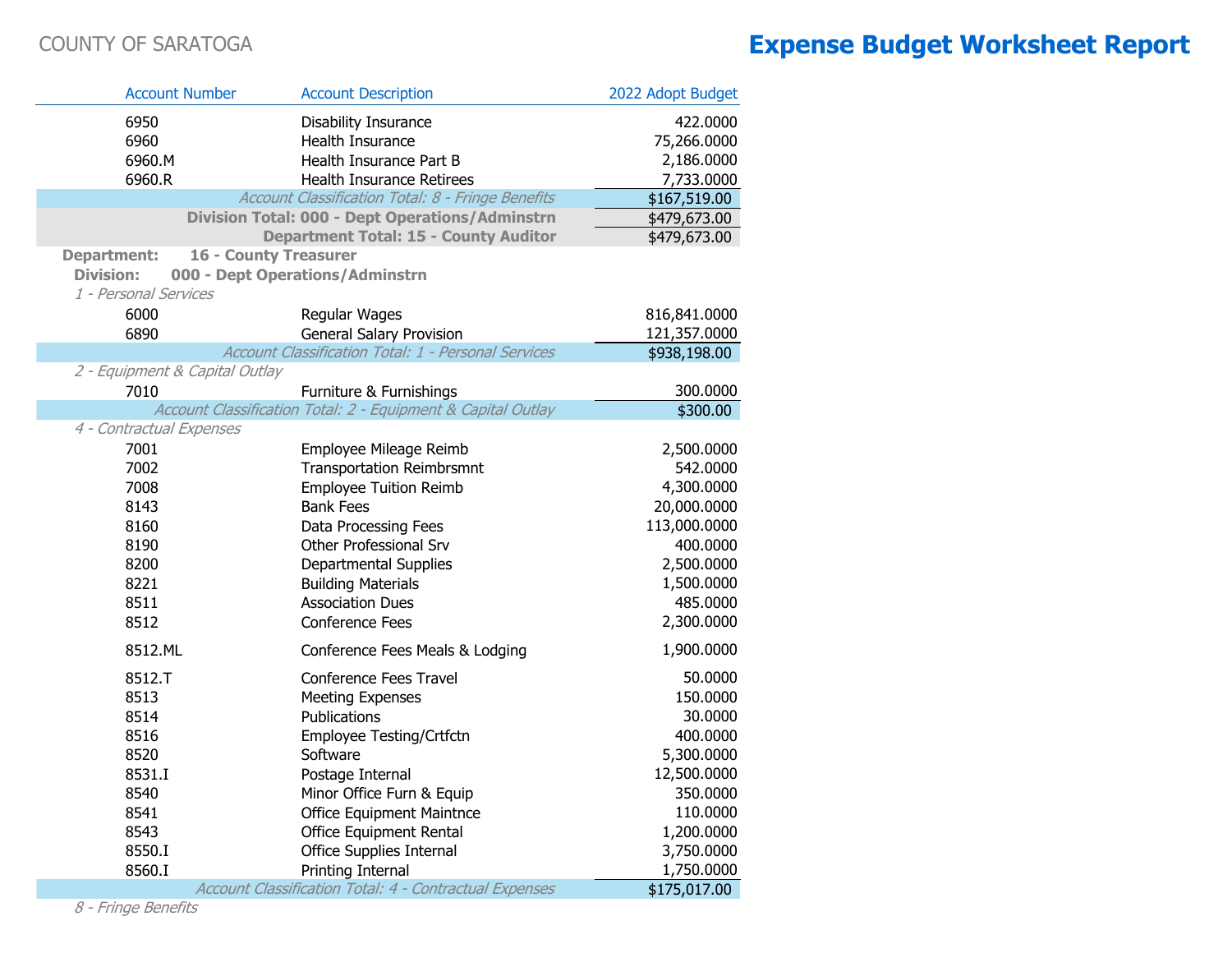| <b>Account Number</b>    |                                 | <b>Account Description</b>                                | 2022 Adopt Budget |
|--------------------------|---------------------------------|-----------------------------------------------------------|-------------------|
| 6910                     |                                 | Retirement                                                | 98,154.0000       |
| 6910.VDC                 |                                 | <b>Retirement Retirement Defined</b><br>Contribution      | 9,515.0000        |
| 6930                     |                                 | Social Security                                           | 62,489.0000       |
| 6940                     |                                 | <b>Workers Compensation</b>                               | 24,082.0000       |
| 6950                     |                                 | Disability Insurance                                      | 1,055.0000        |
| 6960                     |                                 | Health Insurance                                          | 167,034.0000      |
| 6960.M                   |                                 | Health Insurance Part B                                   | 17,969.0000       |
| 6960.R                   |                                 | <b>Health Insurance Retirees</b>                          | 94,537.0000       |
| 6968                     |                                 | In Lieu Of Health Ins                                     | 3,600.0000        |
|                          |                                 | Account Classification Total: 8 - Fringe Benefits         | \$478,435.00      |
|                          |                                 | <b>Division Total: 000 - Dept Operations/Adminstrn</b>    | \$1,591,950.00    |
| <b>Division:</b>         |                                 | 162 - Tax Collection & Enforce                            |                   |
| 4 - Contractual Expenses |                                 |                                                           |                   |
| 7001                     |                                 | Employee Mileage Reimb                                    | 250.0000          |
| 8410                     |                                 | Advertising                                               | 39,000.0000       |
| 8440.I                   |                                 | <b>Special Mailings Internal</b>                          | 14,000.0000       |
| 8531.I                   |                                 | Postage Internal                                          | 250.0000          |
| 8560                     |                                 | Printing                                                  | 150.0000          |
| 8560.I                   |                                 | Printing Internal                                         | 650.0000          |
|                          |                                 | Account Classification Total: 4 - Contractual Expenses    | \$54,300.00       |
|                          |                                 | <b>Division Total: 162 - Tax Collection &amp; Enforce</b> | \$54,300.00       |
| <b>Division:</b>         | <b>163 - Community Colleges</b> |                                                           |                   |
| 4 - Contractual Expenses |                                 |                                                           |                   |
| 8321                     |                                 | <b>Institutional Tuition</b>                              | 9,250,000.0000    |
|                          |                                 | Account Classification Total: 4 - Contractual Expenses    | \$9,250,000.00    |
|                          |                                 | <b>Division Total: 163 - Community Colleges</b>           | \$9,250,000.00    |
|                          |                                 | <b>Department Total: 16 - County Treasurer</b>            | \$10,896,250.00   |
| <b>Department:</b>       |                                 | 18 - Real Property Tax Service                            |                   |
| <b>Division:</b>         |                                 | 000 - Dept Operations/Adminstrn                           |                   |
| 1 - Personal Services    |                                 |                                                           |                   |
| 6000                     |                                 | Regular Wages                                             | 677,302.0000      |
|                          |                                 | Account Classification Total: 1 - Personal Services       | \$677,302.00      |
| 4 - Contractual Expenses |                                 |                                                           |                   |
| 7001                     |                                 | Employee Mileage Reimb                                    | 200.0000          |
| 8150                     |                                 | <b>Training Services</b>                                  | 500.0000          |
| 8200                     |                                 | Departmental Supplies                                     | 7,600.0000        |
| 8430                     |                                 | Printing - Special Jobs                                   | 1,800.0000        |
| 8491                     |                                 | New York State Charges                                    | 29,650.0000       |
| 8511                     |                                 | <b>Association Dues</b>                                   | 265.0000          |
| 8512                     |                                 | Conference Fees                                           | 300.0000          |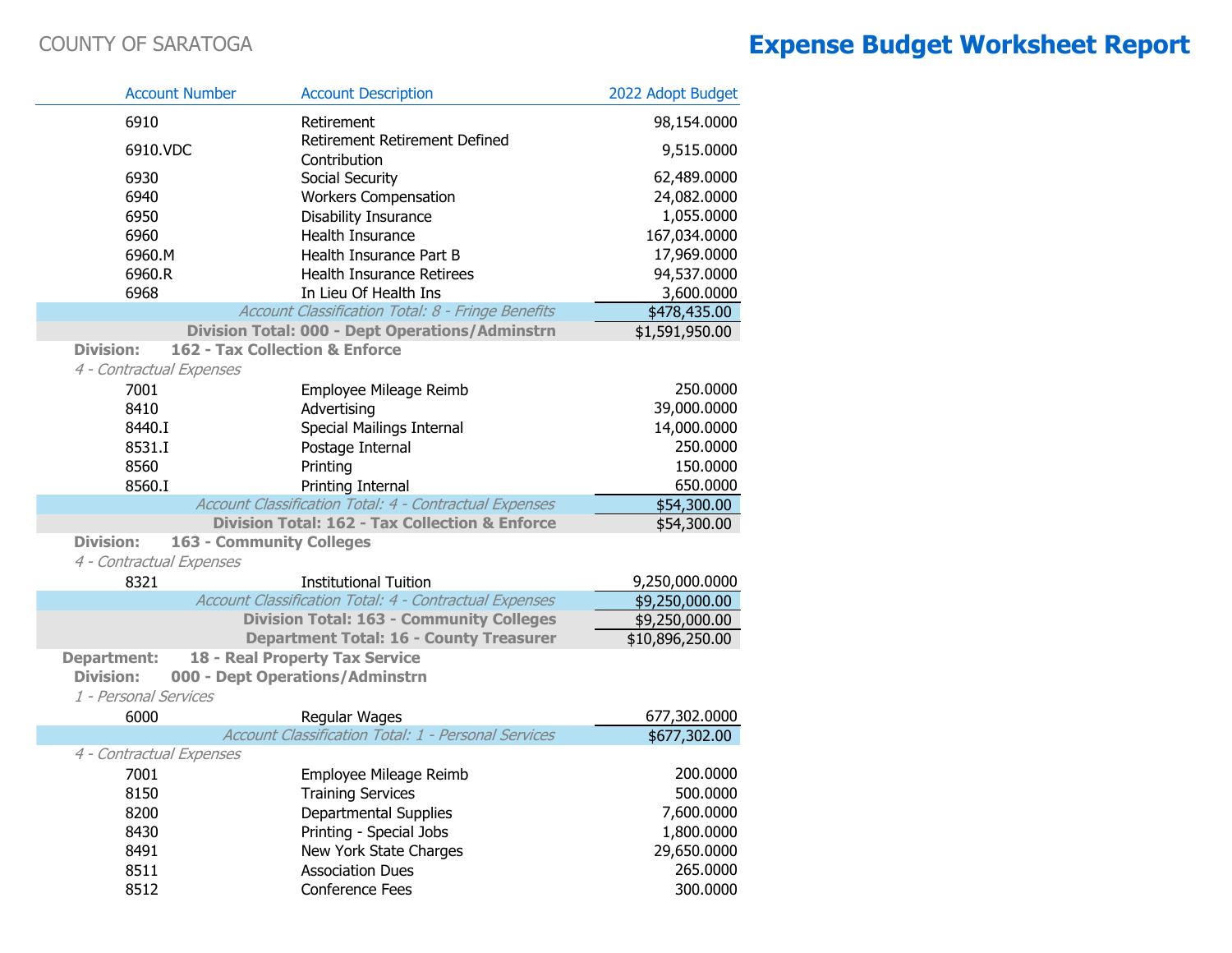| <b>Account Number</b>          | <b>Account Description</b>                                   | 2022 Adopt Budget |
|--------------------------------|--------------------------------------------------------------|-------------------|
| 8512.ML                        | Conference Fees Meals & Lodging                              | 200.0000          |
| 8531.I                         | Postage Internal                                             | 450.0000          |
| 8541                           | <b>Office Equipment Maintnce</b>                             | 900.0000          |
| 8543                           | Office Equipment Rental                                      | 6,200.0000        |
| 8550.I                         | Office Supplies Internal                                     | 6,000.0000        |
| 8560                           | Printing                                                     | 2,000.0000        |
| 8560.I                         | Printing Internal                                            | 150.0000          |
|                                | Account Classification Total: 4 - Contractual Expenses       | \$56,215.00       |
| 8 - Fringe Benefits            |                                                              |                   |
| 6910                           | Retirement                                                   | 107,498.0000      |
| 6930                           | Social Security                                              | 51,814.0000       |
| 6940                           | <b>Workers Compensation</b>                                  | 19,938.0000       |
| 6950                           | Disability Insurance                                         | 844.0000          |
| 6960                           | Health Insurance                                             | 157,743.0000      |
| 6960.M                         | Health Insurance Part B                                      | 10,040.0000       |
| 6960.R                         | Health Insurance Retirees                                    | 28,056.0000       |
| 6968                           | In Lieu Of Health Ins                                        | 3,600.0000        |
|                                | Account Classification Total: 8 - Fringe Benefits            | \$379,533.00      |
|                                | <b>Division Total: 000 - Dept Operations/Adminstrn</b>       | \$1,113,050.00    |
| <b>Division:</b>               | 162 - Tax Collection & Enforce                               |                   |
| 4 - Contractual Expenses       |                                                              |                   |
| 8611.I                         | Vehicle Fuel Internal                                        | 350.0000          |
|                                | Account Classification Total: 4 - Contractual Expenses       | \$350.00          |
|                                | <b>Division Total: 162 - Tax Collection &amp; Enforce</b>    | \$350.00          |
|                                | <b>Department Total: 18 - Real Property Tax Service</b>      | \$1,113,400.00    |
| <b>Department:</b>             | 19 - County Clerk                                            |                   |
| <b>Division:</b>               | 000 - Dept Operations/Adminstrn                              |                   |
| 1 - Personal Services          |                                                              |                   |
| 6000                           | Regular Wages                                                | 1,388,833.0000    |
| 6890                           | <b>General Salary Provision</b>                              | 107,510.0000      |
|                                | Account Classification Total: 1 - Personal Services          | \$1,496,343.00    |
| 2 - Equipment & Capital Outlay |                                                              |                   |
| 7010                           | Furniture & Furnishings                                      | 28,426.0000       |
| 7033                           | Personal Computers                                           | 99,628.0000       |
| 7080                           | Other Equipment                                              | 100,000.0000      |
| 7094                           | <b>Bldg Components Realty</b>                                | 554,000.0000      |
| 7098                           | Prof Srv For Cap Purposes                                    | 1,645,903.0000    |
| 7099                           | Other Capital Expense                                        | 211,050.0000      |
|                                | Account Classification Total: 2 - Equipment & Capital Outlay | \$2,639,007.00    |
| 4 - Contractual Expenses       |                                                              |                   |
| 7001                           | Employee Mileage Reimb                                       | 1,200.0000        |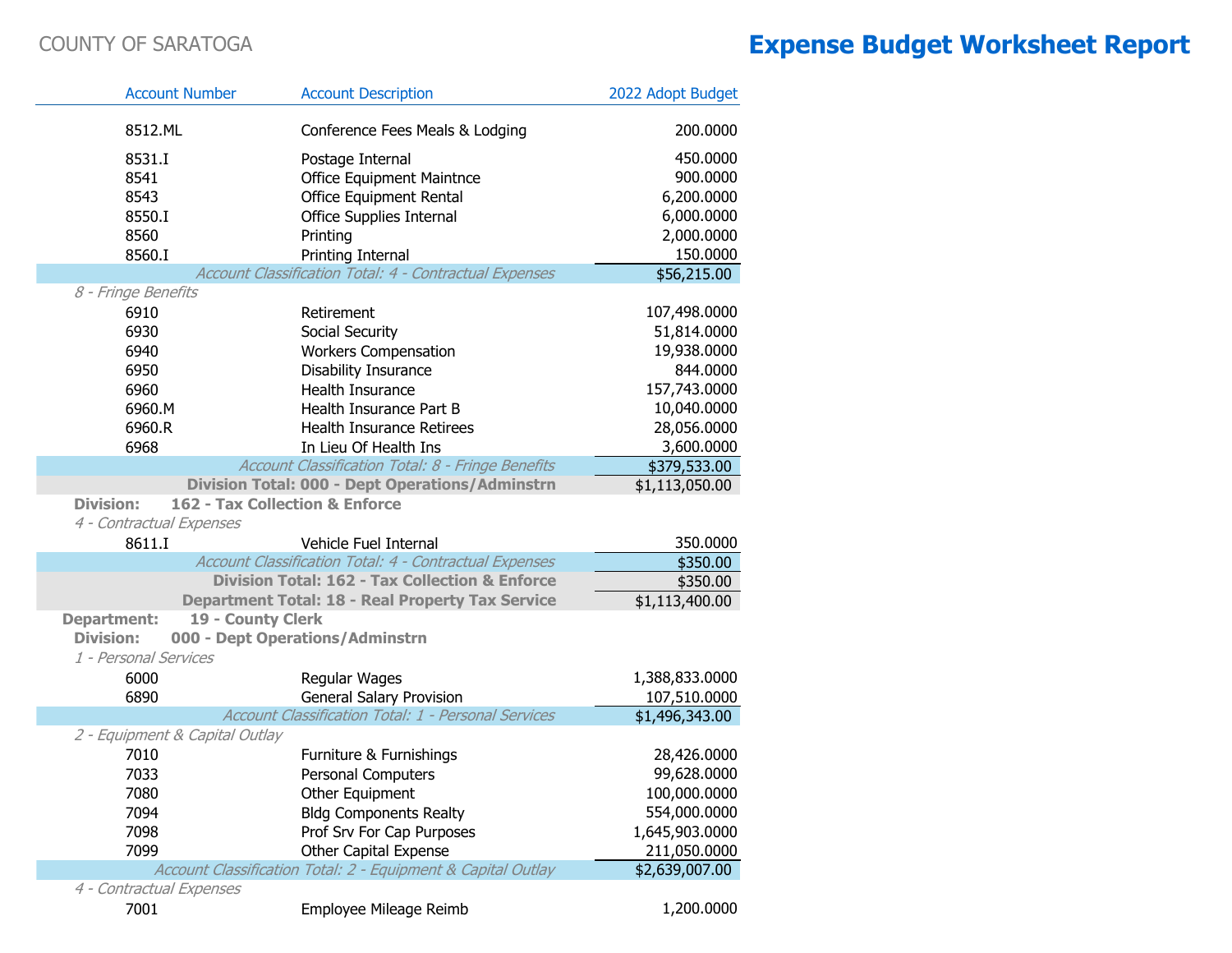|                  | <b>Account Number</b>                           | <b>Account Description</b>                                   | 2022 Adopt Budget |
|------------------|-------------------------------------------------|--------------------------------------------------------------|-------------------|
|                  | 7002                                            | <b>Transportation Reimbrsmnt</b>                             | 50.0000           |
|                  | 7008                                            | <b>Employee Tuition Reimb</b>                                | 1,600.0000        |
|                  | 8150                                            | <b>Training Services</b>                                     | 1,990.0000        |
|                  | 8190                                            | Other Professional Srv                                       | 32,950.0000       |
|                  | 8200                                            | Departmental Supplies                                        | 4,100.0000        |
|                  | 8293                                            | <b>Equipment Maintenance</b>                                 | 3,837.0000        |
|                  | 8460                                            | <b>Rent Special</b>                                          | 7,560.0000        |
|                  | 8511                                            | <b>Association Dues</b>                                      | 375.0000          |
|                  | 8512                                            | <b>Conference Fees</b>                                       | 450.0000          |
|                  | 8512.ML                                         | Conference Fees Meals & Lodging                              | 850.0000          |
|                  | 8520                                            | Software                                                     | 6,559.0000        |
|                  | 8531.I                                          | Postage Internal                                             | 22,000.0000       |
|                  | 8535                                            | <b>Internet Service</b>                                      | 2,520.0000        |
|                  | 8541                                            | <b>Office Equipment Maintnce</b>                             | 1,500.0000        |
|                  | 8543                                            | <b>Office Equipment Rental</b>                               | 2,000.0000        |
|                  | 8550                                            | <b>Office Supplies</b>                                       | 1,555.0000        |
|                  | 8550.I                                          | Office Supplies Internal                                     | 11,500.0000       |
|                  | 8560                                            | Printing                                                     | 40,000.0000       |
|                  | 8560.I                                          | Printing Internal                                            | 2,363.0000        |
|                  | 8590                                            | Miscellaneous Office Exp                                     | 250.0000          |
|                  |                                                 | Account Classification Total: 4 - Contractual Expenses       | \$145,209.00      |
|                  | 8 - Fringe Benefits                             |                                                              |                   |
|                  | 6910                                            | Retirement                                                   | 178,629.0000      |
|                  | 6930                                            | Social Security                                              | 106,246.0000      |
|                  | 6940                                            | <b>Workers Compensation</b>                                  | 32,133.0000       |
|                  | 6950                                            | Disability Insurance                                         | 1,477.0000        |
|                  | 6960                                            | Health Insurance                                             | 266,172.0000      |
|                  | 6960.M                                          | Health Insurance Part B                                      | 15,303.0000       |
|                  | 6960.R                                          | Health Insurance Retirees                                    | 54,129.0000       |
|                  | 6968                                            | In Lieu Of Health Ins                                        | 5,400.0000        |
|                  |                                                 | Account Classification Total: 8 - Fringe Benefits            | \$659,489.00      |
|                  |                                                 | <b>Division Total: 000 - Dept Operations/Adminstrn</b>       | \$4,940,048.00    |
| <b>Division:</b> | 111 - County Historian<br>1 - Personal Services |                                                              |                   |
|                  | 6000                                            | Regular Wages                                                | 54,293.0000       |
|                  |                                                 | <b>Account Classification Total: 1 - Personal Services</b>   | \$54,293.00       |
|                  | 2 - Equipment & Capital Outlay                  |                                                              |                   |
|                  | 7033                                            | Personal Computers                                           | 5,832.0000        |
|                  |                                                 | Account Classification Total: 2 - Equipment & Capital Outlay | \$5,832.00        |
|                  | 4 - Contractual Expenses                        |                                                              |                   |
|                  | 7001                                            | Employee Mileage Reimb                                       | 500.0000          |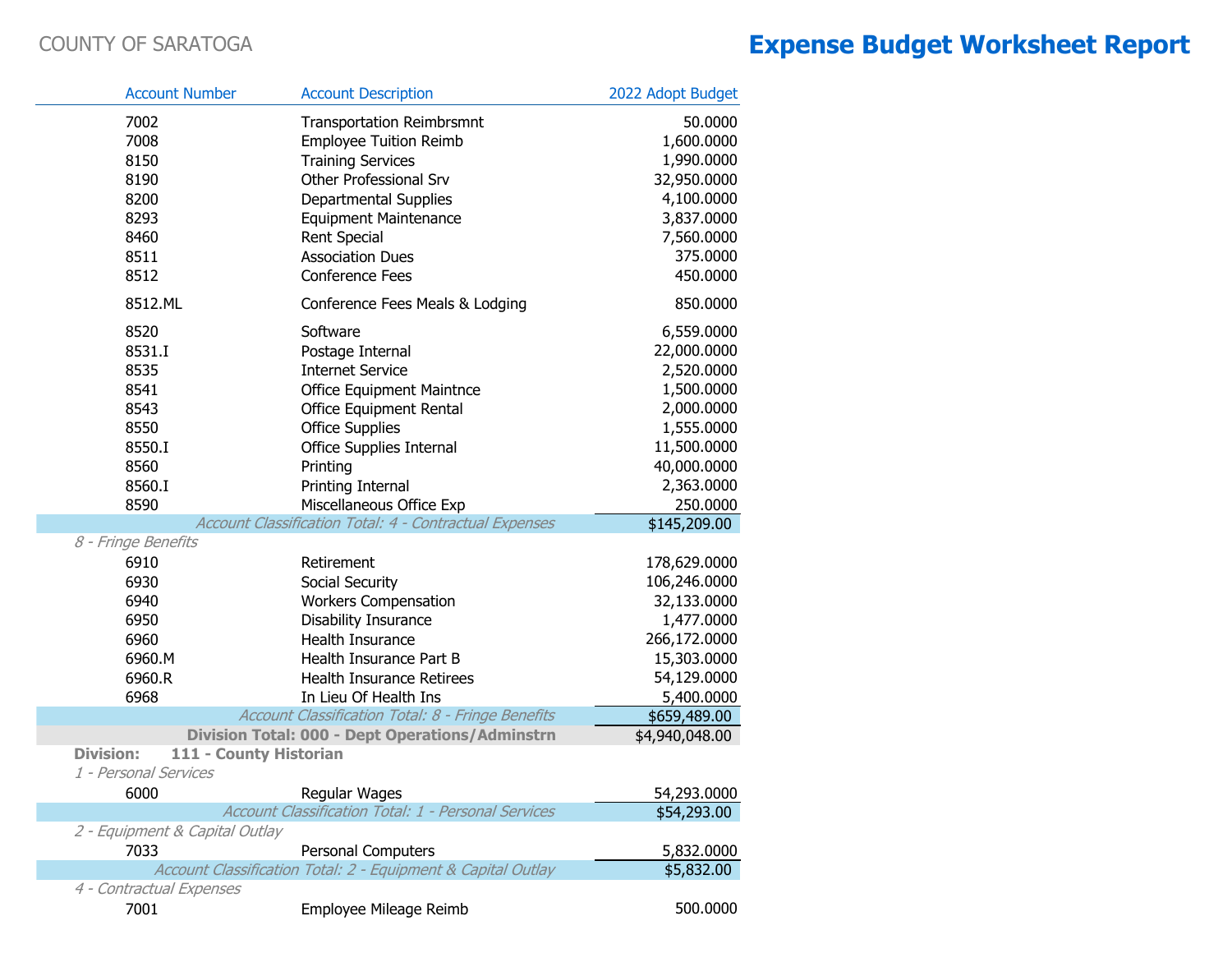| <b>Account Number</b>                               |                     | <b>Account Description</b>                                                                                             | 2022 Adopt Budget                                                      |
|-----------------------------------------------------|---------------------|------------------------------------------------------------------------------------------------------------------------|------------------------------------------------------------------------|
| 8160<br>8190<br>8200<br>8511                        |                     | Data Processing Fees<br>Other Professional Srv<br>Departmental Supplies<br><b>Association Dues</b>                     | 450.0000<br>3,500.0000<br>3,500.0000<br>50.0000<br>350.0000            |
| 8512<br>8512.ML                                     |                     | <b>Conference Fees</b><br>Conference Fees Meals & Lodging                                                              | 600.0000                                                               |
| 8514<br>8520<br>8540<br>8543<br>8550<br>8560        |                     | Publications<br>Software<br>Minor Office Furn & Equip<br>Office Equipment Rental<br><b>Office Supplies</b><br>Printing | 250.0000<br>712.0000<br>3,033.0000<br>300.0000<br>750.0000<br>100.0000 |
|                                                     |                     | Account Classification Total: 4 - Contractual Expenses                                                                 | \$14,095.00                                                            |
| 8 - Fringe Benefits<br>6910<br>6930<br>6940<br>6950 |                     | Retirement<br>Social Security<br><b>Workers Compensation</b><br><b>Disability Insurance</b>                            | 9,822.0000<br>4,153.0000<br>1,135.0000<br>70.0000                      |
| 6960                                                |                     | <b>Health Insurance</b>                                                                                                | 15,985.0000                                                            |
|                                                     |                     | Account Classification Total: 8 - Fringe Benefits                                                                      | \$31,165.00                                                            |
| <b>Division:</b><br>1 - Personal Services           | 191 - Motor Vehicle | Division Total: 111 - County Historian                                                                                 | \$105,385.00                                                           |
| 6000<br>6810                                        |                     | Regular Wages<br>Overtime                                                                                              | 1,534,825.0000<br>35,000.0000                                          |
|                                                     |                     | Account Classification Total: 1 - Personal Services                                                                    | $\overline{$1,569,825.00}$                                             |
| 2 - Equipment & Capital Outlay<br>7094              |                     | <b>Bldg Components Realty</b>                                                                                          | 58,721.0000                                                            |
|                                                     |                     | Account Classification Total: 2 - Equipment & Capital Outlay                                                           | \$58,721.00                                                            |
| 4 - Contractual Expenses                            |                     |                                                                                                                        |                                                                        |
| 7001                                                |                     | Employee Mileage Reimb                                                                                                 | 4,000.0000                                                             |
| 7002                                                |                     | <b>Transportation Reimbrsmnt</b>                                                                                       | 200.0000                                                               |
| 8190                                                |                     | Other Professional Srv                                                                                                 | 35,000.0000                                                            |
| 8194                                                |                     | Fingerprinting                                                                                                         | 824.0000                                                               |
| 8195                                                |                     | Ez Pass Expense                                                                                                        | 21,000.0000                                                            |
| 8200                                                |                     | Departmental Supplies                                                                                                  | 500.0000<br>10,660.0000                                                |
| 8293<br>8514                                        |                     | <b>Equipment Maintenance</b><br>Publications                                                                           | 750.0000                                                               |
| 8520                                                |                     | Software                                                                                                               | 2,700.0000                                                             |
| 8531                                                |                     | Postage                                                                                                                | 1,000.0000                                                             |
| 8531.I                                              |                     | Postage Internal                                                                                                       | 13,100.0000                                                            |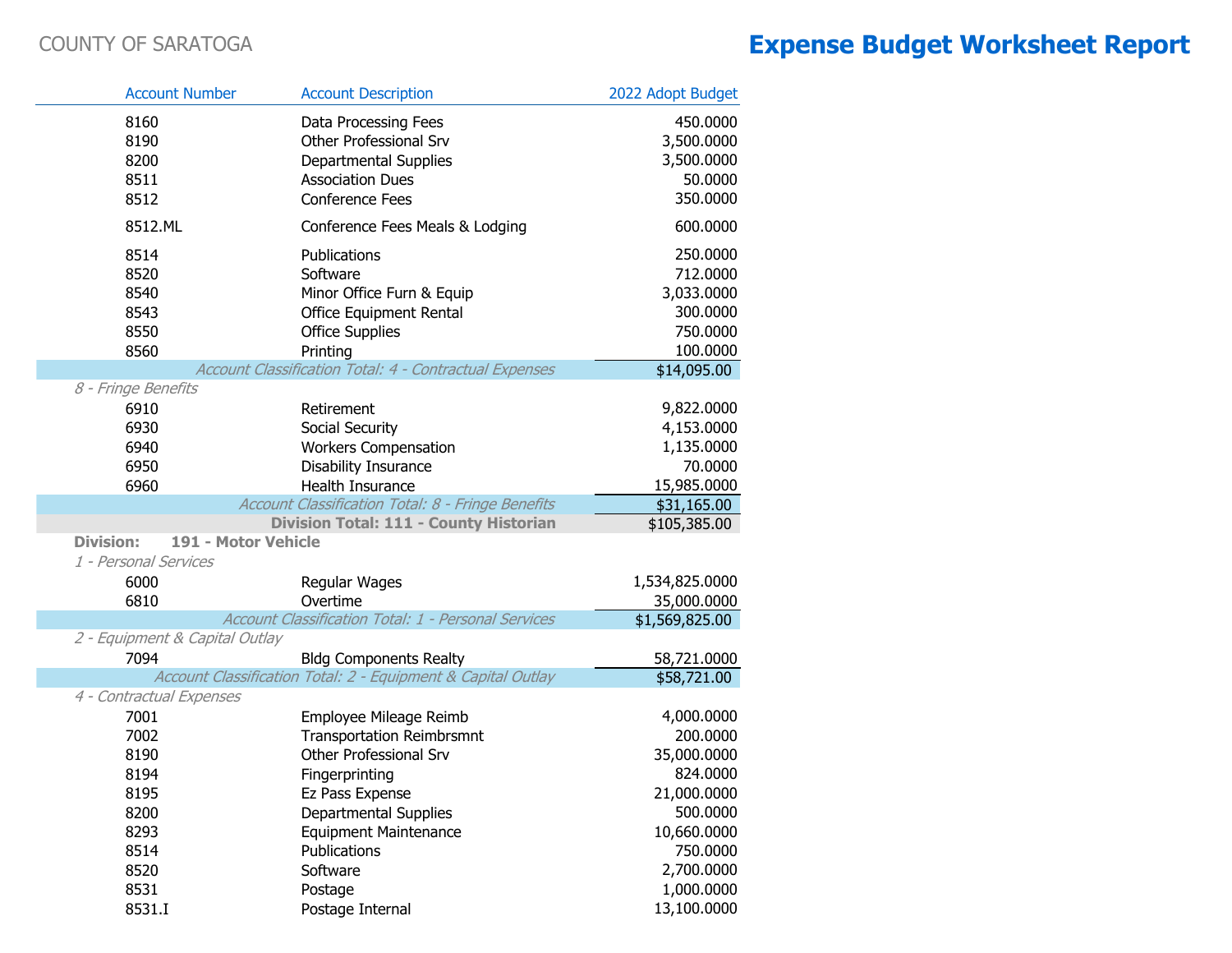| <b>Account Number</b>    | <b>Account Description</b>                             | 2022 Adopt Budget |
|--------------------------|--------------------------------------------------------|-------------------|
| 8533                     | Telephone                                              | 6,500.0000        |
| 8535                     | <b>Internet Service</b>                                | 2,616.0000        |
| 8540                     | Minor Office Furn & Equip                              | 2,645.0000        |
| 8543                     | <b>Office Equipment Rental</b>                         | 2,290.0000        |
| 8550                     | <b>Office Supplies</b>                                 | 350.0000          |
| 8550.I                   | Office Supplies Internal                               | 4,500.0000        |
| 8560                     | Printing                                               | 1,000.0000        |
| 8560.I                   | Printing Internal                                      | 500.0000          |
| 8590                     | Miscellaneous Office Exp                               | 1,584.0000        |
| 8621                     | Rent Of Space                                          | 125,663.0000      |
| 8622                     | <b>Heating Expense</b>                                 | 3,500.0000        |
| 8623                     | Electricity                                            | 19,187.0000       |
| 8624                     | <b>Water Charges</b>                                   | 646.0000          |
| 8627                     | <b>Bldg Maintenance Supplies</b>                       | 23,810.0000       |
|                          | Account Classification Total: 4 - Contractual Expenses | \$284,525.00      |
| 8 - Fringe Benefits      |                                                        |                   |
| 6910                     | Retirement                                             | 234,687.0000      |
| 6930                     | Social Security                                        | 117,415.0000      |
| 6940                     | <b>Workers Compensation</b>                            | 47,960.0000       |
| 6950                     | <b>Disability Insurance</b>                            | 2,743.0000        |
| 6960                     | Health Insurance                                       | 318,480.0000      |
| 6960.M                   | Health Insurance Part B                                | 31,525.0000       |
| 6960.R                   | Health Insurance Retirees                              | 123,787.0000      |
| 6968                     | In Lieu Of Health Ins                                  | 5,400.0000        |
|                          | Account Classification Total: 8 - Fringe Benefits      | \$881,997.00      |
|                          | <b>Division Total: 191 - Motor Vehicle</b>             | \$2,795,068.00    |
|                          | <b>Department Total: 19 - County Clerk</b>             | \$7,840,501.00    |
| <b>Department:</b>       | <b>20 - County Attorney</b>                            |                   |
| <b>Division:</b>         | 000 - Dept Operations/Adminstrn                        |                   |
| 1 - Personal Services    |                                                        |                   |
| 6000                     | Regular Wages                                          | 494,414.0000      |
| 6890                     | <b>General Salary Provision</b>                        | 4,056.0000        |
|                          | Account Classification Total: 1 - Personal Services    | \$498,470.00      |
| 4 - Contractual Expenses |                                                        |                   |
| 7001                     | Employee Mileage Reimb                                 | 400.0000          |
| 7002                     | <b>Transportation Reimbrsmnt</b>                       | 20.0000           |
| 8114                     | <b>Process Service</b>                                 | 1,500.0000        |
| 8118                     | Miscellaneous Legal Fees                               | 100.0000          |
| 8511                     | <b>Association Dues</b>                                | 781.0000          |
| 8513                     | <b>Meeting Expenses</b>                                | 1,200.0000        |
| 8514                     | Publications                                           | 2,500.0000        |
| 8516                     | Employee Testing/Crtfctn                               | 1,600.0000        |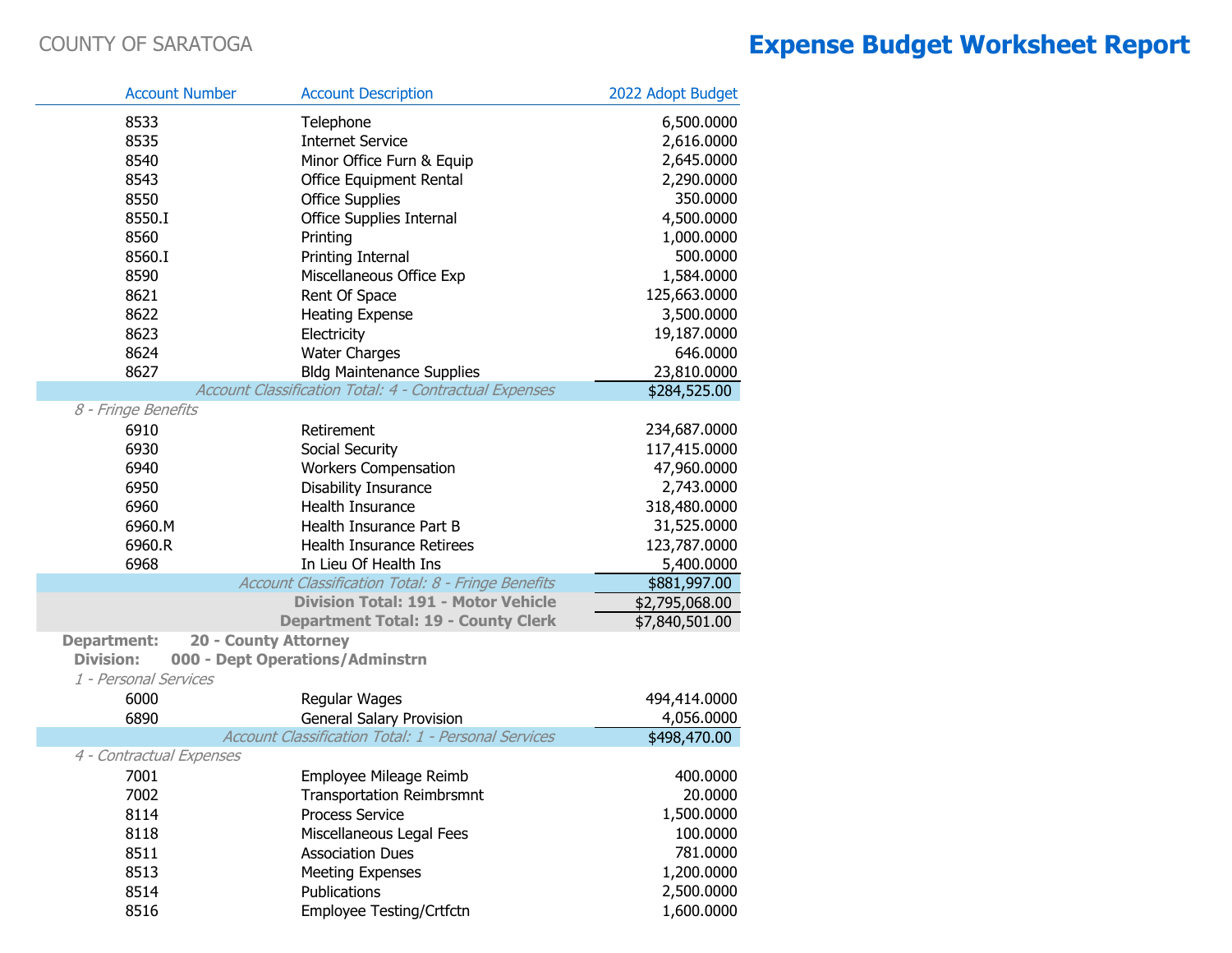r.

|                                        | <b>Account Number</b>          | <b>Account Description</b>                                                  | 2022 Adopt Budget            |
|----------------------------------------|--------------------------------|-----------------------------------------------------------------------------|------------------------------|
| 8520                                   |                                | Software                                                                    | 28,000.0000                  |
| 8531.I                                 |                                | Postage Internal                                                            | 1,500.0000                   |
| 8532                                   |                                | Other Shipping Charges                                                      | 100.0000                     |
| 8540                                   |                                | Minor Office Furn & Equip                                                   | 350.0000                     |
| 8543                                   |                                | <b>Office Equipment Rental</b>                                              | 760.0000                     |
| 8550.I                                 |                                | <b>Office Supplies Internal</b>                                             | 3,300.0000                   |
| 8560.I                                 |                                | Printing Internal                                                           | 250.0000                     |
|                                        |                                | Account Classification Total: 4 - Contractual Expenses                      | \$42,361.00                  |
| 8 - Fringe Benefits                    |                                |                                                                             |                              |
| 6910                                   |                                | Retirement                                                                  | 80,398.0000                  |
| 6930                                   |                                | Social Security                                                             | 37,642.0000                  |
| 6940                                   |                                | <b>Workers Compensation</b>                                                 | 15,414.0000                  |
| 6950                                   |                                | Disability Insurance                                                        | 384.0000                     |
| 6960                                   |                                | Health Insurance                                                            | 32,693.0000                  |
| 6960.M                                 |                                | Health Insurance Part B                                                     | 6,734.0000                   |
| 6960.R                                 |                                | <b>Health Insurance Retirees</b>                                            | 29,777.0000                  |
| 6968                                   |                                | In Lieu Of Health Ins                                                       | 5,850.0000                   |
|                                        |                                | Account Classification Total: 8 - Fringe Benefits                           | \$208,892.00                 |
|                                        |                                | <b>Division Total: 000 - Dept Operations/Adminstrn</b>                      | \$749,723.00                 |
| <b>Division:</b>                       | 162 - Tax Collection & Enforce |                                                                             |                              |
| 4 - Contractual Expenses               |                                |                                                                             |                              |
| 8190                                   |                                | <b>Other Professional Srv</b>                                               | 15,000.0000                  |
| 8440.I                                 |                                | Special Mailings Internal                                                   | 2,000.0000                   |
|                                        |                                | Account Classification Total: 4 - Contractual Expenses                      | \$17,000.00                  |
|                                        |                                | <b>Division Total: 162 - Tax Collection &amp; Enforce</b>                   | \$17,000.00                  |
| <b>Division:</b>                       | 992 - Judgements & Claims      |                                                                             |                              |
| 4 - Contractual Expenses               |                                |                                                                             |                              |
| 8110                                   |                                | <b>Attorneys Fees</b>                                                       | 60,000.0000                  |
| 8119                                   |                                |                                                                             | 150.0000                     |
| 9100                                   |                                | Expense Re Legal Service<br><b>Claim Settlements</b>                        | 75,000.0000                  |
| 9190                                   |                                | Reimbursed Defense Costs                                                    | 40,000.0000                  |
|                                        |                                | Account Classification Total: 4 - Contractual Expenses                      | \$175,150.00                 |
|                                        |                                | <b>Division Total: 992 - Judgements &amp; Claims</b>                        |                              |
|                                        |                                | <b>Department Total: 20 - County Attorney</b>                               | \$175,150.00                 |
|                                        | 21 - Human Resources           |                                                                             | \$941,873.00                 |
| <b>Department:</b><br><b>Division:</b> |                                | 000 - Dept Operations/Adminstrn                                             |                              |
| 1 - Personal Services                  |                                |                                                                             |                              |
|                                        |                                |                                                                             |                              |
| 6000                                   |                                | Regular Wages<br><b>Account Classification Total: 1 - Personal Services</b> | 750,829.0000<br>\$750,829.00 |
|                                        |                                |                                                                             |                              |
| 4 - Contractual Expenses               |                                |                                                                             |                              |
| 7001                                   |                                | Employee Mileage Reimb                                                      | 300.0000                     |
| 7008                                   |                                | <b>Employee Tuition Reimb</b>                                               | 5,000.0000                   |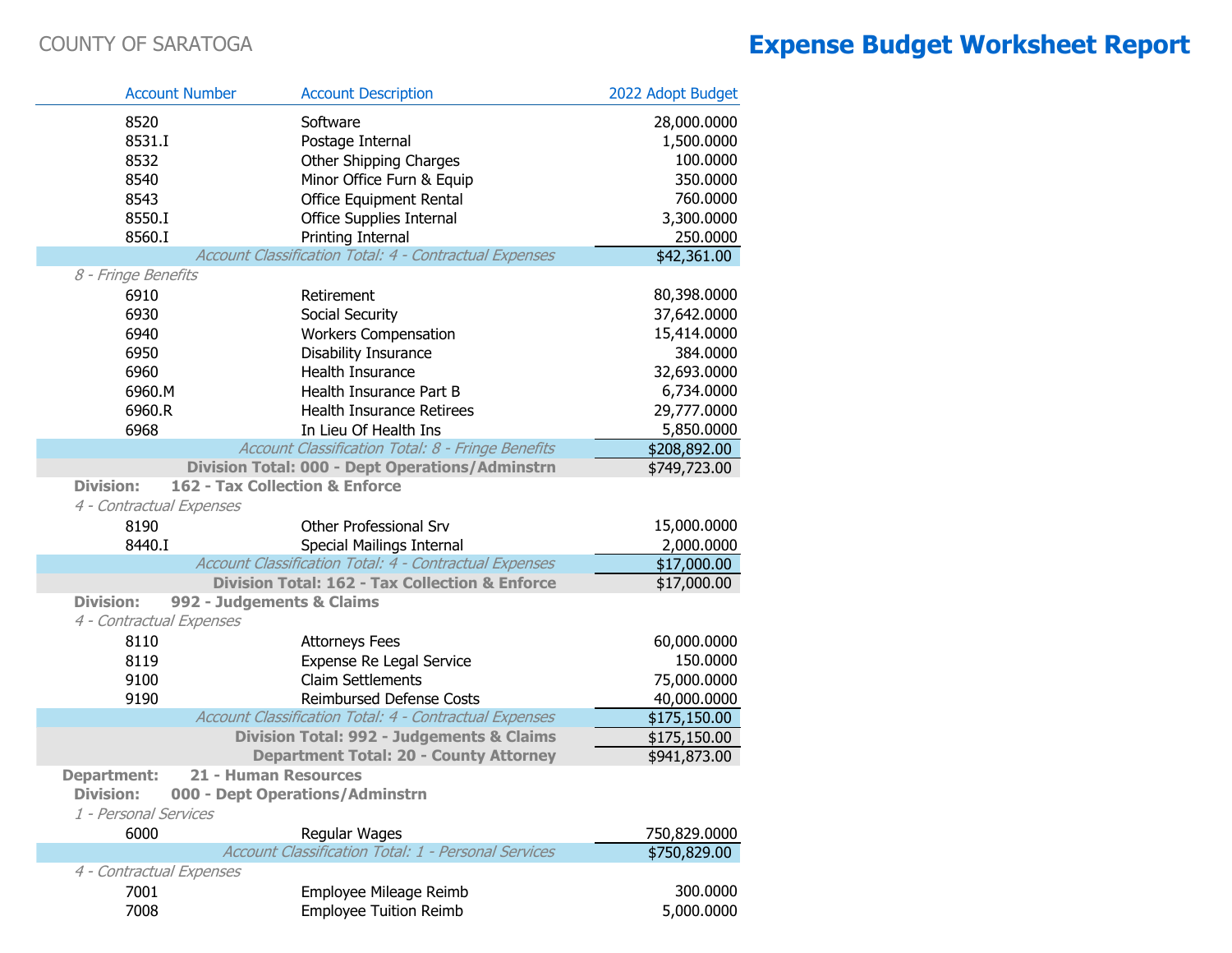| <b>Account Number</b>    | <b>Account Description</b>                             | 2022 Adopt Budget |
|--------------------------|--------------------------------------------------------|-------------------|
| 7218                     | Civil Service Exam Fees                                | 13,000.0000       |
| 8147                     | <b>Other Financial Consultnt</b>                       | 12,000.0000       |
| 8150                     | <b>Training Services</b>                               | 48,000.0000       |
| 8190                     | Other Professional Srv                                 | 15,000.0000       |
| 8291                     | Equipment Rental                                       | 500.0000          |
| 8410                     | Advertising                                            | 1,600.0000        |
| 8511                     | <b>Association Dues</b>                                | 2,500.0000        |
| 8512                     | <b>Conference Fees</b>                                 | 4,000.0000        |
| 8520                     | Software                                               | 8,000.0000        |
| 8531                     | Postage                                                | 100.0000          |
| 8531.I                   | Postage Internal                                       | 3,000.0000        |
| 8533.I                   | Telephone Internal                                     | 850.0000          |
| 8541                     | Office Equipment Maintnce                              | 1,000.0000        |
| 8550                     | <b>Office Supplies</b>                                 | 3,000.0000        |
| 8550.I                   | Office Supplies Internal                               | 3,500.0000        |
| 8560.I                   | Printing Internal                                      | 850.0000          |
|                          | Account Classification Total: 4 - Contractual Expenses | \$122,200.00      |
| 8 - Fringe Benefits      |                                                        |                   |
| 6910                     | Retirement                                             | 108,141.0000      |
| 6930                     | Social Security                                        | 57,439.0000       |
| 6940                     | <b>Workers Compensation</b>                            | 20,958.0000       |
| 6950                     | <b>Disability Insurance</b>                            | 757.0000          |
| 6960                     | Health Insurance                                       | 162,702.0000      |
| 6960.M                   | Health Insurance Part B                                | 8,745.0000        |
| 6960.R                   | <b>Health Insurance Retirees</b>                       | 101,311.0000      |
| 6968                     | In Lieu Of Health Ins                                  | 3,600.0000        |
|                          | Account Classification Total: 8 - Fringe Benefits      | \$463,653.00      |
|                          | <b>Division Total: 000 - Dept Operations/Adminstrn</b> | \$1,336,682.00    |
| <b>Division:</b>         | <b>211 - Labor Negotiations</b>                        |                   |
| 4 - Contractual Expenses |                                                        |                   |
| 8110                     | <b>Attorneys Fees</b>                                  | 130,000.0000      |
| 8118                     | Miscellaneous Legal Fees                               | 300.0000          |
| 8511                     | <b>Association Dues</b>                                | 500.0000          |
| 8512                     | Conference Fees                                        | 700.0000          |
|                          | Account Classification Total: 4 - Contractual Expenses | \$131,500.00      |
|                          | <b>Division Total: 211 - Labor Negotiations</b>        | \$131,500.00      |
| <b>Division:</b>         | 212 - Safety Programs                                  |                   |
| 4 - Contractual Expenses |                                                        |                   |
| 8200                     | Departmental Supplies                                  | 5,000.0000        |
| 8533.I                   | Telephone Internal                                     | 100.0000          |
|                          | Account Classification Total: 4 - Contractual Expenses | \$5,100.00        |
|                          | <b>Division Total: 212 - Safety Programs</b>           | \$5,100.00        |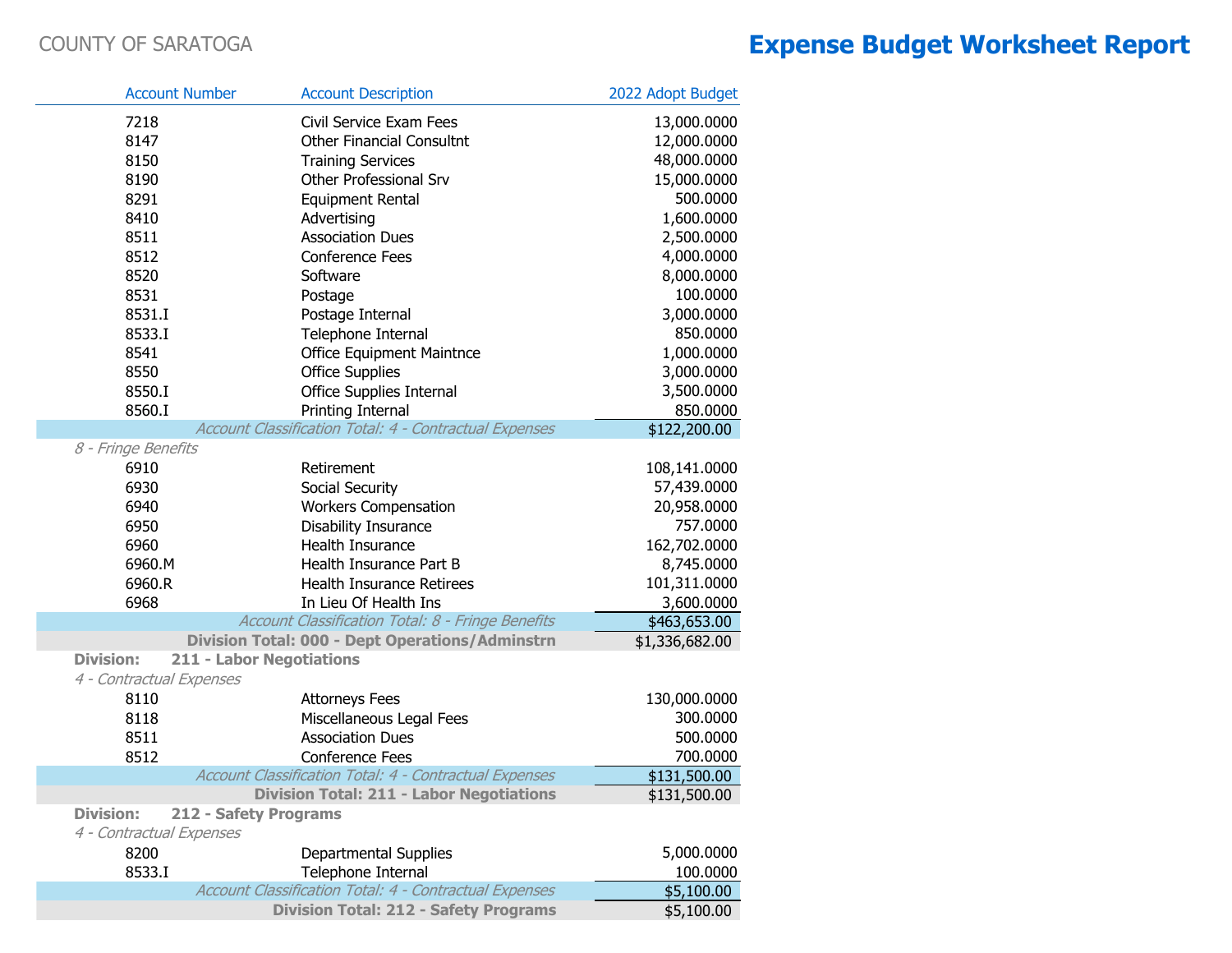| <b>Account Number</b>    | <b>Account Description</b>                             | 2022 Adopt Budget |
|--------------------------|--------------------------------------------------------|-------------------|
| Division:                | 214 - 18-B Administration                              |                   |
| 1 - Personal Services    |                                                        |                   |
| 6000                     | Regular Wages                                          | 94,550.0000       |
|                          | Account Classification Total: 1 - Personal Services    | \$94,550.00       |
| 4 - Contractual Expenses |                                                        |                   |
| 8110.18B                 | Attorneys Fees 18-B                                    | 200,000.0000      |
| 8110.ONC                 | Attorneys Fees On Call                                 | 161,550.0000      |
| 8111                     | <b>Litigation Consultants</b>                          | 10,000.0000       |
| 8112                     | <b>Expert Witnesses</b>                                | 5,000.0000        |
| 8114                     | <b>Process Service</b>                                 | 100.0000          |
| 8115                     | Transcripts/Stenography                                | 750.0000          |
| 8117                     | Investigators                                          | 3,500.0000        |
| 8119                     | Expense Re Legal Service                               | 4,000.0000        |
| 8125                     | Lab Fees                                               | 500.0000          |
| 8190                     | Other Professional Srv                                 | 5,000.0000        |
| 8192                     | Translator                                             | 1,000.0000        |
| 8511                     | <b>Association Dues</b>                                | 375.0000          |
| 8512                     | <b>Conference Fees</b>                                 | 5,000.0000        |
| 8516                     | Employee Testing/Crtfctn                               | 60.0000           |
| 8520                     | Software                                               | 500.0000          |
|                          | Account Classification Total: 4 - Contractual Expenses | \$397,335.00      |
| 8 - Fringe Benefits      |                                                        |                   |
| 6910                     | Retirement                                             | 11,654.0000       |
| 6930                     | Social Security                                        | 7,234.0000        |
| 6950                     | Disability Insurance                                   | 71.0000           |
| 6968                     | In Lieu Of Health Ins                                  | 1,800.0000        |
|                          | Account Classification Total: 8 - Fringe Benefits      | \$20,759.00       |
|                          | Division Total: 214 - 18-B Administration              | \$512,644.00      |
|                          | <b>Department Total: 21 - Human Resources</b>          | \$1,985,926.00    |
| <b>Department:</b>       | <b>22 - Board of Elections</b>                         |                   |
| <b>Division:</b>         | 000 - Dept Operations/Adminstrn                        |                   |
| 1 - Personal Services    |                                                        |                   |
| 6000                     | Regular Wages                                          | 729,632.0000      |
| 6890                     | <b>General Salary Provision</b>                        | 160,112.0000      |
|                          | Account Classification Total: 1 - Personal Services    | \$889,744.00      |
| 4 - Contractual Expenses |                                                        |                   |
| 7001                     | Employee Mileage Reimb                                 | 900.0000          |
| 7005                     | Meal Reimb - No Overnight                              | 500.0000          |
| 8150                     | <b>Training Services</b>                               | 3,000.0000        |
| 8160                     | Data Processing Fees                                   | 137,500.0000      |
| 8190.CUST                | Other Professional Srv Election Custodians             | 89,000.0000       |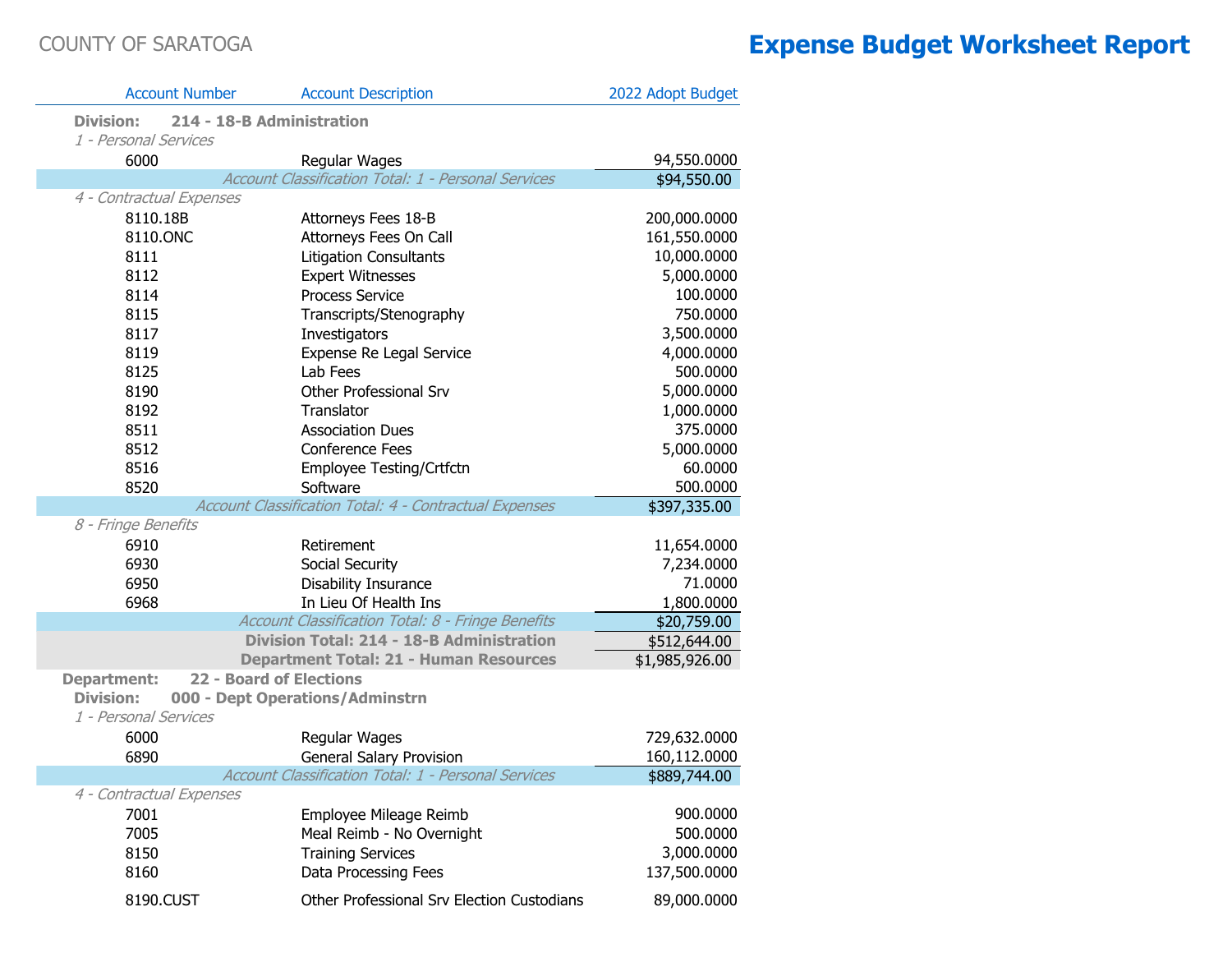|                     | <b>Account Number</b>                                                                                                | <b>Account Description</b>                                                                                                                                                                                                                                                                                                     | 2022 Adopt Budget                                                                                                                                                                      |
|---------------------|----------------------------------------------------------------------------------------------------------------------|--------------------------------------------------------------------------------------------------------------------------------------------------------------------------------------------------------------------------------------------------------------------------------------------------------------------------------|----------------------------------------------------------------------------------------------------------------------------------------------------------------------------------------|
|                     | 8190.EIC                                                                                                             | Other Professional Srv Election Insp<br>Chairman                                                                                                                                                                                                                                                                               | 9,800.0000                                                                                                                                                                             |
|                     | 8190.INSPE                                                                                                           | Other Professional Srv Election Inspections                                                                                                                                                                                                                                                                                    | 450,000.0000                                                                                                                                                                           |
|                     | 8190.PRTYR                                                                                                           | Other Professional Srv Election Party Reps                                                                                                                                                                                                                                                                                     | 7,000.0000                                                                                                                                                                             |
|                     | 8190.TRAIN                                                                                                           | Other Professional Srv Election Training                                                                                                                                                                                                                                                                                       | 32,500.0000                                                                                                                                                                            |
|                     | 8200                                                                                                                 | Departmental Supplies                                                                                                                                                                                                                                                                                                          | 5,000.0000                                                                                                                                                                             |
|                     | 8200.EQUIP                                                                                                           | Departmental Supplies Polling Equipment                                                                                                                                                                                                                                                                                        | 1,500.0000                                                                                                                                                                             |
|                     | 8211<br>8222<br>8293<br>8294<br>8410<br>8430<br>8440<br>8460<br>8511<br>8512                                         | Food/Food Supplies<br><b>Cleaning/Paper Supplies</b><br><b>Equipment Maintenance</b><br><b>Equipment Repairs</b><br>Advertising<br>Printing - Special Jobs<br><b>Special Mailings</b><br><b>Rent Special</b><br><b>Association Dues</b><br><b>Conference Fees</b>                                                              | 200.0000<br>500.0000<br>2,500.0000<br>5,000.0000<br>6,500.0000<br>155,000.0000<br>35,000.0000<br>72,000.0000<br>140.0000<br>250.0000                                                   |
|                     | 8512.ML                                                                                                              | Conference Fees Meals & Lodging                                                                                                                                                                                                                                                                                                | 1,600.0000                                                                                                                                                                             |
|                     | 8514<br>8516<br>8520<br>8521<br>8531.I<br>8533<br>8535<br>8541<br>8542<br>8543<br>8550.I<br>8560.I<br>8611.I<br>8613 | Publications<br>Employee Testing/Crtfctn<br>Software<br>Minor IT Equipment<br>Postage Internal<br>Telephone<br><b>Internet Service</b><br><b>Office Equipment Maintnce</b><br>Office Equipment Repair<br>Office Equipment Rental<br>Office Supplies Internal<br>Printing Internal<br>Vehicle Fuel Internal<br>Automobile Lease | 250.0000<br>40.0000<br>23,000.0000<br>2,000.0000<br>40,000.0000<br>900.0000<br>45,000.0000<br>600.0000<br>250.0000<br>700.0000<br>10,000.0000<br>8,500.0000<br>800.0000<br>25,000.0000 |
|                     |                                                                                                                      | Account Classification Total: 4 - Contractual Expenses                                                                                                                                                                                                                                                                         | \$1,172,430.00                                                                                                                                                                         |
| 8 - Fringe Benefits | 6910<br>6930<br>6940                                                                                                 | Retirement<br>Social Security<br><b>Workers Compensation</b>                                                                                                                                                                                                                                                                   | 92,803.0000<br>55,817.0000<br>16,852.0000                                                                                                                                              |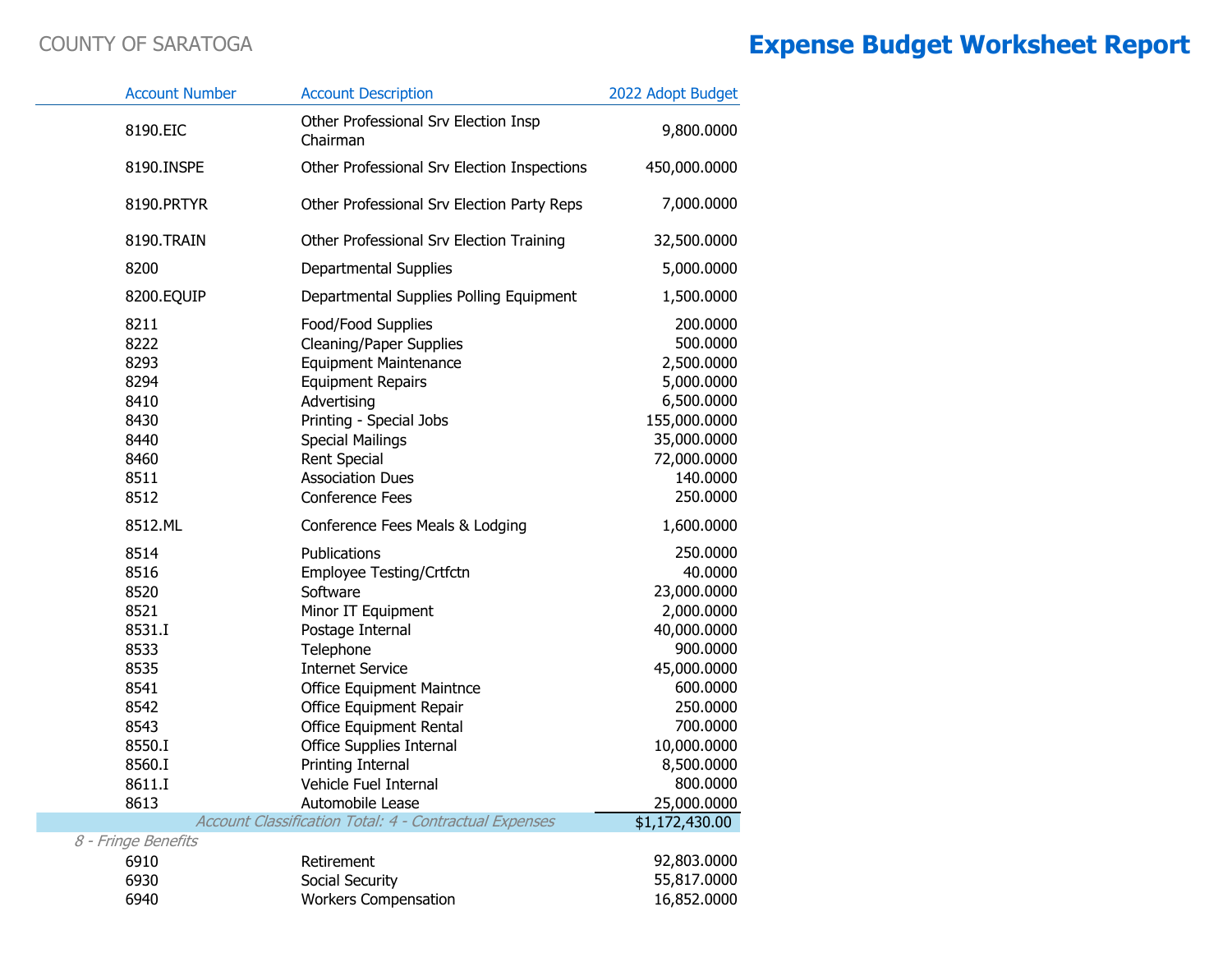| <b>Account Number</b>          | <b>Account Description</b>                                   | 2022 Adopt Budget |
|--------------------------------|--------------------------------------------------------------|-------------------|
| 6950                           | Disability Insurance                                         | 915.0000          |
| 6960                           | Health Insurance                                             | 83,750.0000       |
| 6960.M                         | Health Insurance Part B                                      | 13,117.0000       |
| 6960.R                         | <b>Health Insurance Retirees</b>                             | 55,681.0000       |
| 6968                           | In Lieu Of Health Ins                                        | 5,400.0000        |
|                                | Account Classification Total: 8 - Fringe Benefits            | \$324,335.00      |
|                                | <b>Division Total: 000 - Dept Operations/Adminstrn</b>       | \$2,386,509.00    |
|                                | <b>Department Total: 22 - Board of Elections</b>             | \$2,386,509.00    |
| <b>Department:</b>             | 23 - Information Technology                                  |                   |
| <b>Division:</b>               | 000 - Dept Operations/Adminstrn                              |                   |
| 1 - Personal Services          |                                                              |                   |
| 6000                           | Regular Wages                                                | 1,018,317.0000    |
| 6810                           | Overtime                                                     | 16,000.0000       |
| 6890                           | General Salary Provision                                     | 137,240.0000      |
|                                | <b>Account Classification Total: 1 - Personal Services</b>   | \$1,171,557.00    |
| 2 - Equipment & Capital Outlay |                                                              |                   |
| 7010                           | Furniture & Furnishings                                      | 2,400.0000        |
| 7031                           | Major Computer Items                                         | 43,150.0000       |
| 7032                           | Pc Networks                                                  | 16,000.0000       |
| 7033                           | Personal Computers                                           | 15,000.0000       |
| 7051                           | <b>Communications Equipment</b>                              | 5,000.0000        |
| 7094                           | <b>Bldg Components Realty</b>                                | 92,000.0000       |
| 4 - Contractual Expenses       | Account Classification Total: 2 - Equipment & Capital Outlay | \$173,550.00      |
| 7001                           | Employee Mileage Reimb                                       | 1,200.0000        |
| 7503                           | Disposal Of Recyclables                                      | 1,000.0000        |
| 8150                           | <b>Training Services</b>                                     | 80,500.0000       |
| 8160                           | Data Processing Fees                                         | 348,190.0000      |
| 8190                           | Other Professional Srv                                       | 161,382.0000      |
| 8200                           | Departmental Supplies                                        | 3,872.0000        |
| 8291                           | <b>Equipment Rental</b>                                      | 24.0000           |
| 8293                           | <b>Equipment Maintenance</b>                                 | 212,778.0000      |
| 8461                           | <b>Building Component Mntce</b>                              | 10,000.0000       |
| 8511                           | <b>Association Dues</b>                                      | 22,050.0000       |
| 8512                           | Conference Fees                                              | 200.0000          |
| 8512.T                         | Conference Fees Travel                                       | 35.0000           |
| 8520                           | Software                                                     | 31,402.0000       |
| 8531.I                         | Postage Internal                                             | 110.0000          |
| 8535                           | <b>Internet Service</b>                                      | 86,268.0000       |
| 8550.I                         | <b>Office Supplies Internal</b>                              | 800.0000          |
| 8560.I                         | Printing Internal                                            | 75.0000           |
| 8611.I                         | Vehicle Fuel Internal                                        | 275.0000          |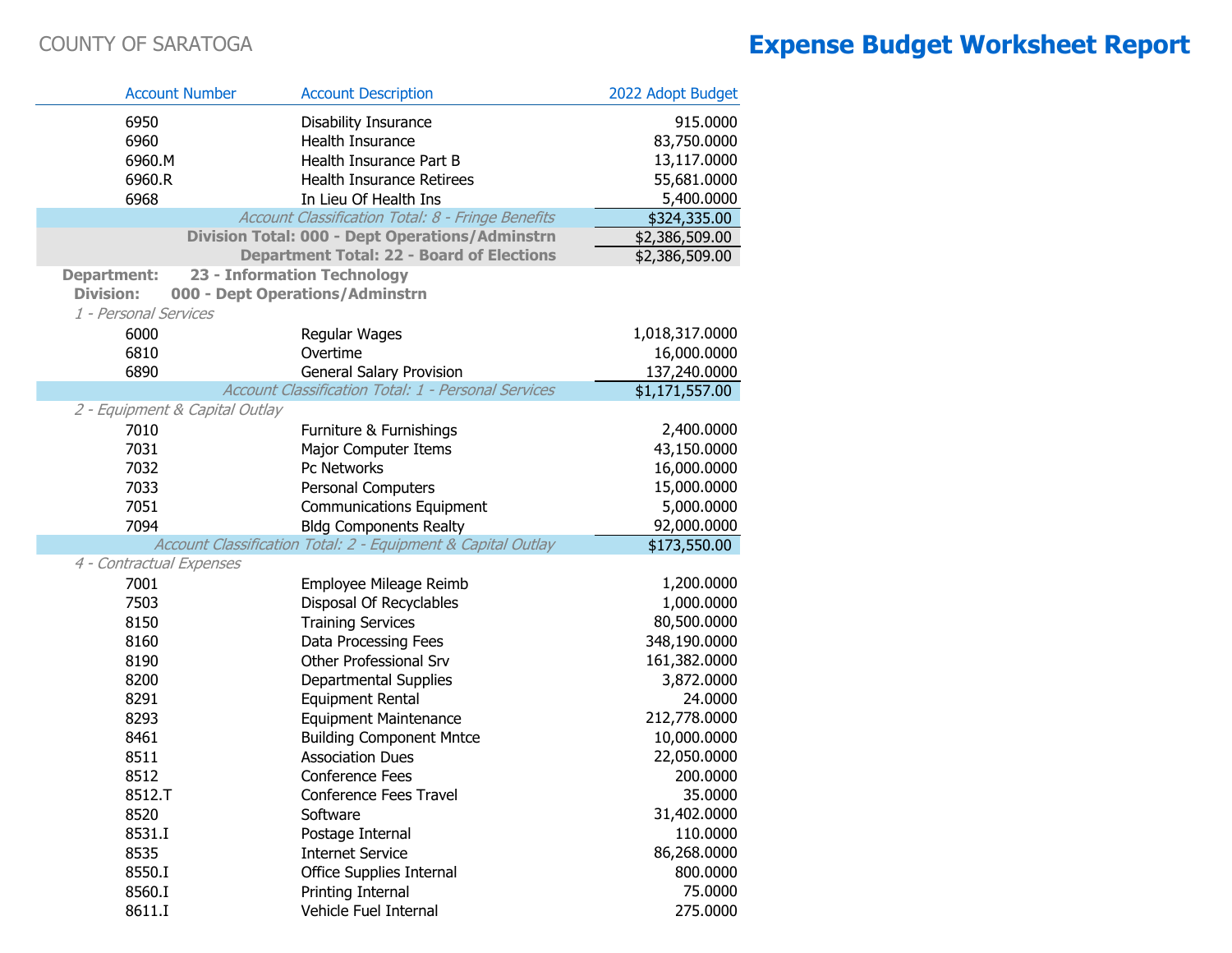| <b>Account Number</b>          | <b>Account Description</b>                                   | 2022 Adopt Budget |  |  |  |
|--------------------------------|--------------------------------------------------------------|-------------------|--|--|--|
|                                | Account Classification Total: 4 - Contractual Expenses       | \$960,161.00      |  |  |  |
| 8 - Fringe Benefits            |                                                              |                   |  |  |  |
| 6910                           | Retirement                                                   | 149,633.0000      |  |  |  |
| 6930                           | Social Security                                              | 77,902.0000       |  |  |  |
| 6940                           | <b>Workers Compensation</b>                                  | 20,987.0000       |  |  |  |
| 6950                           | Disability Insurance                                         | 1,055.0000        |  |  |  |
| 6960                           | Health Insurance                                             | 196,389.0000      |  |  |  |
| 6960.M                         | Health Insurance Part B                                      | 7,753.0000        |  |  |  |
| 6960.R                         | <b>Health Insurance Retirees</b>                             | 58,100.0000       |  |  |  |
| 6968                           | In Lieu Of Health Ins                                        | 1,800.0000        |  |  |  |
|                                | Account Classification Total: 8 - Fringe Benefits            | \$513,619.00      |  |  |  |
|                                | <b>Division Total: 000 - Dept Operations/Adminstrn</b>       | \$2,818,887.00    |  |  |  |
| <b>Division:</b>               | <b>361 - Central Communications</b>                          |                   |  |  |  |
| 2 - Equipment & Capital Outlay |                                                              |                   |  |  |  |
| 7051                           | <b>Communications Equipment</b>                              | 106,128.0000      |  |  |  |
|                                | Account Classification Total: 2 - Equipment & Capital Outlay | \$106,128.00      |  |  |  |
| 4 - Contractual Expenses       |                                                              |                   |  |  |  |
| 8293                           | <b>Equipment Maintenance</b>                                 | 18,500.0000       |  |  |  |
| 8533                           | Telephone                                                    | 52,080.0000       |  |  |  |
|                                | Account Classification Total: 4 - Contractual Expenses       | \$70,580.00       |  |  |  |
|                                | <b>Division Total: 361 - Central Communications</b>          | \$176,708.00      |  |  |  |
|                                | <b>Department Total: 23 - Information Technology</b>         | \$2,995,595.00    |  |  |  |
| <b>Department:</b>             | <b>24 - Central Services</b>                                 |                   |  |  |  |
| <b>Division:</b>               | 000 - Dept Operations/Adminstrn                              |                   |  |  |  |
| 1 - Personal Services          |                                                              |                   |  |  |  |
| 6000                           | Regular Wages                                                | 253,008.0000      |  |  |  |
| 6890                           | <b>General Salary Provision</b>                              | 10,578.0000       |  |  |  |
|                                | Account Classification Total: 1 - Personal Services          | \$263,586.00      |  |  |  |
| 4 - Contractual Expenses       |                                                              |                   |  |  |  |
| 8191.E                         | Auctioneer eBay                                              | 500.0000          |  |  |  |
| 8410                           | Advertising                                                  | 6,500.0000        |  |  |  |
| 8511                           | <b>Association Dues</b>                                      | 200.0000          |  |  |  |
| 8531.I                         | Postage Internal                                             | 800.0000          |  |  |  |
| 8543                           | Office Equipment Rental                                      | 935.0000          |  |  |  |
| 8550.I                         | Office Supplies Internal                                     | 1,000.0000        |  |  |  |
| 8560.I                         | Printing Internal                                            | 300.0000          |  |  |  |
| 8611.I                         | Vehicle Fuel Internal                                        | 200.0000          |  |  |  |
|                                | Account Classification Total: 4 - Contractual Expenses       | \$10,435.00       |  |  |  |
| 8 - Fringe Benefits            |                                                              |                   |  |  |  |
| 6910                           | Retirement                                                   | 42,453.0000       |  |  |  |
| 6930                           | Social Security                                              | 19,356.0000       |  |  |  |
| 6940                           | <b>Workers Compensation</b>                                  | 7,050.0000        |  |  |  |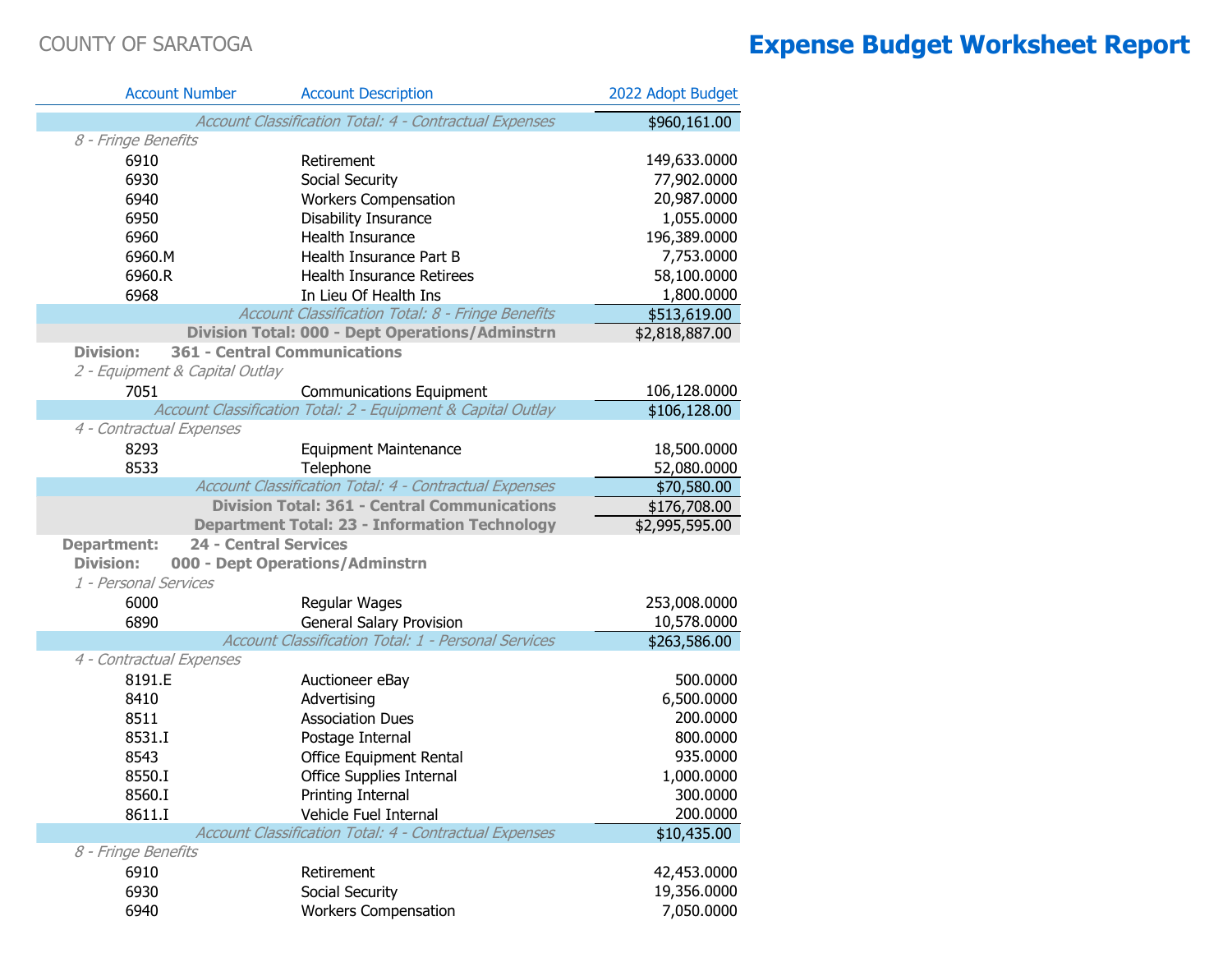| <b>Account Number</b>                    | <b>Account Description</b>                                                  | 2022 Adopt Budget       |
|------------------------------------------|-----------------------------------------------------------------------------|-------------------------|
| 6950                                     | Disability Insurance                                                        | 282.0000                |
| 6960                                     | Health Insurance                                                            | 52,492.0000             |
| 6960.M                                   | Health Insurance Part B                                                     | 5,466.0000              |
| 6960.R                                   | <b>Health Insurance Retirees</b>                                            | 40,222.0000             |
| 6968                                     | In Lieu Of Health Ins                                                       | 1,800.0000              |
|                                          | Account Classification Total: 8 - Fringe Benefits                           | \$169,121.00            |
|                                          | <b>Division Total: 000 - Dept Operations/Adminstrn</b>                      | \$443,142.00            |
| <b>Division:</b><br>241 - Central Stores |                                                                             |                         |
| 1 - Personal Services                    |                                                                             |                         |
| 6000                                     | Regular Wages                                                               | 45,273.0000             |
|                                          | Account Classification Total: 1 - Personal Services                         | \$45,273.00             |
| 4 - Contractual Expenses                 |                                                                             |                         |
| 7241                                     | <b>Inventory Adjustment</b>                                                 | 2,500.0000              |
| 8550.I                                   | <b>Office Supplies Internal</b>                                             | 500.0000                |
| 8560.I                                   | Printing Internal                                                           | 500.0000                |
| 8611.I                                   | Vehicle Fuel Internal                                                       | 300.0000                |
|                                          | Account Classification Total: 4 - Contractual Expenses                      | \$3,800.00              |
| 8 - Fringe Benefits                      |                                                                             |                         |
| 6910                                     | Retirement                                                                  | 8,191.0000              |
| 6930                                     | Social Security                                                             | 3,464.0000              |
| 6940                                     | <b>Workers Compensation</b>                                                 | 1,891.0000              |
| 6950                                     | Disability Insurance                                                        | 71.0000                 |
| 6960                                     | Health Insurance                                                            | 8,079.0000              |
|                                          | Account Classification Total: 8 - Fringe Benefits                           | \$21,696.00             |
|                                          | <b>Division Total: 241 - Central Stores</b>                                 | \$70,769.00             |
| <b>Division:</b><br>242 - Print Shop     |                                                                             |                         |
| 1 - Personal Services                    |                                                                             |                         |
| 6000                                     | Regular Wages                                                               | 48,642.0000             |
|                                          | Account Classification Total: 1 - Personal Services                         | \$48,642.00             |
| 4 - Contractual Expenses                 |                                                                             |                         |
| 8200                                     | Departmental Supplies                                                       | 33,000.0000<br>300.0000 |
| 8542                                     | Office Equipment Repair                                                     | 13,250.0000             |
| 8543<br>8560.I                           | <b>Office Equipment Rental</b>                                              | 150.0000                |
|                                          | Printing Internal<br>Account Classification Total: 4 - Contractual Expenses | \$46,700.00             |
| 8 - Fringe Benefits                      |                                                                             |                         |
| 6910                                     | Retirement                                                                  | 8,800.0000              |
| 6930                                     | Social Security                                                             | 3,722.0000              |
| 6940                                     | <b>Workers Compensation</b>                                                 | 1,469.0000              |
| 6950                                     | Disability Insurance                                                        | 71.0000                 |
| 6960                                     | Health Insurance                                                            | 22,958.0000             |
| 6960.M                                   | Health Insurance Part B                                                     | 1,093.0000              |
|                                          |                                                                             |                         |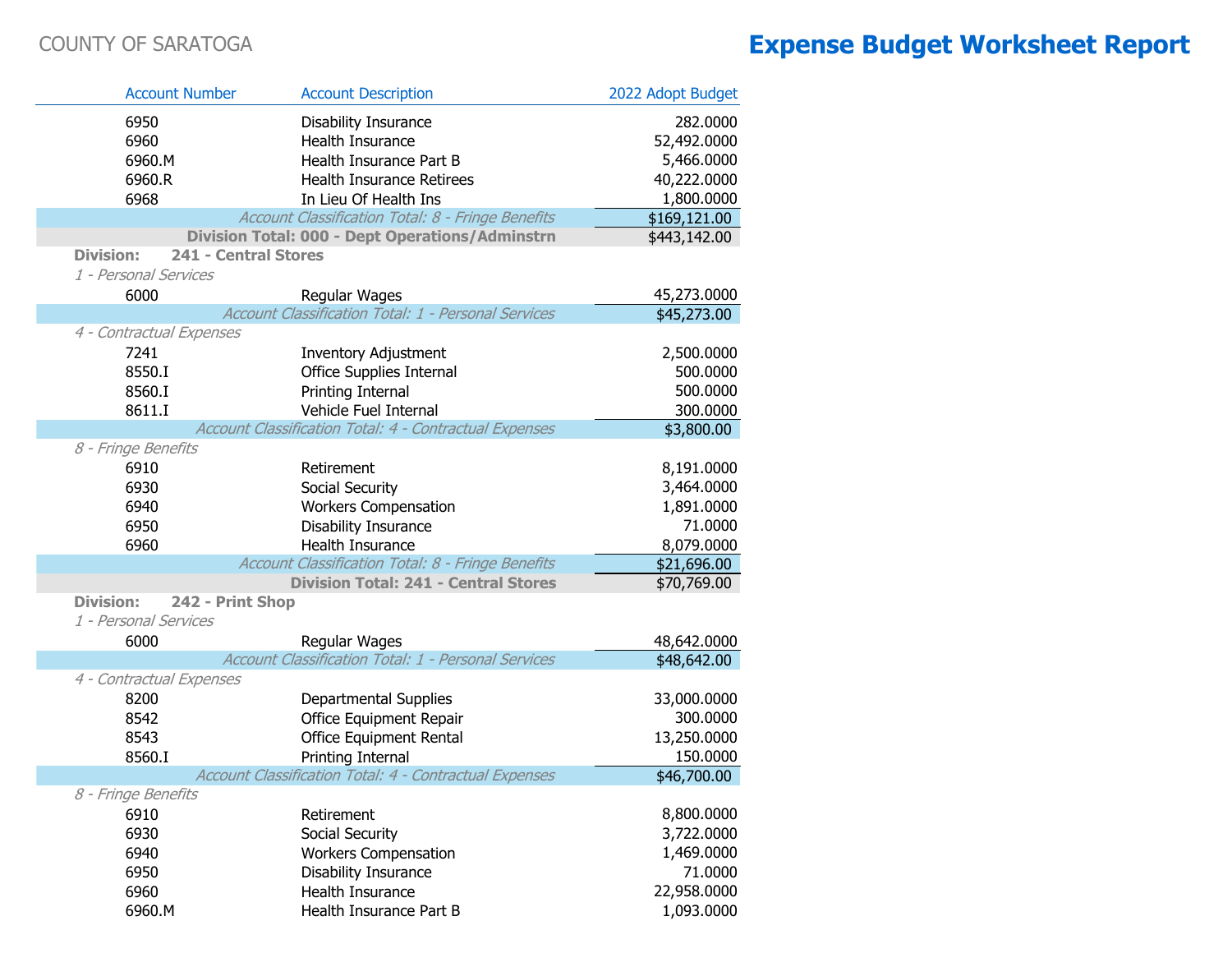| <b>Account Number</b>          | <b>Account Description</b>                                   | 2022 Adopt Budget |
|--------------------------------|--------------------------------------------------------------|-------------------|
| 6960.R                         | <b>Health Insurance Retirees</b>                             | 3,866.0000        |
|                                | Account Classification Total: 8 - Fringe Benefits            | \$41,979.00       |
|                                | <b>Division Total: 242 - Print Shop</b>                      | \$137,321.00      |
| <b>Division:</b>               | 243 - Central Mail                                           |                   |
| 1 - Personal Services          |                                                              |                   |
| 6000                           | Regular Wages                                                | 45,161.0000       |
|                                | Account Classification Total: 1 - Personal Services          | \$45,161.00       |
| 4 - Contractual Expenses       |                                                              |                   |
| 8200                           | Departmental Supplies                                        | 3,000.0000        |
| 8294                           | <b>Equipment Repairs</b>                                     | 300.0000          |
| 8531                           | Postage                                                      | 210,000.0000      |
| 8532                           | Other Shipping Charges                                       | 4,000.0000        |
| 8543                           | Office Equipment Rental                                      | 13,370.0000       |
| 8611.I                         | Vehicle Fuel Internal                                        | 1,000.0000        |
| 8612.I                         | Vehicle Maintenance & Rep Internal                           | 150.0000          |
|                                | Account Classification Total: 4 - Contractual Expenses       | \$231,820.00      |
| 8 - Fringe Benefits            |                                                              |                   |
| 6910                           | Retirement                                                   | 8,171.0000        |
| 6930                           | Social Security                                              | 3,455.0000        |
| 6940                           | <b>Workers Compensation</b>                                  | 1,315.0000        |
| 6950                           | Disability Insurance                                         | 71.0000           |
| 6960                           | Health Insurance                                             | 16,701.0000       |
| 6960.M                         | Health Insurance Part B                                      | 1,093.0000        |
| 6960.R                         | Health Insurance Retirees                                    | 14,311.0000       |
|                                | Account Classification Total: 8 - Fringe Benefits            | \$45,117.00       |
|                                | <b>Division Total: 243 - Central Mail</b>                    | \$322,098.00      |
|                                | <b>Department Total: 24 - Central Services</b>               | \$973,330.00      |
| <b>Department:</b>             | <b>25 - District Attorney</b>                                |                   |
| <b>Division:</b>               | 000 - Dept Operations/Adminstrn                              |                   |
| 1 - Personal Services          |                                                              |                   |
| 6000                           | Regular Wages                                                | 3,555,128.0000    |
| 6890                           | <b>General Salary Provision</b>                              | 469,526.0000      |
|                                | Account Classification Total: 1 - Personal Services          | \$4,024,654.00    |
| 2 - Equipment & Capital Outlay |                                                              |                   |
| 7010                           | Furniture & Furnishings                                      | 35,397.0000       |
| 7033                           | Personal Computers                                           | 6,270.0000        |
| 7041                           | Cars & Light Trucks                                          | 25,000.0000       |
| 7051                           | <b>Communications Equipment</b>                              | 3,700.0000        |
|                                | Account Classification Total: 2 - Equipment & Capital Outlay | \$70,367.00       |
| 4 - Contractual Expenses       |                                                              |                   |
| 7001                           | Employee Mileage Reimb                                       | 16,000.0000       |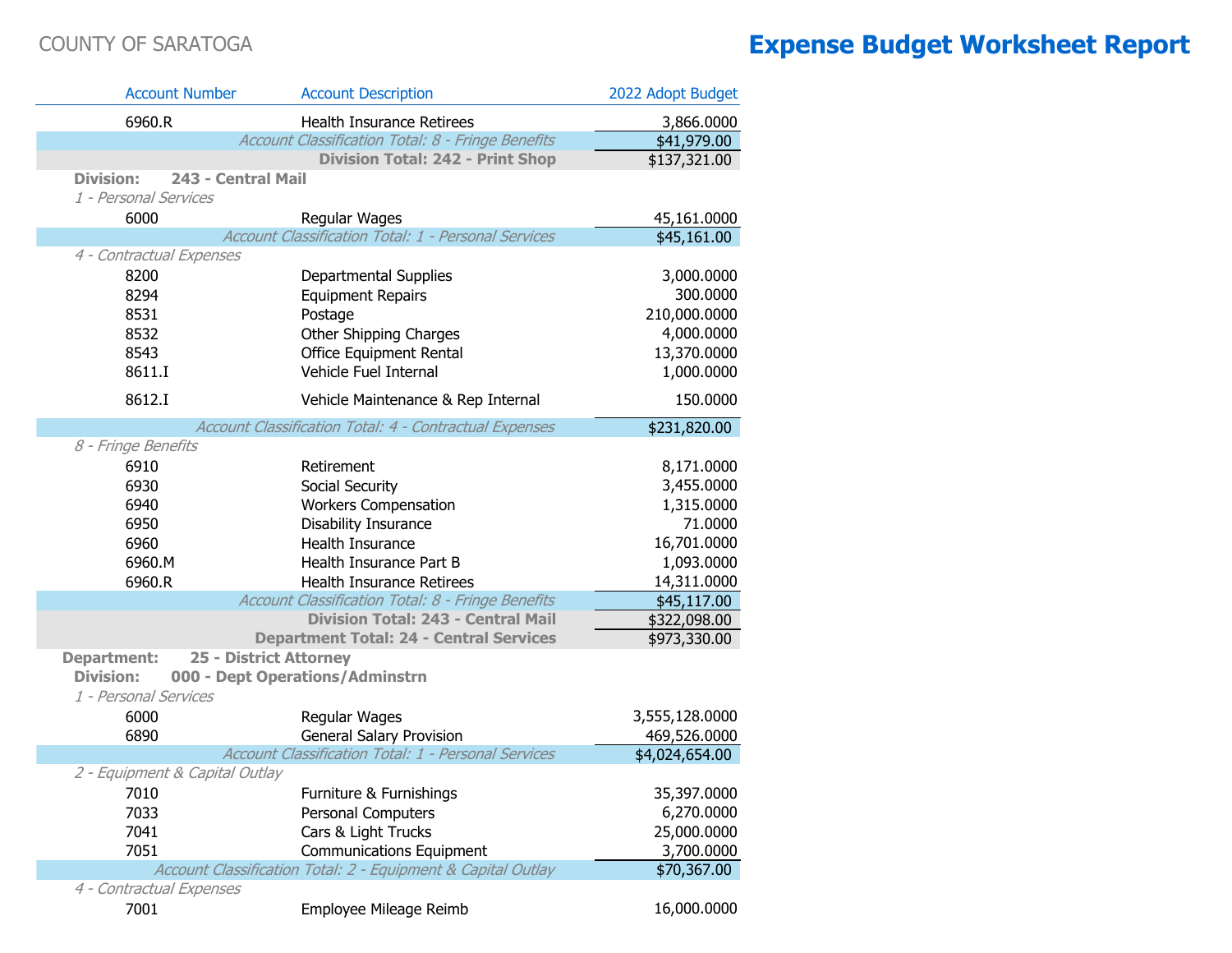| <b>Account Number</b> | <b>Account Description</b>                                    | 2022 Adopt Budget |
|-----------------------|---------------------------------------------------------------|-------------------|
| 7002                  | <b>Transportation Reimbrsmnt</b>                              | 100.0000          |
| 7005                  | Meal Reimb - No Overnight                                     | 100.0000          |
| 8110                  | <b>Attorneys Fees</b>                                         | 200,000.0000      |
| 8112                  | <b>Expert Witnesses</b>                                       | 10,000.0000       |
| 8113                  | <b>Other Witnesses</b>                                        | 5,000.0000        |
| 8115                  | Transcripts/Stenography                                       | 85,500.0000       |
| 8119                  | Expense Re Legal Service                                      | 5,000.0000        |
| 8125                  | Lab Fees                                                      | 8,000.0000        |
| 8160                  | Data Processing Fees                                          | 17,500.0000       |
| 8190                  | Other Professional Srv                                        | 20,000.0000       |
| 8192                  | Translator                                                    | 500.0000          |
| 8200                  | Departmental Supplies                                         | 1,500.0000        |
| 8211                  | Food/Food Supplies                                            | 3,000.0000        |
| 8221                  | <b>Building Materials</b>                                     | 10,750.0000       |
| 8420                  | Telephone - Special Lines                                     | 1,300.0000        |
| 8430                  | Printing - Special Jobs                                       | 3,500.0000        |
| 8450                  | Travel & Transportation                                       | 10,000.0000       |
| 8511                  | <b>Association Dues</b>                                       | 4,840.0000        |
| 8512                  | <b>Conference Fees</b>                                        | 2,500.0000        |
| 8514                  | Publications                                                  | 21,675.0000       |
| 8516                  | Employee Testing/Crtfctn                                      | 6,345.0000        |
| 8520                  | Software                                                      | 12,156.0000       |
| 8531                  | Postage                                                       | 1,000.0000        |
| 8531.I                | Postage Internal                                              | 5,000.0000        |
| 8532                  | Other Shipping Charges                                        | 2,500.0000        |
| 8533                  | Telephone                                                     | 19,000.0000       |
| 8540                  | Minor Office Furn & Equip                                     | 2,000.0000        |
| 8541                  | <b>Office Equipment Maintnce</b>                              | 500.0000          |
| 8542                  | Office Equipment Repair                                       | 500.0000          |
| 8543                  | Office Equipment Rental                                       | 4,000.0000        |
| 8550                  | <b>Office Supplies</b>                                        | 5,000.0000        |
| 8550.I                | <b>Office Supplies Internal</b>                               | 15,000.0000       |
| 8560                  | Printing                                                      | 150.0000          |
| 8560.I                | Printing Internal                                             | 2,000.0000        |
| 8611.I                | Vehicle Fuel Internal                                         | 5,750.0000        |
| 8612.I                | Vehicle Maintenance & Rep Internal                            | 5,000.0000        |
|                       | <b>Account Classification Total: 4 - Contractual Expenses</b> | \$512,666.00      |
| 8 - Fringe Benefits   |                                                               |                   |
| 6910                  | Retirement                                                    | 492,235.0000      |
| 6910.VDC              | Retirement Retirement Defined<br>Contribution                 | 8,122.0000        |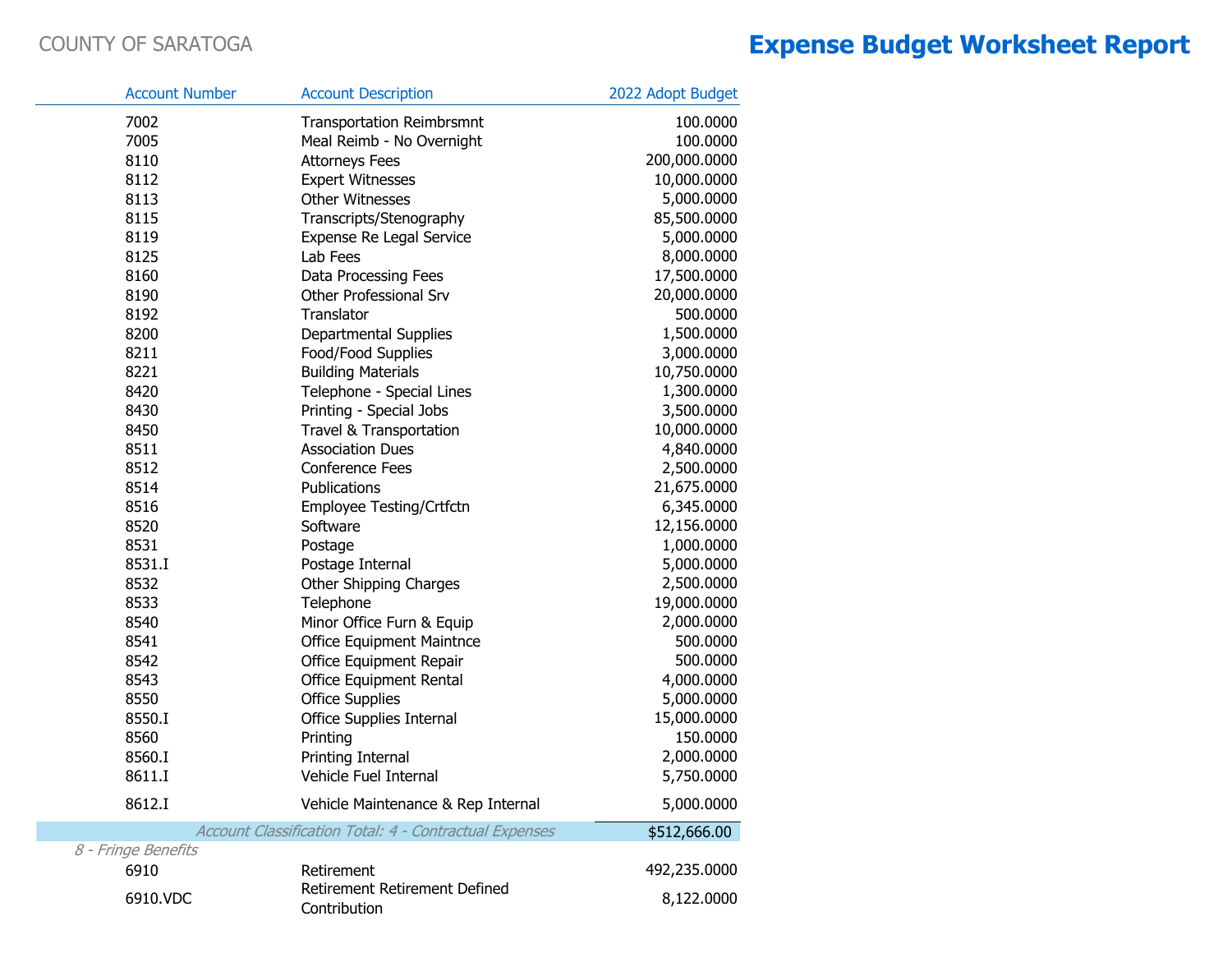| <b>Account Number</b>          | <b>Account Description</b>                                   | 2022 Adopt Budget |
|--------------------------------|--------------------------------------------------------------|-------------------|
| 6930                           | Social Security                                              | 268,349.0000      |
| 6940                           | <b>Workers Compensation</b>                                  | 95,842.0000       |
| 6950                           | Disability Insurance                                         | 3,095.0000        |
| 6960                           | Health Insurance                                             | 531,698.0000      |
| 6960.M                         | Health Insurance Part B                                      | 14,210.0000       |
| 6960.R                         | Health Insurance Retirees                                    | 71,153.0000       |
| 6968                           | In Lieu Of Health Ins                                        | 14,400.0000       |
|                                | Account Classification Total: 8 - Fringe Benefits            | \$1,499,104.00    |
|                                | <b>Division Total: 000 - Dept Operations/Adminstrn</b>       | \$6,106,791.00    |
|                                | <b>Department Total: 25 - District Attorney</b>              | \$6,106,791.00    |
| <b>Department:</b>             | 26 - Public Defender                                         |                   |
| <b>Division:</b>               | 000 - Dept Operations/Adminstrn                              |                   |
| 1 - Personal Services          |                                                              |                   |
| 6000                           | Regular Wages                                                | 1,619,483.0000    |
|                                | Account Classification Total: 1 - Personal Services          | \$1,619,483.00    |
| 2 - Equipment & Capital Outlay |                                                              |                   |
| 7010                           | Furniture & Furnishings                                      | 1,725.0000        |
| 7033                           | <b>Personal Computers</b>                                    | 1,160.0000        |
|                                | Account Classification Total: 2 - Equipment & Capital Outlay | \$2,885.00        |
| 4 - Contractual Expenses       |                                                              |                   |
| 7001                           | Employee Mileage Reimb                                       | 12,000.0000       |
| 8110                           | <b>Attorneys Fees</b>                                        | 20,000.0000       |
| 8110.AD                        | Attorneys Fees Appellate Defender                            | 50,000.0000       |
| 8111                           | <b>Litigation Consultants</b>                                | 60,000.0000       |
| 8112                           | <b>Expert Witnesses</b>                                      | 40,000.0000       |
| 8114                           | <b>Process Service</b>                                       | 8,000.0000        |
| 8115                           | Transcripts/Stenography                                      | 10,000.0000       |
| 8117                           | Investigators                                                | 25,000.0000       |
| 8119                           | Expense Re Legal Service                                     | 8,000.0000        |
| 8125                           | Lab Fees                                                     | 7,000.0000        |
| 8150                           | <b>Training Services</b>                                     | 2,000.0000        |
| 8160                           | Data Processing Fees                                         | 9,000.0000        |
| 8160.I                         | Data Processing Fees Internal                                | 2,000.0000        |
| 8192                           | Translator                                                   | 1,000.0000        |
| 8200                           | Departmental Supplies                                        | 500.0000          |
| 8511                           | <b>Association Dues</b>                                      | 4,000.0000        |
| 8512                           | <b>Conference Fees</b>                                       | 10,000.0000       |
| 8514                           | Publications                                                 | 2,000.0000        |
| 8516                           | Employee Testing/Crtfctn                                     | 450.0000          |
| 8520                           | Software                                                     | 3,500.0000        |
| 8531                           | Postage                                                      | 300.0000          |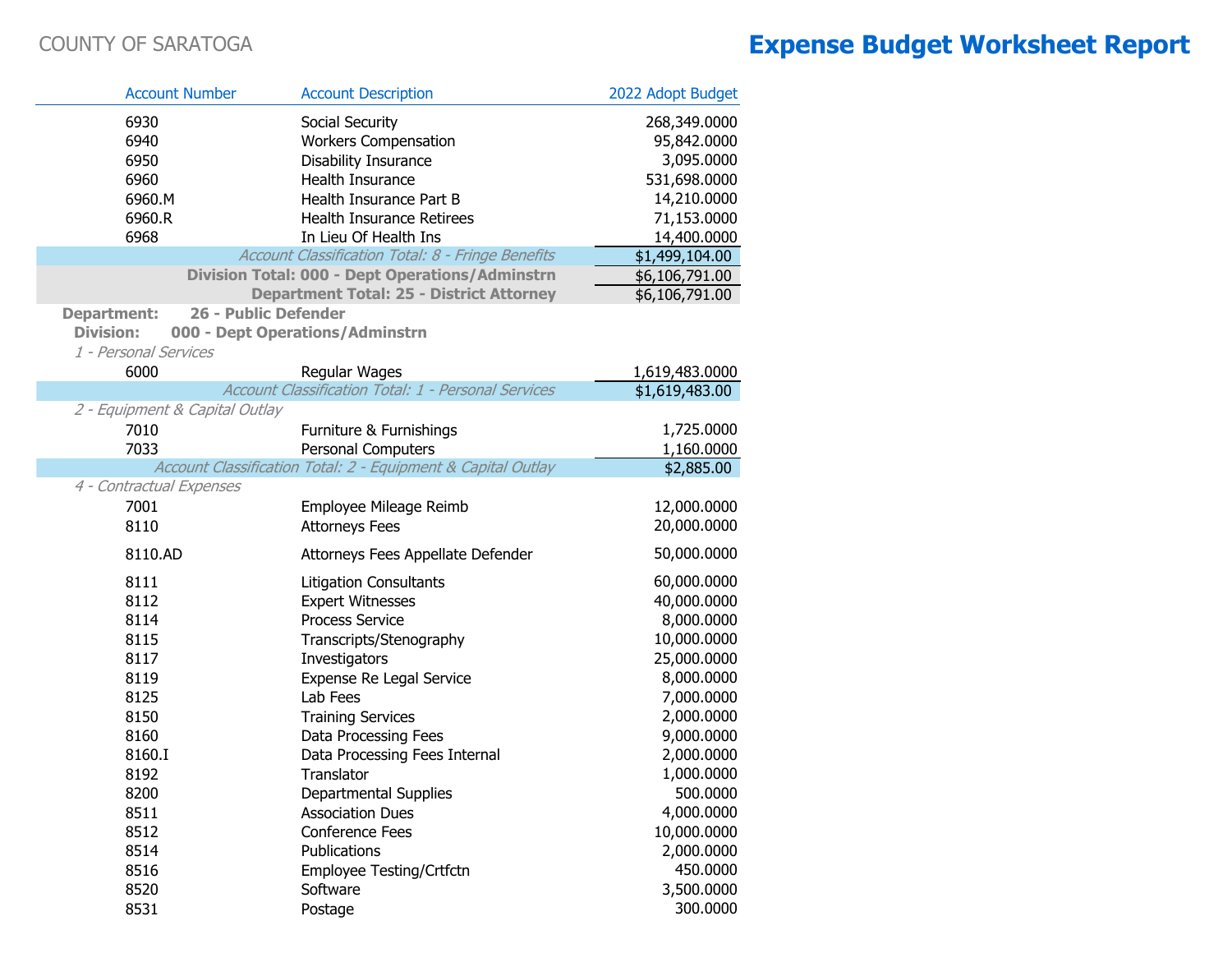| <b>Account Number</b>               | <b>Account Description</b>                             | 2022 Adopt Budget |
|-------------------------------------|--------------------------------------------------------|-------------------|
| 8531.I                              | Postage Internal                                       | 3,000.0000        |
| 8533                                | Telephone                                              | 2,000.0000        |
| 8533.I                              | Telephone Internal                                     | 2,500.0000        |
| 8540                                | Minor Office Furn & Equip                              | 500.0000          |
| 8542                                | Office Equipment Repair                                | 600.0000          |
| 8543                                | Office Equipment Rental                                | 2,000.0000        |
| 8550                                | <b>Office Supplies</b>                                 | 1,000.0000        |
| 8550.I                              | <b>Office Supplies Internal</b>                        | 5,000.0000        |
| 8560                                | Printing                                               | 100.0000          |
| 8560.I                              | Printing Internal                                      | 600.0000          |
|                                     | Account Classification Total: 4 - Contractual Expenses | \$292,050.00      |
| 8 - Fringe Benefits                 |                                                        |                   |
| 6910                                | Retirement                                             | 189,669.0000      |
| 6910.VDC                            | Retirement Retirement Defined                          | 8,122.0000        |
|                                     | Contribution                                           |                   |
| 6930                                | Social Security                                        | 123,891.0000      |
| 6940                                | <b>Workers Compensation</b>                            | 26,869.0000       |
| 6950                                | Disability Insurance                                   | 1,266.0000        |
| 6960                                | Health Insurance                                       | 216,725.0000      |
| 6960.M                              | Health Insurance Part B                                | 12,287.0000       |
| 6960.R                              | <b>Health Insurance Retirees</b>                       | 70,942.0000       |
| 6968                                | In Lieu Of Health Ins                                  | 7,200.0000        |
|                                     | Account Classification Total: 8 - Fringe Benefits      | \$656,971.00      |
|                                     | <b>Division Total: 000 - Dept Operations/Adminstrn</b> | \$2,571,389.00    |
|                                     | Department Total: 26 - Public Defender                 | \$2,571,389.00    |
| <b>Department:</b><br>27 - Coroners |                                                        |                   |
| <b>Division:</b>                    | 000 - Dept Operations/Adminstrn                        |                   |
| 1 - Personal Services               |                                                        |                   |
| 6000                                | Regular Wages                                          | 61,377.0000       |
| 6890                                | <b>General Salary Provision</b>                        | 26,618.0000       |
| 4 - Contractual Expenses            | Account Classification Total: 1 - Personal Services    | \$87,995.00       |
| 7001                                | Employee Mileage Reimb                                 | 3,000.0000        |
| 8120                                | Physicians                                             | 155,000.0000      |
| 8125                                | Lab Fees                                               | 98,000.0000       |
| 8128                                | <b>Misc Medical Services</b>                           | 45,000.0000       |
| 8129                                | Exp Related To Medical Sr                              | 18,000.0000       |
| 8200                                | <b>Departmental Supplies</b>                           | 14,500.0000       |
| 8450                                | Travel & Transportation                                | 38,000.0000       |
| 8511                                | <b>Association Dues</b>                                | 220.0000          |
| 8512                                | <b>Conference Fees</b>                                 | 1,050.0000        |
| 8512.T                              | Conference Fees Travel                                 | 500.0000          |
|                                     |                                                        |                   |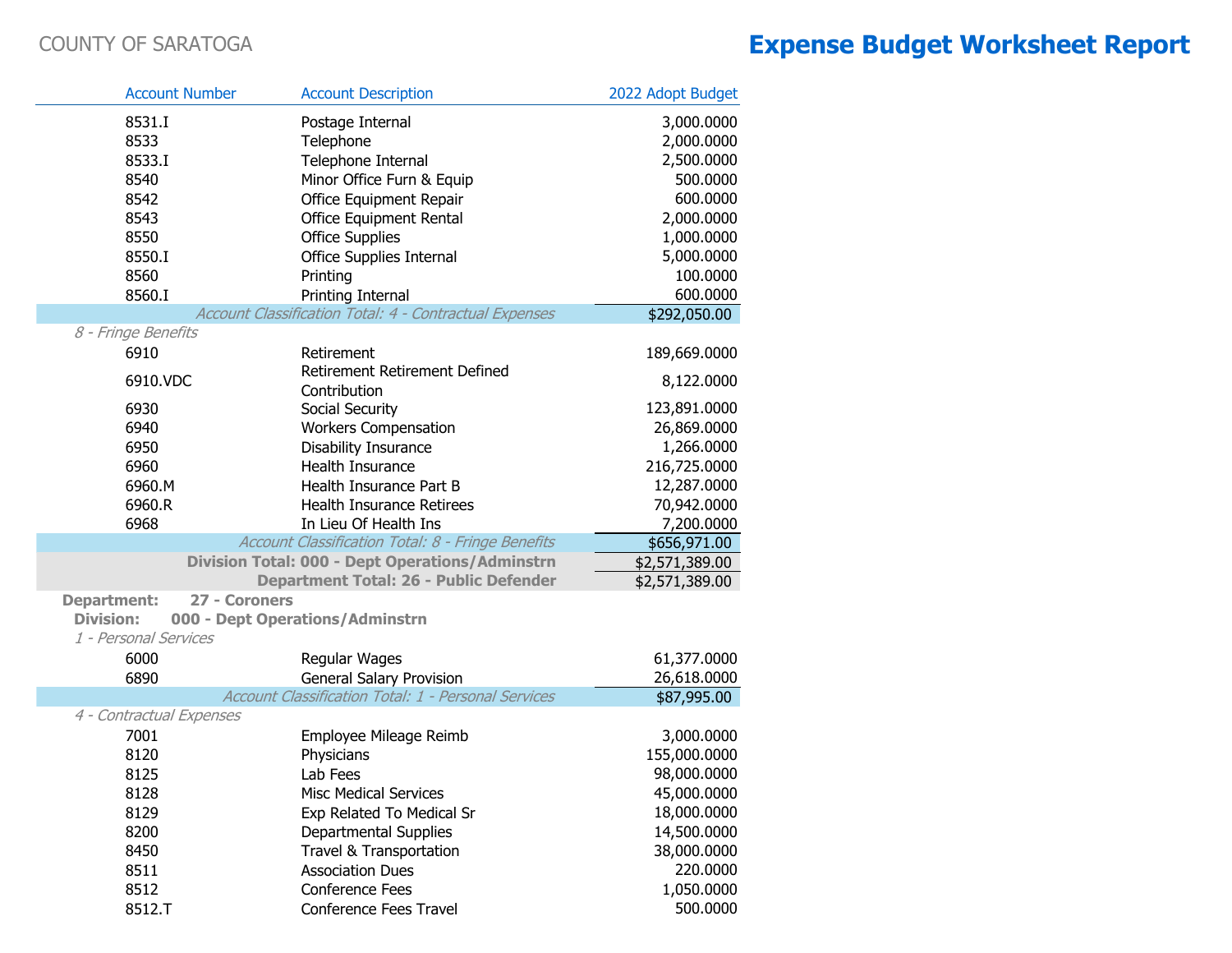T.

T.

T.

|                          | <b>Account Number</b>          | <b>Account Description</b>                                   | 2022 Adopt Budget |
|--------------------------|--------------------------------|--------------------------------------------------------------|-------------------|
| 8531.I                   |                                | Postage Internal                                             | 100.0000          |
| 8550.I                   |                                | <b>Office Supplies Internal</b>                              | 300.0000          |
| 8560.I                   |                                | Printing Internal                                            | 75.0000           |
|                          |                                | Account Classification Total: 4 - Contractual Expenses       | \$373,745.00      |
| 8 - Fringe Benefits      |                                |                                                              |                   |
| 6910                     |                                | Retirement                                                   | 3,783.0000        |
| 6930                     |                                | Social Security                                              | 4,696.0000        |
| 6940                     |                                | <b>Workers Compensation</b>                                  | 1,902.0000        |
| 6950                     |                                | <b>Disability Insurance</b>                                  | 141.0000          |
| 6960                     |                                | <b>Health Insurance</b>                                      | 7,565.0000        |
| 6960.M                   |                                | Health Insurance Part B                                      | 830.0000          |
| 6968                     |                                | In Lieu Of Health Ins                                        | 1,800.0000        |
|                          |                                | Account Classification Total: 8 - Fringe Benefits            | \$20,717.00       |
|                          |                                | <b>Division Total: 000 - Dept Operations/Adminstrn</b>       | \$482,457.00      |
|                          |                                | <b>Department Total: 27 - Coroners</b>                       | \$482,457.00      |
| <b>Department:</b>       | <b>28 - Conflict Defender</b>  |                                                              |                   |
| <b>Division:</b>         |                                | 000 - Dept Operations/Adminstrn                              |                   |
| 1 - Personal Services    |                                |                                                              |                   |
| 6000                     |                                | Regular Wages                                                | 340,775.0000      |
| 6890                     |                                | <b>General Salary Provision</b>                              | 7,698.0000        |
|                          |                                | Account Classification Total: 1 - Personal Services          | \$348,473.00      |
|                          | 2 - Equipment & Capital Outlay |                                                              |                   |
| 7010                     |                                | Furniture & Furnishings                                      | 9,000.0000        |
| 7033                     |                                | <b>Personal Computers</b>                                    | 2,000.0000        |
|                          |                                | Account Classification Total: 2 - Equipment & Capital Outlay | \$11,000.00       |
| 4 - Contractual Expenses |                                |                                                              |                   |
| 7001                     |                                | Employee Mileage Reimb                                       | 4,000.0000        |
| 8111                     |                                | <b>Litigation Consultants</b>                                | 50,000.0000       |
| 8114                     |                                | <b>Process Service</b>                                       | 10,000.0000       |
| 8115                     |                                | Transcripts/Stenography                                      | 6,000.0000        |
| 8117                     |                                | Investigators                                                | 10,000.0000       |
| 8119                     |                                | Expense Re Legal Service                                     | 500.0000          |
| 8125                     |                                | Lab Fees                                                     | 2,000.0000        |
| 8150                     |                                | <b>Training Services</b>                                     | 2,000.0000        |
| 8160                     |                                | Data Processing Fees                                         | 6,000.0000        |
| 8192                     |                                | Translator                                                   | 2,000.0000        |
| 8200                     |                                | Departmental Supplies                                        | 1,000.0000        |
| 8511                     |                                | <b>Association Dues</b>                                      | 1,400.0000        |
| 8512                     |                                | <b>Conference Fees</b>                                       | 8,000.0000        |
| 8514                     |                                | Publications                                                 | 5,000.0000        |
| 8516                     |                                | Employee Testing/Crtfctn                                     | 1,400.0000        |
| 8520                     |                                | Software                                                     | 500.0000          |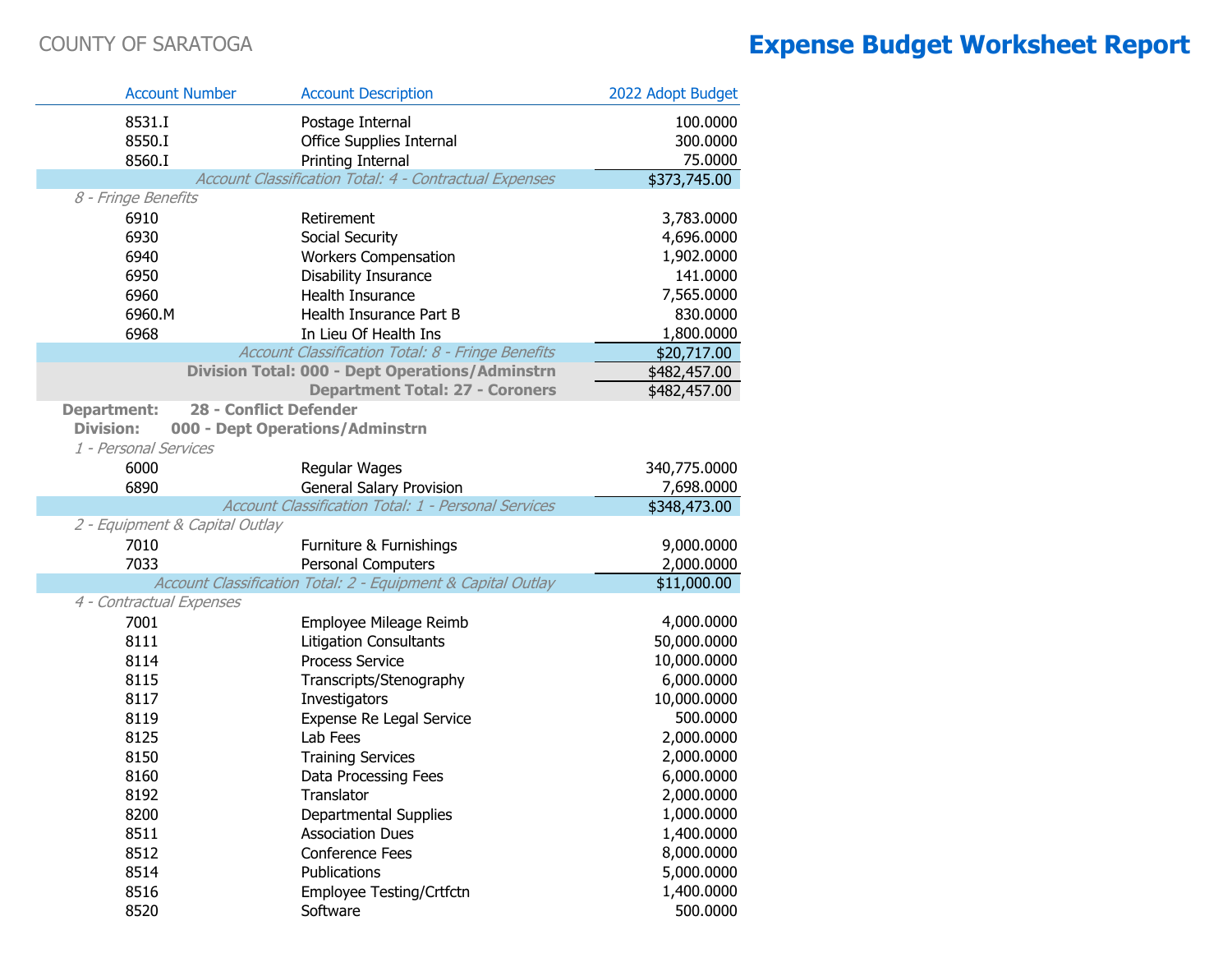Г

Г

|                          | <b>Account Number</b>          | <b>Account Description</b>                                   | 2022 Adopt Budget            |
|--------------------------|--------------------------------|--------------------------------------------------------------|------------------------------|
| 8531                     |                                | Postage                                                      | 200.0000                     |
| 8531.I                   |                                | Postage Internal                                             | 2,000.0000                   |
| 8540                     |                                | Minor Office Furn & Equip                                    | 1,000.0000                   |
| 8543                     |                                | Office Equipment Rental                                      | 500.0000                     |
| 8550                     |                                | <b>Office Supplies</b>                                       | 4,000.0000                   |
| 8550.I                   |                                | Office Supplies Internal                                     | 2,500.0000                   |
| 8560                     |                                | Printing                                                     | 500.0000                     |
| 8560.I                   |                                | Printing Internal                                            | 1,000.0000                   |
|                          |                                | Account Classification Total: 4 - Contractual Expenses       | \$121,500.00                 |
| 8 - Fringe Benefits      |                                |                                                              |                              |
| 6910                     |                                | Retirement                                                   | 47,081.0000                  |
| 6930                     |                                | Social Security                                              | 26,070.0000                  |
| 6950                     |                                | Disability Insurance                                         | 282.0000                     |
| 6960                     |                                | Health Insurance                                             | 51,365.0000                  |
| 6968                     |                                | In Lieu Of Health Ins                                        | 1,800.0000                   |
|                          |                                | Account Classification Total: 8 - Fringe Benefits            | \$126,598.00                 |
|                          |                                | <b>Division Total: 000 - Dept Operations/Adminstrn</b>       | \$607,571.00                 |
|                          |                                | <b>Department Total: 28 - Conflict Defender</b>              | \$607,571.00                 |
| <b>Department:</b>       | 30 - Sheriff                   |                                                              |                              |
| <b>Division:</b>         |                                | 000 - Dept Operations/Adminstrn                              |                              |
| 1 - Personal Services    |                                |                                                              |                              |
| 6000                     |                                | Regular Wages                                                | 11,358,374.0000              |
| 6810                     |                                | Overtime                                                     | 800,000.0000                 |
| 6890                     |                                | <b>General Salary Provision</b>                              | 1,740,475.0000               |
|                          |                                | Account Classification Total: 1 - Personal Services          | \$13,898,849.00              |
| 7033                     | 2 - Equipment & Capital Outlay |                                                              |                              |
| 7041                     |                                | Personal Computers                                           | 115,286.0000<br>955,000.0000 |
| 7046                     |                                | Cars & Light Trucks<br>Vehicle Add-Ons                       | 95,000.0000                  |
| 7051                     |                                |                                                              | 2,106,000.0000               |
| 7080                     |                                | <b>Communications Equipment</b><br>Other Equipment           | 366,089.0000                 |
|                          |                                | Account Classification Total: 2 - Equipment & Capital Outlay | \$3,637,375.00               |
| 4 - Contractual Expenses |                                |                                                              |                              |
| 7003                     |                                | Employee Lodging Reimb                                       | 2,000.0000                   |
| 7004                     |                                | Meal Reimb - Overnight                                       | 1,000.0000                   |
| 7005                     |                                | Meal Reimb - No Overnight                                    | 500.0000                     |
| 7007                     |                                | Unrecipted Clothing Reimb                                    | 128,225.0000                 |
| 7008                     |                                | <b>Employee Tuition Reimb</b>                                | 1,600.0000                   |
| 8128                     |                                | <b>Misc Medical Services</b>                                 | 15,000.0000                  |
| 8150                     |                                | <b>Training Services</b>                                     | 30,000.0000                  |
| 8160                     |                                | Data Processing Fees                                         | 93,500.0000                  |
| 8190                     |                                | Other Professional Srv                                       | 5,000.0000                   |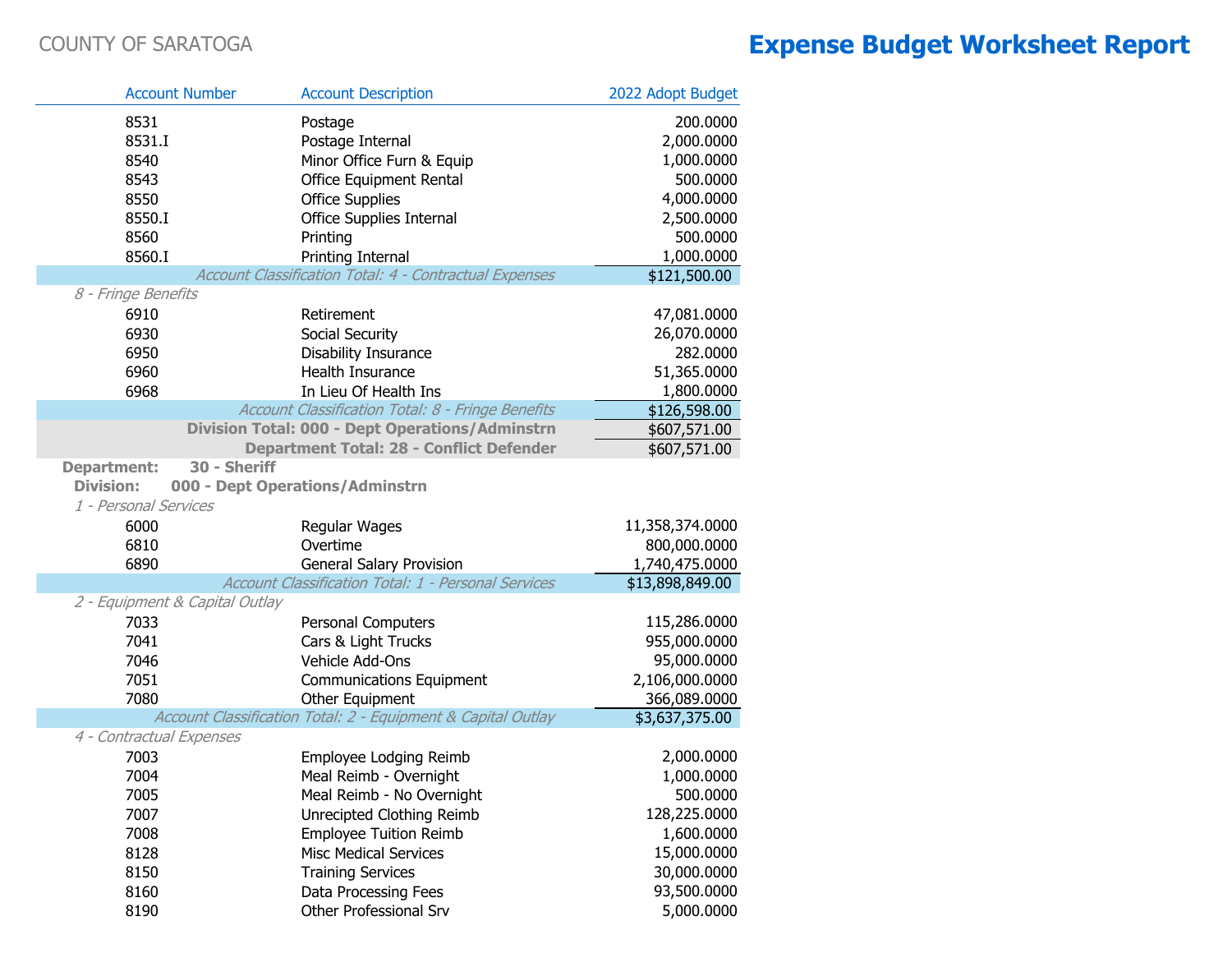| <b>Account Number</b> | <b>Account Description</b>                             | 2022 Adopt Budget |
|-----------------------|--------------------------------------------------------|-------------------|
| 8190.K9I              | Other Professional Srv K9 Internal                     | 10,000.0000       |
| 8192                  | Translator                                             | 500.0000          |
| 8194                  | Fingerprinting                                         | 1,000.0000        |
| 8200                  | Departmental Supplies                                  | 3,500.0000        |
| 8221                  | <b>Building Materials</b>                              | 1,000.0000        |
| 8231                  | <b>Police Supplies</b>                                 | 135,000.0000      |
| 8242                  | <b>Consumable Medical Supply</b>                       | 10,000.0000       |
| 8291                  | <b>Equipment Rental</b>                                | 4,500.0000        |
| 8292                  | <b>Equipment Inspections</b>                           | 500.0000          |
| 8293                  | <b>Equipment Maintenance</b>                           | 50,000.0000       |
| 8294                  | <b>Equipment Repairs</b>                               | 1,500.0000        |
| 8299                  | <b>Misc Equipment Supplies</b>                         | 15,000.0000       |
| 8511                  | <b>Association Dues</b>                                | 600.0000          |
| 8512                  | <b>Conference Fees</b>                                 | 2,000.0000        |
| 8512.ML               | Conference Fees Meals & Lodging                        | 750.0000          |
| 8514                  | Publications                                           | 38,019.0000       |
| 8515                  | <b>Travel Expense</b>                                  | 2,000.0000        |
| 8516                  | Employee Testing/Crtfctn                               | 1,000.0000        |
| 8517                  | <b>Employment Physicals</b>                            | 20,000.0000       |
| 8518                  | <b>Uniform Expenses</b>                                | 50,000.0000       |
| 8519                  | Personal Safety Supplies                               | 2,000.0000        |
| 8520                  | Software                                               | 884,000.0000      |
| 8531.I                | Postage Internal                                       | 15,000.0000       |
| 8533                  | Telephone                                              | 85,000.0000       |
| 8535                  | <b>Internet Service</b>                                | 25,000.0000       |
| 8543                  | Office Equipment Rental                                | 4,000.0000        |
| 8550                  | <b>Office Supplies</b>                                 | 3,000.0000        |
| 8550.I                | Office Supplies Internal                               | 15,000.0000       |
| 8560                  | Printing                                               | 1,000.0000        |
| 8560.I                | Printing Internal                                      | 3,000.0000        |
| 8611                  | Vehicle Fuel                                           | 205,000.0000      |
| 8611.I                | Vehicle Fuel Internal                                  | 80,000.0000       |
| 8612                  | Vehicle Maintenance & Rep                              | 5,000.0000        |
| 8612.I                | Vehicle Maintenance & Rep Internal                     | 150,000.0000      |
| 8619                  | Miscellaneous Vehicle Exp                              | 48,000.0000       |
|                       | Account Classification Total: 4 - Contractual Expenses | \$2,148,694.00    |
| 8 - Fringe Benefits   |                                                        |                   |
| 6910                  | Retirement                                             | 2,415,315.0000    |
| 6930                  | Social Security                                        | 886,894.0000      |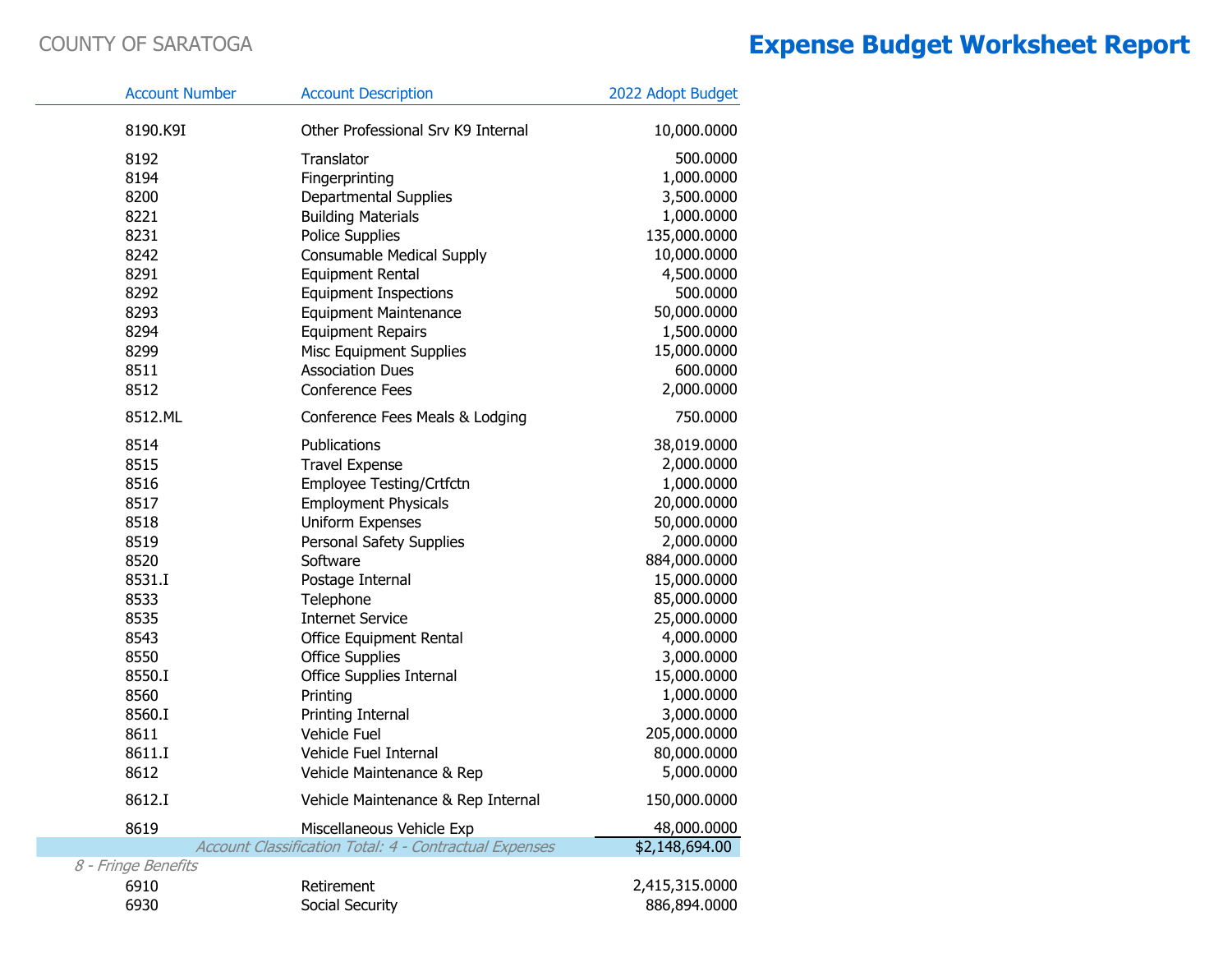| <b>Account Number</b>                 | <b>Account Description</b>                                   | 2022 Adopt Budget           |
|---------------------------------------|--------------------------------------------------------------|-----------------------------|
| 6940                                  | <b>Workers Compensation</b>                                  | 390,134.0000                |
| 6950                                  | <b>Disability Insurance</b>                                  | 11,041.0000                 |
| 6960                                  | Health Insurance                                             | 2,043,831.0000              |
| 6960.M                                | Health Insurance Part B                                      | 40,573.0000                 |
| 6960.R                                | Health Insurance Retirees                                    | 740,206.0000                |
| 6968                                  | In Lieu Of Health Ins                                        | 32,400.0000                 |
|                                       | Account Classification Total: 8 - Fringe Benefits            | \$6,560,394.00              |
|                                       | <b>Division Total: 000 - Dept Operations/Adminstrn</b>       | \$26,245,312.00             |
| <b>Division:</b><br>301 - County Jail |                                                              |                             |
| 1 - Personal Services                 |                                                              |                             |
| 6000                                  | Regular Wages                                                | 8,770,886.0000              |
| 6810                                  | Overtime                                                     | 850,000.0000                |
|                                       | Account Classification Total: 1 - Personal Services          | \$9,620,886.00              |
| 2 - Equipment & Capital Outlay        |                                                              |                             |
| 7032                                  | Pc Networks                                                  | 7,408.0000                  |
| 7052                                  | Food Service Equipment                                       | 10,000.0000                 |
| 7080                                  | Other Equipment                                              | 5,000.0000                  |
| 7093                                  | <b>Bldg - Construction Cost</b>                              | 966,551.0000                |
| 7098                                  | Prof Srv For Cap Purposes                                    | 10,000.0000                 |
|                                       | Account Classification Total: 2 - Equipment & Capital Outlay | \$998,959.00                |
| 4 - Contractual Expenses              |                                                              |                             |
| 7005                                  | Meal Reimb - No Overnight                                    | 500.0000                    |
| 7007                                  | Unrecipted Clothing Reimb                                    | 90,000.0000                 |
| 8128                                  | <b>Misc Medical Services</b>                                 | 5,000.0000                  |
| 8160                                  | Data Processing Fees                                         | 62,962.0000                 |
| 8190                                  | Other Professional Srv                                       | 37,000.0000                 |
| 8200                                  | Departmental Supplies                                        | 3,000.0000                  |
| 8211                                  | Food/Food Supplies                                           | 200,000.0000                |
| 8212                                  | Clothing                                                     | 8,000.0000                  |
| 8213                                  | Linen Supplies                                               | 7,000.0000                  |
| 8221                                  | <b>Building Materials</b>                                    | 20,000.0000                 |
| 8222                                  | <b>Cleaning/Paper Supplies</b>                               | 40,000.0000                 |
| 8230<br>8231                          | <b>Inmate Supplies</b>                                       | 2,000.0000                  |
|                                       | Police Supplies                                              | 10,000.0000                 |
| 8241                                  | Prescription Drugs & Supl                                    | 200,000.0000<br>20,000.0000 |
| 8242<br>8243                          | <b>Consumable Medical Supply</b><br>Minor Medical Equipment  | 1,000.0000                  |
| 8293                                  | <b>Equipment Maintenance</b>                                 | 25,000.0000                 |
| 8294                                  | <b>Equipment Repairs</b>                                     | 6,000.0000                  |
| 8299                                  | <b>Misc Equipment Supplies</b>                               | 1,000.0000                  |
| 8342                                  | Hospital/Clinic Fees                                         | 130,000.0000                |
| 8343                                  | <b>Doctors Fees</b>                                          | 80,000.0000                 |
|                                       |                                                              |                             |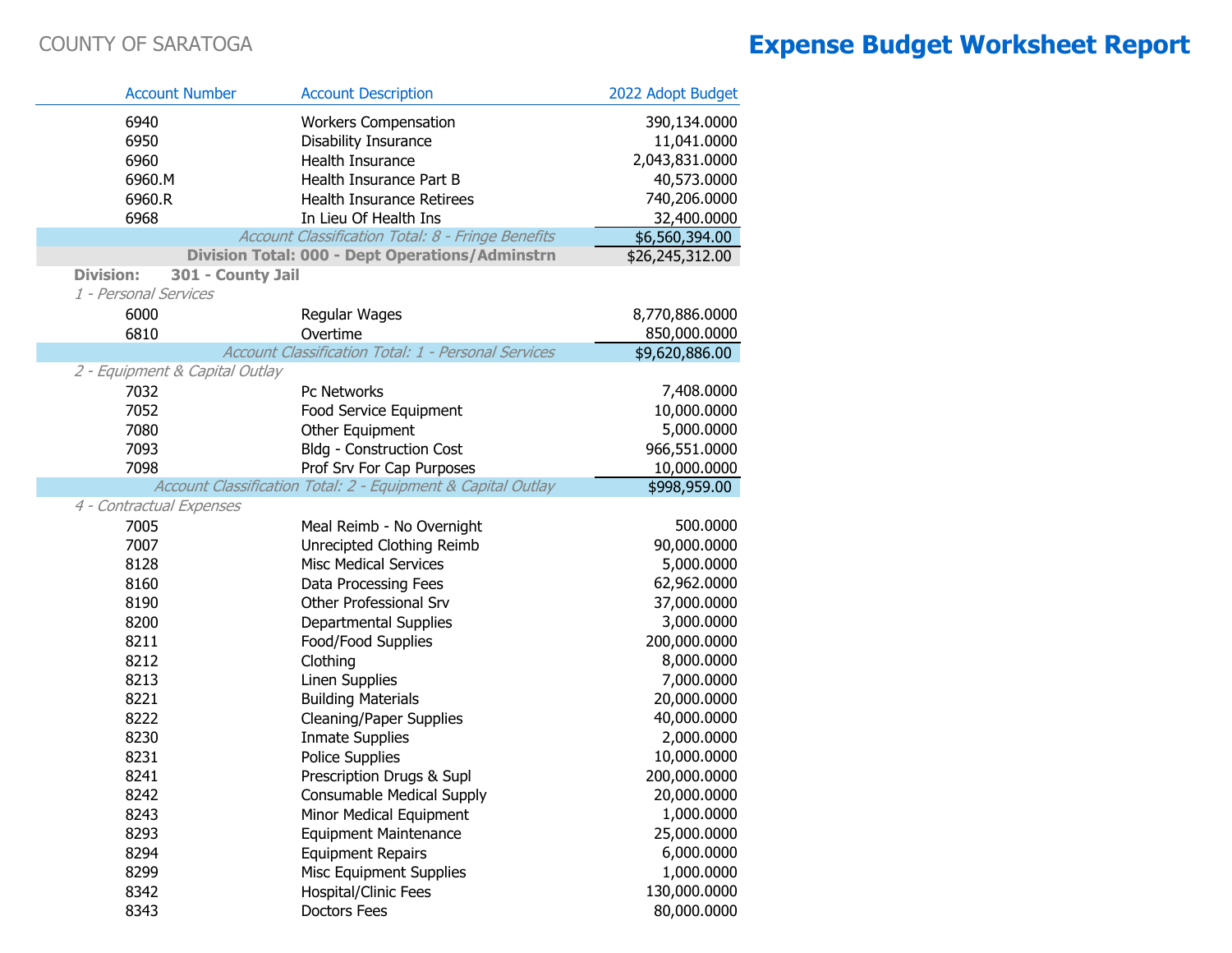| <b>Account Number</b>          | <b>Account Description</b>                                   | 2022 Adopt Budget |
|--------------------------------|--------------------------------------------------------------|-------------------|
| 8344.1                         | <b>Other Medical Services Nurses Fees</b>                    | 120,000.0000      |
| 8462                           | Disposal Of Special Waste                                    | 750.0000          |
| 8512                           | <b>Conference Fees</b>                                       | 1,400.0000        |
| 8512.ML                        | Conference Fees Meals & Lodging                              | 1,000.0000        |
| 8514                           | Publications                                                 | 450.0000          |
| 8517                           | <b>Employment Physicals</b>                                  | 500.0000          |
| 8518                           | Uniform Expenses                                             | 1,000.0000        |
| 8520                           | Software                                                     | 1,500.0000        |
| 8531                           | Postage                                                      | 2,000.0000        |
| 8540                           | Minor Office Furn & Equip                                    | 5,500.0000        |
| 8543                           | Office Equipment Rental                                      | 1,800.0000        |
| 8550                           | <b>Office Supplies</b>                                       | 800.0000          |
| 8550.I                         | <b>Office Supplies Internal</b>                              | 5,000.0000        |
| 8560.I                         | Printing Internal                                            | 2,500.0000        |
| 8622                           | <b>Heating Expense</b>                                       | 28,000.0000       |
| 8623                           | Electricity                                                  | 125,000.0000      |
| 8625                           | Sewer Charges                                                | 17,500.0000       |
|                                | Account Classification Total: 4 - Contractual Expenses       | \$1,263,162.00    |
| 8 - Fringe Benefits            |                                                              |                   |
| 6910                           | Retirement                                                   | 1,687,455.0000    |
| 6930                           | Social Security                                              | 670,973.0000      |
| 6940                           | <b>Workers Compensation</b>                                  | 175,859.0000      |
| 6950                           | Disability Insurance                                         | 9,933.0000        |
| 6960                           | Health Insurance                                             | 1,549,157.0000    |
| 6960.M                         | Health Insurance Part B                                      | 23,549.0000       |
| 6960.R                         | <b>Health Insurance Retirees</b>                             | 535,193.0000      |
| 6968                           | In Lieu Of Health Ins                                        | 34,200.0000       |
|                                | Account Classification Total: 8 - Fringe Benefits            | \$4,686,319.00    |
|                                | Division Total: 301 - County Jail                            | \$16,569,326.00   |
|                                | <b>Department Total: 30 - Sheriff</b>                        | \$42,814,638.00   |
| <b>Department:</b>             | 31 - Probation                                               |                   |
| <b>Division:</b>               | 000 - Dept Operations/Adminstrn                              |                   |
| 1 - Personal Services          |                                                              |                   |
| 6000                           | Regular Wages                                                | 1,862,161.0000    |
|                                | Account Classification Total: 1 - Personal Services          | \$1,862,161.00    |
| 2 - Equipment & Capital Outlay |                                                              |                   |
| 7033                           | <b>Personal Computers</b>                                    | 3,900.0000        |
|                                | Account Classification Total: 2 - Equipment & Capital Outlay | \$3,900.00        |
| 4 - Contractual Expenses       |                                                              |                   |
| 7001                           | Employee Mileage Reimb                                       | 12,500.0000       |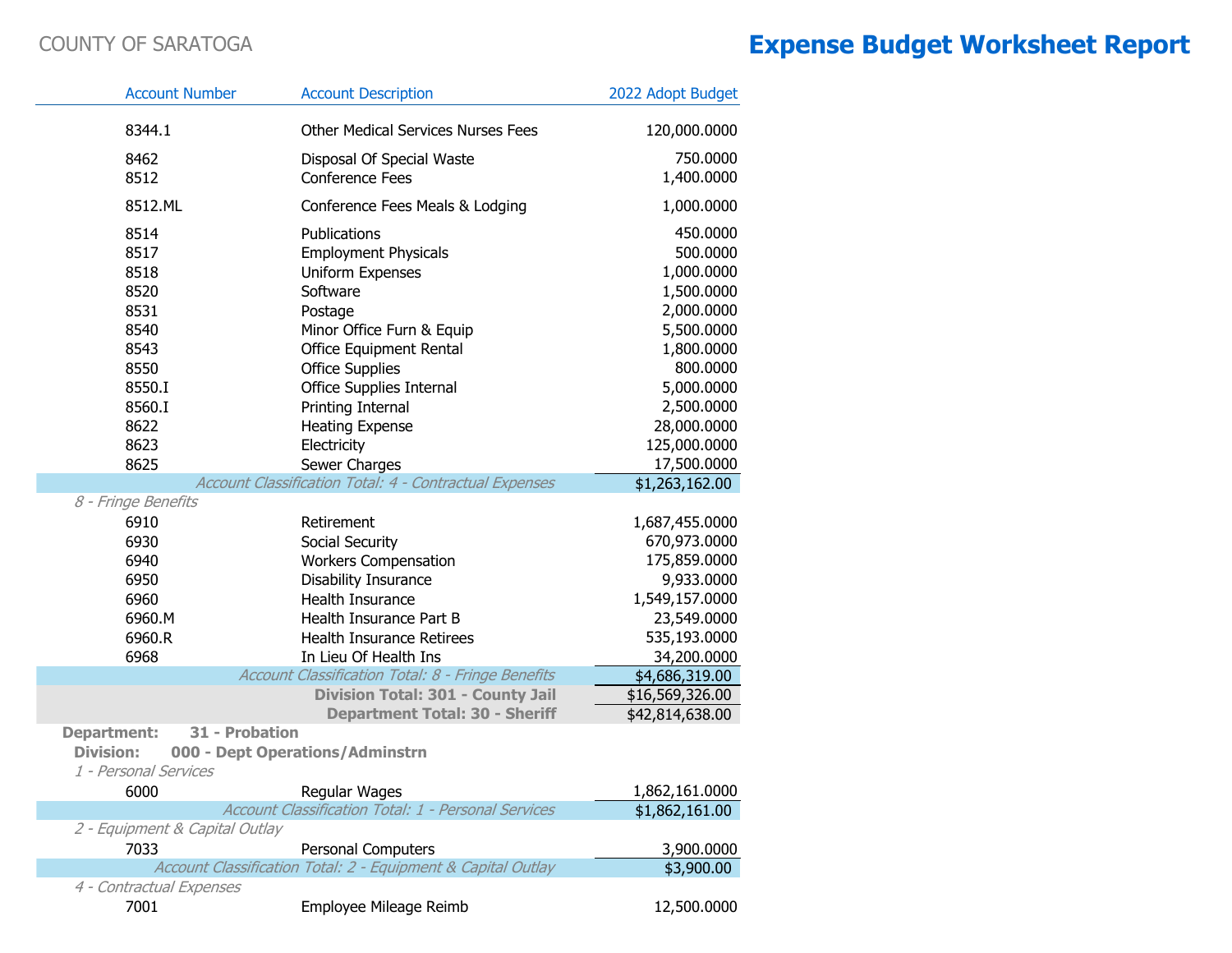|                                           | <b>Account Number</b> | <b>Account Description</b>                                   | 2022 Adopt Budget |
|-------------------------------------------|-----------------------|--------------------------------------------------------------|-------------------|
| 7734                                      |                       | Runaway Homeless Youth                                       | 180,895.0000      |
| 8160                                      |                       | Data Processing Fees                                         | 14,913.0000       |
| 8192                                      |                       | Translator                                                   | 400.0000          |
| 8200                                      |                       | Departmental Supplies                                        | 3,000.0000        |
| 8231                                      |                       | <b>Police Supplies</b>                                       | 39,533.0000       |
| 8511                                      |                       | <b>Association Dues</b>                                      | 700.0000          |
| 8531.I                                    |                       | Postage Internal                                             | 3,500.0000        |
| 8533                                      |                       | Telephone                                                    | 785.0000          |
| 8540                                      |                       | Minor Office Furn & Equip                                    | 400.0000          |
| 8542                                      |                       | Office Equipment Repair                                      | 300.0000          |
| 8543                                      |                       | Office Equipment Rental                                      | 1,376.0000        |
| 8550.I                                    |                       | Office Supplies Internal                                     | 4,500.0000        |
| 8560.I                                    |                       | Printing Internal                                            | 250.0000          |
| 8611.I                                    |                       | Vehicle Fuel Internal                                        | 2,000.0000        |
| 8612.I                                    |                       | Vehicle Maintenance & Rep Internal                           | 1,500.0000        |
|                                           |                       | Account Classification Total: 4 - Contractual Expenses       | \$266,552.00      |
| 8 - Fringe Benefits                       |                       |                                                              |                   |
| 6910                                      |                       | Retirement                                                   | 303,542.0000      |
| 6930                                      |                       | Social Security                                              | 142,456.0000      |
| 6940                                      |                       | <b>Workers Compensation</b>                                  | 54,092.0000       |
| 6950                                      |                       | <b>Disability Insurance</b>                                  | 2,180.0000        |
| 6960                                      |                       | Health Insurance                                             | 460,782.0000      |
| 6960.M                                    |                       | Health Insurance Part B                                      | 8,745.0000        |
| 6960.R                                    |                       | <b>Health Insurance Retirees</b>                             | 41,406.0000       |
| 6968                                      |                       | In Lieu Of Health Ins                                        | 1,800.0000        |
|                                           |                       | Account Classification Total: 8 - Fringe Benefits            | \$1,015,003.00    |
|                                           |                       | <b>Division Total: 000 - Dept Operations/Adminstrn</b>       | \$3,147,616.00    |
|                                           |                       | <b>Department Total: 31 - Probation</b>                      | \$3,147,616.00    |
| <b>Department:</b>                        | 33 - STOP DWI         |                                                              |                   |
| <b>Division:</b><br>1 - Personal Services |                       | 000 - Dept Operations/Adminstrn                              |                   |
| 6000                                      |                       | Regular Wages                                                | 15,300.0000       |
|                                           |                       | Account Classification Total: 1 - Personal Services          | \$15,300.00       |
| 2 - Equipment & Capital Outlay            |                       |                                                              |                   |
| 7080                                      |                       | Other Equipment                                              | 3,000.0000        |
|                                           |                       | Account Classification Total: 2 - Equipment & Capital Outlay | \$3,000.00        |
| 4 - Contractual Expenses                  |                       |                                                              |                   |
| 7001                                      |                       | Employee Mileage Reimb                                       | 158.0000          |
| 7330                                      |                       | Stop Dwi Grants                                              | 101,050.0000      |
| 7330.I                                    |                       | Stop Dwi Grants Internal                                     | 127,200.0000      |
| 8200                                      |                       | <b>Departmental Supplies</b>                                 | 100.0000          |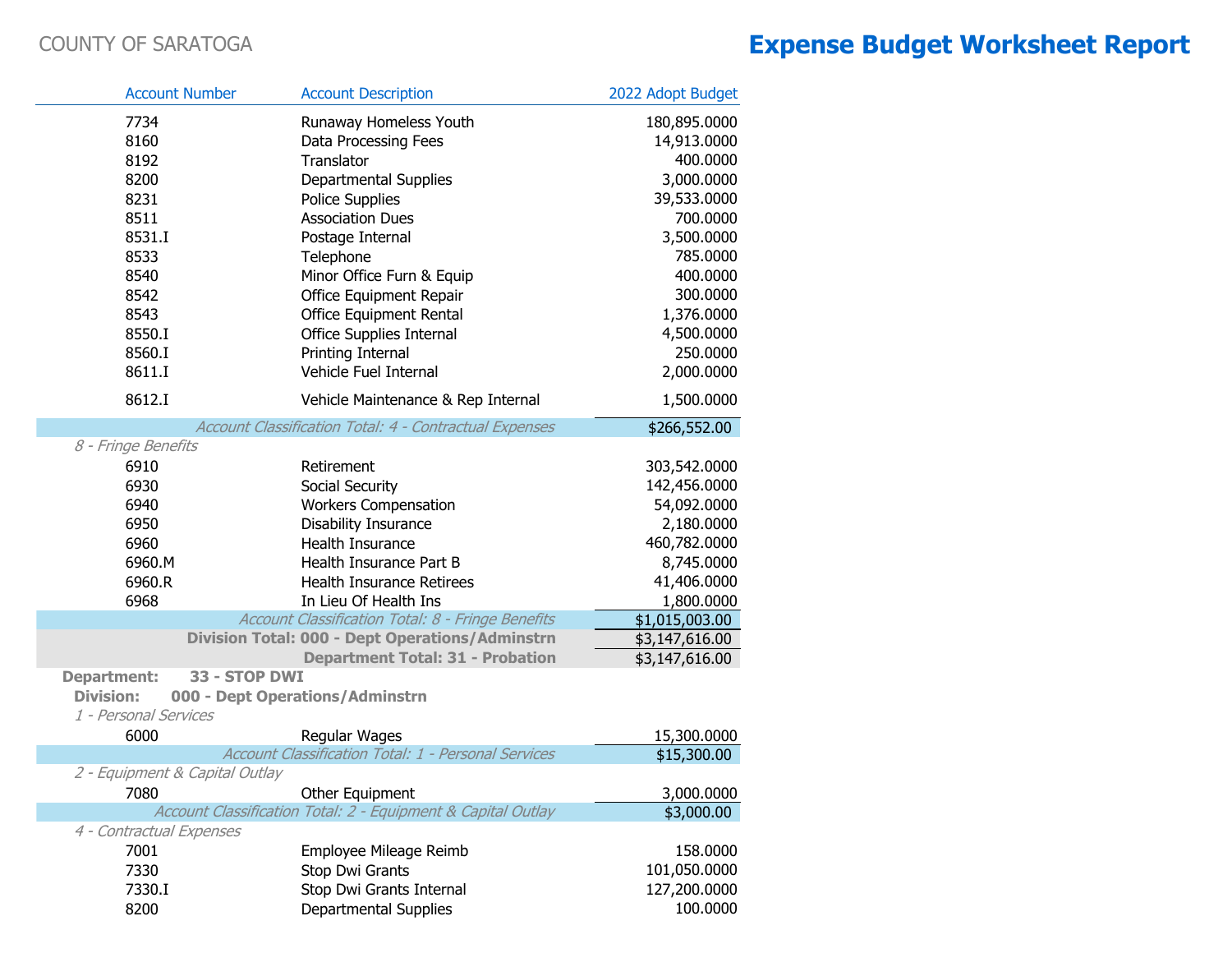| <b>Account Number</b>                                           | <b>Account Description</b>                                                                                                  | 2022 Adopt Budget                                         |
|-----------------------------------------------------------------|-----------------------------------------------------------------------------------------------------------------------------|-----------------------------------------------------------|
| 8511                                                            | <b>Association Dues</b>                                                                                                     | 1,100.0000                                                |
| 8512.ML                                                         | Conference Fees Meals & Lodging                                                                                             | 3,200.0000                                                |
| 8512.T<br>8531.I<br>8533.I<br>8550.I<br>8560.I                  | Conference Fees Travel<br>Postage Internal<br>Telephone Internal<br><b>Office Supplies Internal</b><br>Printing Internal    | 2,120.0000<br>60.0000<br>120.0000<br>150.0000<br>200.0000 |
|                                                                 | Account Classification Total: 4 - Contractual Expenses                                                                      | \$235,458.00                                              |
| 8 - Fringe Benefits                                             |                                                                                                                             |                                                           |
| 6930<br>6940<br>6950                                            | Social Security<br><b>Workers Compensation</b><br>Disability Insurance<br>Account Classification Total: 8 - Fringe Benefits | 1,171.0000<br>506.0000<br>71.0000                         |
|                                                                 | <b>Division Total: 000 - Dept Operations/Adminstrn</b>                                                                      | \$1,748.00<br>\$255,506.00                                |
|                                                                 | <b>Department Total: 33 - STOP DWI</b>                                                                                      | \$255,506.00                                              |
| <b>Department:</b><br><b>Division:</b><br>1 - Personal Services | 35 - Animal Shelter<br>000 - Dept Operations/Adminstrn                                                                      |                                                           |
| 6000                                                            | Regular Wages                                                                                                               | 915,141.0000                                              |
| 6890                                                            | <b>General Salary Provision</b>                                                                                             | 86,999.0000                                               |
|                                                                 | Account Classification Total: 1 - Personal Services                                                                         | \$1,002,140.00                                            |
| 2 - Equipment & Capital Outlay                                  |                                                                                                                             |                                                           |
| 7070                                                            | <b>Bldg Component Personalty</b><br>Account Classification Total: 2 - Equipment & Capital Outlay                            | 12,439.0000<br>$\overline{$12,439.00}$                    |
| 4 - Contractual Expenses                                        |                                                                                                                             |                                                           |
| 7001                                                            | Employee Mileage Reimb                                                                                                      | 500.0000                                                  |
| 7002                                                            | <b>Transportation Reimbrsmnt</b>                                                                                            | 20.0000                                                   |
| 7005                                                            | Meal Reimb - No Overnight                                                                                                   | 30.0000                                                   |
| 7008                                                            | <b>Employee Tuition Reimb</b>                                                                                               | 7,500.0000                                                |
| 8114                                                            | <b>Process Service</b>                                                                                                      | 200.0000                                                  |
| 8125                                                            | Lab Fees                                                                                                                    | 100.0000                                                  |
| 8200<br>8211                                                    | <b>Departmental Supplies</b>                                                                                                | 1,500.0000<br>100.0000                                    |
| 8221                                                            | Food/Food Supplies<br><b>Building Materials</b>                                                                             | 500.0000                                                  |
| 8222                                                            | <b>Cleaning/Paper Supplies</b>                                                                                              | 6,000.0000                                                |
| 8232                                                            | Animal Food/Supplies                                                                                                        | 40,000.0000                                               |
| 8241                                                            | Prescription Drugs & Supl                                                                                                   | 80,000.0000                                               |
| 8242                                                            | <b>Consumable Medical Supply</b>                                                                                            | 18,000.0000                                               |
| 8243                                                            | Minor Medical Equipment                                                                                                     | 1,500.0000                                                |
| 8291                                                            | <b>Equipment Rental</b>                                                                                                     | 500.0000                                                  |
| 8292                                                            | <b>Equipment Inspections</b>                                                                                                | 1,200.0000                                                |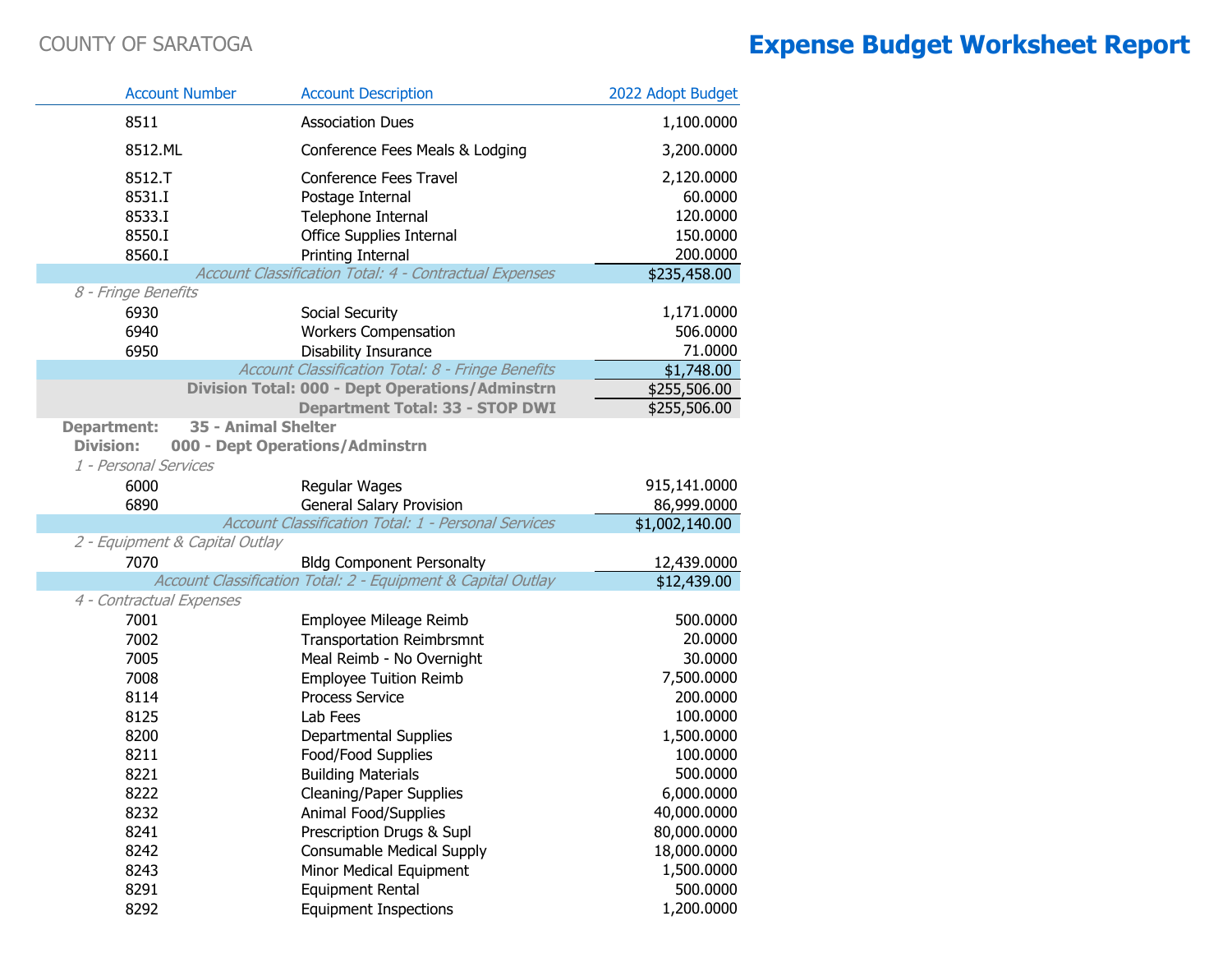|                     | <b>Account Number</b> | <b>Account Description</b>                             | 2022 Adopt Budget |
|---------------------|-----------------------|--------------------------------------------------------|-------------------|
| 8293                |                       | <b>Equipment Maintenance</b>                           | 5,000.0000        |
| 8294                |                       | <b>Equipment Repairs</b>                               | 12,500.0000       |
| 8299                |                       | <b>Misc Equipment Supplies</b>                         | 1,000.0000        |
| 8340                |                       | Gen Med Srv To Clients                                 | 9,500.0000        |
| 8343                |                       | <b>Doctors Fees</b>                                    | 4,000.0000        |
| 8400                |                       | Licenses & Permits                                     | 300.0000          |
| 8410                |                       | Advertising                                            | 250.0000          |
| 8461                |                       | <b>Building Component Mntce</b>                        | 5,000.0000        |
| 8462                |                       | Disposal Of Special Waste                              | 50.0000           |
| 8511                |                       | <b>Association Dues</b>                                | 900.0000          |
| 8512                |                       | <b>Conference Fees</b>                                 | 150.0000          |
| 8518                |                       | Uniform Expenses                                       | 750.0000          |
| 8519                |                       | Personal Safety Supplies                               | 100.0000          |
| 8520                |                       | Software                                               | 2,800.0000        |
| 8531.I              |                       | Postage Internal                                       | 750.0000          |
| 8533                |                       | Telephone                                              | 2,400.0000        |
| 8540                |                       | Minor Office Furn & Equip                              | 500.0000          |
| 8543                |                       | Office Equipment Rental                                | 600.0000          |
| 8550.I              |                       | Office Supplies Internal                               | 2,500.0000        |
| 8560                |                       | Printing                                               | 750.0000          |
| 8560.I              |                       | Printing Internal                                      | 200.0000          |
| 8611.I              |                       | Vehicle Fuel Internal                                  | 250.0000          |
| 8612.I              |                       | Vehicle Maintenance & Rep Internal                     | 1,000.0000        |
| 8622                |                       | <b>Heating Expense</b>                                 | 25,000.0000       |
| 8623                |                       | Electricity                                            | 40,000.0000       |
| 8628                |                       | Refuse Removal                                         | 2,000.0000        |
|                     |                       | Account Classification Total: 4 - Contractual Expenses | \$275,900.00      |
| 8 - Fringe Benefits |                       |                                                        |                   |
| 6910                |                       | Retirement                                             | 114,465.0000      |
| 6930                |                       | Social Security                                        | 70,009.0000       |
| 6940                |                       | <b>Workers Compensation</b>                            | 18,667.0000       |
| 6950                |                       | Disability Insurance                                   | 1,548.0000        |
| 6960                |                       | Health Insurance                                       | 112,887.0000      |
| 6960.M              |                       | Health Insurance Part B                                | 1,356.0000        |
| 6960.R              |                       | <b>Health Insurance Retirees</b>                       | 14,311.0000       |
| 6968                |                       | In Lieu Of Health Ins                                  | 5,400.0000        |
|                     |                       | Account Classification Total: 8 - Fringe Benefits      | \$338,643.00      |
|                     |                       | <b>Division Total: 000 - Dept Operations/Adminstrn</b> | \$1,629,122.00    |
|                     |                       | <b>Department Total: 35 - Animal Shelter</b>           | \$1,629,122.00    |
|                     |                       |                                                        |                   |

**Department: 36 - Emergency Services**

**Division: 000 - Dept Operations/Adminstrn**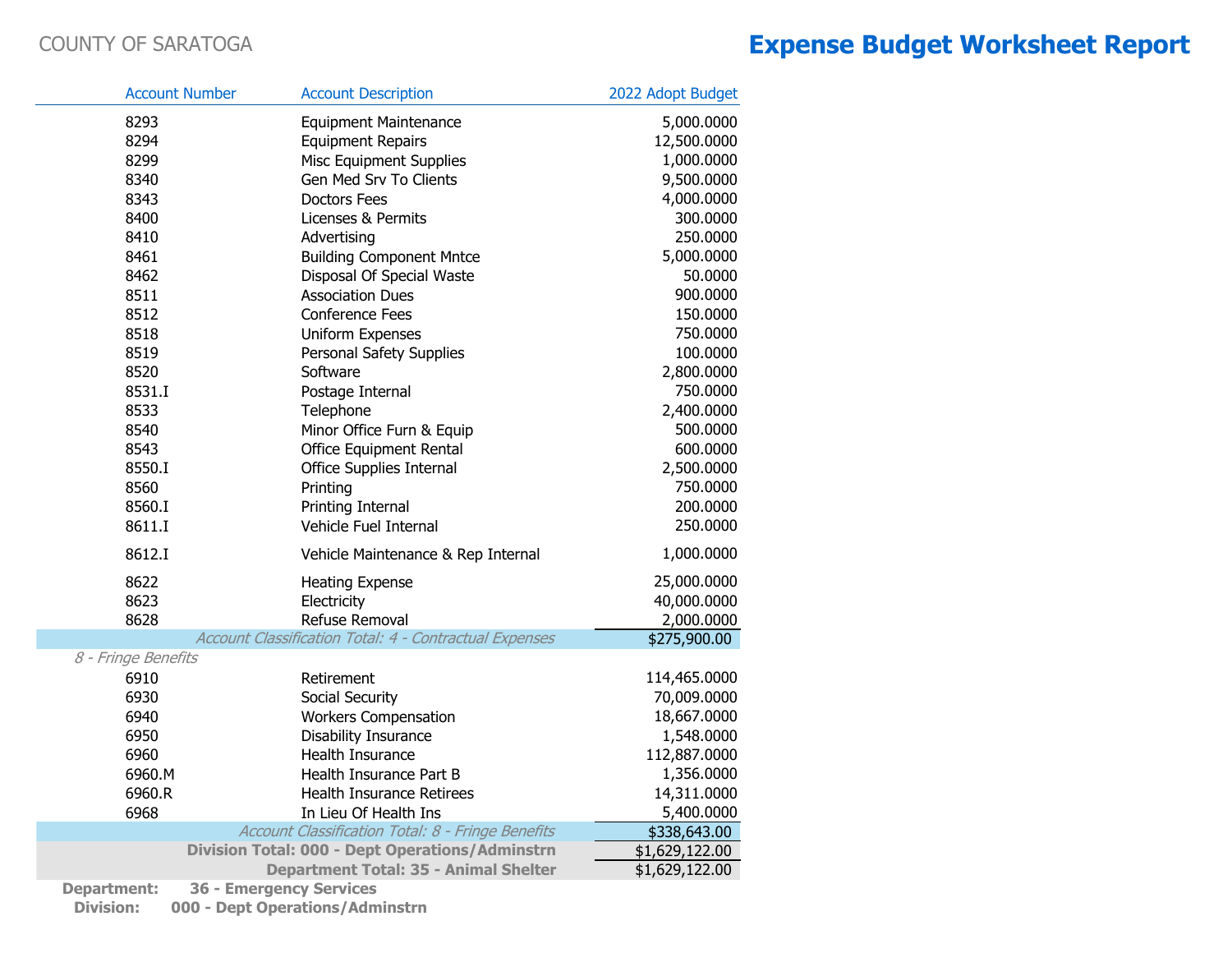| <b>Account Number</b>          | <b>Account Description</b>                                   | 2022 Adopt Budget |
|--------------------------------|--------------------------------------------------------------|-------------------|
| 1 - Personal Services          |                                                              |                   |
| 6000                           | Regular Wages                                                | 281,173.0000      |
|                                | Account Classification Total: 1 - Personal Services          | \$281,173.00      |
| 2 - Equipment & Capital Outlay |                                                              |                   |
| 7041                           | Cars & Light Trucks                                          | 30,000.0000       |
| 7051                           | <b>Communications Equipment</b>                              | 4,575,809.0000    |
| 7093                           | <b>Bldg - Construction Cost</b>                              | 375,000.0000      |
|                                | Account Classification Total: 2 - Equipment & Capital Outlay | \$4,980,809.00    |
| 4 - Contractual Expenses       |                                                              |                   |
| 7361                           | Combustables                                                 | 4,000.0000        |
| 8160                           | Data Processing Fees                                         | 400.0000          |
| 8190                           | Other Professional Srv                                       | 116,237.0000      |
| 8293                           | <b>Equipment Maintenance</b>                                 | 518,240.0000      |
| 8294                           | <b>Equipment Repairs</b>                                     | 3,000.0000        |
| 8461                           | <b>Building Component Mntce</b>                              | 1,020.0000        |
| 8511                           | <b>Association Dues</b>                                      | 25.0000           |
| 8520                           | Software                                                     | 50,000.0000       |
| 8531.I                         | Postage Internal                                             | 100.0000          |
| 8533                           | Telephone                                                    | 36,000.0000       |
| 8534                           | Paging/Answering Service                                     | 680.0000          |
| 8535                           | <b>Internet Service</b>                                      | 28,840.0000       |
| 8550.I                         | <b>Office Supplies Internal</b>                              | 500.0000          |
| 8560.I                         | Printing Internal                                            | 100.0000          |
| 8611.I                         | Vehicle Fuel Internal                                        | 3,250.0000        |
| 8612.I                         | Vehicle Maintenance & Rep Internal                           | 1,500.0000        |
| 8621                           | Rent Of Space                                                | 42,150.0000       |
| 8623                           | Electricity                                                  | 45,000.0000       |
| 8725                           | <b>EMS Council</b>                                           | 43,000.0000       |
|                                | Account Classification Total: 4 - Contractual Expenses       | \$894,042.00      |
| 8 - Fringe Benefits            |                                                              |                   |
| 6910                           | Retirement                                                   | 36,598.0000       |
| 6930                           | Social Security                                              | 21,510.0000       |
| 6940                           | <b>Workers Compensation</b>                                  | 6,006.0000        |
| 6950                           | Disability Insurance                                         | 352.0000          |
| 6960                           | Health Insurance                                             | 51,913.0000       |
| 6960.M                         | Health Insurance Part B                                      | 2,186.0000        |
| 6960.R                         | Health Insurance Retirees                                    | 7,733.0000        |
|                                | Account Classification Total: 8 - Fringe Benefits            | \$126,298.00      |
|                                | <b>Division Total: 000 - Dept Operations/Adminstrn</b>       | \$6,282,322.00    |

**Division: 361 - Central Communications**

4 - Contractual Expenses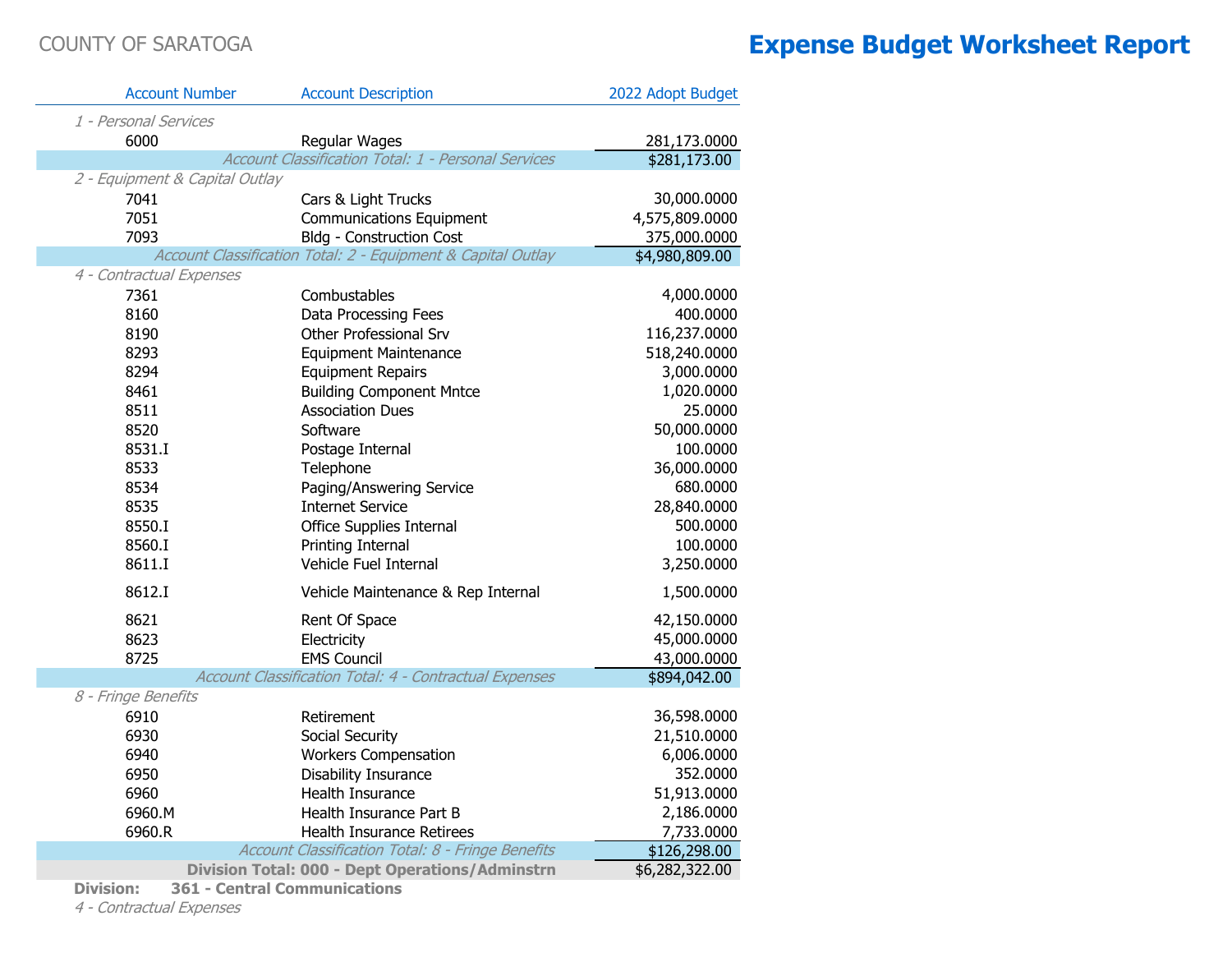| <b>Account Number</b>                 | <b>Account Description</b>                             | 2022 Adopt Budget |
|---------------------------------------|--------------------------------------------------------|-------------------|
| 8533                                  | Telephone                                              | 640.0000          |
|                                       | Account Classification Total: 4 - Contractual Expenses | \$640.00          |
| 8 - Fringe Benefits                   |                                                        |                   |
| 6940                                  | <b>Workers Compensation</b>                            | 1,459.0000        |
| 6960.M                                | Health Insurance Part B                                | 1,093.0000        |
| 6960.R                                | <b>Health Insurance Retirees</b>                       | 3,866.0000        |
|                                       | Account Classification Total: 8 - Fringe Benefits      | \$6,418.00        |
|                                       | <b>Division Total: 361 - Central Communications</b>    | \$7,058.00        |
| <b>Division:</b><br>362 - E911 System |                                                        |                   |
| 4 - Contractual Expenses              |                                                        |                   |
| 8293                                  | <b>Equipment Maintenance</b>                           | 61,191.0000       |
| 8420                                  | Telephone - Special Lines                              | 60,000.0000       |
| 8520                                  | Software                                               | 4,950.0000        |
|                                       | Account Classification Total: 4 - Contractual Expenses | \$126,141.00      |
|                                       | Division Total: 362 - E911 System                      | \$126,141.00      |
| <b>Division:</b>                      | 363 - Fire Advisory Board                              |                   |
| 1 - Personal Services                 |                                                        |                   |
| 6000                                  | Regular Wages                                          | 73,566.0000       |
|                                       | Account Classification Total: 1 - Personal Services    | \$73,566.00       |
| 4 - Contractual Expenses              |                                                        |                   |
| 7001                                  | Employee Mileage Reimb                                 | 150.0000          |
| 7361                                  | Combustables                                           | 3,000.0000        |
| 8150                                  | <b>Training Services</b>                               | 5,000.0000        |
| 8190                                  | Other Professional Srv                                 | 38,750.0000       |
| 8200                                  | <b>Departmental Supplies</b>                           | 100.0000          |
| 8294                                  | <b>Equipment Repairs</b>                               | 2,500.0000        |
| 8490                                  | Misc Departmental Expense                              | 100.0000          |
| 8511                                  | <b>Association Dues</b>                                | 465.0000          |
| 8512                                  | <b>Conference Fees</b>                                 | 640.0000          |
| 8512.ML                               | Conference Fees Meals & Lodging                        | 500.0000          |
| 8514                                  | Publications                                           | 1,915.0000        |
| 8518                                  | Uniform Expenses                                       | 3,000.0000        |
| 8531.I                                | Postage Internal                                       | 20.0000           |
| 8533                                  | Telephone                                              | 1,250.0000        |
| 8543                                  | <b>Office Equipment Rental</b>                         | 310.0000          |
| 8550.I                                | Office Supplies Internal                               | 400.0000          |
| 8590                                  | Miscellaneous Office Exp                               | 10,000.0000       |
| 8611.I                                | Vehicle Fuel Internal                                  | 3,250.0000        |
| 8614                                  | Mileage Reimb Volunteers                               | 5,750.0000        |
| 8621                                  | Rent Of Space                                          | 30,000.0000       |
| 8623                                  | Electricity                                            | 9,500.0000        |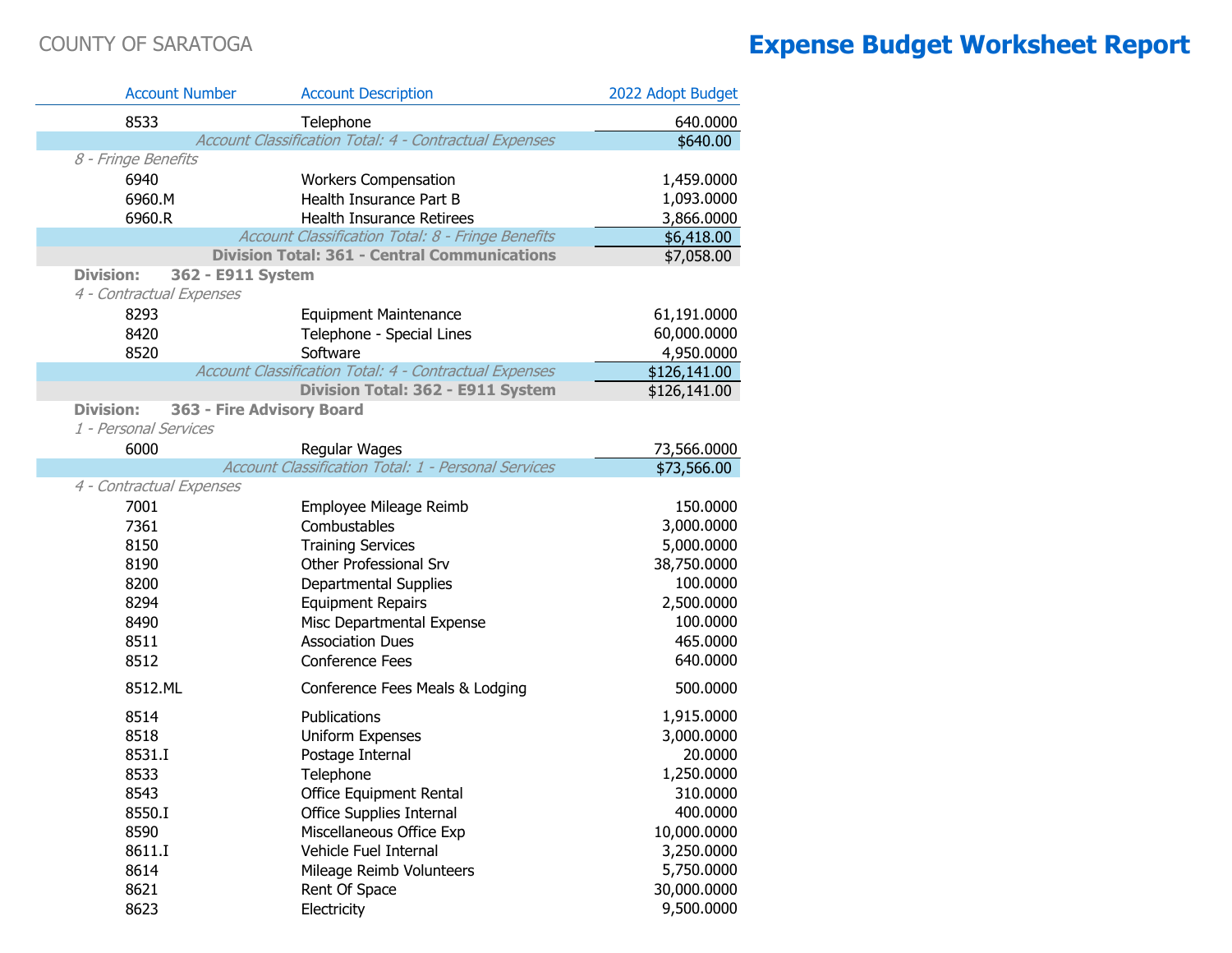|                          | <b>Account Number</b>              | <b>Account Description</b>                                   | 2022 Adopt Budget |
|--------------------------|------------------------------------|--------------------------------------------------------------|-------------------|
| 8625                     |                                    | Sewer Charges                                                | 400.0000          |
| 8628                     |                                    | Refuse Removal                                               | 1,557.0000        |
| 8639                     |                                    | Misc Insurance Premiums                                      | 354,416.0000      |
|                          |                                    | Account Classification Total: 4 - Contractual Expenses       | \$472,973.00      |
| 8 - Fringe Benefits      |                                    |                                                              |                   |
| 6910                     |                                    | Retirement                                                   | 13,309.0000       |
| 6930                     |                                    | Social Security                                              | 5,628.0000        |
| 6940                     |                                    | <b>Workers Compensation</b>                                  | 2,191.0000        |
| 6950                     |                                    | <b>Disability Insurance</b>                                  | 71.0000           |
| 6960                     |                                    | Health Insurance                                             | 18,687.0000       |
|                          |                                    | Account Classification Total: 8 - Fringe Benefits            | \$39,886.00       |
|                          |                                    | <b>Division Total: 363 - Fire Advisory Board</b>             | \$586,425.00      |
| <b>Division:</b>         |                                    | 366 - Dprtmnt Of Homeland Sec                                |                   |
|                          | 2 - Equipment & Capital Outlay     |                                                              |                   |
| 7033                     |                                    | Personal Computers                                           | 83,500.0000       |
| 7045                     |                                    | Trailers & Related Equip                                     | 5,000.0000        |
| 7053                     |                                    | <b>Medical Equipment</b>                                     | 10,000.0000       |
| 7080                     |                                    | Other Equipment                                              | 163,900.0000      |
|                          |                                    | Account Classification Total: 2 - Equipment & Capital Outlay | \$262,400.00      |
| 4 - Contractual Expenses |                                    |                                                              |                   |
| 8190                     |                                    | Other Professional Srv                                       | 82,500.0000       |
| 8200                     |                                    | <b>Departmental Supplies</b>                                 | 23,000.0000       |
| 8262                     |                                    | <b>Client Outreach Supplies</b>                              | 23,000.0000       |
| 8291                     |                                    | <b>Equipment Rental</b>                                      | 2,155.0000        |
| 8519                     |                                    | Personal Safety Supplies                                     | 76,216.0000       |
| 8535                     |                                    | <b>Internet Service</b>                                      | 12,650.0000       |
| 8544                     |                                    | Minor Communications Equipment                               | 28,921.0000       |
|                          |                                    | Account Classification Total: 4 - Contractual Expenses       | \$248,442.00      |
|                          |                                    | Division Total: 366 - Dprtmnt Of Homeland Sec                | \$510,842.00      |
|                          |                                    | <b>Department Total: 36 - Emergency Services</b>             | \$7,512,788.00    |
| <b>Department:</b>       | <b>40 - Public Health Services</b> |                                                              |                   |
| <b>Division:</b>         |                                    | 000 - Dept Operations/Adminstrn                              |                   |
| 1 - Personal Services    |                                    |                                                              |                   |
| 6000                     |                                    | Regular Wages                                                | 448,543.0000      |
| 6890                     |                                    | <b>General Salary Provision</b>                              | 110,141.0000      |
|                          |                                    | Account Classification Total: 1 - Personal Services          | \$558,684.00      |
| 4 - Contractual Expenses |                                    |                                                              |                   |
| 8160                     |                                    | Data Processing Fees                                         | 8,388.0000        |
| 8400                     |                                    | Licenses & Permits                                           | 200.0000          |
| 8511                     |                                    | <b>Association Dues</b>                                      | 5,040.0000        |
| 8531.I                   |                                    | Postage Internal                                             | 50.0000           |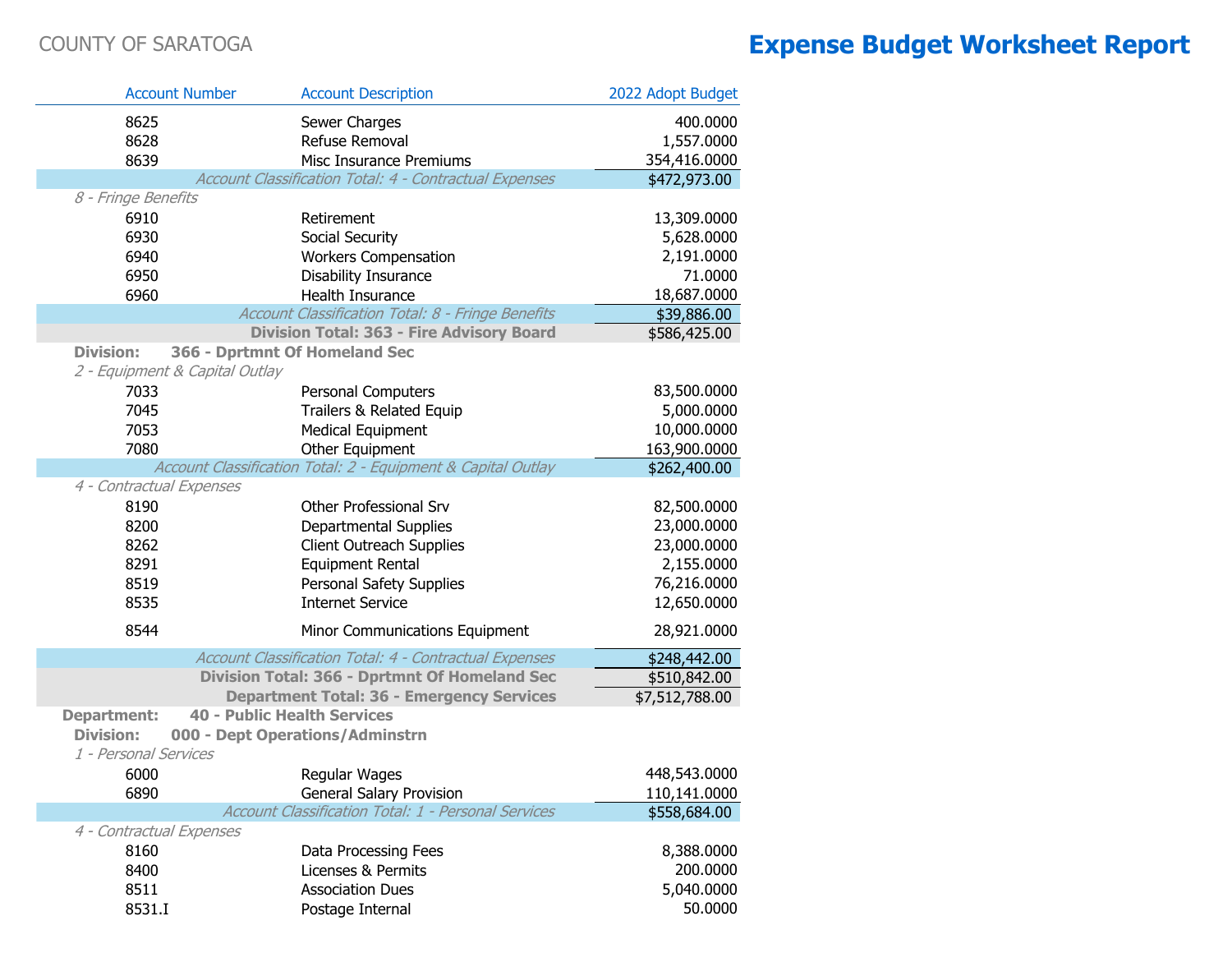|                        | <b>Account Number</b>        | <b>Account Description</b>                                              | 2022 Adopt Budget                  |
|------------------------|------------------------------|-------------------------------------------------------------------------|------------------------------------|
| 8533<br>8543<br>8550.I |                              | Telephone<br>Office Equipment Rental<br><b>Office Supplies Internal</b> | 800.0000<br>380.0000<br>1,000.0000 |
| 8611.I                 |                              | Vehicle Fuel Internal                                                   | 1,500.0000                         |
| 8612.I                 |                              | Vehicle Maintenance & Rep Internal                                      | 4,000.0000                         |
| 8631.I                 |                              | Real Property Coverage Internal                                         | 2,249.0000                         |
| 8636.I                 |                              | General Liability Ins Internal                                          | 6,016.0000                         |
| 8638.I                 |                              | Excess Liability Ins Internal                                           | 23,535.0000                        |
|                        |                              | Account Classification Total: 4 - Contractual Expenses                  | \$53,158.00                        |
| 8 - Fringe Benefits    |                              |                                                                         |                                    |
| 6910                   |                              | Retirement                                                              | 72,031.0000                        |
| 6930                   |                              | Social Security                                                         | 45,305.0000                        |
| 6940                   |                              | <b>Workers Compensation</b>                                             | 15,124.0000                        |
| 6950                   |                              | Disability Insurance                                                    | 563.0000                           |
| 6960                   |                              | Health Insurance                                                        | 118,416.0000                       |
| 6960.M                 |                              | Health Insurance Part B                                                 | 52,557.0000                        |
| 6960.R                 |                              | Health Insurance Retirees                                               | 207,364.0000                       |
|                        |                              | Account Classification Total: 8 - Fringe Benefits                       | \$511,360.00                       |
|                        |                              | <b>Division Total: 000 - Dept Operations/Adminstrn</b>                  | \$1,123,202.00                     |
| <b>Division:</b>       | 407 - Family Health Planning |                                                                         |                                    |
| 1 - Personal Services  |                              |                                                                         |                                    |
| 6000                   |                              | Regular Wages                                                           | 708,669.0000                       |
| 6830                   |                              | On-Call Pay<br>Account Classification Total: 1 - Personal Services      | 4,200.0000                         |
|                        |                              |                                                                         | \$712,869.00                       |
|                        | 4 - Contractual Expenses     |                                                                         |                                    |
| 7001                   |                              | Employee Mileage Reimb                                                  | 3,000.0000                         |
| 7731                   |                              | School Dist Adm Costs                                                   | 500,000.0000<br>300.0000           |
| 8120                   |                              | Physicians                                                              |                                    |
| 8160<br>8192           |                              | Data Processing Fees<br>Translator                                      | 29,000.0000<br>50.0000             |
| 8200                   |                              | <b>Departmental Supplies</b>                                            | 500.0000                           |
| 8321                   |                              | <b>Institutional Tuition</b>                                            | 9,500,000.0000                     |
| 8322                   |                              | <b>Individual Education Srv</b>                                         | 2,000,000.0000                     |
| 8342                   |                              | Hospital/Clinic Fees                                                    | 800.0000                           |
| 8343                   |                              | <b>Doctors Fees</b>                                                     | 500.0000                           |
| 8350                   |                              | <b>Client Transportation</b>                                            | 3,600,000.0000                     |
| 8384                   |                              | <b>Equipment For Clients</b>                                            | 3,000.0000                         |
| 8520                   |                              | Software                                                                | 3,250.0000                         |
| 8531.I                 |                              | Postage Internal                                                        | 3,500.0000                         |
| 8543                   |                              | Office Equipment Rental                                                 | 550.0000                           |
|                        |                              |                                                                         |                                    |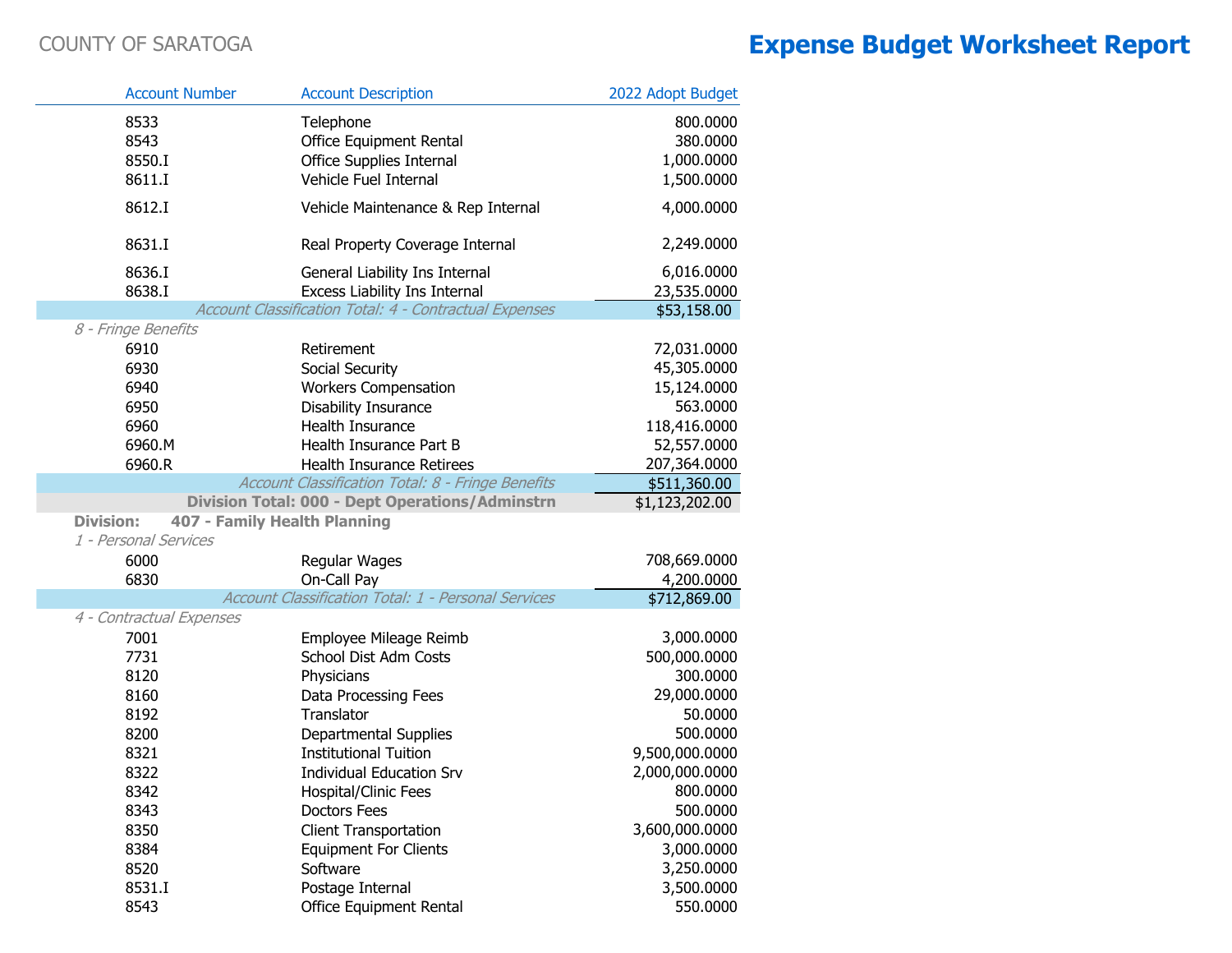| <b>Account Number</b>                  | <b>Account Description</b>                             | 2022 Adopt Budget          |
|----------------------------------------|--------------------------------------------------------|----------------------------|
| 8550.I                                 | Office Supplies Internal                               | 2,600.0000                 |
| 8560.I                                 | Printing Internal                                      | 2,000.0000                 |
|                                        | Account Classification Total: 4 - Contractual Expenses | \$15,649,050.00            |
| 8 - Fringe Benefits                    |                                                        |                            |
| 6910                                   | Retirement                                             | 112,633.0000               |
| 6930                                   | Social Security                                        | 85,385.0000                |
| 6940                                   | <b>Workers Compensation</b>                            | 27,257.0000                |
| 6950                                   | Disability Insurance                                   | 844.0000                   |
| 6960                                   | <b>Health Insurance</b>                                | 333,742.0000               |
| 6960.M                                 | Health Insurance Part B                                | 4,153.0000                 |
| 6960.R                                 | <b>Health Insurance Retirees</b>                       | 50,696.0000                |
| 6968                                   | In Lieu Of Health Ins                                  | 1,800.0000                 |
|                                        | Account Classification Total: 8 - Fringe Benefits      | \$616,510.00               |
|                                        | Division Total: 407 - Family Health Planning           | \$16,978,429.00            |
| <b>Division:</b><br>408 - Epidemiology |                                                        |                            |
| 1 - Personal Services                  |                                                        |                            |
| 6000                                   | Regular Wages                                          | 235,192.0000               |
| 6830                                   | On-Call Pay                                            | 3,840.0000                 |
|                                        | Account Classification Total: 1 - Personal Services    | \$239,032.00               |
| 4 - Contractual Expenses               |                                                        |                            |
| 8511                                   | <b>Association Dues</b>                                | 440.0000                   |
| 8514                                   | Publications                                           | 384.0000                   |
| 8531.I                                 | Postage Internal                                       | 50.0000                    |
| 8543                                   | Office Equipment Rental                                | 35.0000                    |
| 8550.I                                 | <b>Office Supplies Internal</b>                        | 300.0000                   |
|                                        | Account Classification Total: 4 - Contractual Expenses | \$1,209.00                 |
| 8 - Fringe Benefits                    | Retirement                                             |                            |
| 6910<br>6930                           | Social Security                                        | 33,914.0000<br>17,992.0000 |
| 6950                                   | Disability Insurance                                   | 211.0000                   |
| 6960                                   | Health Insurance                                       | 38,655.0000                |
|                                        | Account Classification Total: 8 - Fringe Benefits      | \$90,772.00                |
|                                        | <b>Division Total: 408 - Epidemiology</b>              | \$331,013.00               |
| <b>Division:</b>                       | 409 - Disease Control                                  |                            |
| 1 - Personal Services                  |                                                        |                            |
| 6000                                   | Regular Wages                                          | 1,095,310.0000             |
| 6830                                   | On-Call Pay                                            | 38,472.0000                |
|                                        | Account Classification Total: 1 - Personal Services    | \$1,133,782.00             |
| 4 - Contractual Expenses               |                                                        |                            |
| 8120                                   | Physicians                                             | 39,798.0000                |
| 8147                                   | <b>Other Financial Consultnt</b>                       | 2,000.0000                 |
| 8190                                   | Other Professional Srv                                 | 2,959,207.0000             |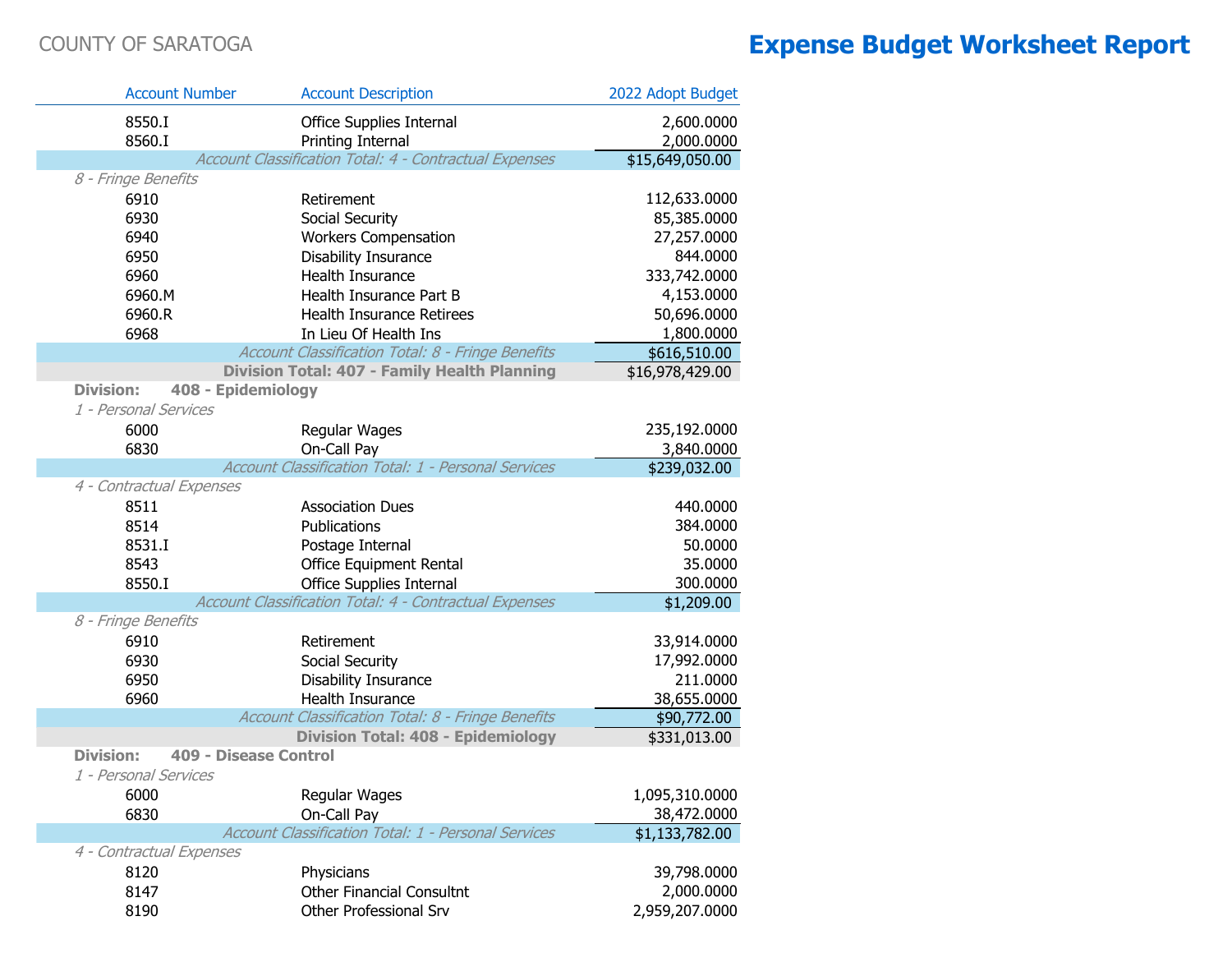F

П

### COUNTY OF SARATOGA **Expense Budget Worksheet Report**

| <b>Account Number</b>                     | <b>Account Description</b>                                    | 2022 Adopt Budget |
|-------------------------------------------|---------------------------------------------------------------|-------------------|
| 8192                                      | Translator                                                    | 50.0000           |
| 8200                                      | <b>Departmental Supplies</b>                                  | 3,800.0000        |
| 8241                                      | Prescription Drugs & Supl                                     | 5,700.0000        |
| 8241.ADULT                                | Prescription Drugs & Supl Adult                               | 5,000.0000        |
| 8242                                      | Consumable Medical Supply                                     | 4,550.0000        |
| 8342                                      | Hospital/Clinic Fees                                          | 7,000.0000        |
| 8346                                      | <b>Medical Lab Fees</b>                                       | 700.0000          |
| 8462                                      | Disposal Of Special Waste                                     | 500.0000          |
| 8514                                      | Publications                                                  | 300.0000          |
| 8531.I                                    | Postage Internal                                              | 275.0000          |
| 8533                                      | Telephone                                                     | 4,500.0000        |
| 8543                                      | Office Equipment Rental                                       | 600.0000          |
| 8550                                      | <b>Office Supplies</b>                                        | 375.0000          |
| 8550.I                                    | Office Supplies Internal                                      | 3,000.0000        |
| 8560.I                                    | Printing Internal                                             | 1,500.0000        |
|                                           | Account Classification Total: 4 - Contractual Expenses        | \$3,038,855.00    |
| 8 - Fringe Benefits                       |                                                               |                   |
| 6910                                      | Retirement                                                    | 121,223.0000      |
| 6930                                      | Social Security                                               | 83,792.0000       |
| 6940                                      | <b>Workers Compensation</b>                                   | 21,510.0000       |
| 6950                                      | Disability Insurance                                          | 1,127.0000        |
| 6960                                      | Health Insurance                                              | 225,361.0000      |
| 6960.M                                    | Health Insurance Part B                                       | 7,780.0000        |
| 6960.R                                    | Health Insurance Retirees                                     | 108,921.0000      |
| 6968                                      | In Lieu Of Health Ins                                         | 1,800.0000        |
|                                           | Account Classification Total: 8 - Fringe Benefits             | \$571,514.00      |
|                                           | <b>Division Total: 409 - Disease Control</b>                  | \$4,744,151.00    |
| <b>Division:</b><br>1 - Personal Services | 410 - Public Health Emerg Prep                                |                   |
| 6000                                      | Regular Wages                                                 | 117,332.0000      |
|                                           | Account Classification Total: 1 - Personal Services           | \$117,332.00      |
| 4 - Contractual Expenses                  |                                                               |                   |
| 8200                                      | Departmental Supplies                                         | 2,000.0000        |
| 8242                                      | Consumable Medical Supply                                     | 2,025.0000        |
| 8293                                      | <b>Equipment Maintenance</b>                                  | 940.0000          |
| 8531.I                                    | Postage Internal                                              | 25.0000           |
| 8533                                      | Telephone                                                     | 912.0000          |
| 8543                                      | <b>Office Equipment Rental</b>                                | 35.0000           |
| 8550.I                                    | Office Supplies Internal                                      | 1,500.0000        |
| 8560.I                                    | Printing Internal                                             | 25.0000           |
|                                           | <b>Account Classification Total: 4 - Contractual Expenses</b> | \$7,462.00        |

8 - Fringe Benefits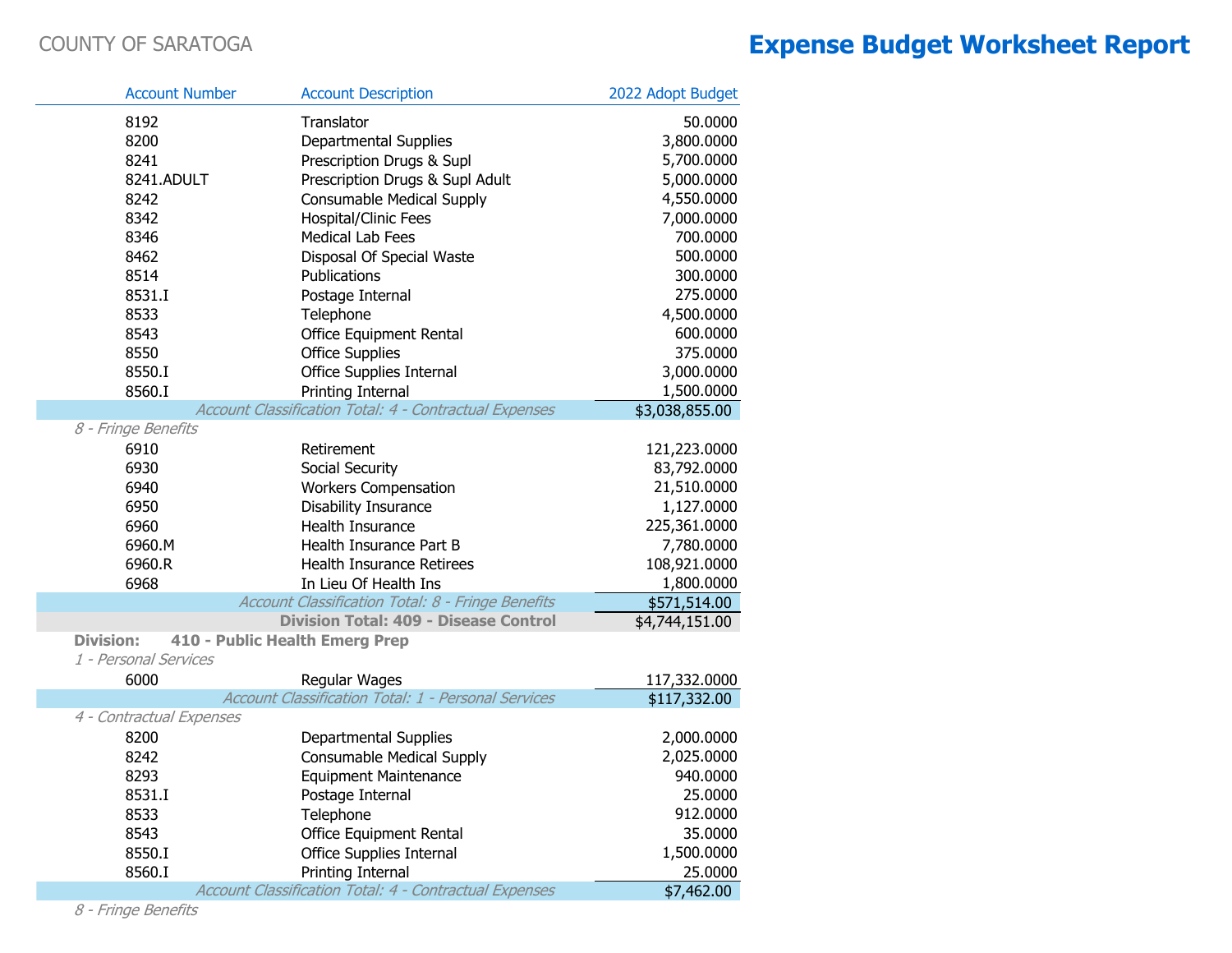| <b>Account Number</b>    | <b>Account Description</b>                                       | 2022 Adopt Budget |
|--------------------------|------------------------------------------------------------------|-------------------|
| 6910                     | Retirement                                                       | 21,227.0000       |
| 6930                     | Social Security                                                  | 8,976.0000        |
| 6940                     | <b>Workers Compensation</b>                                      | 6,648.0000        |
| 6950                     | Disability Insurance                                             | 140.0000          |
| 6960                     | Health Insurance                                                 | 48,683.0000       |
| 6960.M                   | Health Insurance Part B                                          | 1,093.0000        |
| 6960.R                   | Health Insurance Retirees                                        | 3,286.0000        |
|                          | Account Classification Total: 8 - Fringe Benefits                | \$90,053.00       |
|                          | Division Total: 410 - Public Health Emerg Prep                   | \$214,847.00      |
| <b>Division:</b>         | 414 - Health Promotion & Disease Prev                            |                   |
| 1 - Personal Services    |                                                                  |                   |
| 6000                     | Regular Wages                                                    | 252,561.0000      |
|                          | Account Classification Total: 1 - Personal Services              | \$252,561.00      |
| 4 - Contractual Expenses |                                                                  |                   |
| 8200                     | Departmental Supplies                                            | 250.0000          |
| 8531.I                   | Postage Internal                                                 | 50.0000           |
| 8543                     | <b>Office Equipment Rental</b>                                   | 65.0000           |
| 8550.I                   | Office Supplies Internal                                         | 500.0000          |
| 8560.I                   | Printing Internal                                                | 100.0000          |
|                          | Account Classification Total: 4 - Contractual Expenses           | \$965.00          |
| 8 - Fringe Benefits      |                                                                  |                   |
| 6910                     | Retirement                                                       | 31,128.0000       |
| 6930                     | Social Security                                                  | 15,659.0000       |
| 6950                     | Disability Insurance                                             | 281.0000          |
| 6960                     | Health Insurance                                                 | 43,215.0000       |
|                          | Account Classification Total: 8 - Fringe Benefits                | \$90,283.00       |
|                          | <b>Division Total: 414 - Health Promotion &amp; Disease Prev</b> | \$343,809.00      |
| <b>Division:</b>         | <b>415 - Environmental Health</b>                                |                   |
| 4 - Contractual Expenses |                                                                  |                   |
| 8200                     | Departmental Supplies                                            | 3,000,000.0000    |
| 8531.I                   | Postage Internal                                                 | 25.0000           |
| 8550.I                   | Office Supplies Internal                                         | 100.0000          |
|                          | Account Classification Total: 4 - Contractual Expenses           | \$3,000,125.00    |
|                          | Division Total: 415 - Environmental Health                       | \$3,000,125.00    |
|                          | <b>Department Total: 40 - Public Health Services</b>             | \$26,735,576.00   |
| <b>Department:</b>       | 43 - Mental Health & Addiction                                   |                   |
| <b>Division:</b>         | 431 - Mental Health Clinic                                       |                   |
| 1 - Personal Services    |                                                                  |                   |
| 6000                     | Regular Wages                                                    | 2,780,651.0000    |
| 6890                     | <b>General Salary Provision</b>                                  | 146,504.0000      |
|                          | Account Classification Total: 1 - Personal Services              | \$2,927,155.00    |

2 - Equipment & Capital Outlay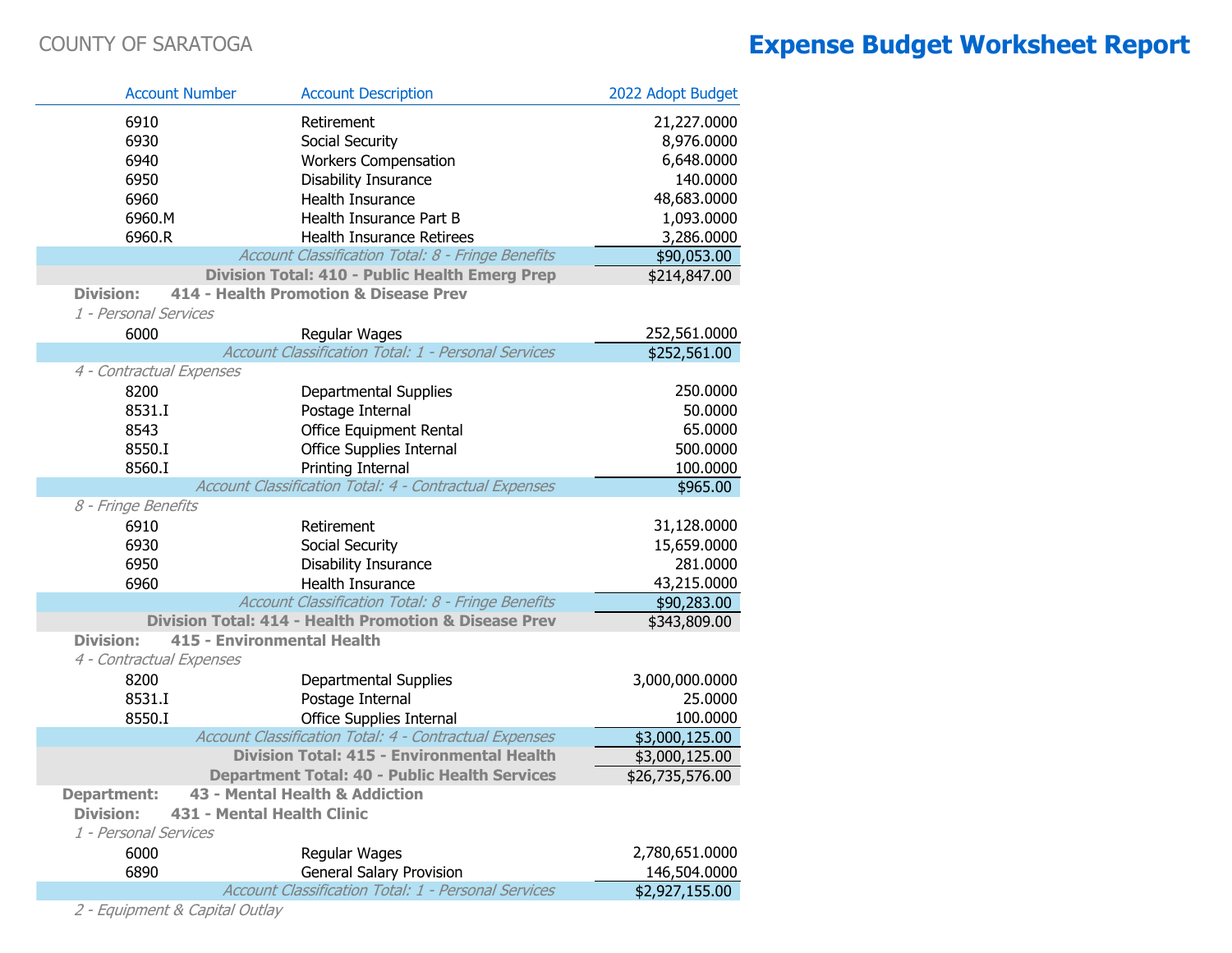| <b>Account Number</b>    | <b>Account Description</b>                                   | 2022 Adopt Budget |
|--------------------------|--------------------------------------------------------------|-------------------|
| 7010                     | Furniture & Furnishings                                      | 620.0000          |
| 7033                     | <b>Personal Computers</b>                                    | 1,718.0000        |
|                          | Account Classification Total: 2 - Equipment & Capital Outlay | \$2,338.00        |
| 4 - Contractual Expenses |                                                              |                   |
| 7001                     | Employee Mileage Reimb                                       | 1,500.0000        |
| 7002                     | <b>Transportation Reimbrsmnt</b>                             | 50.0000           |
| 7005                     | Meal Reimb - No Overnight                                    | 50.0000           |
| 8114                     | <b>Process Service</b>                                       | 1,100.0000        |
| 8118                     | Miscellaneous Legal Fees                                     | 1,350.0000        |
| 8150                     | <b>Training Services</b>                                     | 5,000.0000        |
| 8160                     | Data Processing Fees                                         | 59,818.0000       |
| 8190                     | Other Professional Srv                                       | 15,200.0000       |
| 8192                     | Translator                                                   | 2,000.0000        |
| 8200                     | Departmental Supplies                                        | 5,436.0000        |
| 8221                     | <b>Building Materials</b>                                    | 100.0000          |
| 8222                     | <b>Cleaning/Paper Supplies</b>                               | 2,500.0000        |
| 8242                     | <b>Consumable Medical Supply</b>                             | 550.0000          |
| 8294                     | <b>Equipment Repairs</b>                                     | 200.0000          |
| 8343                     | <b>Doctors Fees</b>                                          | 1,600,000.0000    |
| 8400                     | Licenses & Permits                                           | 40.0000           |
| 8461                     | <b>Building Component Mntce</b>                              | 24,831.0000       |
| 8511                     | <b>Association Dues</b>                                      | 6,500.0000        |
| 8514                     | Publications                                                 | 563.0000          |
| 8520                     | Software                                                     | 1,338.0000        |
| 8521                     | Minor IT Equipment                                           | 644.0000          |
| 8531                     | Postage                                                      | 1,100.0000        |
| 8533                     | Telephone                                                    | 8,403.0000        |
| 8533.I                   | Telephone Internal                                           | 5,788.0000        |
| 8534                     | Paging/Answering Service                                     | 6,858.0000        |
| 8540                     | Minor Office Furn & Equip                                    | 1,174.0000        |
| 8543                     | Office Equipment Rental                                      | 2,114.0000        |
| 8550                     | <b>Office Supplies</b>                                       | 1,300.0000        |
| 8550.I                   | Office Supplies Internal                                     | 4,000.0000        |
| 8560.I                   | Printing Internal                                            | 500.0000          |
| 8621                     | Rent Of Space                                                | 189,677.0000      |
| 8622                     | <b>Heating Expense</b>                                       | 3,000.0000        |
| 8623                     | Electricity                                                  | 9,000.0000        |
| 8624                     | <b>Water Charges</b>                                         | 250.0000          |
| 8625                     | Sewer Charges                                                | 600.0000          |
| 8626                     | Property Taxes & Assmnts                                     | 25,345.0000       |
| 8628                     | Refuse Removal                                               | 765.0000          |
| 8629                     | Misc Building Expenses                                       | 2,757.0000        |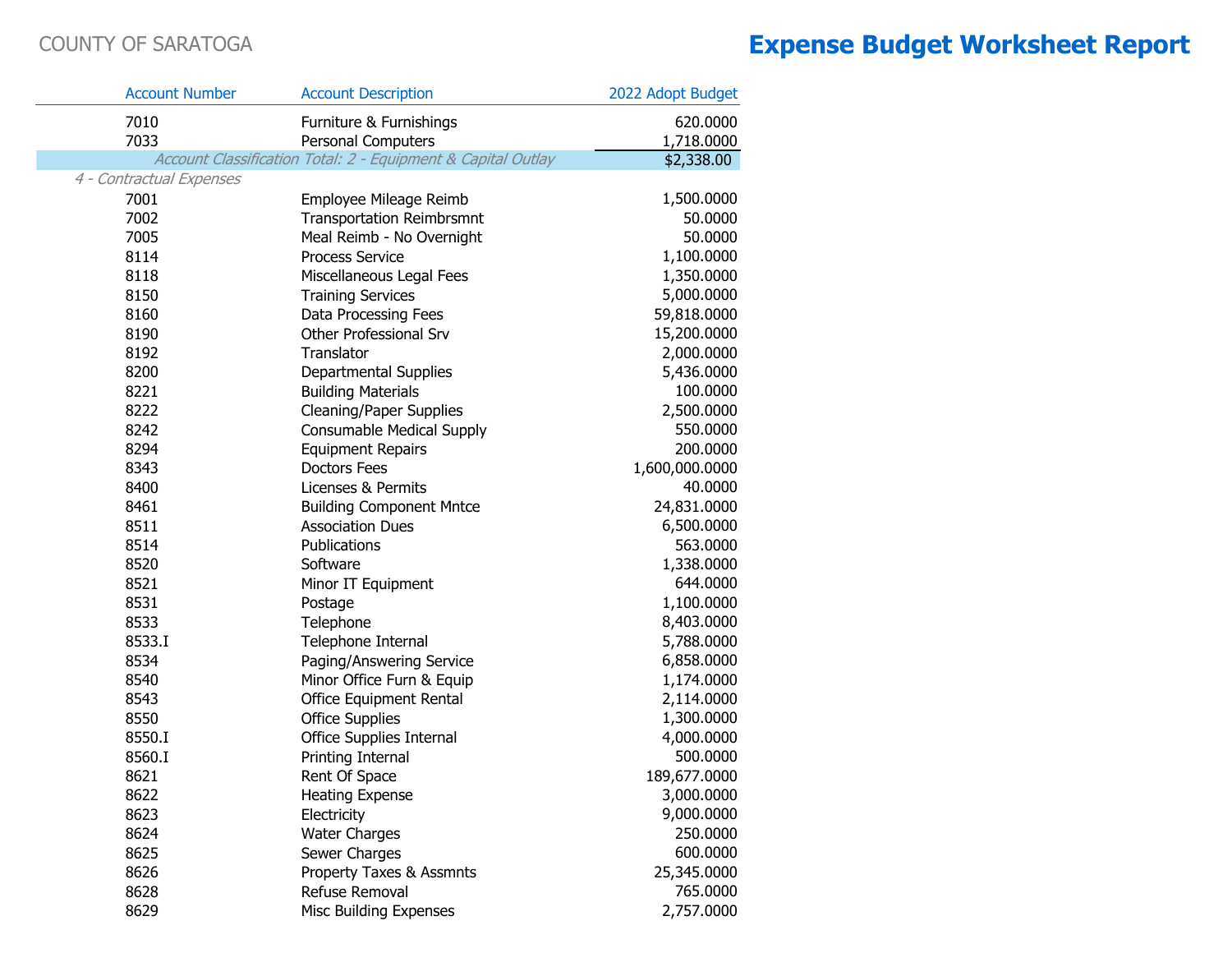| <b>Account Number</b>                             | <b>Account Description</b>                                    | 2022 Adopt Budget |
|---------------------------------------------------|---------------------------------------------------------------|-------------------|
| 8631.I                                            | Real Property Coverage Internal                               | 3,046.0000        |
| 8636.I                                            | General Liability Ins Internal                                | 4,254.0000        |
| 8637.I                                            | Prof & Special Liability Internal                             | 48,212.0000       |
| 8638.I                                            | Excess Liability Ins Internal                                 | 23,535.0000       |
|                                                   | <b>Account Classification Total: 4 - Contractual Expenses</b> | \$2,070,448.00    |
| 8 - Fringe Benefits                               |                                                               |                   |
| 6910                                              | Retirement                                                    | 411,280.0000      |
| 6930                                              | Social Security                                               | 212,720.0000      |
| 6940                                              | <b>Workers Compensation</b>                                   | 79,646.0000       |
| 6950                                              | <b>Disability Insurance</b>                                   | 3,165.0000        |
| 6960                                              | Health Insurance                                              | 522,906.0000      |
| 6960.M                                            | Health Insurance Part B                                       | 35,985.0000       |
| 6960.R                                            | Health Insurance Retirees                                     | 201,196.0000      |
| 6968                                              | In Lieu Of Health Ins                                         | 9,000.0000        |
|                                                   | Account Classification Total: 8 - Fringe Benefits             | \$1,475,898.00    |
|                                                   | Division Total: 431 - Mental Health Clinic                    | \$6,475,839.00    |
| <b>Division:</b><br><b>433 - Reflections PROS</b> |                                                               |                   |
| 1 - Personal Services                             |                                                               |                   |
| 6000                                              | Regular Wages                                                 | 358,058.0000      |
|                                                   | Account Classification Total: 1 - Personal Services           | \$358,058.00      |
| 4 - Contractual Expenses                          |                                                               |                   |
| 7008                                              | <b>Employee Tuition Reimb</b>                                 | 800.0000          |
| 8150                                              | <b>Training Services</b>                                      | 800.0000          |
| 8160                                              | Data Processing Fees                                          | 10,801.0000       |
| 8192                                              | Translator                                                    | 200.0000          |
| 8200                                              | Departmental Supplies                                         | 250.0000          |
| 8211                                              | Food/Food Supplies                                            | 300.0000          |
| 8221                                              | <b>Building Materials</b>                                     | 30.0000           |
| 8222                                              | <b>Cleaning/Paper Supplies</b>                                | 720.0000          |
| 8294                                              | <b>Equipment Repairs</b>                                      | 120.0000          |
| 8461                                              | <b>Building Component Mntce</b>                               | 16,555.0000       |
| 8521                                              | Minor IT Equipment                                            | 34.0000           |
| 8531                                              | Postage                                                       | 100.0000          |
| 8533                                              | Telephone                                                     | 2,634.0000        |
| 8533.I                                            | Telephone Internal                                            | 1,959.0000        |
| 8543                                              | Office Equipment Rental                                       | 554.0000          |
| 8550                                              | <b>Office Supplies</b>                                        | 450.0000          |
| 8611.I                                            | Vehicle Fuel Internal                                         | 600.0000          |
| 8612.I                                            | Vehicle Maintenance & Rep Internal                            | 250.0000          |
| 8621                                              | Rent Of Space                                                 | 126,451.0000      |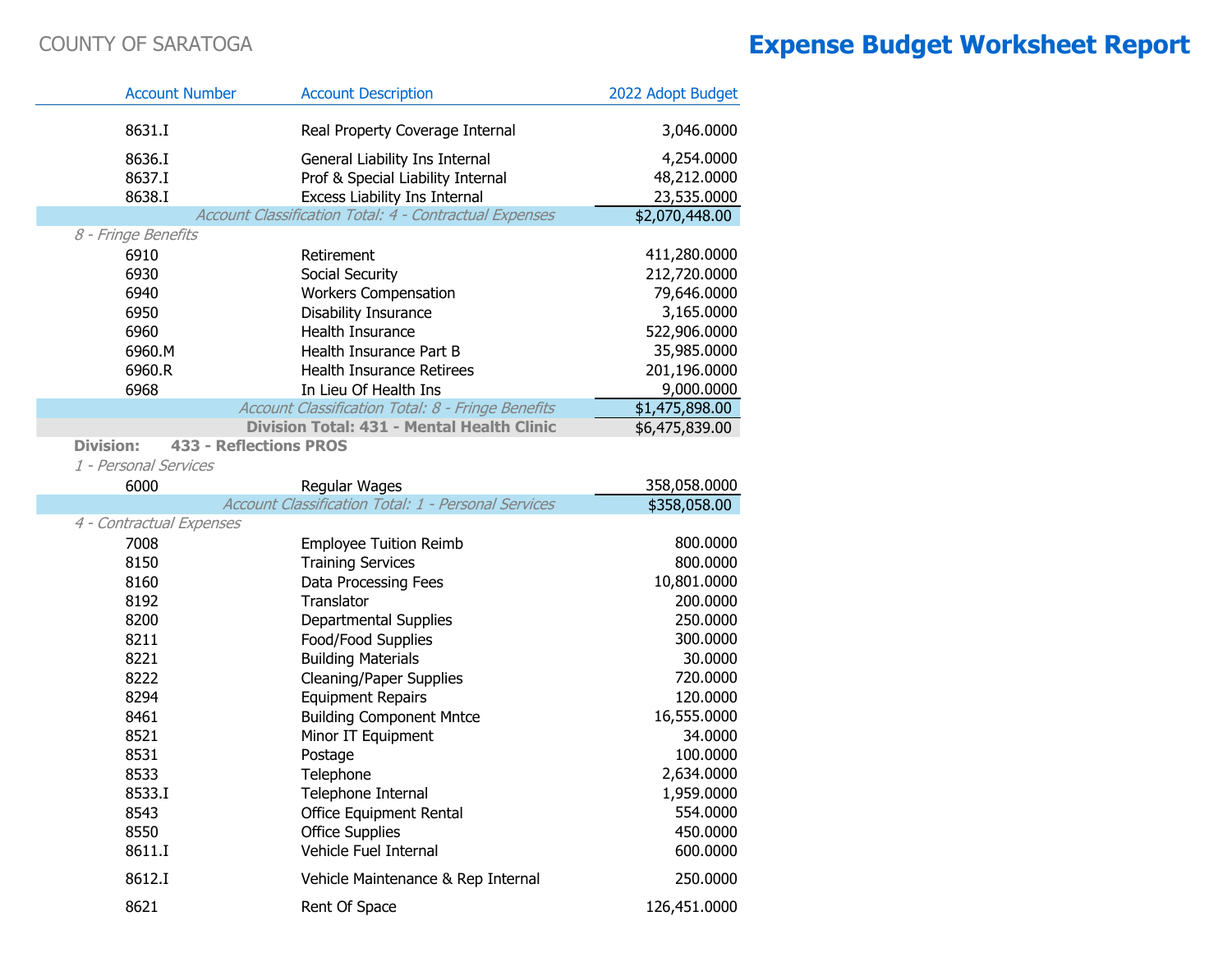| <b>Account Number</b>                | <b>Account Description</b>                             | 2022 Adopt Budget |
|--------------------------------------|--------------------------------------------------------|-------------------|
| 8622                                 | <b>Heating Expense</b>                                 | 2,000.0000        |
| 8623                                 | Electricity                                            | 5,745.0000        |
| 8624                                 | <b>Water Charges</b>                                   | 65.0000           |
| 8625                                 | Sewer Charges                                          | 150.0000          |
| 8626                                 | Property Taxes & Assmnts                               | 16,898.0000       |
| 8628                                 | Refuse Removal                                         | 510.0000          |
| 8629                                 | Misc Building Expenses                                 | 3,800.0000        |
| 8635.I                               | Automobile Insurance Internal                          | 500.0000          |
| 8636.I                               | General Liability Ins Internal                         | 2,080.0000        |
| 8637.I                               | Prof & Special Liability Internal                      | 23,570.0000       |
|                                      | Account Classification Total: 4 - Contractual Expenses | \$218,926.00      |
| 8 - Fringe Benefits                  |                                                        |                   |
| 6910                                 | Retirement                                             | 54,314.0000       |
| 6930                                 | Social Security                                        | 27,392.0000       |
| 6940                                 | <b>Workers Compensation</b>                            | 13,084.0000       |
| 6950                                 | <b>Disability Insurance</b>                            | 422.0000          |
| 6960                                 | Health Insurance                                       | 92,735.0000       |
| 6960.M                               | Health Insurance Part B                                | 4,629.0000        |
| 6960.R                               | Health Insurance Retirees                              | 70,281.0000       |
|                                      | Account Classification Total: 8 - Fringe Benefits      | \$262,857.00      |
|                                      | <b>Division Total: 433 - Reflections PROS</b>          | \$839,841.00      |
| 434 - Alcoholism<br><b>Division:</b> |                                                        |                   |
| 1 - Personal Services                |                                                        |                   |
| 6000                                 | Regular Wages                                          | 469,769.0000      |
|                                      | Account Classification Total: 1 - Personal Services    | \$469,769.00      |
| 4 - Contractual Expenses             |                                                        |                   |
| 8120                                 | Physicians                                             | 20,800.0000       |
| 8150                                 | <b>Training Services</b>                               | 500.0000          |
| 8160                                 | Data Processing Fees                                   | 12,462.0000       |
| 8190                                 | Other Professional Srv                                 | 15,000.0000       |
| 8192                                 | Translator                                             | 1,600.0000        |
| 8200                                 | Departmental Supplies                                  | 750.0000          |
| 8221                                 | <b>Building Materials</b>                              | 75.0000           |
| 8222                                 | <b>Cleaning/Paper Supplies</b>                         | 360.0000          |
| 8241                                 | Prescription Drugs & Supl                              | 10,000.0000       |
| 8242                                 | Consumable Medical Supply                              | 1,350.0000        |
| 8461                                 | <b>Building Component Mntce</b>                        | 7,304.0000        |
| 8462                                 | Disposal Of Special Waste                              | 152.0000          |
| 8520                                 | Software                                               | 356.0000          |
| 8521                                 | Minor IT Equipment                                     | 233.0000          |
| 8531                                 | Postage                                                | 800.0000          |
| 8533                                 | Telephone                                              | 1,557.0000        |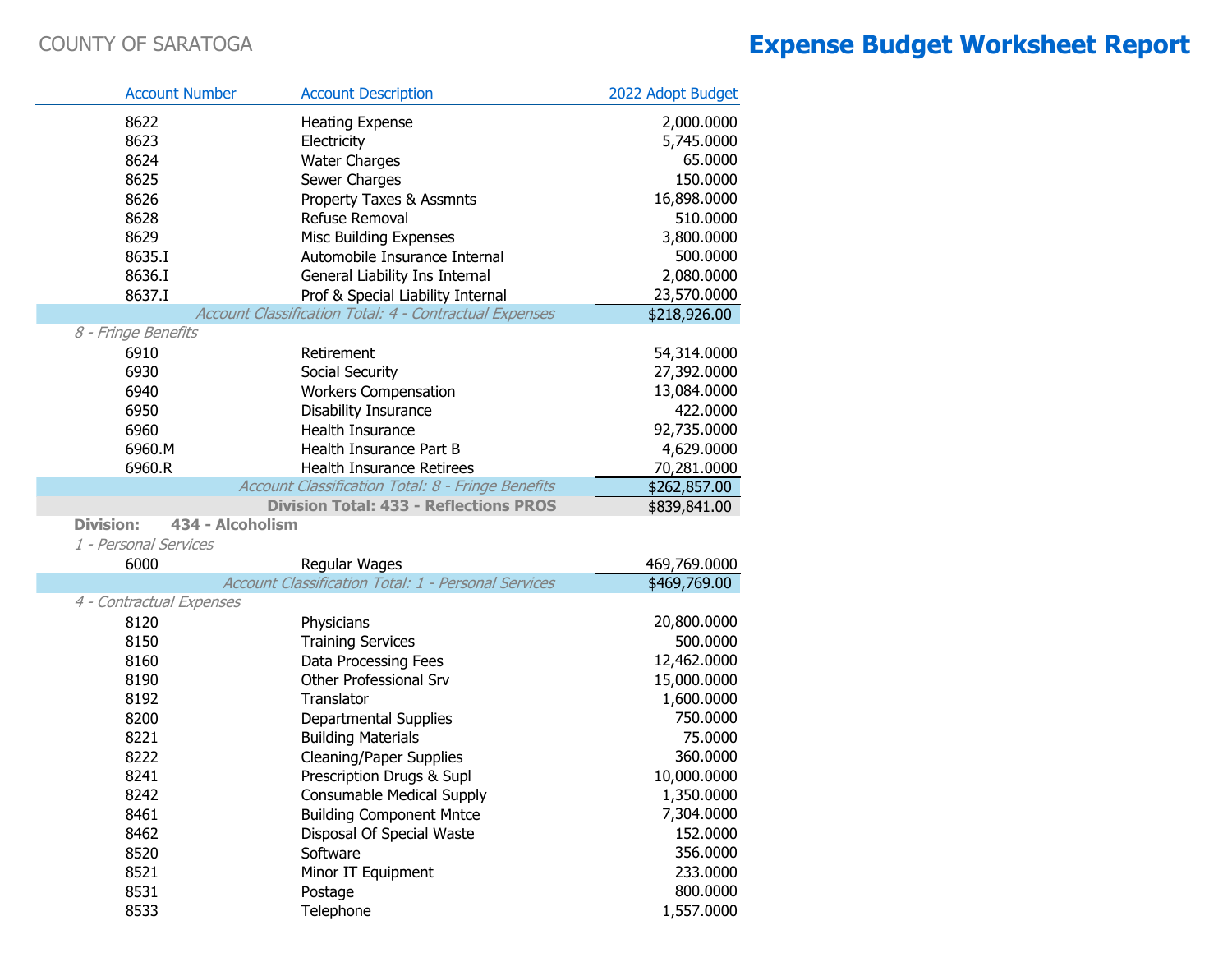| <b>Account Number</b>           | <b>Account Description</b>                                    | 2022 Adopt Budget      |
|---------------------------------|---------------------------------------------------------------|------------------------|
|                                 |                                                               |                        |
| 8533.I                          | Telephone Internal                                            | 1,158.0000             |
| 8534                            | Paging/Answering Service                                      | 2,250.0000             |
| 8540<br>8543                    | Minor Office Furn & Equip                                     | 471.0000<br>1,152.0000 |
| 8550                            | <b>Office Equipment Rental</b>                                | 320.0000               |
| 8621                            | <b>Office Supplies</b><br>Rent Of Space                       | 55,787.0000            |
| 8622                            | <b>Heating Expense</b>                                        | 1,000.0000             |
| 8623                            | Electricity                                                   | 2,500.0000             |
| 8624                            | <b>Water Charges</b>                                          | 35.0000                |
| 8625                            | Sewer Charges                                                 | 75.0000                |
| 8626                            | Property Taxes & Assmnts                                      | 7,455.0000             |
| 8628                            | Refuse Removal                                                | 225.0000               |
| 8636.I                          | General Liability Ins Internal                                | 3,120.0000             |
| 8637.I                          | Prof & Special Liability Internal                             | 35,356.0000            |
|                                 | Account Classification Total: 4 - Contractual Expenses        | \$184,203.00           |
| 8 - Fringe Benefits             |                                                               |                        |
| 6910                            | Retirement                                                    | 69,827.0000            |
| 6930                            | Social Security                                               | 35,938.0000            |
| 6940                            | <b>Workers Compensation</b>                                   | 14,819.0000            |
| 6950                            | Disability Insurance                                          | 563.0000               |
| 6960                            | Health Insurance                                              | 110,930.0000           |
| 6960.M                          | Health Insurance Part B                                       | 11,457.0000            |
| 6960.R                          | Health Insurance Retirees                                     | 49,857.0000            |
| 6968                            | In Lieu Of Health Ins                                         | 1,800.0000             |
|                                 | Account Classification Total: 8 - Fringe Benefits             | \$295,191.00           |
|                                 | <b>Division Total: 434 - Alcoholism</b>                       | \$949,163.00           |
| <b>Division:</b>                | 435 - CSS Transportation                                      |                        |
| 4 - Contractual Expenses        |                                                               |                        |
| 8350                            | <b>Client Transportation</b>                                  | 75,375.0000            |
|                                 | Account Classification Total: 4 - Contractual Expenses        | \$75,375.00            |
|                                 | <b>Division Total: 435 - CSS Transportation</b>               | \$75,375.00            |
| <b>Division:</b>                | <b>436 - Criminal Court Procedures</b>                        |                        |
| 4 - Contractual Expenses        |                                                               |                        |
| 8491                            | New York State Charges                                        | 750,000.0000           |
|                                 | <b>Account Classification Total: 4 - Contractual Expenses</b> | \$750,000.00           |
|                                 | <b>Division Total: 436 - Criminal Court Procedures</b>        | \$750,000.00           |
| <b>Division:</b><br>438 - V 2 V |                                                               |                        |
| 1 - Personal Services           |                                                               |                        |
| 6000                            | Regular Wages                                                 | 44,611.0000            |
|                                 | Account Classification Total: 1 - Personal Services           | \$44,611.00            |
| 4 - Contractual Expenses        |                                                               |                        |
| 7001                            | Employee Mileage Reimb                                        | 2,000.0000             |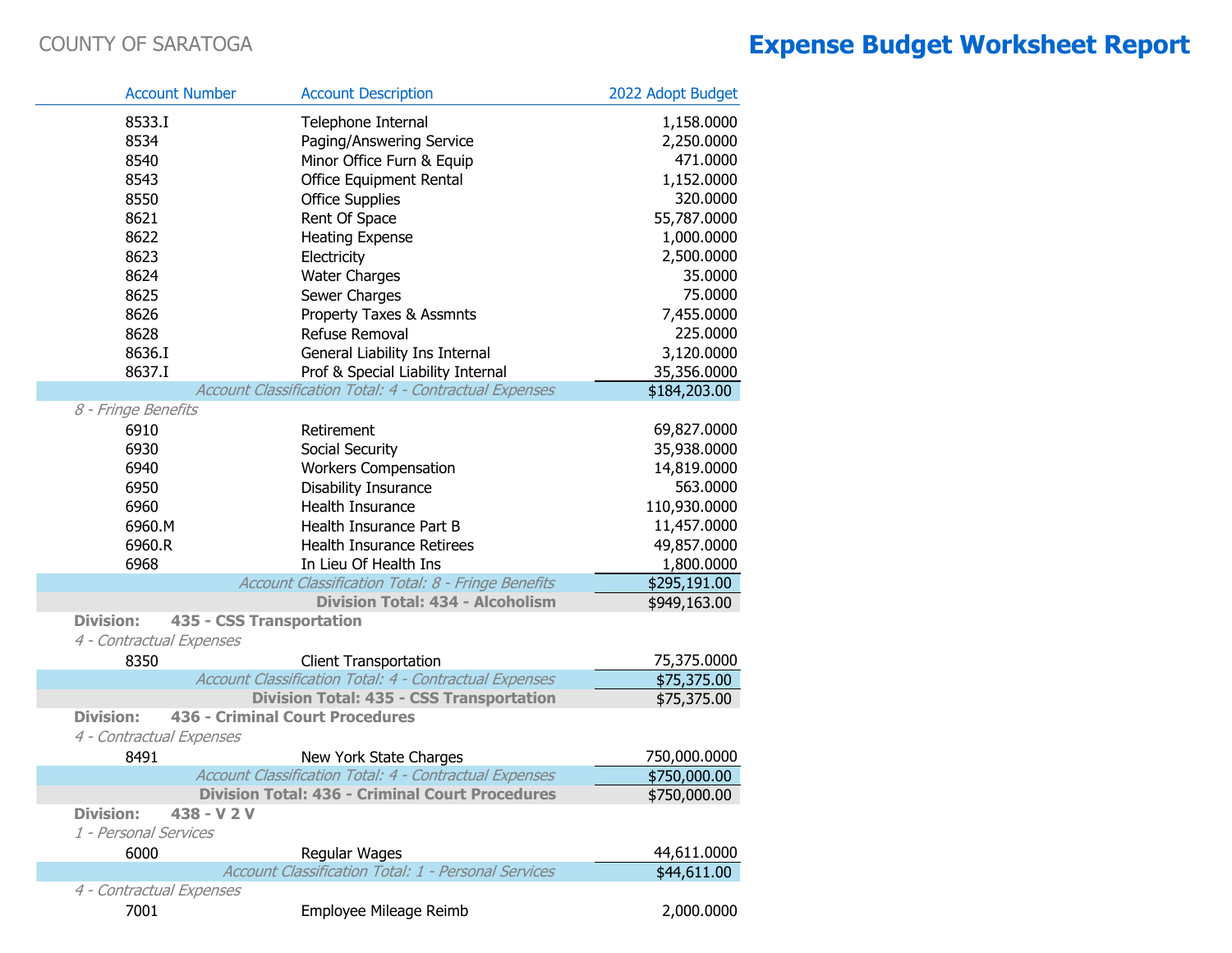| <b>Account Number</b>       | <b>Account Description</b>                             |                                                   | 2022 Adopt Budget        |
|-----------------------------|--------------------------------------------------------|---------------------------------------------------|--------------------------|
| 7002                        |                                                        | <b>Transportation Reimbrsmnt</b>                  | 110.0000                 |
| 8150                        | <b>Training Services</b>                               |                                                   | 200.0000                 |
| 8160                        | Data Processing Fees                                   |                                                   | 5,000.0000               |
| 8190                        | <b>Other Professional Srv</b>                          |                                                   | 5,000.0000               |
| 8200                        | <b>Departmental Supplies</b>                           |                                                   | 1,000.0000               |
| 8211                        | Food/Food Supplies                                     |                                                   | 2,000.0000               |
| 8262                        | <b>Client Outreach Supplies</b>                        |                                                   | 1,000.0000               |
| 8291                        | <b>Equipment Rental</b>                                |                                                   | 500.0000                 |
| 8350                        | <b>Client Transportation</b>                           |                                                   | 100.0000                 |
| 8410                        | Advertising                                            |                                                   | 1,600.0000               |
| 8480                        | Entertainment                                          |                                                   | 1,750.0000               |
| 8513                        | <b>Meeting Expenses</b>                                |                                                   | 5,000.0000               |
| 8514                        | Publications                                           |                                                   | 500.0000                 |
| 8531                        | Postage                                                |                                                   | 40.0000                  |
| 8531.I                      | Postage Internal                                       |                                                   | 25.0000                  |
| 8533                        | Telephone                                              |                                                   | 500.0000                 |
| 8540                        |                                                        | Minor Office Furn & Equip                         | 400.0000                 |
| 8543                        | Office Equipment Rental                                |                                                   | 126.0000                 |
| 8550.I                      | <b>Office Supplies Internal</b>                        |                                                   | 1,500.0000               |
| 8560                        | Printing                                               |                                                   | 400.0000                 |
| 8560.I                      | Printing Internal                                      |                                                   | 100.0000                 |
| 8614                        |                                                        | Mileage Reimb Volunteers                          | 3,500.0000               |
| 8621                        | Rent Of Space                                          |                                                   | 28,500.0000              |
| 8622                        | <b>Heating Expense</b>                                 |                                                   | 750.0000                 |
| 8623                        | Electricity                                            |                                                   | 1,400.0000               |
| 9000                        | <b>Unallocated Amount</b>                              |                                                   | 59,487.0000              |
|                             | Account Classification Total: 4 - Contractual Expenses |                                                   | \$122,488.00             |
| 8 - Fringe Benefits<br>6930 |                                                        |                                                   |                          |
| 6940                        | Social Security                                        |                                                   | 3,413.0000<br>1,368.0000 |
| 6950                        | <b>Workers Compensation</b><br>Disability Insurance    |                                                   | 71.0000                  |
|                             |                                                        | Account Classification Total: 8 - Fringe Benefits | \$4,852.00               |
|                             |                                                        | Division Total: 438 - V 2 V                       | \$171,951.00             |
| <b>Division:</b>            | 441 - Supported OrganizationsMH                        |                                                   |                          |
| 4 - Contractual Expenses    |                                                        |                                                   |                          |
| 8726.014                    |                                                        | <b>Transitional Services CCS</b>                  | 3,539.0000               |
| 8726.034                    |                                                        | <b>Transitional Services ICM</b>                  | 40,635.0000              |
| 8726.039                    |                                                        | <b>Transitional Services Rehab</b>                | 1,697.0000               |
| 8726.078                    | <b>Transitional Services SH</b>                        |                                                   | 488,858.0000             |
| 8726.200                    | <b>Transitional Services RF</b>                        |                                                   | 414,018.0000             |
| 8726.570                    |                                                        | <b>Transitional Services TSA Health Homes</b>     | 257,417.0000             |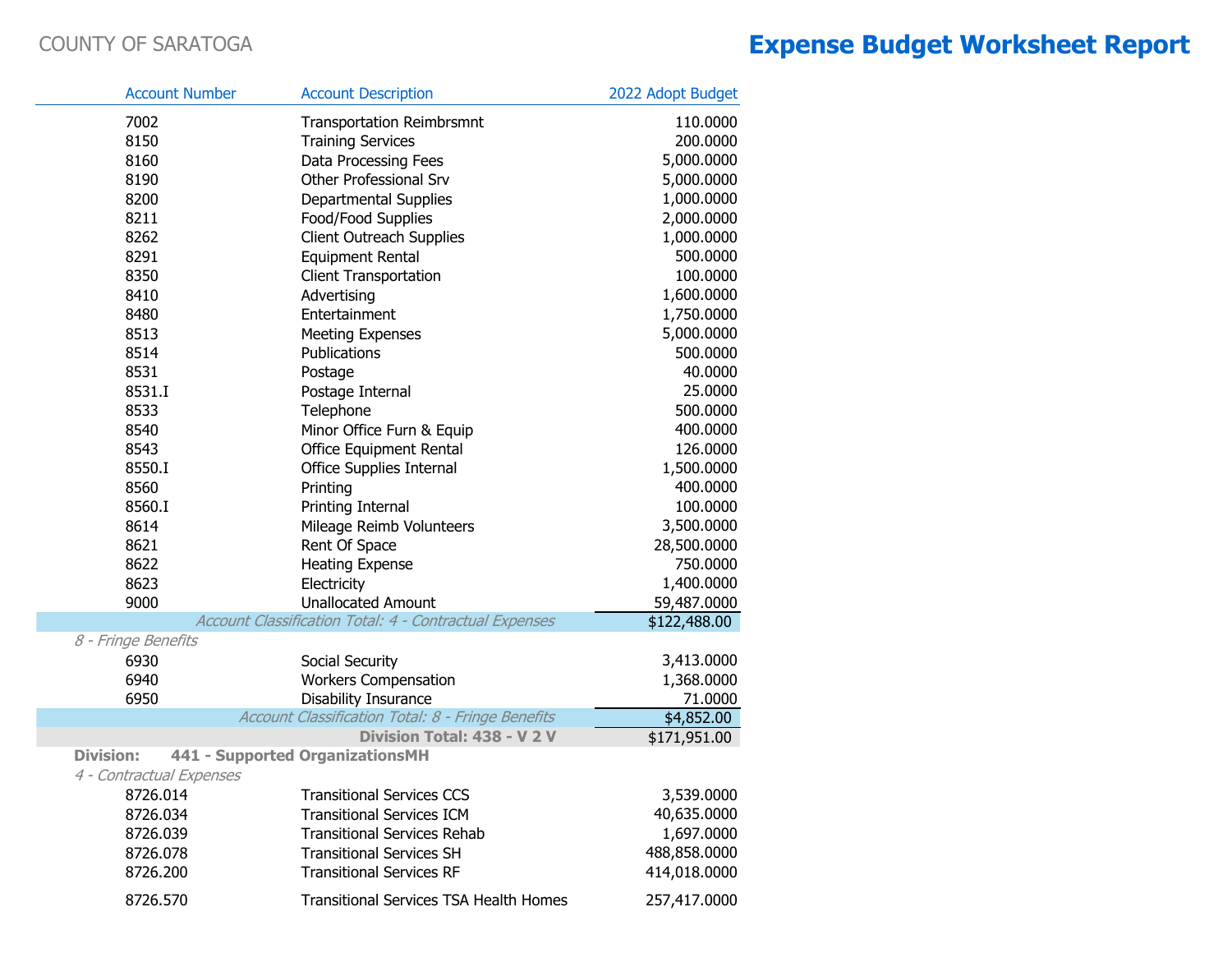| <b>Account Number</b>                        | <b>Account Description</b>                                                                                                                  | 2022 Adopt Budget                                         |
|----------------------------------------------|---------------------------------------------------------------------------------------------------------------------------------------------|-----------------------------------------------------------|
| 8726.965                                     | <b>Transitional Services TSA Salary COLA</b>                                                                                                | 9,575.0000                                                |
| 8727.002<br>8727.014<br>8727.037<br>8727.039 | <b>Unlimited Possibilities CS</b><br><b>Unlimited Possibilities CSS</b><br>Unlimited Possibilities ISE<br><b>Unlimited Possibilities PR</b> | 36,423.0000<br>303,502.0000<br>28,535.0000<br>39,184.0000 |
| 8727.040                                     | Unlimited Possibilities Unlimited<br>Possibilities IJR                                                                                      | 111,136.0000                                              |
| 8727.200                                     | <b>Unlimited Possibilities RF</b>                                                                                                           | 179,426.0000                                              |
| 8727.965                                     | Unlimited Possibilities Salary COLA                                                                                                         | 18,183.0000                                               |
| 8728.002<br>8728.046                         | Community Human Service Captain -<br><b>County Share</b><br><b>Community Human Service Community</b>                                        | 10,465.0000<br>16,932.0000                                |
|                                              | <b>Human Service</b>                                                                                                                        |                                                           |
| 8728.200                                     | Community Human Service CHS RIV                                                                                                             | 12,718.0000                                               |
| 8728.965                                     | Community Human Service Salary COLA                                                                                                         | 1,186.0000                                                |
| 8729.001                                     | Mechanicville Srv LA                                                                                                                        | 9,367.0000                                                |
| 8729.002                                     | Mechanicville Srv Mech County Share                                                                                                         | 3,422.0000                                                |
| 8729.014<br>8729.965                         | Mechanicville Srv CSS<br>Mechanicville Srv Mechaniciville<br><b>SrvCtrCOLA</b>                                                              | 401.0000<br>316.0000                                      |
| 8730.200<br>8731.001<br>8731.002             | <b>Community Workshop RF</b><br>Sar Center For Family LA<br>Sar Center For Family CS                                                        | 8,646.0000<br>7,620.0000<br>11,085.0000                   |
| 8732.078                                     | Rehabilitation Support Services SH                                                                                                          | 63,769.0000                                               |
| 8732.200                                     | Rehabilitation Support Services SH RIV                                                                                                      | 68,249.0000                                               |
| 8733.037                                     | Assn of Ret Citizens LSE                                                                                                                    | 8,291.0000                                                |
| 8733.965                                     | Assn of Ret Citizens Salary COLA                                                                                                            | 253.0000                                                  |
| 8734.002                                     | Shelters Of Saratoga Inc Wildwood Rec<br>Program                                                                                            | 13,180.0000                                               |
| 8734.034<br>8735.200<br>8741.200             | Shelters Of Saratoga Inc LCM<br><b>Citizens Committee RIV</b><br>NEP & CSOC RF                                                              | 38,823.0000<br>1,000.0000<br>12,961.0000                  |
| 8749.037                                     | Northeast Career Planning Northeast<br>Career Planning                                                                                      | 13,858.0000                                               |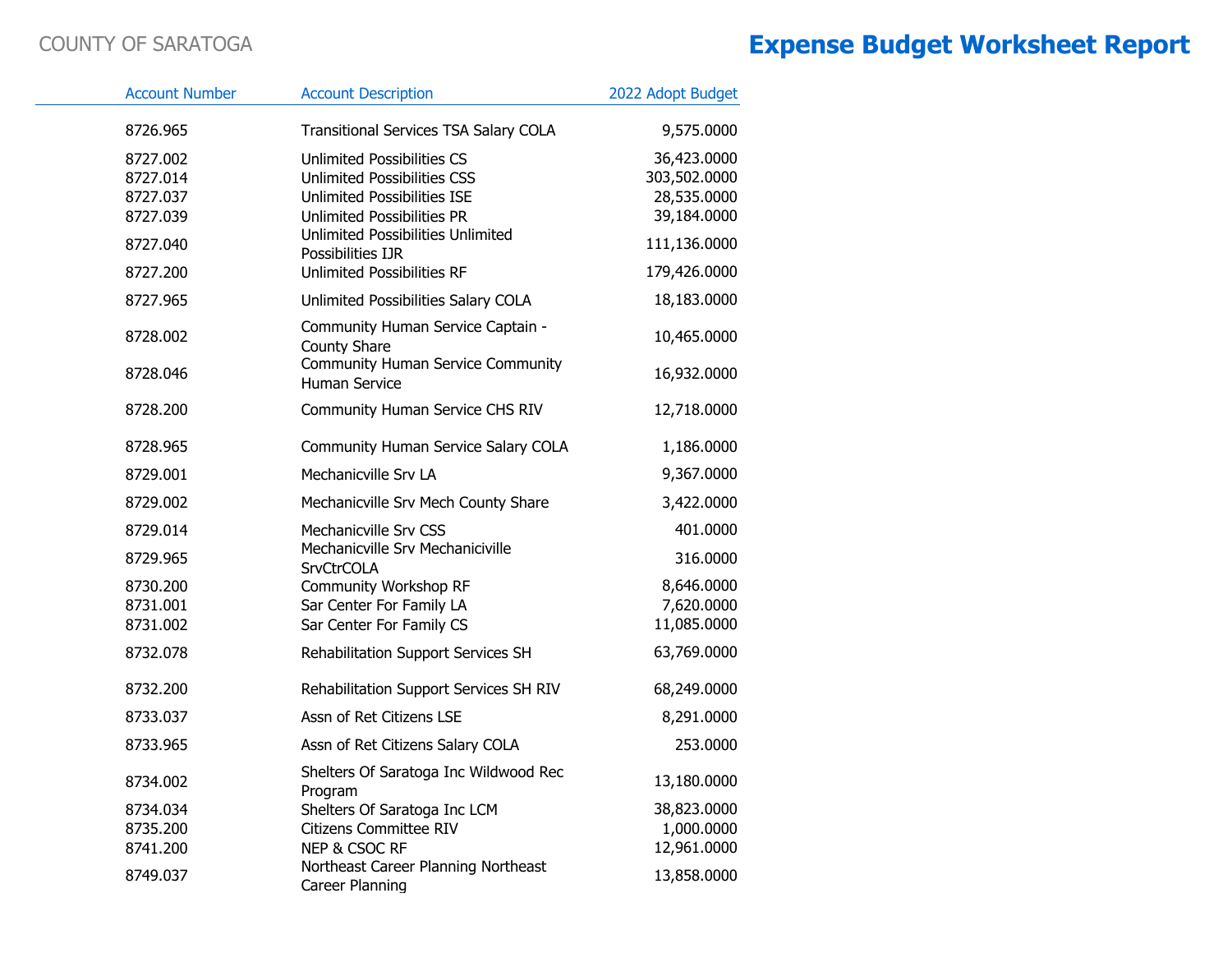T.

| <b>Account Number</b>                          | <b>Account Description</b>                                  | 2022 Adopt Budget            |
|------------------------------------------------|-------------------------------------------------------------|------------------------------|
| 8749.965                                       | Northeast Career Planning Salary COLA                       | 181.0000                     |
|                                                | Account Classification Total: 4 - Contractual Expenses      | \$2,234,851.00               |
|                                                | <b>Division Total: 441 - Supported OrganizationsMH</b>      | \$2,234,851.00               |
| <b>Division:</b><br>4 - Contractual Expenses   | 442 - Supported OrganizationsMR                             |                              |
| 8732.002                                       | Rehabilitation Support Services UCP CS                      | 10,264.0000                  |
| 8733.002                                       | Assn of Ret Citizens CS                                     | 55,767.0000                  |
| 8734.002                                       | Shelters Of Saratoga Inc Wildwood Rec<br>Program            | 3,596.0000                   |
|                                                | Account Classification Total: 4 - Contractual Expenses      | \$69,627.00                  |
|                                                | <b>Division Total: 442 - Supported OrganizationsMR</b>      | \$69,627.00                  |
| <b>Division:</b><br>4 - Contractual Expenses   | 443 - Supported OrganizationASA                             |                              |
| 8650                                           | Catholic Schools - 013                                      | 27,849.0000                  |
| 8650.002                                       | Catholic Schools - 013 AlbDio County Share                  | 9,455.0000                   |
| 8726.013                                       | <b>Transitional Services ASA</b>                            | 265,767.0000                 |
| 8729.001                                       | Mechanicville Srv LA                                        | 1,486.0000                   |
| 8735.002                                       | Citizens Committee Franklin County Share                    | 19,245.0000                  |
| 8735.013                                       | Citizens Committee Franklin Community Ctr                   | 56,687.0000                  |
| 8738.002                                       | <b>ASAPP County Share</b>                                   | 25,780.0000                  |
| 8738.013                                       | <b>ASAPP ASA</b>                                            | 658,151.0000                 |
|                                                | Account Classification Total: 4 - Contractual Expenses      | \$1,064,420.00               |
|                                                | <b>Division Total: 443 - Supported OrganizationASA</b>      | \$1,064,420.00               |
| <b>50 - Public Works</b><br><b>Department:</b> | <b>Department Total: 43 - Mental Health &amp; Addiction</b> | \$12,631,067.00              |
| <b>Division:</b>                               | 000 - Dept Operations/Adminstrn                             |                              |
| 1 - Personal Services                          |                                                             |                              |
| 6000                                           | Regular Wages                                               | 3,678,097.0000               |
| 6890                                           | <b>General Salary Provision</b>                             | 23,340.0000                  |
|                                                | Account Classification Total: 1 - Personal Services         | \$3,701,437.00               |
| 2 - Equipment & Capital Outlay                 |                                                             |                              |
| 7033                                           | <b>Personal Computers</b>                                   | 1,608.0000                   |
| 7041<br>7043                                   | Cars & Light Trucks<br>Rolling Stock - Off Hwy              | 129,000.0000<br>165,000.0000 |
| 7054                                           | <b>Building Mntn Equipment</b>                              | 16,350.0000                  |
| 7094                                           | <b>Bldg Components Realty</b>                               | 1,495,000.0000               |
| 7098                                           | Prof Srv For Cap Purposes                                   | 20,000.0000                  |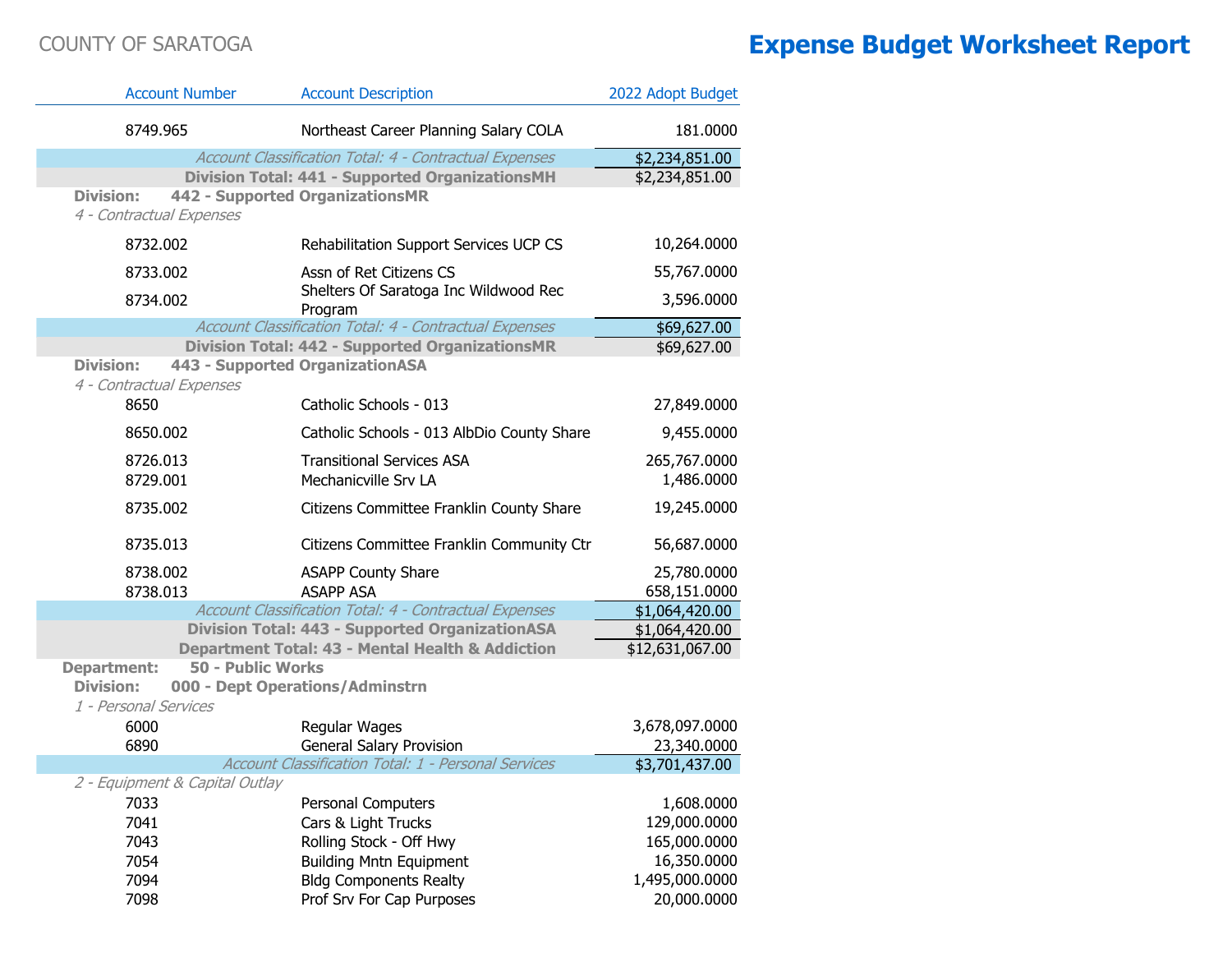T.

| <b>Account Number</b>    | <b>Account Description</b>                                   | 2022 Adopt Budget |
|--------------------------|--------------------------------------------------------------|-------------------|
|                          | Account Classification Total: 2 - Equipment & Capital Outlay | \$1,826,958.00    |
| 4 - Contractual Expenses |                                                              |                   |
| 7006                     | Receipted Clothing Reimb                                     | 4,200.0000        |
| 8150                     | <b>Training Services</b>                                     | 2,325.0000        |
| 8190                     | Other Professional Srv                                       | 8,000.0000        |
| 8200                     | Departmental Supplies                                        | 3,600.0000        |
| 8221                     | <b>Building Materials</b>                                    | 80,000.0000       |
| 8222                     | <b>Cleaning/Paper Supplies</b>                               | 75,000.0000       |
| 8252                     | Vehicle Parts & Supplies                                     | 1,000.0000        |
| 8291                     | <b>Equipment Rental</b>                                      | 500.0000          |
| 8292                     | <b>Equipment Inspections</b>                                 | 420.0000          |
| 8293                     | <b>Equipment Maintenance</b>                                 | 15,000.0000       |
| 8294                     | <b>Equipment Repairs</b>                                     | 4,000.0000        |
| 8296                     | <b>Hand Tools</b>                                            | 6,500.0000        |
| 8299                     | <b>Misc Equipment Supplies</b>                               | 2,000.0000        |
| 8400                     | Licenses & Permits                                           | 900.0000          |
| 8461                     | <b>Building Component Mntce</b>                              | 368,000.0000      |
| 8517                     | <b>Employment Physicals</b>                                  | 2,872.0000        |
| 8518                     | Uniform Expenses                                             | 11,000.0000       |
| 8519                     | Personal Safety Supplies                                     | 3,500.0000        |
| 8531.I                   | Postage Internal                                             | 80.0000           |
| 8533                     | Telephone                                                    | 3,000.0000        |
| 8534                     | Paging/Answering Service                                     | 440.0000          |
| 8535                     | <b>Internet Service</b>                                      | 7,300.0000        |
| 8550                     | <b>Office Supplies</b>                                       | 50.0000           |
| 8550.I                   | <b>Office Supplies Internal</b>                              | 1,000.0000        |
| 8560.I                   | Printing Internal                                            | 400.0000          |
| 8611.I                   | Vehicle Fuel Internal                                        | 22,000.0000       |
| 8612.I                   | Vehicle Maintenance & Rep Internal                           | 27,000.0000       |
| 8622                     | <b>Heating Expense</b>                                       | 84,000.0000       |
| 8623                     | Electricity                                                  | 320,000.0000      |
| 8624                     | <b>Water Charges</b>                                         | 75,000.0000       |
| 8625                     | Sewer Charges                                                | 32,000.0000       |
| 8628                     | Refuse Removal                                               | 20,000.0000       |
|                          | Account Classification Total: 4 - Contractual Expenses       | \$1,181,087.00    |
| 8 - Fringe Benefits      |                                                              |                   |
| 6910                     | Retirement                                                   | 536,282.0000      |
| 6930                     | Social Security                                              | 281,014.0000      |
| 6940                     | <b>Workers Compensation</b>                                  | 76,071.0000       |
| 6950                     | Disability Insurance                                         | 4,853.0000        |
| 6960                     | Health Insurance                                             | 922,259.0000      |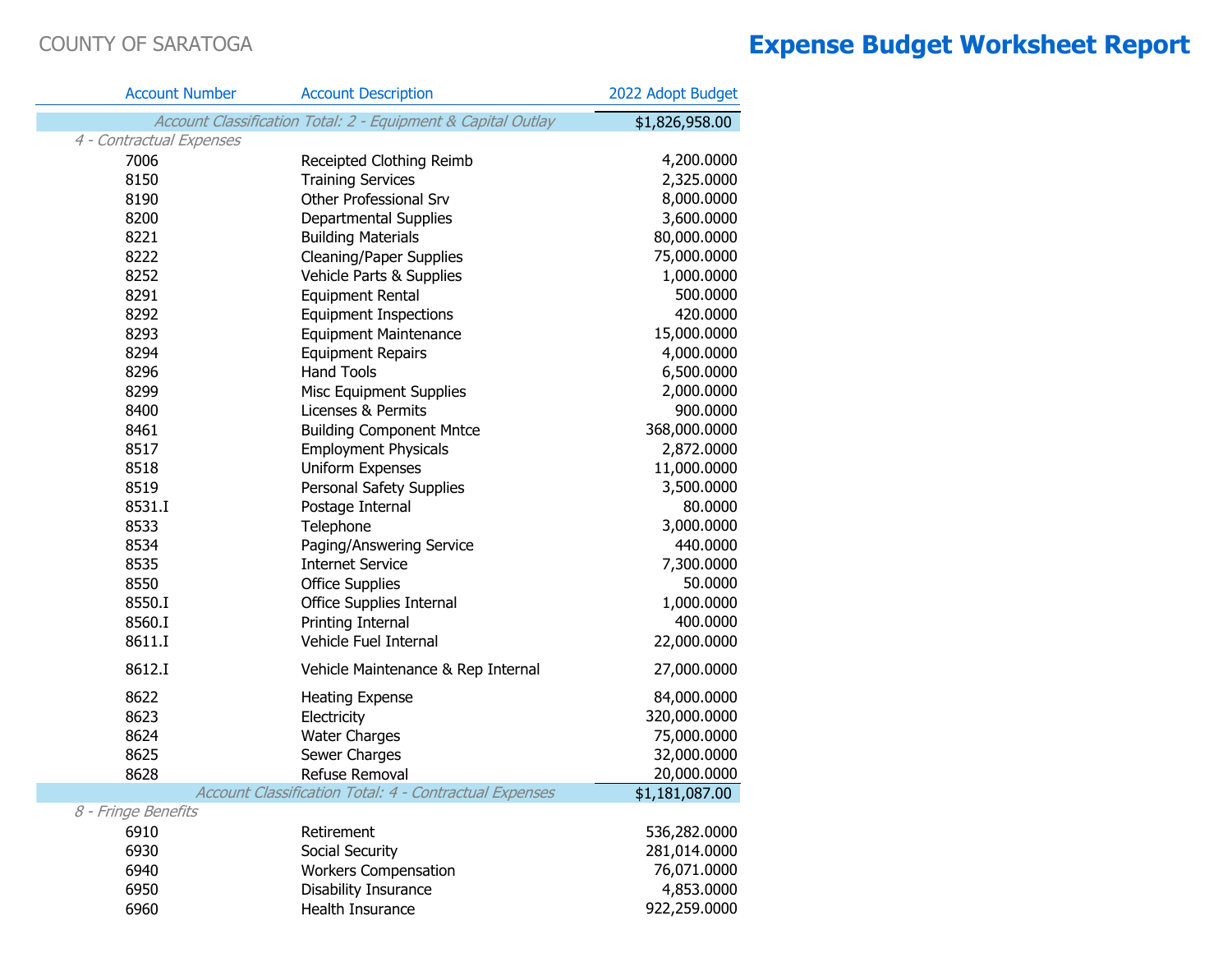Г

Г

| <b>Account Number</b>                             | <b>Account Description</b>                                   | 2022 Adopt Budget |
|---------------------------------------------------|--------------------------------------------------------------|-------------------|
| 6960.M                                            | Health Insurance Part B                                      | 20,735.0000       |
| 6960.R                                            | Health Insurance Retirees                                    | 188,793.0000      |
| 6968                                              | In Lieu Of Health Ins                                        | 14,400.0000       |
|                                                   | Account Classification Total: 8 - Fringe Benefits            | \$2,044,407.00    |
|                                                   | <b>Division Total: 000 - Dept Operations/Adminstrn</b>       | \$8,753,889.00    |
| <b>Division:</b><br>513 - Airport                 |                                                              |                   |
| 2 - Equipment & Capital Outlay                    |                                                              |                   |
| 7093                                              | <b>Bldg - Construction Cost</b>                              | 2,950,000.0000    |
|                                                   | Account Classification Total: 2 - Equipment & Capital Outlay | \$2,950,000.00    |
| 4 - Contractual Expenses                          |                                                              |                   |
| 8130                                              | Architects/Engineers                                         | 450,000.0000      |
| 8221                                              | <b>Building Materials</b>                                    | 4,000.0000        |
| 8293                                              | <b>Equipment Maintenance</b>                                 | 8,000.0000        |
| 8294                                              | <b>Equipment Repairs</b>                                     | 2,500.0000        |
| 8533                                              | Telephone                                                    | 400.0000          |
| 8623                                              | Electricity                                                  | 2,000.0000        |
|                                                   | Account Classification Total: 4 - Contractual Expenses       | \$466,900.00      |
|                                                   | <b>Division Total: 513 - Airport</b>                         | \$3,416,900.00    |
| <b>Division:</b><br>521 - Motor Pool              |                                                              |                   |
| 4 - Contractual Expenses                          |                                                              |                   |
| 8221                                              | <b>Building Materials</b>                                    | 400.0000          |
| 8292                                              | <b>Equipment Inspections</b>                                 | 4,700.0000        |
| 8294                                              | <b>Equipment Repairs</b>                                     | 10,750.0000       |
| 8611                                              | Vehicle Fuel                                                 | 320,000.0000      |
|                                                   | Account Classification Total: 4 - Contractual Expenses       | \$335,850.00      |
|                                                   | <b>Division Total: 521 - Motor Pool</b>                      | \$335,850.00      |
|                                                   | <b>Department Total: 50 - Public Works</b>                   | \$12,506,639.00   |
| <b>60 - Social Services</b><br><b>Department:</b> |                                                              |                   |
| <b>Division:</b>                                  | 000 - Dept Operations/Adminstrn                              |                   |
| 1 - Personal Services                             |                                                              |                   |
| 6000                                              | Regular Wages                                                | 1,131,601.0000    |
| 6890                                              | <b>General Salary Provision</b>                              | 435,976.0000      |
|                                                   | Account Classification Total: 1 - Personal Services          | \$1,567,577.00    |
| 4 - Contractual Expenses                          |                                                              |                   |
| 7001                                              | Employee Mileage Reimb                                       | 10,980.0000       |
| 7002                                              | <b>Transportation Reimbrsmnt</b>                             | 25.0000           |
| 7004                                              | Meal Reimb - Overnight                                       | 22.0000           |
| 7005                                              | Meal Reimb - No Overnight                                    | 224.0000          |
| 8310                                              | Legal Service For Clients                                    | 41,500.0000       |
| 8460                                              | <b>Rent Special</b>                                          | 50.0000           |
| 8491                                              | New York State Charges                                       | 62,000.0000       |
| 8511                                              | <b>Association Dues</b>                                      | 6,043.0000        |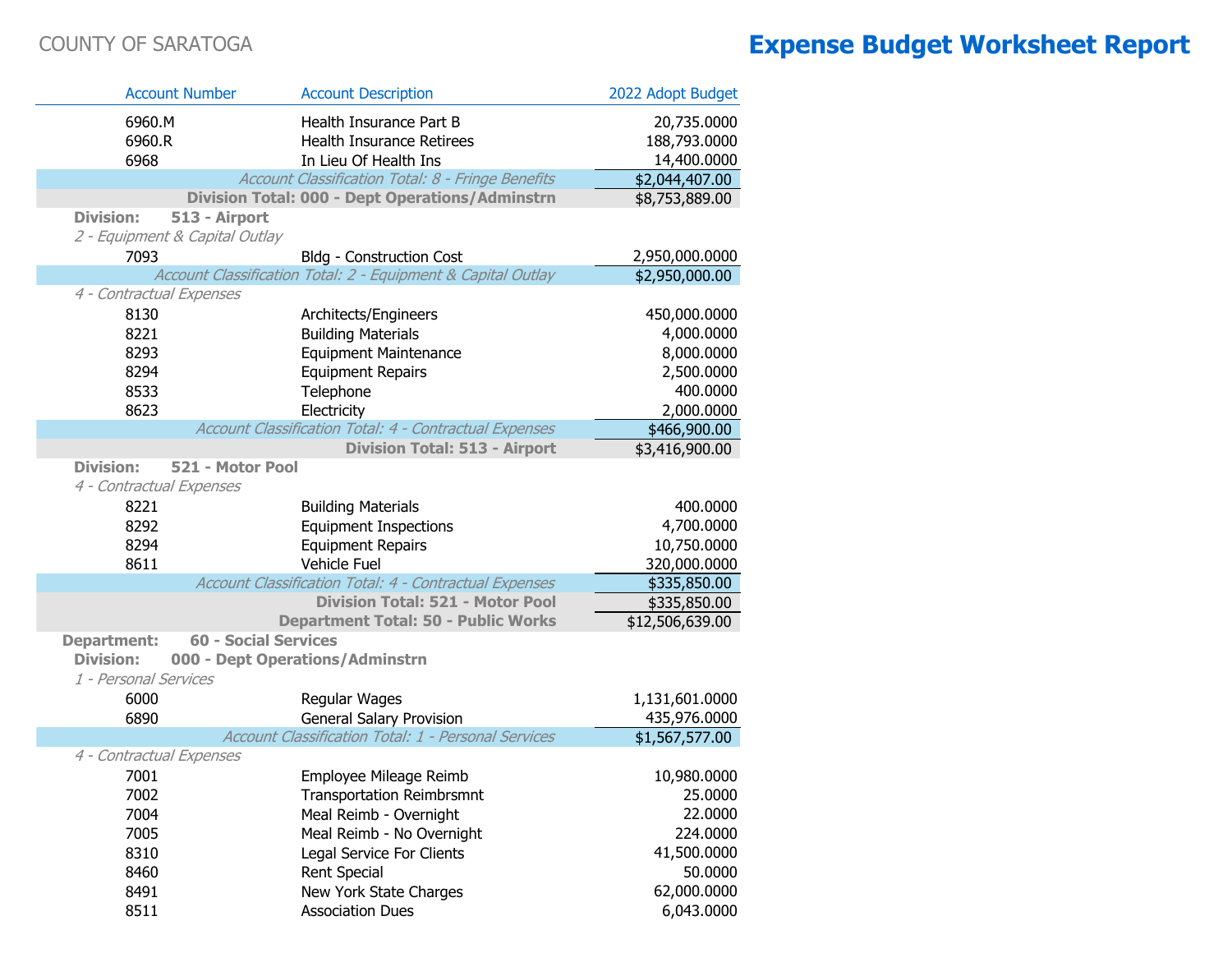i.

T.

|                  | <b>Account Number</b>    | <b>Account Description</b>                             | 2022 Adopt Budget |
|------------------|--------------------------|--------------------------------------------------------|-------------------|
|                  | 8512                     | <b>Conference Fees</b>                                 | 1,698.0000        |
|                  | 8512.ML                  | Conference Fees Meals & Lodging                        | 100.0000          |
|                  | 8514                     | Publications                                           | 2,800.0000        |
|                  | 8516                     | Employee Testing/Crtfctn                               | 80.0000           |
|                  | 8531.I                   | Postage Internal                                       | 8,000.0000        |
|                  | 8533.I                   | Telephone Internal                                     | 995.0000          |
|                  | 8543                     | Office Equipment Rental                                | 1,286.0000        |
|                  | 8550                     | <b>Office Supplies</b>                                 | 671.0000          |
|                  | 8550.I                   | Office Supplies Internal                               | 1,900.0000        |
|                  | 8560                     | Printing                                               | 450.0000          |
|                  | 8560.I                   | Printing Internal                                      | 3,400.0000        |
|                  |                          | Account Classification Total: 4 - Contractual Expenses | \$142,224.00      |
|                  | 8 - Fringe Benefits      |                                                        |                   |
|                  | 6910                     | Retirement                                             | 325,939.0000      |
|                  | 6930                     | Social Security                                        | 178,978.0000      |
|                  | 6940                     | <b>Workers Compensation</b>                            | 42,766.0000       |
|                  | 6950                     | Disability Insurance                                   | 2,641.0000        |
|                  | 6960                     | Health Insurance                                       | 575,395.0000      |
|                  | 6960.M                   | Health Insurance Part B                                | 28,421.0000       |
|                  | 6960.R                   | Health Insurance Retirees                              | 124,325.0000      |
|                  | 6968                     | In Lieu Of Health Ins                                  | 8,550.0000        |
|                  |                          | Account Classification Total: 8 - Fringe Benefits      | \$1,287,015.00    |
|                  |                          | Division Total: 000 - Dept Operations/Adminstrn        | \$2,996,816.00    |
| <b>Division:</b> | 1 - Personal Services    | 601 - Temporary Assistance Adm                         |                   |
|                  | 6000                     | Regular Wages                                          | 1,061,163.0000    |
|                  | 6830                     | On-Call Pay                                            | 21,000.0000       |
|                  |                          | Account Classification Total: 1 - Personal Services    | \$1,082,163.00    |
|                  | 4 - Contractual Expenses |                                                        |                   |
|                  | 7001                     | Employee Mileage Reimb                                 | 1,135.0000        |
|                  | 7002                     | <b>Transportation Reimbrsmnt</b>                       | 15.0000           |
|                  | 7005                     | Meal Reimb - No Overnight                              | 480.0000          |
|                  | 7601.CDBLU               | <b>Bics Payments Code Blue Supplement</b>              | 395,907.0000      |
|                  | 8190                     | Other Professional Srv                                 | 3,000.0000        |
|                  | 8192                     | Translator                                             | 360.0000          |
|                  | 8350                     | <b>Client Transportation</b>                           | 975.0000          |
|                  | 8512                     | <b>Conference Fees</b>                                 | 259.0000          |
|                  | 8514                     | Publications                                           | 294.0000          |
|                  | 8531.I                   | Postage Internal                                       | 6,250.0000        |
|                  | 8533.I                   | Telephone Internal                                     | 2,984.0000        |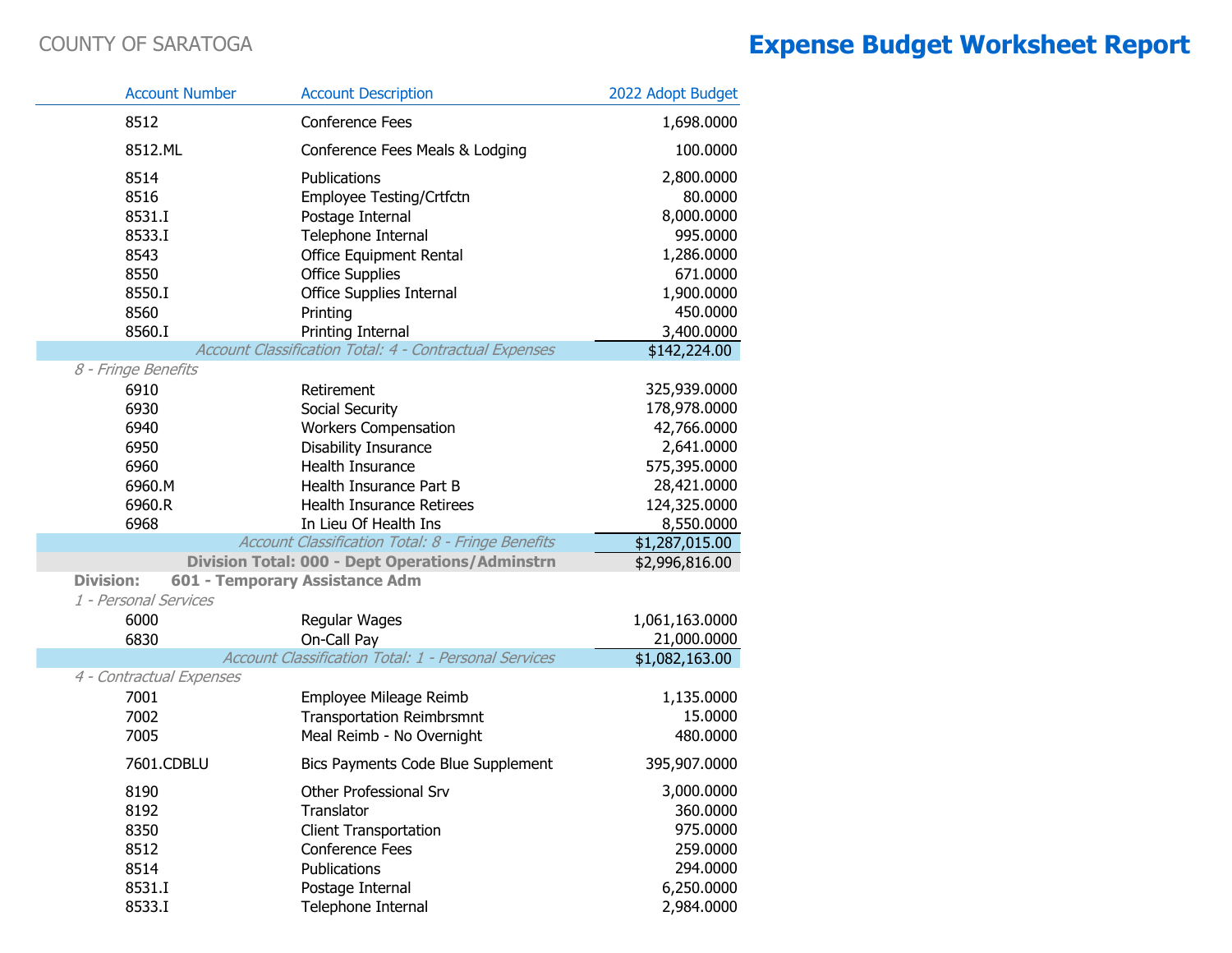| <b>Account Number</b>            | <b>Account Description</b>                             | 2022 Adopt Budget      |
|----------------------------------|--------------------------------------------------------|------------------------|
| 8543                             | Office Equipment Rental                                | 2,221.0000             |
| 8550                             | <b>Office Supplies</b>                                 | 2,014.0000             |
| 8550.I                           | <b>Office Supplies Internal</b>                        | 1,100.0000             |
| 8560.I                           | Printing Internal                                      | 1,950.0000             |
|                                  | Account Classification Total: 4 - Contractual Expenses | \$418,944.00           |
| 8 - Fringe Benefits              |                                                        |                        |
| 6910                             | Retirement                                             | 147,386.0000           |
| 6930                             | Social Security                                        | 74,522.0000            |
| 6940                             | <b>Workers Compensation</b>                            | 33,047.0000            |
| 6950                             | Disability Insurance                                   | 1,337.0000             |
| 6960                             | Health Insurance                                       | 264,576.0000           |
| 6960.M                           | Health Insurance Part B                                | 10,931.0000            |
| 6960.R                           | Health Insurance Retirees                              | 71,859.0000            |
| 6968                             | In Lieu Of Health Ins                                  | 1,800.0000             |
|                                  | Account Classification Total: 8 - Fringe Benefits      | \$605,458.00           |
|                                  | Division Total: 601 - Temporary Assistance Adm         | \$2,106,565.00         |
| <b>Division:</b>                 | <b>602 - Medicaid Administration</b>                   |                        |
| 1 - Personal Services            |                                                        |                        |
| 6000                             | Regular Wages                                          | 1,853,310.0000         |
| 6830                             | On-Call Pay                                            | 24,000.0000            |
|                                  | Account Classification Total: 1 - Personal Services    | \$1,877,310.00         |
| 4 - Contractual Expenses<br>7001 |                                                        |                        |
| 7002                             | Employee Mileage Reimb                                 | 25,500.0000<br>20.0000 |
| 7005                             | <b>Transportation Reimbrsmnt</b>                       | 536.0000               |
| 8192                             | Meal Reimb - No Overnight<br>Translator                | 125.0000               |
|                                  | <b>Conference Fees</b>                                 | 259.0000               |
| 8512<br>8531.I                   |                                                        | 7,500.0000             |
| 8533.I                           | Postage Internal                                       | 4,974.0000             |
| 8543                             | Telephone Internal                                     | 2,115.0000             |
| 8550                             | Office Equipment Rental<br><b>Office Supplies</b>      | 3,357.0000             |
| 8550.I                           | <b>Office Supplies Internal</b>                        | 1,400.0000             |
| 8560.I                           | Printing Internal                                      | 1,150.0000             |
|                                  | Account Classification Total: 4 - Contractual Expenses | \$46,936.00            |
| 8 - Fringe Benefits              |                                                        |                        |
| 6910                             | Retirement                                             | 255,797.0000           |
| 6930                             | Social Security                                        | 125,922.0000           |
| 6940                             | <b>Workers Compensation</b>                            | 57,567.0000            |
| 6950                             | <b>Disability Insurance</b>                            | 2,321.0000             |
| 6960                             | Health Insurance                                       | 412,083.0000           |
| 6960.M                           | Health Insurance Part B                                | 31,612.0000            |
| 6960.R                           | <b>Health Insurance Retirees</b>                       | 122,260.0000           |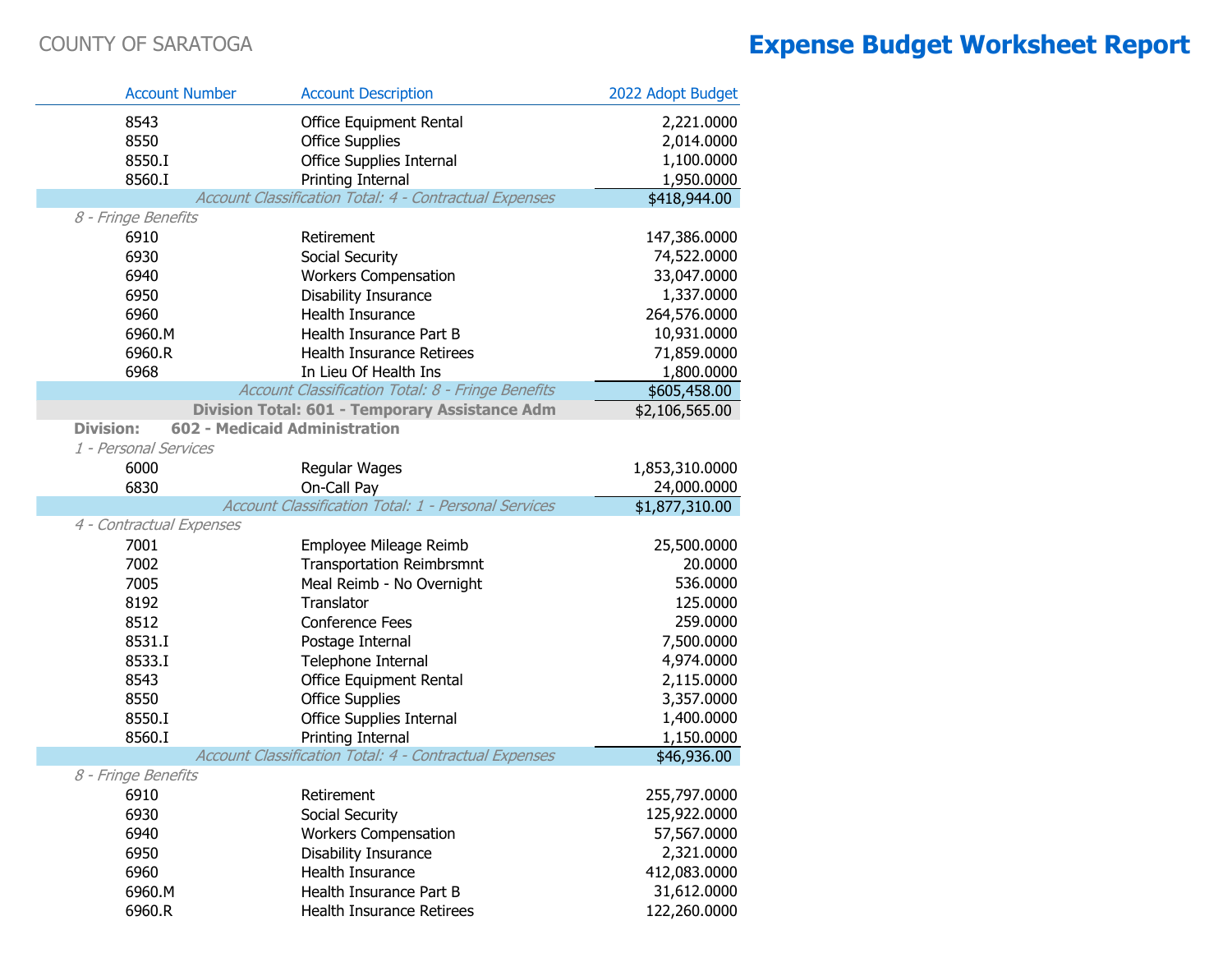| <b>Account Number</b>    | <b>Account Description</b>                             | 2022 Adopt Budget |
|--------------------------|--------------------------------------------------------|-------------------|
| 6968                     | In Lieu Of Health Ins                                  | 9,000.0000        |
|                          | Account Classification Total: 8 - Fringe Benefits      | \$1,016,562.00    |
|                          | <b>Division Total: 602 - Medicaid Administration</b>   | \$2,940,808.00    |
| <b>Division:</b>         | 603 - Food Stamps Admin                                |                   |
| 1 - Personal Services    |                                                        |                   |
| 6000                     | Regular Wages                                          | 1,080,277.0000    |
|                          | Account Classification Total: 1 - Personal Services    | \$1,080,277.00    |
| 4 - Contractual Expenses |                                                        |                   |
| 7001                     | Employee Mileage Reimb                                 | 865.0000          |
| 7005                     | Meal Reimb - No Overnight                              | 256.0000          |
| 8192                     | Translator                                             | 280.0000          |
| 8531                     | Postage                                                | 5,000.0000        |
| 8531.I                   | Postage Internal                                       | 8,400.0000        |
| 8533.I                   | Telephone Internal                                     | 2,736.0000        |
| 8550                     | <b>Office Supplies</b>                                 | 1,846.0000        |
| 8550.I                   | Office Supplies Internal                               | 900.0000          |
| 8560.I                   | Printing Internal                                      | 650.0000          |
|                          | Account Classification Total: 4 - Contractual Expenses | \$20,933.00       |
| 8 - Fringe Benefits      |                                                        |                   |
| 6910                     | Retirement                                             | 150,725.0000      |
| 6930                     | Social Security                                        | 79,313.0000       |
| 6940                     | <b>Workers Compensation</b>                            | 34,985.0000       |
| 6950                     | Disability Insurance                                   | 1,548.0000        |
| 6960                     | Health Insurance                                       | 212,120.0000      |
| 6960.M                   | Health Insurance Part B                                | 13,131.0000       |
| 6960.R                   | Health Insurance Retirees                              | 117,739.0000      |
| 6968                     | In Lieu Of Health Ins                                  | 10,800.0000       |
|                          | Account Classification Total: 8 - Fringe Benefits      | \$620,361.00      |
|                          | Division Total: 603 - Food Stamps Admin                | \$1,721,571.00    |
| <b>Division:</b>         | <b>604 - Child Support Collection</b>                  |                   |
| 1 - Personal Services    |                                                        |                   |
| 6000                     | Regular Wages                                          | 916,737.0000      |
|                          | Account Classification Total: 1 - Personal Services    | \$916,737.00      |
| 4 - Contractual Expenses |                                                        |                   |
| 7001                     | Employee Mileage Reimb                                 | 1,966.0000        |
| 7005                     | Meal Reimb - No Overnight                              | 256.0000          |
| 8114                     | <b>Process Service</b>                                 | 2,700.0000        |
| 8125                     | Lab Fees                                               | 700.0000          |
| 8194                     | Fingerprinting                                         | 204.0000          |
| 8491                     | New York State Charges                                 | 18,650.0000       |
| 8512                     | <b>Conference Fees</b>                                 | 259.0000          |
| 8514                     | Publications                                           | 180.0000          |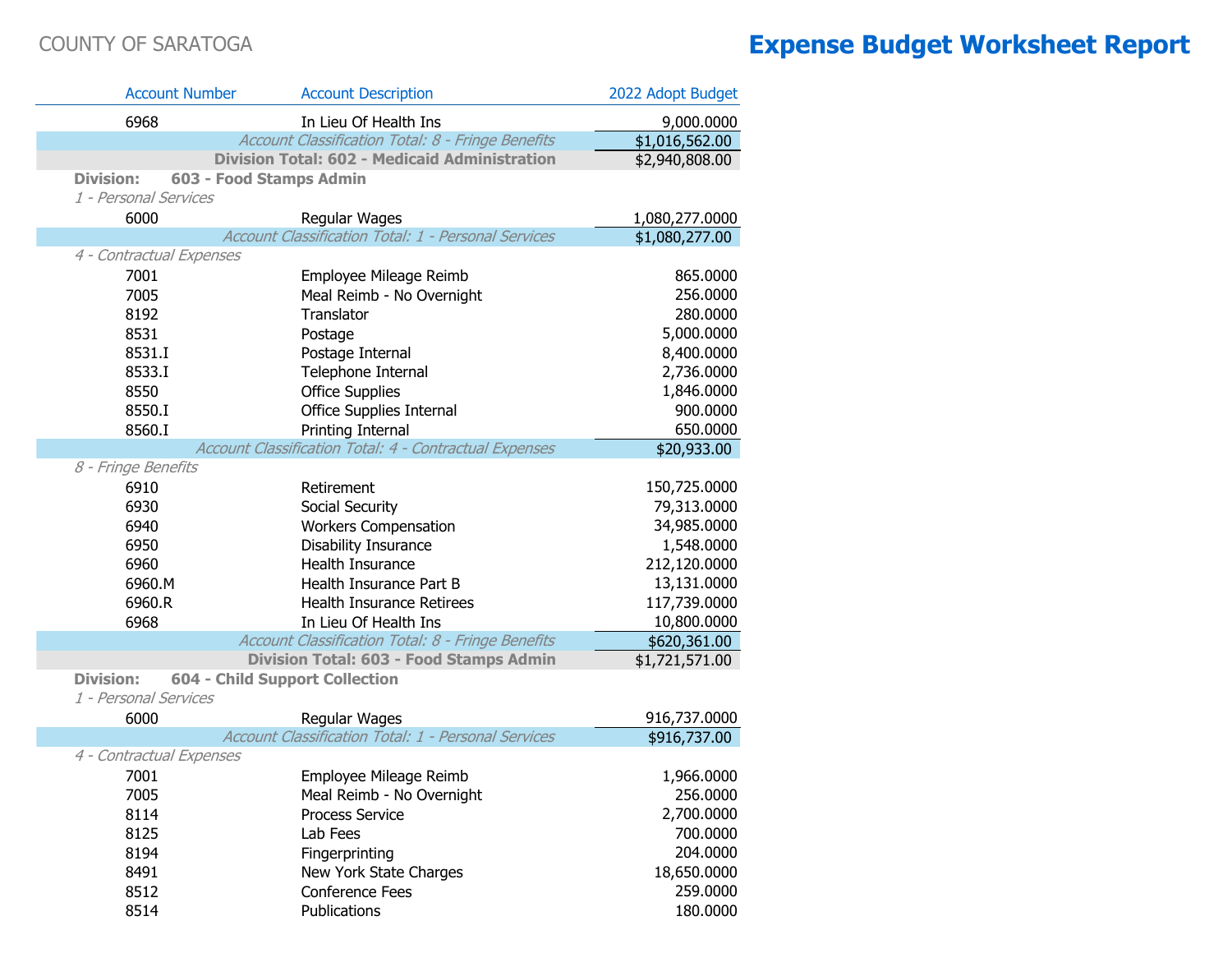| <b>Account Number</b>    | <b>Account Description</b>                             | 2022 Adopt Budget |
|--------------------------|--------------------------------------------------------|-------------------|
| 8531.I                   | Postage Internal                                       | 3,100.0000        |
| 8533.I                   | Telephone Internal                                     | 2,487.0000        |
| 8543                     | Office Equipment Rental                                | 1,049.0000        |
| 8550                     | <b>Office Supplies</b>                                 | 1,678.0000        |
| 8550.I                   | <b>Office Supplies Internal</b>                        | 1,150.0000        |
| 8560                     | Printing                                               | 530.0000          |
| 8560.I                   | Printing Internal                                      | 485.0000          |
|                          | Account Classification Total: 4 - Contractual Expenses | \$35,394.00       |
| 8 - Fringe Benefits      |                                                        |                   |
| 6910                     | Retirement                                             | 140,098.0000      |
| 6930                     | Social Security                                        | 66,802.0000       |
| 6940                     | <b>Workers Compensation</b>                            | 32,023.0000       |
| 6950                     | Disability Insurance                                   | 1,196.0000        |
| 6960                     | Health Insurance                                       | 255,639.0000      |
| 6960.M                   | Health Insurance Part B                                | 11,936.0000       |
| 6960.R                   | Health Insurance Retirees                              | 63,337.0000       |
| 6968                     | In Lieu Of Health Ins                                  | 3,600.0000        |
|                          | Account Classification Total: 8 - Fringe Benefits      | \$574,631.00      |
|                          | <b>Division Total: 604 - Child Support Collection</b>  | \$1,526,762.00    |
| <b>Division:</b>         | 605 - Welfare Management System                        |                   |
| 1 - Personal Services    |                                                        |                   |
| 6000                     | Regular Wages                                          | 154,526.0000      |
|                          | Account Classification Total: 1 - Personal Services    | \$154,526.00      |
| 4 - Contractual Expenses |                                                        |                   |
| 8512                     | Conference Fees                                        | 259.0000          |
| 8533.I                   | Telephone Internal                                     | 497.0000          |
| 8550                     | <b>Office Supplies</b>                                 | 336.0000          |
| 8550.I                   | Office Supplies Internal                               | 16,250.0000       |
|                          | Account Classification Total: 4 - Contractual Expenses | \$17,342.00       |
| 8 - Fringe Benefits      |                                                        |                   |
| 6910                     | Retirement                                             | 27,955.0000       |
| 6930                     | Social Security                                        | 11,822.0000       |
| 6940                     | <b>Workers Compensation</b>                            | 6,077.0000        |
| 6950                     | Disability Insurance                                   | 211.0000          |
| 6960                     | Health Insurance                                       | 41,792.0000       |
| 6960.M                   | Health Insurance Part B                                | 4,372.0000        |
| 6960.R                   | Health Insurance Retirees                              | 15,465.0000       |
| 6968                     | In Lieu Of Health Ins                                  | 1,800.0000        |
|                          | Account Classification Total: 8 - Fringe Benefits      | \$109,494.00      |
|                          | Division Total: 605 - Welfare Management System        | \$281,362.00      |

**Division: 609 - Home Energy Assistance**

1 - Personal Services

П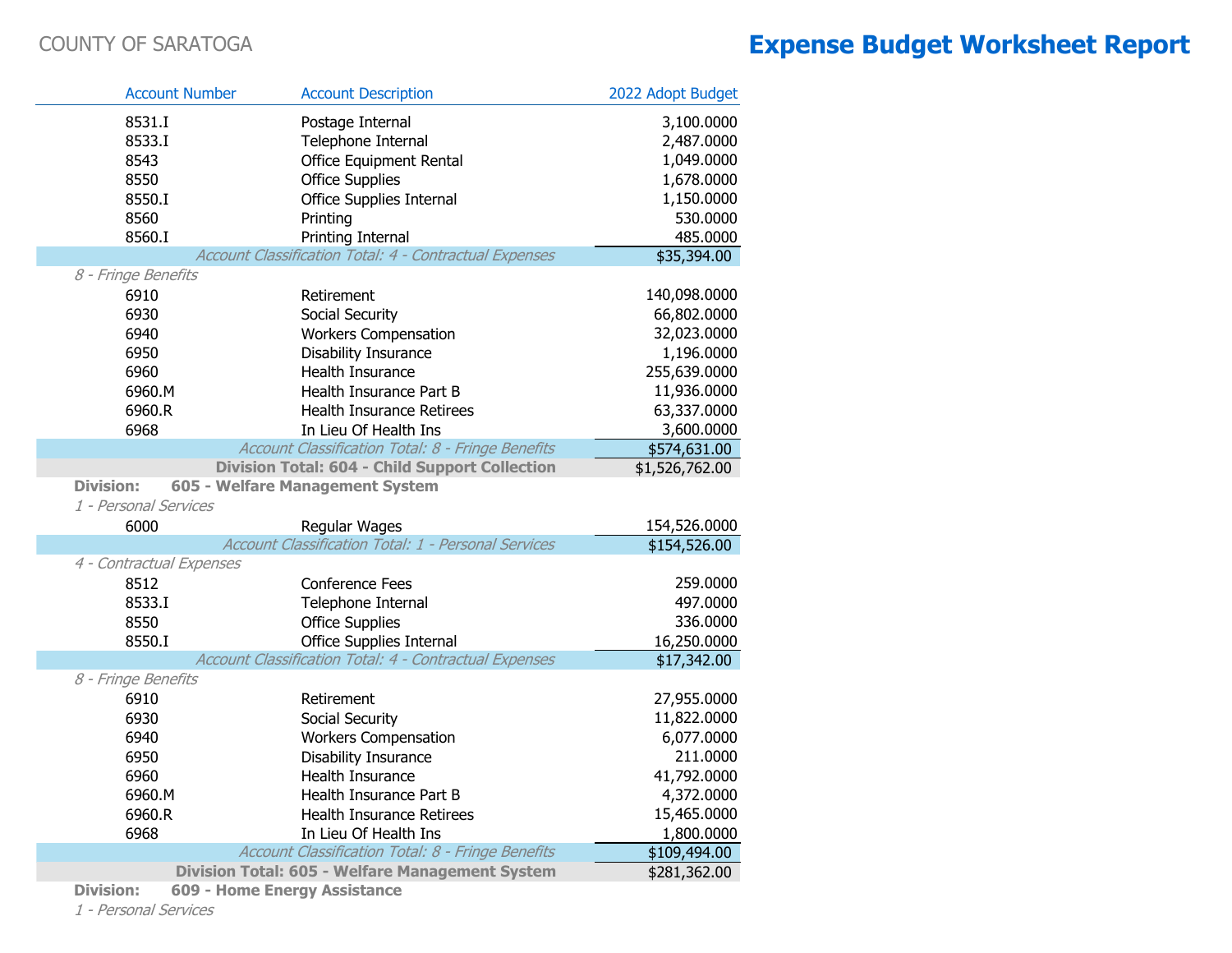| <b>Account Number</b>    | <b>Account Description</b>                                                              | 2022 Adopt Budget |
|--------------------------|-----------------------------------------------------------------------------------------|-------------------|
| 6000                     | Regular Wages                                                                           | 270,356.0000      |
|                          | Account Classification Total: 1 - Personal Services                                     | \$270,356.00      |
| 4 - Contractual Expenses |                                                                                         |                   |
| 7601                     | <b>Bics Payments</b>                                                                    | 80,092.0000       |
| 8531.I                   | Postage Internal                                                                        | 1,300.0000        |
| 8533.I                   | Telephone Internal                                                                      | 497.0000          |
| 8550                     | <b>Office Supplies</b>                                                                  | 336.0000          |
| 8550.I                   | <b>Office Supplies Internal</b>                                                         | 325.0000          |
|                          | Account Classification Total: 4 - Contractual Expenses                                  | \$82,550.00       |
| 8 - Fringe Benefits      |                                                                                         |                   |
| 6910                     | Retirement                                                                              | 29,999.0000       |
| 6930                     | Social Security                                                                         | 14,418.0000       |
| 6940                     | <b>Workers Compensation</b>                                                             | 12,297.0000       |
| 6950                     | Disability Insurance                                                                    | 282.0000          |
| 6960                     | Health Insurance                                                                        | 57,742.0000       |
| 6960.M                   | Health Insurance Part B                                                                 | 1,093.0000        |
| 6960.R                   | Health Insurance Retirees                                                               | 3,866.0000        |
| 6968                     | In Lieu Of Health Ins                                                                   | 1,800.0000        |
|                          | Account Classification Total: 8 - Fringe Benefits                                       | \$121,497.00      |
| <b>Division:</b>         | <b>Division Total: 609 - Home Energy Assistance</b><br><b>610 - Services to Clients</b> | \$474,403.00      |
| 1 - Personal Services    |                                                                                         |                   |
| 6000                     | Regular Wages                                                                           | 4,935,210.0000    |
| 6830                     | On-Call Pay                                                                             | 120,000.0000      |
|                          | Account Classification Total: 1 - Personal Services                                     | \$5,055,210.00    |
| 4 - Contractual Expenses |                                                                                         |                   |
| 7001                     | Employee Mileage Reimb                                                                  | 230,500.0000      |
| 7002                     | <b>Transportation Reimbrsmnt</b>                                                        | 200.0000          |
| 7004                     | Meal Reimb - Overnight                                                                  | 2,024.0000        |
| 7005                     | Meal Reimb - No Overnight                                                               | 12,512.0000       |
| 7008                     | <b>Employee Tuition Reimb</b>                                                           | 1,600.0000        |
| 7601                     | <b>Bics Payments</b>                                                                    | 1,006,499.0000    |
| 7601.RTA                 | Bics Payments Raise the Age                                                             | 100,608.0000      |
| 7602                     | Berkshire Cryps Program - Long                                                          | 179,351.0000      |
| 8114                     | <b>Process Service</b>                                                                  | 9,750.0000        |
| 8119                     | Expense Re Legal Service                                                                | 125.0000          |
| 8125                     | Lab Fees                                                                                | 10,000.0000       |
| 8159                     | Expenses Re Training Srv                                                                | 1,000.0000        |
| 8192                     | Translator                                                                              | 600.0000          |
| 8261                     | Homemaker Supplies                                                                      | 900.0000          |
| 8310                     | Legal Service For Clients                                                               | 12,000.0000       |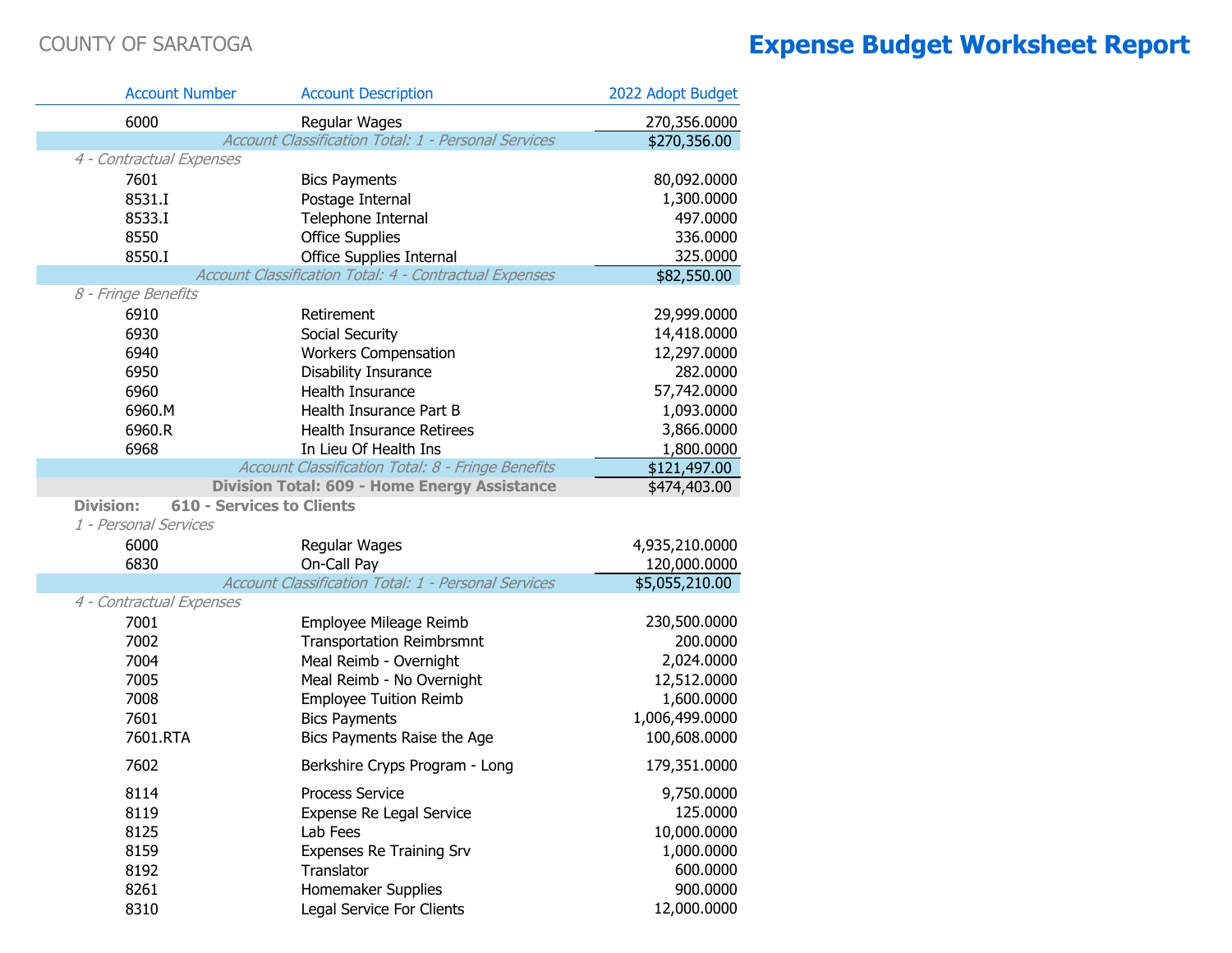| <b>Account Number</b>                        |                     | <b>Account Description</b>                                    | 2022 Adopt Budget |
|----------------------------------------------|---------------------|---------------------------------------------------------------|-------------------|
| 8342                                         |                     | Hospital/Clinic Fees                                          | 450.0000          |
| 8344.2                                       |                     | <b>Other Medical Services</b><br>Psychologists/Counselors     | 24,000.0000       |
| 8350                                         |                     | <b>Client Transportation</b>                                  | 8,370.0000        |
| 8362                                         |                     | Day Care                                                      | 2,014,242.0000    |
| 8362.WDI                                     |                     | Day Care Workforce Development                                | 200,000.0000      |
| 8512                                         |                     | <b>Conference Fees</b>                                        | 3,131.0000        |
| 8514                                         |                     | Publications                                                  | 1,965.0000        |
| 8531.I                                       |                     | Postage Internal                                              | 16,500.0000       |
| 8533                                         |                     | Telephone                                                     | 34,860.0000       |
| 8533.I                                       |                     | Telephone Internal                                            | 9,699.0000        |
| 8535                                         |                     | <b>Internet Service</b>                                       | 3,480.0000        |
| 8543                                         |                     | Office Equipment Rental                                       | 3,221.0000        |
| 8550                                         |                     | <b>Office Supplies</b>                                        | 7,045.0000        |
| 8550.I                                       |                     | Office Supplies Internal                                      | 3,500.0000        |
| 8560                                         |                     | Printing                                                      | 250.0000          |
| 8560.I                                       |                     | Printing Internal                                             | 200.0000          |
| 8739                                         |                     | Saratoga Ctr For Family                                       | 90,000.0000       |
|                                              |                     | Account Classification Total: 4 - Contractual Expenses        | \$3,988,582.00    |
| 8 - Fringe Benefits                          |                     |                                                               |                   |
| 6910                                         |                     | Retirement                                                    | 668,553.0000      |
| 6930                                         |                     | Social Security                                               | 353,073.0000      |
| 6940                                         |                     | <b>Workers Compensation</b>                                   | 146,384.0000      |
| 6950                                         |                     | <b>Disability Insurance</b>                                   | 5,837.0000        |
| 6960                                         |                     | Health Insurance                                              | 1,051,523.0000    |
| 6960.M                                       |                     | Health Insurance Part B                                       | 41,430.0000       |
| 6960.R                                       |                     | Health Insurance Retirees                                     | 347,312.0000      |
| 6968                                         |                     | In Lieu Of Health Ins                                         | 23,400.0000       |
|                                              |                     | Account Classification Total: 8 - Fringe Benefits             | \$2,637,512.00    |
|                                              |                     | <b>Division Total: 610 - Services to Clients</b>              | \$11,681,304.00   |
| <b>Division:</b><br>4 - Contractual Expenses |                     | <b>611 - Medicaid-Direct Payments</b>                         |                   |
| 7601                                         |                     | <b>Bics Payments</b>                                          | 150,000.0000      |
|                                              |                     | Account Classification Total: 4 - Contractual Expenses        | \$150,000.00      |
|                                              |                     | <b>Division Total: 611 - Medicaid-Direct Payments</b>         | \$150,000.00      |
| Division:                                    | 612 - Medicaid-MMIS |                                                               |                   |
| 4 - Contractual Expenses                     |                     |                                                               |                   |
| 8491                                         |                     | New York State Charges                                        | 22,532,180.0000   |
|                                              |                     | <b>Account Classification Total: 4 - Contractual Expenses</b> | \$22,532,180.00   |
|                                              |                     | <b>Division Total: 612 - Medicaid-MMIS</b>                    | \$22,532,180.00   |
| <b>Division:</b>                             |                     | 615 - Temp. Asst Needy Families                               |                   |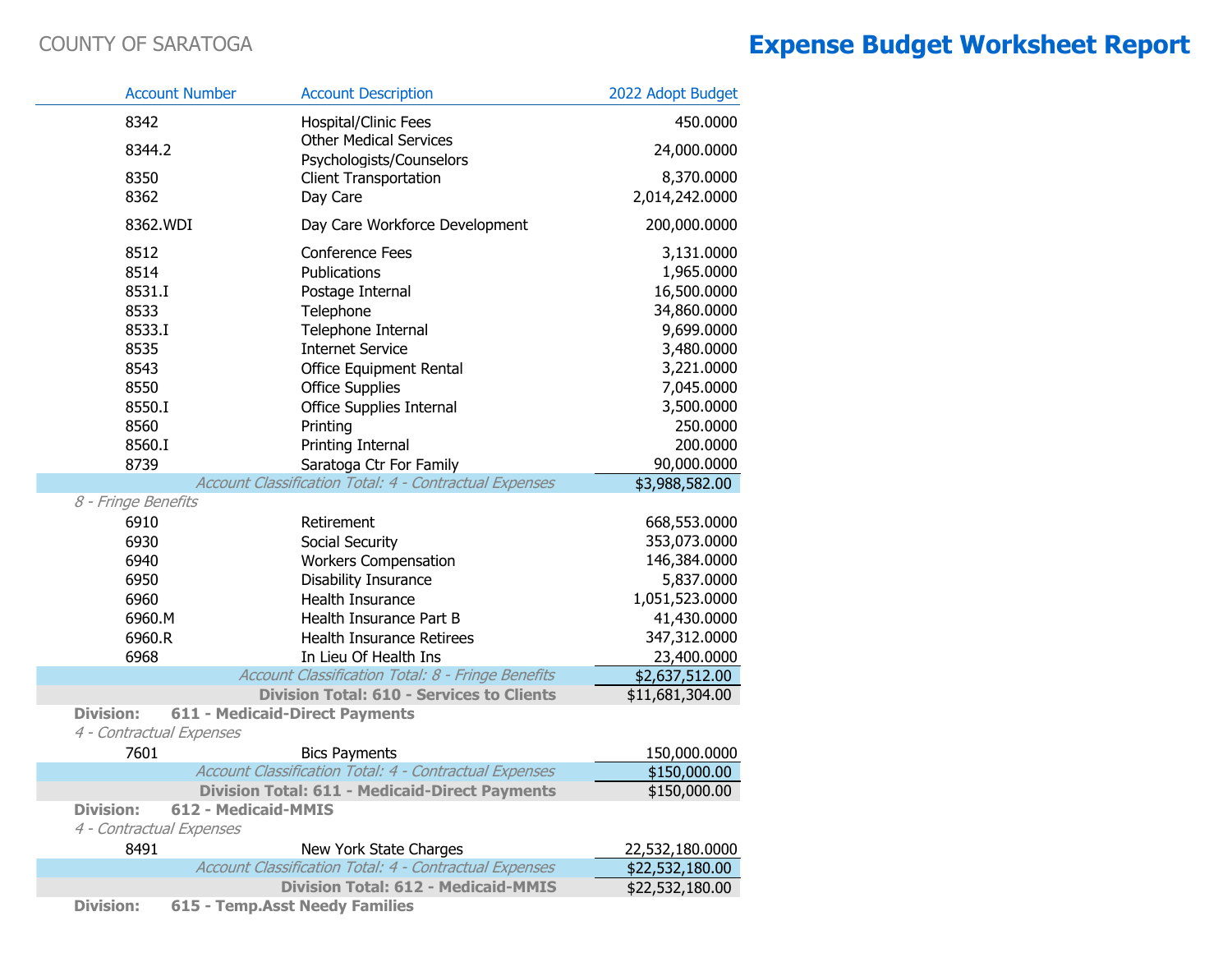| <b>Account Number</b>    | <b>Account Description</b>                             | 2022 Adopt Budget |
|--------------------------|--------------------------------------------------------|-------------------|
| 4 - Contractual Expenses |                                                        |                   |
| 7601                     | <b>Bics Payments</b>                                   | 4,688,685.0000    |
|                          | Account Classification Total: 4 - Contractual Expenses | \$4,688,685.00    |
|                          | <b>Division Total: 615 - Temp.Asst Needy Families</b>  | \$4,688,685.00    |
| <b>Division:</b>         | 616 - Child Care                                       |                   |
| 4 - Contractual Expenses |                                                        |                   |
| 7601                     | <b>Bics Payments</b>                                   | 5,873,831.0000    |
|                          | Account Classification Total: 4 - Contractual Expenses | \$5,873,831.00    |
|                          | <b>Division Total: 616 - Child Care</b>                | \$5,873,831.00    |
| <b>Division:</b>         | <b>617 - Juvenile Delinquents</b>                      |                   |
| 4 - Contractual Expenses |                                                        |                   |
| 7601                     | <b>Bics Payments</b>                                   | 193,080.0000      |
|                          | Account Classification Total: 4 - Contractual Expenses | \$193,080.00      |
|                          | <b>Division Total: 617 - Juvenile Delinquents</b>      | \$193,080.00      |
| Division:                | <b>618 - Secure Detention</b>                          |                   |
| 4 - Contractual Expenses |                                                        |                   |
| 7601                     | <b>Bics Payments</b>                                   | 880,727.0000      |
|                          | Account Classification Total: 4 - Contractual Expenses | \$880,727.00      |
|                          | <b>Division Total: 618 - Secure Detention</b>          | \$880,727.00      |
| <b>Division:</b>         | 619 - Safety Net                                       |                   |
| 4 - Contractual Expenses |                                                        |                   |
| 7601                     | <b>Bics Payments</b>                                   | 1,867,320.0000    |
|                          | Account Classification Total: 4 - Contractual Expenses | \$1,867,320.00    |
|                          | <b>Division Total: 619 - Safety Net</b>                | \$1,867,320.00    |
| <b>Division:</b>         | 620 - Emergency Aid for Adults                         |                   |
| 4 - Contractual Expenses |                                                        |                   |
| 7601                     | <b>Bics Payments</b>                                   | 15,000.0000       |
|                          | Account Classification Total: 4 - Contractual Expenses | \$15,000.00       |
|                          | Division Total: 620 - Emergency Aid for Adults         | \$15,000.00       |
|                          | <b>Department Total: 60 - Social Services</b>          | \$59,930,414.00   |
| <b>Department:</b>       | 62 - Maplewood Manor                                   |                   |
| <b>Division:</b>         | 000 - Dept Operations/Adminstrn                        |                   |
| 8 - Fringe Benefits      |                                                        |                   |
| 6960.M                   | Health Insurance Part B                                | 194,026.0000      |
| 6960.R                   | Health Insurance Retirees                              | 1,220,104.0000    |
|                          | Account Classification Total: 8 - Fringe Benefits      | \$1,414,130.00    |
|                          | <b>Division Total: 000 - Dept Operations/Adminstrn</b> | \$1,414,130.00    |
|                          | Department Total: 62 - Maplewood Manor                 | \$1,414,130.00    |
| <b>Department:</b>       | <b>65 - Veterans Services</b>                          |                   |
| <b>Division:</b>         | 000 - Dept Operations/Adminstrn                        |                   |
| 1 - Personal Services    |                                                        |                   |
| 6000                     | Regular Wages                                          | 262,023.0000      |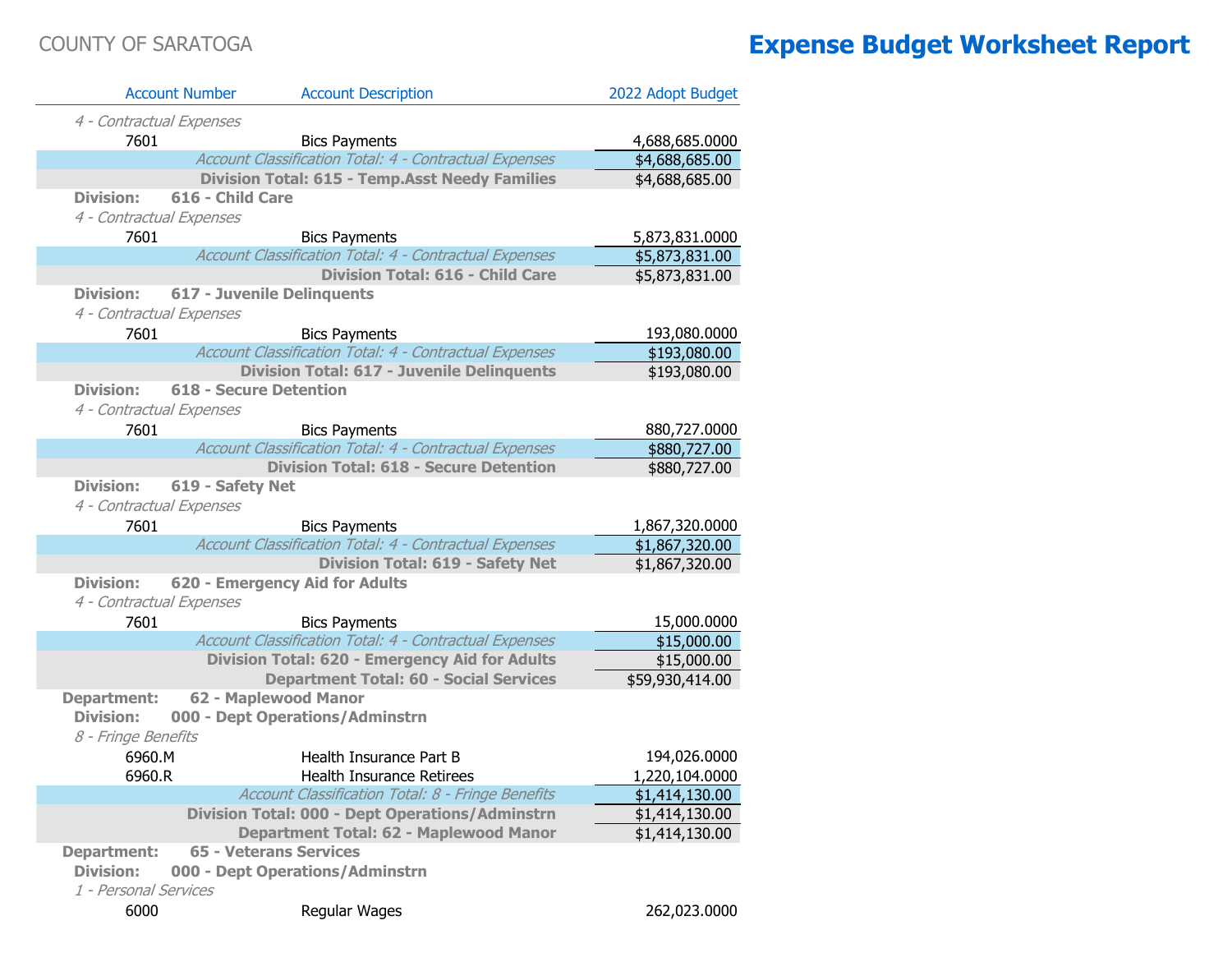|                                | <b>Account Number</b>   | <b>Account Description</b>                                   | 2022 Adopt Budget |
|--------------------------------|-------------------------|--------------------------------------------------------------|-------------------|
| 6890                           |                         | <b>General Salary Provision</b>                              | (16, 553.0000)    |
|                                |                         | Account Classification Total: 1 - Personal Services          | \$245,470.00      |
| 2 - Equipment & Capital Outlay |                         |                                                              |                   |
| 7041                           |                         | Cars & Light Trucks                                          | 69,300.0000       |
|                                |                         | Account Classification Total: 2 - Equipment & Capital Outlay | \$69,300.00       |
| 4 - Contractual Expenses       |                         |                                                              |                   |
| 7001                           |                         | Employee Mileage Reimb                                       | 1,400.0000        |
| 8150                           |                         | <b>Training Services</b>                                     | 800.0000          |
| 8190                           |                         | Other Professional Srv                                       | 1,630.0000        |
| 8511                           |                         | <b>Association Dues</b>                                      | 150.0000          |
| 8512.ML                        |                         | Conference Fees Meals & Lodging                              | 2,700.0000        |
| 8512.T                         |                         | Conference Fees Travel                                       | 1,800.0000        |
| 8514                           |                         | Publications                                                 | 400.0000          |
| 8520                           |                         | Software                                                     | 1,500.0000        |
| 8531.I                         |                         | Postage Internal                                             | 400.0000          |
| 8533                           |                         | Telephone                                                    | 225.0000          |
| 8550                           |                         | <b>Office Supplies</b>                                       | 300.0000          |
| 8550.I                         |                         | <b>Office Supplies Internal</b>                              | 250.0000          |
| 8560.I                         |                         | Printing Internal                                            | 250.0000          |
| 8611.I                         |                         | Vehicle Fuel Internal                                        | 4,000.0000        |
| 8612.I                         |                         | Vehicle Maintenance & Rep Internal                           | 1,000.0000        |
| 8621                           |                         | Rent Of Space                                                | 10,285.0000       |
| 8622                           |                         | <b>Heating Expense</b>                                       | 500.0000          |
| 8623                           |                         | Electricity                                                  | 870.0000          |
|                                |                         | Account Classification Total: 4 - Contractual Expenses       | \$28,460.00       |
| 8 - Fringe Benefits            |                         |                                                              |                   |
| 6910                           |                         | Retirement                                                   | 26,552.0000       |
| 6930                           |                         | Social Security                                              | 20,045.0000       |
| 6940                           |                         | <b>Workers Compensation</b>                                  | 6,911.0000        |
| 6950                           |                         | Disability Insurance                                         | 422.0000          |
| 6960                           |                         | Health Insurance                                             | 37,686.0000       |
| 6960.M                         |                         | Health Insurance Part B                                      | 1,093.0000        |
| 6960.R                         |                         | Health Insurance Retirees                                    | 3,866.0000        |
| 6968                           |                         | In Lieu Of Health Ins                                        | 1,800.0000        |
|                                |                         | Account Classification Total: 8 - Fringe Benefits            | \$98,375.00       |
|                                |                         | <b>Division Total: 000 - Dept Operations/Adminstrn</b>       | \$441,605.00      |
|                                |                         | <b>Department Total: 65 - Veterans Services</b>              | \$441,605.00      |
| <b>Department:</b>             | 66 - Weights & Measures |                                                              |                   |

**Division: 000 - Dept Operations/Adminstrn**

1 - Personal Services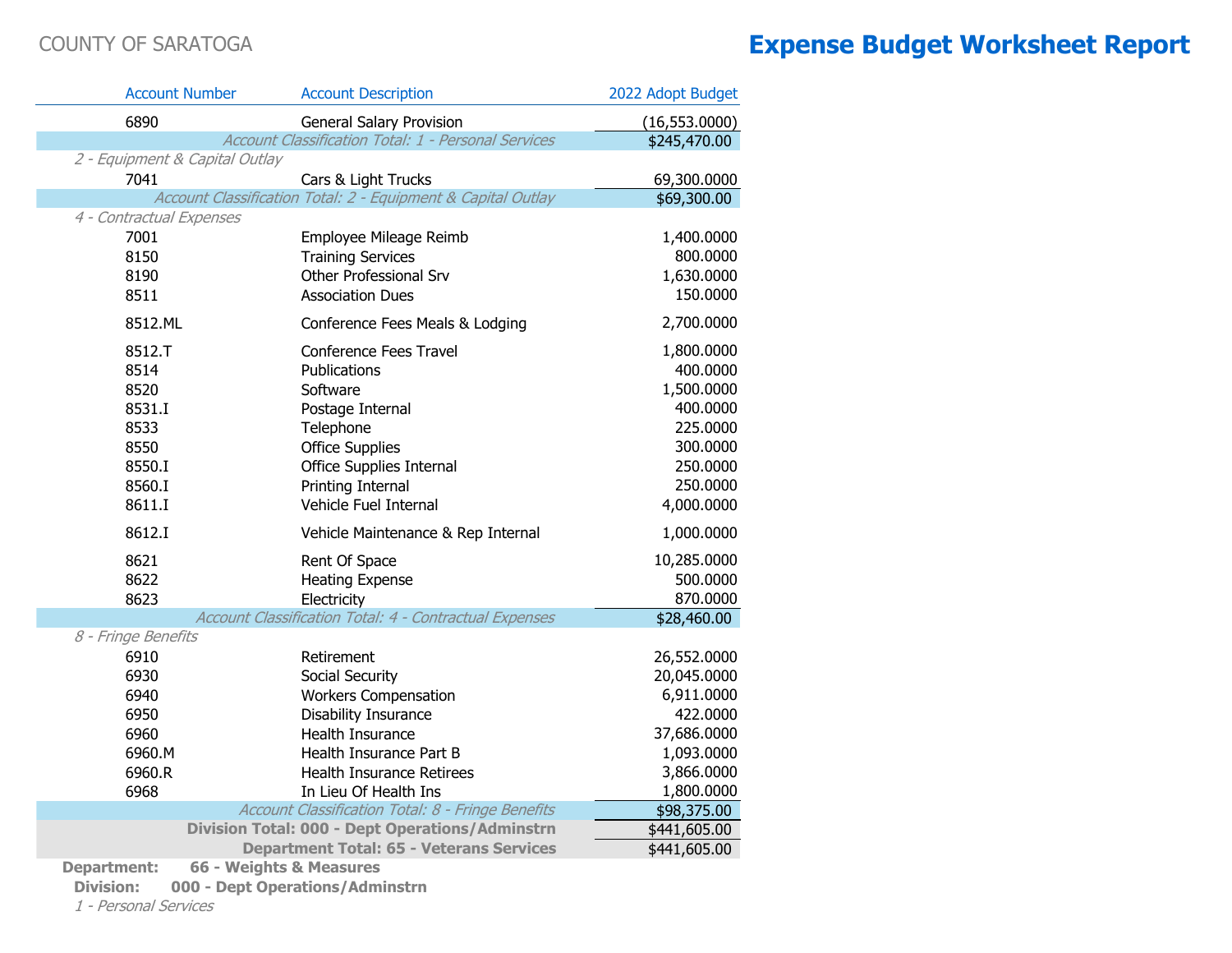|                             | <b>Account Number</b>          | <b>Account Description</b>                                    | 2022 Adopt Budget |
|-----------------------------|--------------------------------|---------------------------------------------------------------|-------------------|
| 6000                        |                                | Regular Wages                                                 | 130,761.0000      |
| 6890                        |                                | General Salary Provision                                      | 8,397.0000        |
|                             |                                | Account Classification Total: 1 - Personal Services           | \$139,158.00      |
|                             | 2 - Equipment & Capital Outlay |                                                               |                   |
| 7041                        |                                | Cars & Light Trucks                                           | 28,000.0000       |
|                             |                                | Account Classification Total: 2 - Equipment & Capital Outlay  | \$28,000.00       |
| 4 - Contractual Expenses    |                                |                                                               |                   |
| 8200                        |                                | <b>Departmental Supplies</b>                                  | 600.0000          |
| 8518                        |                                | Uniform Expenses                                              | 100.0000          |
| 8531.I                      |                                | Postage Internal                                              | 10.0000           |
| 8550.I                      |                                | <b>Office Supplies Internal</b>                               | 30.0000           |
| 8560.I                      |                                | Printing Internal                                             | 100.0000          |
| 8611.I                      |                                | Vehicle Fuel Internal                                         | 4,000.0000        |
| 8612.I                      |                                | Vehicle Maintenance & Rep Internal                            | 500.0000          |
|                             |                                | Account Classification Total: 4 - Contractual Expenses        | \$5,340.00        |
| 8 - Fringe Benefits         |                                |                                                               |                   |
| 6910                        |                                | Retirement                                                    | 23,656.0000       |
| 6930                        |                                | Social Security                                               | 10,004.0000       |
| 6940                        |                                | <b>Workers Compensation</b>                                   | 3,840.0000        |
| 6950                        |                                | Disability Insurance                                          | 141.0000          |
| 6960                        |                                | Health Insurance                                              | 26,170.0000       |
| 6960.M                      |                                | Health Insurance Part B                                       | 2,186.0000        |
| 6960.R                      |                                | Health Insurance Retirees                                     | 7,733.0000        |
|                             |                                | Account Classification Total: 8 - Fringe Benefits             | \$73,730.00       |
|                             |                                | <b>Division Total: 000 - Dept Operations/Adminstrn</b>        | \$246,228.00      |
|                             |                                | <b>Department Total: 66 - Weights &amp; Measures</b>          | \$246,228.00      |
| <b>Department:</b>          |                                | 68 - Employment & Training                                    |                   |
| <b>Division:</b>            |                                | 000 - Dept Operations/Adminstrn                               |                   |
| 4 - Contractual Expenses    |                                |                                                               |                   |
| 8621.I                      |                                | Rent Of Space Internal                                        | 600.0000          |
|                             |                                | <b>Account Classification Total: 4 - Contractual Expenses</b> | \$600.00          |
|                             |                                | <b>Division Total: 000 - Dept Operations/Adminstrn</b>        | \$600.00          |
| <b>Division:</b>            | 681 - Job Training & Services  |                                                               |                   |
| 1 - Personal Services       |                                |                                                               |                   |
| 6000                        |                                | Regular Wages                                                 | 193,925.0000      |
|                             |                                | Account Classification Total: 1 - Personal Services           | \$193,925.00      |
| 8 - Fringe Benefits<br>6930 |                                | Social Security                                               | 14,835.0000       |
|                             |                                | Account Classification Total: 8 - Fringe Benefits             | \$14,835.00       |
|                             |                                | <b>Division Total: 681 - Job Training &amp; Services</b>      | \$208,760.00      |
| <b>Division:</b>            | 686 - Alternt to Incarceration |                                                               |                   |
|                             |                                |                                                               |                   |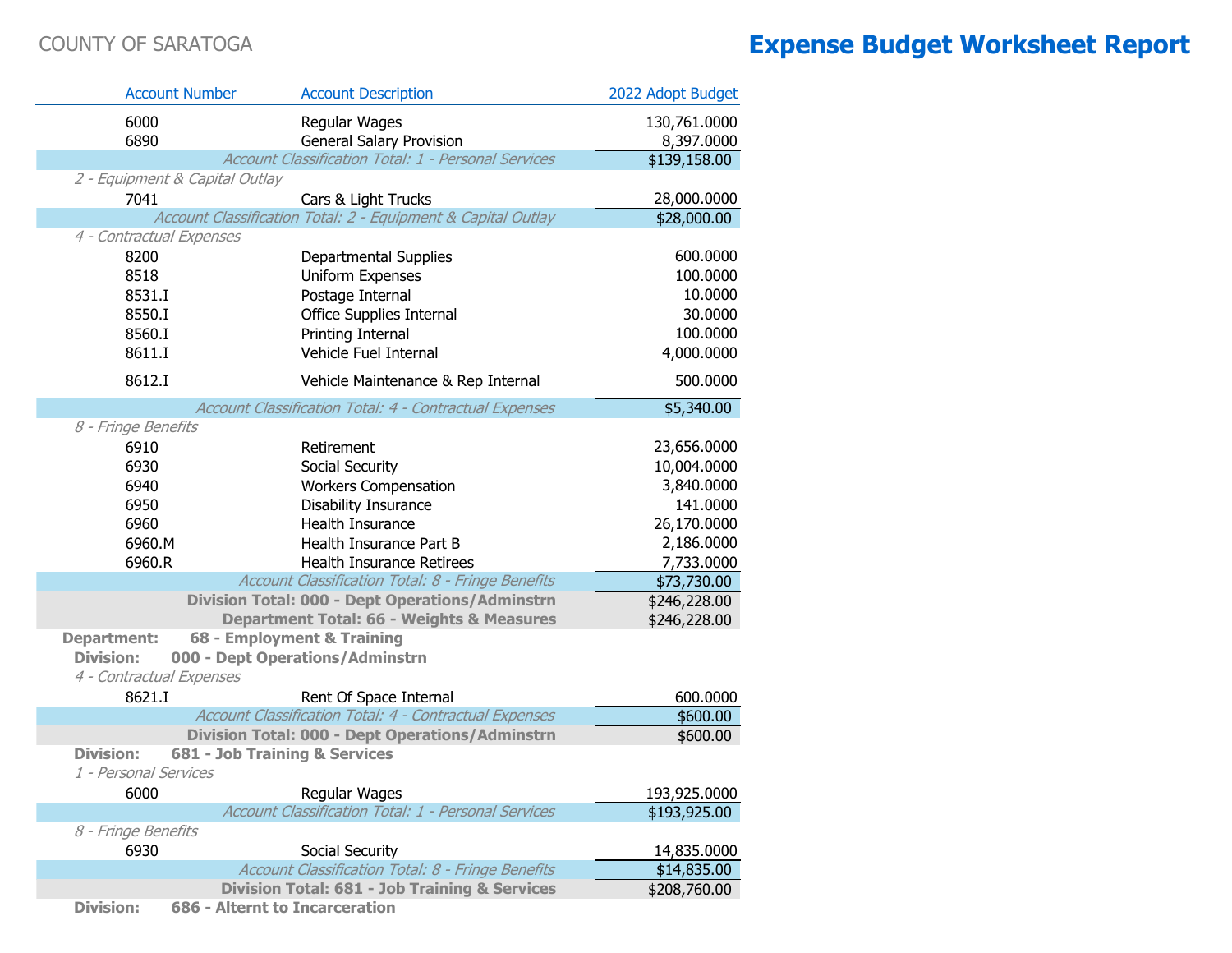| <b>Account Number</b>    | <b>Account Description</b>                             | 2022 Adopt Budget |
|--------------------------|--------------------------------------------------------|-------------------|
| 4 - Contractual Expenses |                                                        |                   |
| 8621.I                   | Rent Of Space Internal                                 | 600.0000          |
| 8639                     | Misc Insurance Premiums                                | 1,250.0000        |
|                          | Account Classification Total: 4 - Contractual Expenses | \$1,850.00        |
|                          | <b>Division Total: 686 - Alternt to Incarceration</b>  | \$1,850.00        |
|                          | Department Total: 68 - Employment & Training           | \$211,210.00      |
| <b>Department:</b>       | 76 - Office for Aging                                  |                   |
| <b>Division:</b>         | 000 - Dept Operations/Adminstrn                        |                   |
| 1 - Personal Services    |                                                        |                   |
| 6000                     | Regular Wages                                          | 984,289.0000      |
| 6890                     | <b>General Salary Provision</b>                        | 36,616.0000       |
|                          | Account Classification Total: 1 - Personal Services    | \$1,020,905.00    |
| 4 - Contractual Expenses |                                                        |                   |
| 7001                     | Employee Mileage Reimb                                 | 1,000.0000        |
| 8116                     | Legal Advertising                                      | 250.0000          |
| 8160.I                   | Data Processing Fees Internal                          | 2,827.0000        |
| 8192                     | Translator                                             | 150.0000          |
| 8200                     | Departmental Supplies                                  | 150.0000          |
| 8310                     | Legal Service For Clients                              | 30,000.0000       |
| 8350                     | <b>Client Transportation</b>                           | 190,000.0000      |
| 8460                     | Rent Special                                           | 25.0000           |
| 8511                     | <b>Association Dues</b>                                | 2,063.0000        |
| 8512                     | <b>Conference Fees</b>                                 | 420.0000          |
| 8531.I                   | Postage Internal                                       | 3,500.0000        |
| 8533.I                   | Telephone Internal                                     | 732.0000          |
| 8543                     | Office Equipment Rental                                | 1,400.0000        |
| 8550.I                   | Office Supplies Internal                               | 2,000.0000        |
| 8560.I                   | Printing Internal                                      | 4,000.0000        |
| 8621.I                   | Rent Of Space Internal                                 | 4,800.0000        |
| 8 - Fringe Benefits      | Account Classification Total: 4 - Contractual Expenses | \$243,317.00      |
| 6910                     | Retirement                                             | 142,215.0000      |
| 6930                     | Social Security                                        | 75,299.0000       |
| 6940                     | <b>Workers Compensation</b>                            | 33,983.0000       |
| 6950                     | Disability Insurance                                   | 1,196.0000        |
| 6960                     | Health Insurance                                       | 223,109.0000      |
| 6960.M                   | Health Insurance Part B                                | 7,432.0000        |
| 6960.R                   | <b>Health Insurance Retirees</b>                       | 54,150.0000       |
| 6968                     | In Lieu Of Health Ins                                  | 1,800.0000        |
|                          | Account Classification Total: 8 - Fringe Benefits      | \$539,184.00      |
|                          | <b>Division Total: 000 - Dept Operations/Adminstrn</b> | \$1,803,406.00    |

**Division: 761 - Nutrition Program**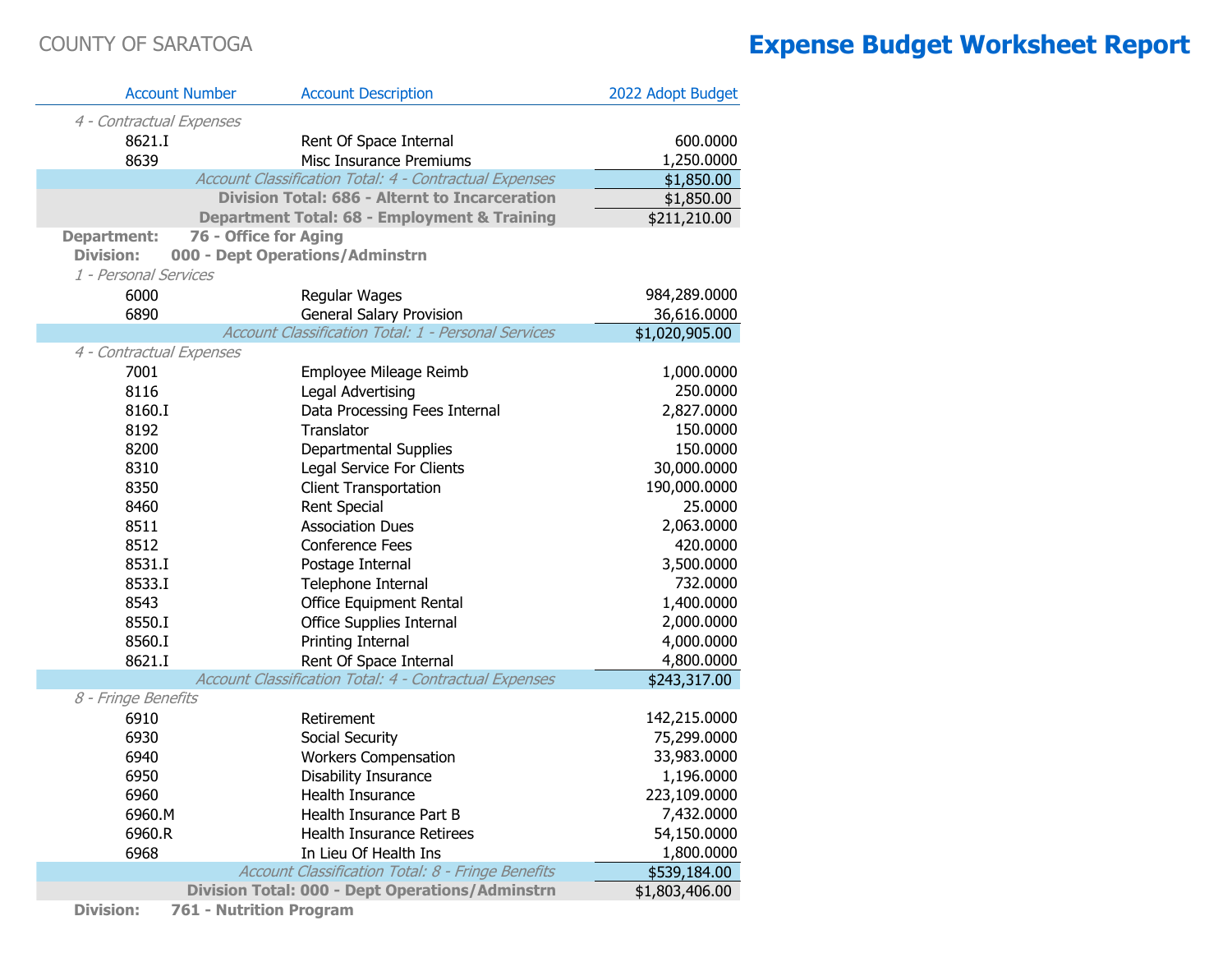| <b>Account Number</b>                                     | <b>Account Description</b>                             | 2022 Adopt Budget |
|-----------------------------------------------------------|--------------------------------------------------------|-------------------|
| 4 - Contractual Expenses                                  |                                                        |                   |
| 7001                                                      | Employee Mileage Reimb                                 | 7,500.0000        |
| 7761                                                      | Senior Nutrition Program                               | 1,070,000.0000    |
| 8121                                                      | Nutritionist                                           | 26,130.0000       |
| 8129                                                      | Exp Related To Medical Sr                              | 2,000.0000        |
| 8200                                                      | <b>Departmental Supplies</b>                           | 1,500.0000        |
| 8211                                                      | Food/Food Supplies                                     | 9,000.0000        |
| 8291                                                      | <b>Equipment Rental</b>                                | 1,500.0000        |
| 8430                                                      | Printing - Special Jobs                                | 250.0000          |
| 8480                                                      | Entertainment                                          | 600.0000          |
| 8520                                                      | Software                                               | 300.0000          |
| 8531.I                                                    | Postage Internal                                       | 5,000.0000        |
| 8533.I                                                    | Telephone Internal                                     | 360.0000          |
| 8550.I                                                    | Office Supplies Internal                               | 1,500.0000        |
| 8560.I                                                    | Printing Internal                                      | 2,500.0000        |
| 8621                                                      | Rent Of Space                                          | 4,850.0000        |
|                                                           | Account Classification Total: 4 - Contractual Expenses | \$1,132,990.00    |
|                                                           | <b>Division Total: 761 - Nutrition Program</b>         | \$1,132,990.00    |
| <b>Division:</b><br><b>762 - Supple Nutrition Program</b> |                                                        |                   |
| 4 - Contractual Expenses                                  |                                                        |                   |
| 7001                                                      | Employee Mileage Reimb                                 | 2,000.0000        |
| 7761                                                      | Senior Nutrition Program                               | 158,000.0000      |
| 8121                                                      | Nutritionist                                           | 20,904.0000       |
| 8129                                                      | Exp Related To Medical Sr                              | 1,000.0000        |
| 8211                                                      | Food/Food Supplies                                     | 500.0000          |
| 8430                                                      | Printing - Special Jobs                                | 200.0000          |
| 8531.I                                                    | Postage Internal                                       | 500.0000          |
| 8550.I                                                    | Office Supplies Internal                               | 250.0000          |
| 8560.I                                                    | Printing Internal                                      | 250.0000          |
|                                                           | Account Classification Total: 4 - Contractual Expenses | \$183,604.00      |
|                                                           | <b>Division Total: 762 - Supple Nutrition Program</b>  | \$183,604.00      |
| <b>Division:</b>                                          | 763 - Community Services Prog.                         |                   |
| 4 - Contractual Expenses                                  |                                                        |                   |
| 7001                                                      | Employee Mileage Reimb                                 | 1,500.0000        |
| 7762                                                      | <b>Community Services Prog</b>                         | 87,000.0000       |
| 8170.I                                                    | Coordination/Mgt Services Internal                     | 5,000.0000        |
| 8200                                                      | <b>Departmental Supplies</b>                           | 10,000.0000       |
| 8350                                                      | <b>Client Transportation</b>                           | 170,450.0000      |
| 8430                                                      | Printing - Special Jobs                                | 1,000.0000        |
| 8531.I                                                    | Postage Internal                                       | 3,000.0000        |
| 8550.I                                                    | <b>Office Supplies Internal</b>                        | 200.0000          |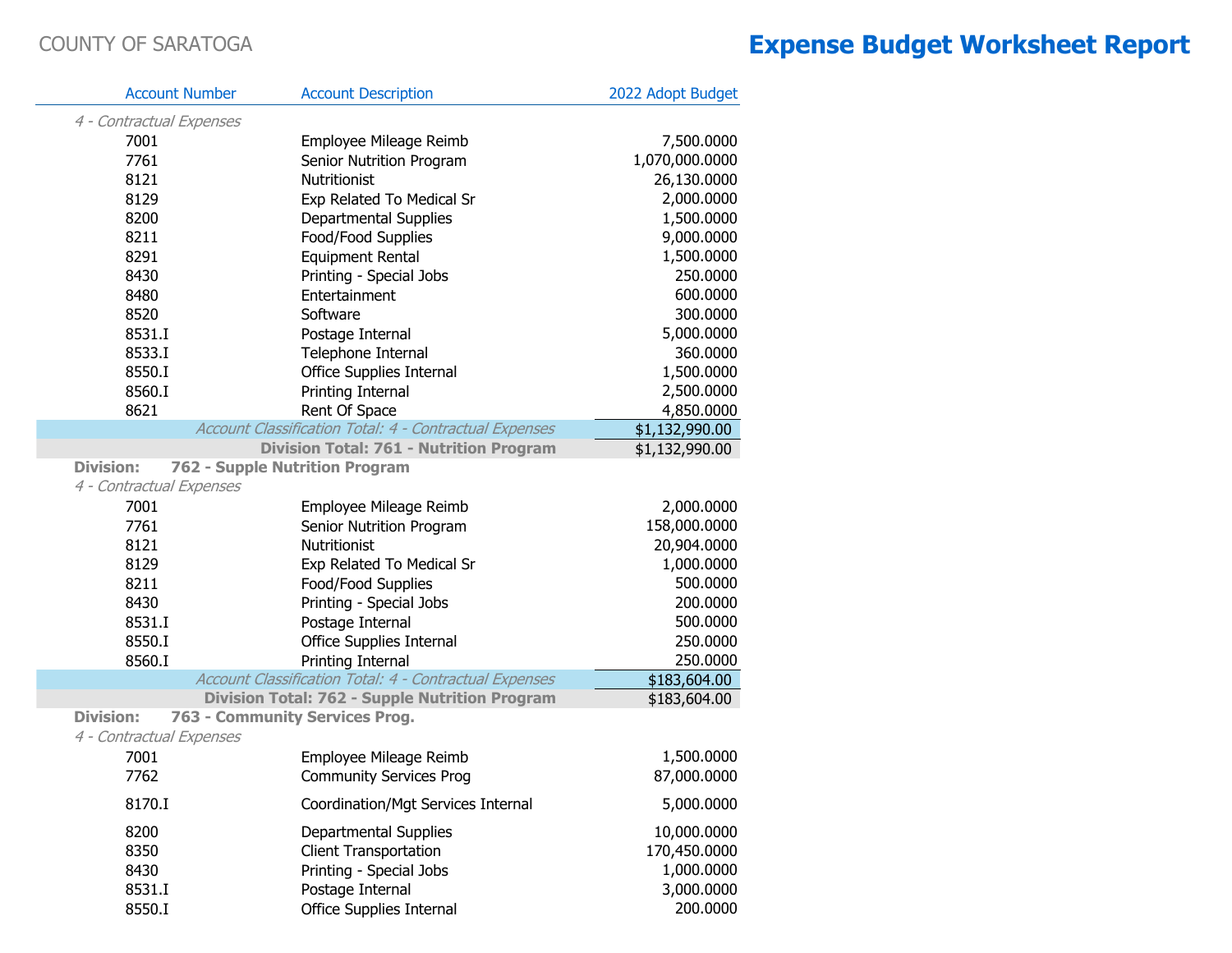| <b>Account Number</b>    | <b>Account Description</b>                                    | 2022 Adopt Budget |
|--------------------------|---------------------------------------------------------------|-------------------|
| 8560.I                   | Printing Internal                                             | 1,600.0000        |
| 8621.I                   | Rent Of Space Internal                                        | 4,000.0000        |
|                          | Account Classification Total: 4 - Contractual Expenses        | \$283,750.00      |
|                          | Division Total: 763 - Community Services Prog.                | \$283,750.00      |
| <b>Division:</b>         | 764 - In-Home Services Elderly                                |                   |
| 4 - Contractual Expenses |                                                               |                   |
| 7001                     | Employee Mileage Reimb                                        | 3,000.0000        |
| 7761                     | Senior Nutrition Program                                      | 136,000.0000      |
| 8345                     | In Home Services                                              | 325,000.0000      |
| 8347                     | <b>Medical Equip For Clients</b>                              | 18,000.0000       |
| 8362                     | Day Care                                                      | 15,000.0000       |
| 8430                     | Printing - Special Jobs                                       | 250.0000          |
| 8512                     | <b>Conference Fees</b>                                        | 2,100.0000        |
| 8531.I                   | Postage Internal                                              | 750.0000          |
| 8550.I                   | Office Supplies Internal                                      | 1,500.0000        |
| 8560.I                   | Printing Internal                                             | 1,000.0000        |
|                          | Account Classification Total: 4 - Contractual Expenses        | \$502,600.00      |
|                          | <b>Division Total: 764 - In-Home Services Elderly</b>         | \$502,600.00      |
| <b>Division:</b>         | 765 - Senior Volunteer Program                                |                   |
| 4 - Contractual Expenses |                                                               |                   |
| 7001                     | Employee Mileage Reimb                                        | 700.0000          |
| 8200                     | <b>Departmental Supplies</b>                                  | 750.0000          |
| 8211                     | Food/Food Supplies                                            | 3,000.0000        |
| 8430                     | Printing - Special Jobs                                       | 500.0000          |
| 8520                     | Software                                                      | 300.0000          |
| 8531.I                   | Postage Internal                                              | 750.0000          |
| 8533                     | Telephone                                                     | 480.0000          |
| 8533.I                   | Telephone Internal                                            | 360.0000          |
| 8550.I                   | Office Supplies Internal                                      | 200.0000          |
| 8560.I                   | Printing Internal                                             | 200.0000          |
| 8611.I                   | Vehicle Fuel Internal                                         | 1,500.0000        |
| 8612.I                   | Vehicle Maintenance & Rep Internal                            | 300.0000          |
| 8635.I                   | Automobile Insurance Internal                                 | 351.0000          |
| 8639                     | Misc Insurance Premiums                                       | 3,280.0000        |
|                          | <b>Account Classification Total: 4 - Contractual Expenses</b> | \$12,671.00       |
|                          | Division Total: 765 - Senior Volunteer Program                | \$12,671.00       |
| <b>Division:</b>         | 767 - Health Ins Counseling                                   |                   |
| 4 - Contractual Expenses |                                                               |                   |
| 7001                     | Employee Mileage Reimb                                        | 400.0000          |
| 8531.I                   | Postage Internal                                              | 300.0000          |
| 8533.I                   | Telephone Internal                                            | 360.0000          |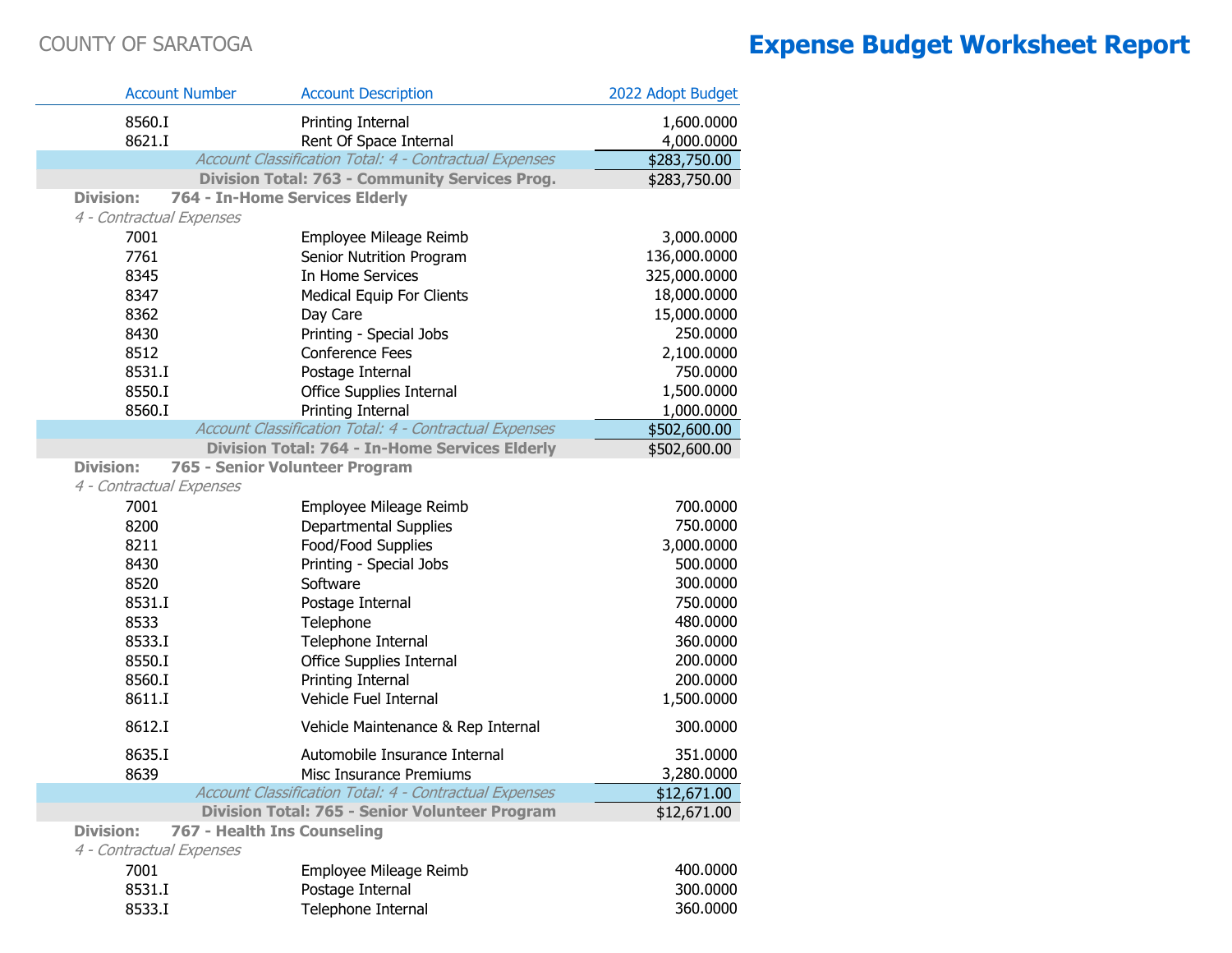|                          | <b>Account Number</b>         | <b>Account Description</b>                                    | 2022 Adopt Budget    |
|--------------------------|-------------------------------|---------------------------------------------------------------|----------------------|
| 8550.I                   |                               | Office Supplies Internal                                      | 500.0000             |
| 8560.I                   |                               | Printing Internal                                             | 400.0000             |
|                          |                               | Account Classification Total: 4 - Contractual Expenses        | \$1,960.00           |
|                          |                               | Division Total: 767 - Health Ins Counseling                   | \$1,960.00           |
| <b>Division:</b>         | 768 - Health Prmtn & Dis Prev |                                                               |                      |
| 4 - Contractual Expenses |                               |                                                               |                      |
| 7001                     |                               | Employee Mileage Reimb                                        | 500.0000             |
| 8200                     |                               | <b>Departmental Supplies</b>                                  | 425.0000             |
| 8211                     |                               | Food/Food Supplies                                            | 200.0000             |
| 8550.I                   |                               | Office Supplies Internal                                      | 250.0000             |
|                          |                               | Account Classification Total: 4 - Contractual Expenses        | \$1,375.00           |
|                          |                               | Division Total: 768 - Health Prmtn & Dis Prev                 | \$1,375.00           |
| <b>Division:</b>         |                               | 769 - Family Caregiver Support                                |                      |
| 4 - Contractual Expenses |                               |                                                               |                      |
| 7001                     |                               | Employee Mileage Reimb                                        | 1,000.0000           |
| 8362                     |                               | Day Care                                                      | 30,000.0000          |
| 8430<br>8531.I           |                               | Printing - Special Jobs                                       | 100.0000<br>200.0000 |
| 8550.I                   |                               | Postage Internal<br><b>Office Supplies Internal</b>           | 250.0000             |
| 8560.I                   |                               | Printing Internal                                             | 150.0000             |
|                          |                               | Account Classification Total: 4 - Contractual Expenses        | \$31,700.00          |
|                          |                               | <b>Division Total: 769 - Family Caregiver Support</b>         | \$31,700.00          |
| <b>Division:</b>         | 770 - NY Connects             |                                                               |                      |
| 4 - Contractual Expenses |                               |                                                               |                      |
| 7001                     |                               | Employee Mileage Reimb                                        | 500.0000             |
| 8430                     |                               | Printing - Special Jobs                                       | 500.0000             |
| 8460                     |                               | <b>Rent Special</b>                                           | 1,750.0000           |
| 8490                     |                               | Misc Departmental Expense                                     | 500.0000             |
| 8531.I                   |                               | Postage Internal                                              | 2,000.0000           |
| 8533.I                   |                               | Telephone Internal                                            | 360.0000             |
| 8535                     |                               | <b>Internet Service</b>                                       | 2,880.0000           |
| 8550.I                   |                               | Office Supplies Internal                                      | 1,000.0000           |
| 8560.I                   |                               | Printing Internal                                             | 150.0000             |
| 8621.I                   |                               | Rent Of Space Internal                                        | 4,800.0000           |
|                          |                               | <b>Account Classification Total: 4 - Contractual Expenses</b> | \$14,440.00          |
|                          |                               | <b>Division Total: 770 - NY Connects</b>                      | \$14,440.00          |
| <b>Division:</b>         | <b>771 - Youth</b>            |                                                               |                      |
| 4 - Contractual Expenses |                               |                                                               |                      |
| 7001                     |                               | Employee Mileage Reimb                                        | 250.0000             |
| 7733                     |                               | Youth Development Program                                     | 182,277.0000         |
| 7734                     |                               | Runaway Homeless Youth                                        | 25,015.0000          |
| 8190                     |                               | Other Professional Srv                                        | 5,000.0000           |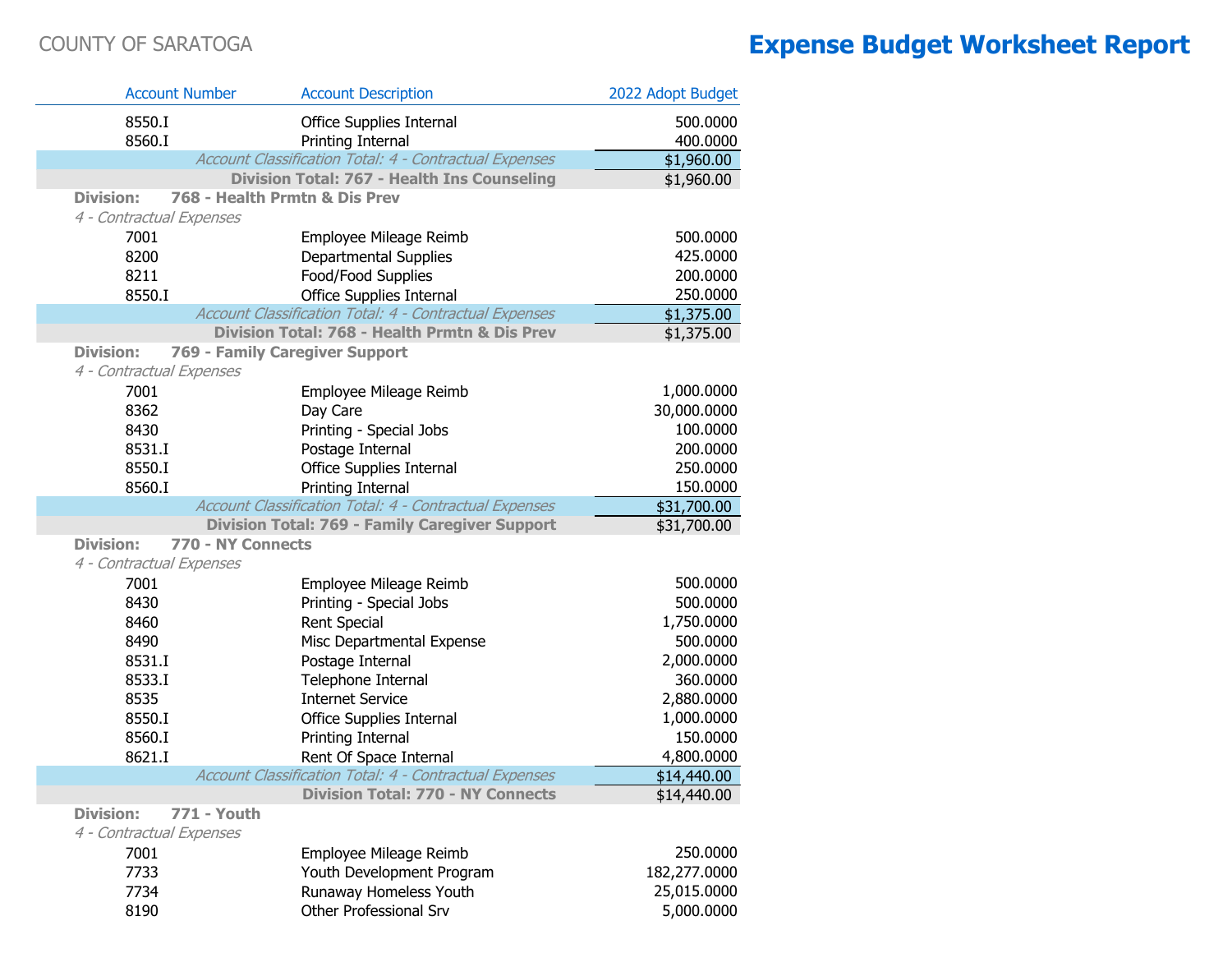e.<br>Poli

P)

| <b>Account Number</b>          | <b>Account Description</b>                                   | 2022 Adopt Budget |
|--------------------------------|--------------------------------------------------------------|-------------------|
| 8511                           | <b>Association Dues</b>                                      | 600.0000          |
| 8512                           | <b>Conference Fees</b>                                       | 200.0000          |
|                                | Account Classification Total: 4 - Contractual Expenses       | \$213,342.00      |
|                                | Division Total: 771 - Youth                                  | \$213,342.00      |
|                                | <b>Department Total: 76 - Office for Aging</b>               | \$4,181,838.00    |
| <b>Department:</b>             | 80 - Planning                                                |                   |
| <b>Division:</b>               | 000 - Dept Operations/Adminstrn                              |                   |
| 1 - Personal Services          |                                                              |                   |
| 6000                           | Regular Wages                                                | 366,491.0000      |
| 6890                           | General Salary Provision                                     | 129,920.0000      |
|                                | Account Classification Total: 1 - Personal Services          | \$496,411.00      |
| 2 - Equipment & Capital Outlay |                                                              |                   |
| 7033                           | Personal Computers<br>Land Acquisition & Impmts Acq Of       | 900.0000          |
| 7091.9                         | Development Rights                                           | 1,900,000.0000    |
| 7094                           | <b>Bldg Components Realty</b>                                | 20,000.0000       |
|                                | Account Classification Total: 2 - Equipment & Capital Outlay | \$1,920,900.00    |
| 4 - Contractual Expenses       |                                                              |                   |
| 7001                           | Employee Mileage Reimb                                       | 150.0000          |
| 7821                           | Fish Stocking                                                | 25,000.0000       |
| 8160                           | Data Processing Fees                                         | 14,895.0000       |
| 8170                           | <b>Coordination/Mgt Services</b>                             | 4,000.0000        |
| 8190                           | Other Professional Srv                                       | 74,466.0000       |
| 8200                           | Departmental Supplies                                        | 1,000.0000        |
| 8293                           | <b>Equipment Maintenance</b>                                 | 1,570.0000        |
| 8460                           | <b>Rent Special</b>                                          | 6,760.0000        |
| 8463.FOR                       | Property Maintenance/Repair FOREST<br><b>LAND</b>            | 10,000.0000       |
|                                |                                                              |                   |
| 8463.ZIM                       | Property Maintenance/Repair ZIM SMITH                        | 40,000.0000       |
| 8492                           | Local Assistance                                             | 100,000.0000      |
| 8511                           | <b>Association Dues</b>                                      | 120.0000          |
| 8513                           | <b>Meeting Expenses</b>                                      | 40,000.0000       |
| 8520                           | Software                                                     | 16,926.0000       |
| 8531.I                         | Postage Internal                                             | 3,000.0000        |
| 8543                           | <b>Office Equipment Rental</b>                               | 1,700.0000        |
| 8550.I                         | Office Supplies Internal                                     | 3,750.0000        |
| 8611.I                         | Vehicle Fuel Internal                                        | 2,000.0000        |
| 8612.I                         | Vehicle Maintenance & Rep Internal                           | 750.0000          |
| 8626                           | Property Taxes & Assmnts                                     | 30,000.0000       |
| 8724                           | Cooperative Extension                                        | 195,091.0000      |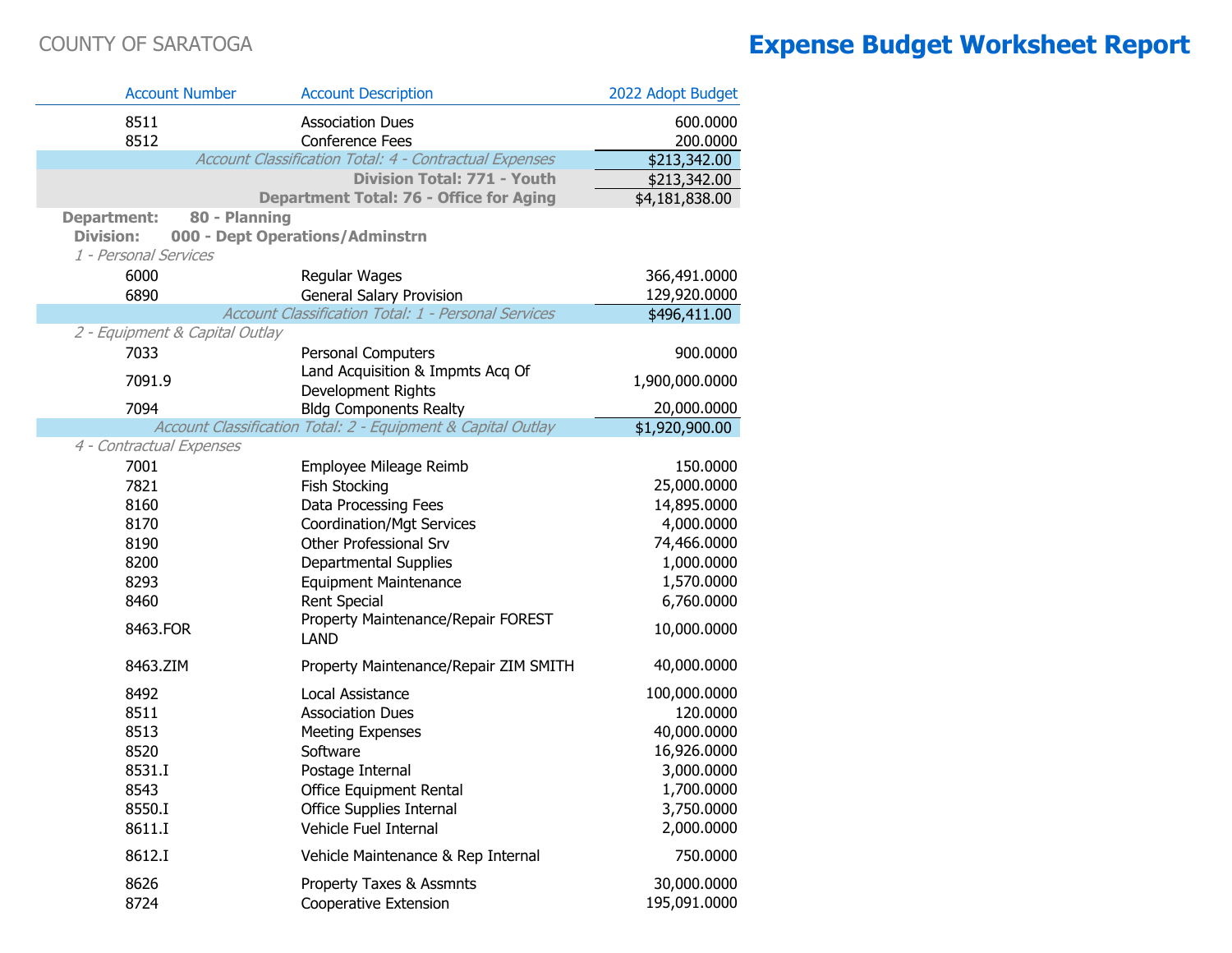| <b>Account Number</b>        | <b>Account Description</b>                                                              | 2022 Adopt Budget                  |
|------------------------------|-----------------------------------------------------------------------------------------|------------------------------------|
|                              | Account Classification Total: 4 - Contractual Expenses                                  | \$571,178.00                       |
| 8 - Fringe Benefits          |                                                                                         |                                    |
| 6910                         | Retirement                                                                              | 66,302.0000                        |
| 6930                         | Social Security                                                                         | 28,037.0000                        |
| 6940                         | <b>Workers Compensation</b>                                                             | 11,165.0000                        |
| 6950                         | Disability Insurance                                                                    | 352.0000                           |
| 6960                         | Health Insurance                                                                        | 49,383.0000                        |
| 6960.M                       | Health Insurance Part B                                                                 | 6,032.0000                         |
| 6960.R                       | <b>Health Insurance Retirees</b>                                                        | 47,399.0000                        |
| 6968                         | In Lieu Of Health Ins                                                                   | 3,600.0000                         |
|                              | Account Classification Total: 8 - Fringe Benefits                                       | \$212,270.00                       |
|                              | <b>Division Total: 000 - Dept Operations/Adminstrn</b>                                  | \$3,200,759.00                     |
| <b>Division:</b>             | 801 - Mass Transit                                                                      |                                    |
| 4 - Contractual Expenses     |                                                                                         |                                    |
| 8743                         | Cap Dist Transp Authority                                                               | 79,000.0000                        |
|                              | Account Classification Total: 4 - Contractual Expenses                                  | \$79,000.00                        |
|                              | <b>Division Total: 801 - Mass Transit</b>                                               | \$79,000.00                        |
|                              | <b>Department Total: 80 - Planning</b>                                                  | \$3,279,759.00                     |
| <b>Department:</b>           | 90 - Non Departmental                                                                   |                                    |
| <b>Division:</b>             | 900 - Supported Organizations                                                           |                                    |
| 4 - Contractual Expenses     |                                                                                         |                                    |
| 8492                         | Local Assistance                                                                        | 4,750,000.0000                     |
|                              | Account Classification Total: 4 - Contractual Expenses                                  | \$4,750,000.00                     |
|                              | <b>Division Total: 900 - Supported Organizations</b><br>905 - Distribution of Sales Tax | \$4,750,000.00                     |
| <b>Division:</b>             |                                                                                         |                                    |
| 4 - Contractual Expenses     |                                                                                         |                                    |
| 1985                         | Distribution Of Sales Tax<br>Account Classification Total: 4 - Contractual Expenses     | 70,500,000.0000                    |
|                              | <b>Division Total: 905 - Distribution of Sales Tax</b>                                  | \$70,500,000.00<br>\$70,500,000.00 |
| <b>Division:</b>             | 910 - Debt Service                                                                      |                                    |
| 6 - Debt Service - Principal |                                                                                         |                                    |
|                              |                                                                                         |                                    |
| 9600.2018PSB                 | Principal 2018 Public Safety Building                                                   | 1,415,000.0000                     |
| 9600.AS                      | Principal Animal Shelter                                                                | 285,000.0000                       |
|                              | Account Classification Total: 6 - Debt Service - Principal                              | \$1,700,000.00                     |
| 7 - Debt Service - Interest  |                                                                                         |                                    |
| 9700.2018PSB                 | Bond Interest 2018 Public Safety Building                                               | 625,850.0000                       |
| 9700.AS                      | <b>Bond Interest Animal Shelter</b>                                                     | 166,836.0000                       |
|                              | Account Classification Total: 7 - Debt Service - Interest                               | \$792,686.00                       |
|                              | <b>Division Total: 910 - Debt Service</b>                                               | \$2,492,686.00                     |

**Division: 920 - Interfund Transfers**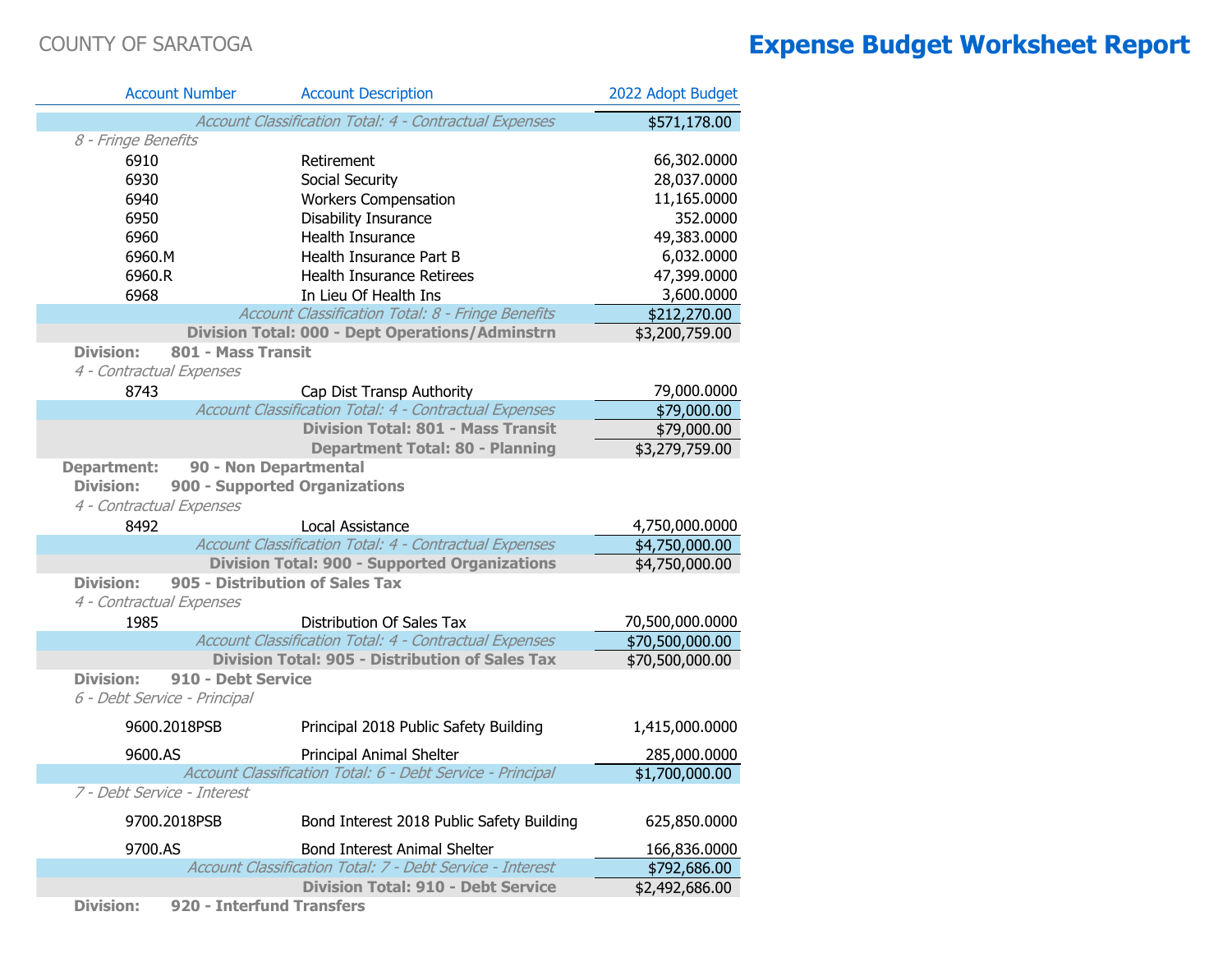| <b>Account Number</b>                                 | <b>Account Description</b>                                              | 2022 Adopt Budget |
|-------------------------------------------------------|-------------------------------------------------------------------------|-------------------|
| 9 - Transfers                                         |                                                                         |                   |
| 9900.D                                                | Transfer to County Road Fund                                            | 18,205,211.0000   |
| 9900.DM                                               | Transfer to Road Machinery                                              | 2,481,683.0000    |
|                                                       | Account Classification Total: 9 - Transfers                             | \$20,686,894.00   |
|                                                       | <b>Division Total: 920 - Interfund Transfers</b>                        | \$20,686,894.00   |
|                                                       | <b>Department Total: 90 - Non Departmental</b><br><b>EXPENSES Total</b> | \$98,429,580.00   |
|                                                       |                                                                         | \$320,172,374.00  |
|                                                       | <b>Fund EXPENSE</b><br>Total: A - General Fund                          | \$320,172,374.00  |
| <b>CD - Special Grant</b><br>Fund:<br><b>EXPENSES</b> |                                                                         |                   |
| <b>Department:</b>                                    | 68 - Employment & Training                                              |                   |
| <b>Division:</b>                                      | 000 - Dept Operations/Adminstrn                                         |                   |
| 1 - Personal Services                                 |                                                                         |                   |
| 6000                                                  | Regular Wages                                                           | 302,778.0000      |
| 6890                                                  | <b>General Salary Provision</b>                                         | 145,589.0000      |
|                                                       | Account Classification Total: 1 - Personal Services                     | \$448,367.00      |
| 4 - Contractual Expenses<br>8141.I                    |                                                                         | 1,050.0000        |
| 8160.I                                                | Accounting & Fin Srv Internal<br>Data Processing Fees Internal          | 620.0000          |
| 8611.I                                                | Vehicle Fuel Internal                                                   | 400.0000          |
|                                                       | Account Classification Total: 4 - Contractual Expenses                  | \$2,070.00        |
| 8 - Fringe Benefits                                   |                                                                         |                   |
| 6910                                                  | Retirement                                                              | 49,236.0000       |
| 6930                                                  | Social Security                                                         | 23,163.0000       |
| 6940                                                  | <b>Workers Compensation</b>                                             | 11,168.0000       |
| 6950                                                  | Disability Insurance                                                    | 352.0000          |
| 6960                                                  | <b>Health Insurance</b>                                                 | 77,889.0000       |
| 6960.M                                                | Health Insurance Part B                                                 | 789.0000          |
| 6960.R                                                | <b>Health Insurance Retirees</b>                                        | 13,838.0000       |
| 6968                                                  | In Lieu Of Health Ins                                                   | 1,800.0000        |
|                                                       | Account Classification Total: 8 - Fringe Benefits                       | \$178,235.00      |
|                                                       | <b>Division Total: 000 - Dept Operations/Adminstrn</b>                  | \$628,672.00      |
| <b>Division:</b><br>1 - Personal Services             | 681 - Job Training & Services                                           |                   |
| 6000                                                  |                                                                         |                   |
|                                                       | Regular Wages<br>Account Classification Total: 1 - Personal Services    | 95,601.0000       |
| 2 - Equipment & Capital Outlay                        |                                                                         | \$95,601.00       |
| 7020                                                  | Office Equipment                                                        | 1,820.0000        |
| 7033                                                  | Personal Computers                                                      | 5,285.0000        |
|                                                       | Account Classification Total: 2 - Equipment & Capital Outlay            | \$7,105.00        |
|                                                       |                                                                         |                   |

4 - Contractual Expenses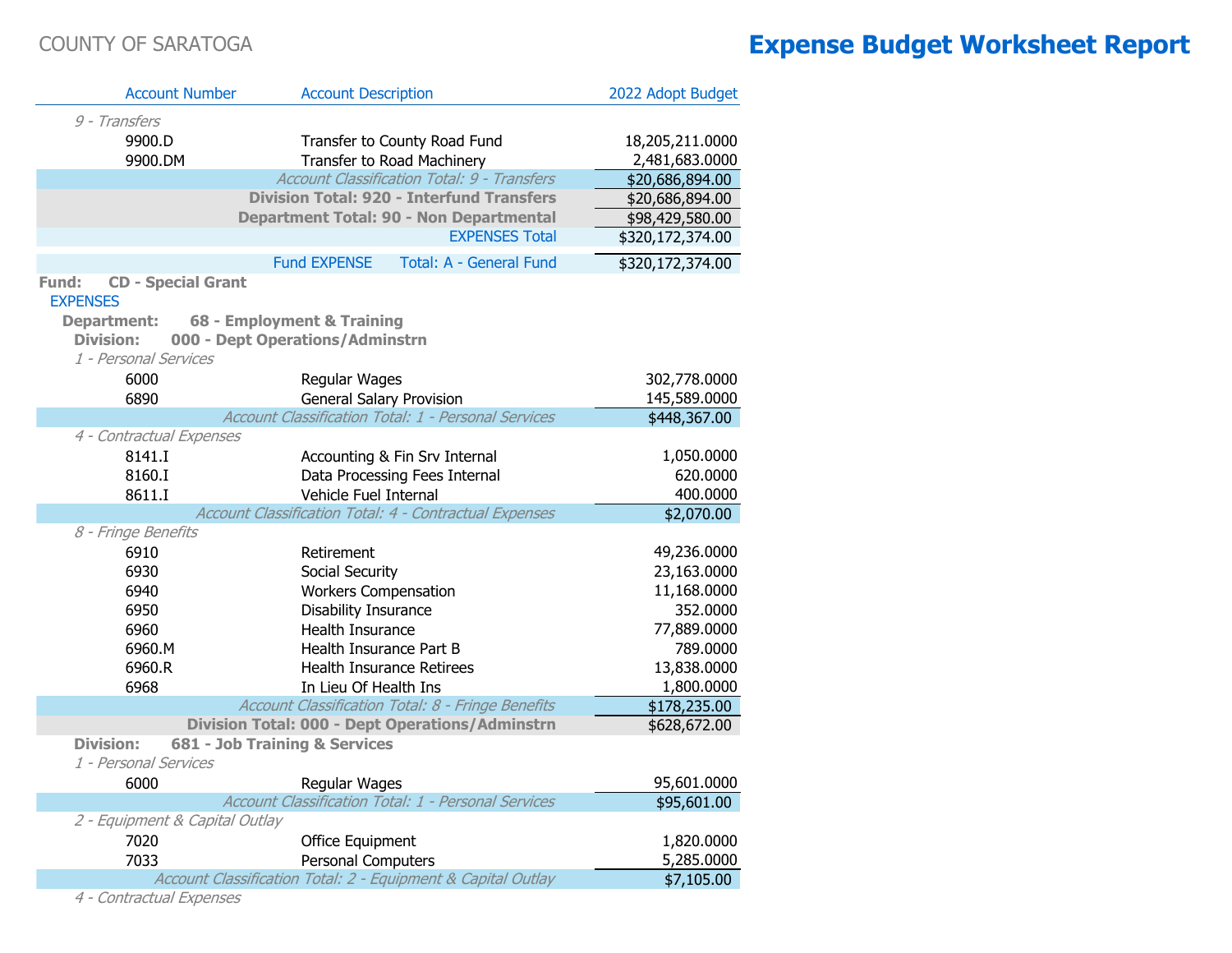I.

|                                           | <b>Account Number</b>            | <b>Account Description</b>       |                                                          | 2022 Adopt Budget |
|-------------------------------------------|----------------------------------|----------------------------------|----------------------------------------------------------|-------------------|
| 7001                                      |                                  | Employee Mileage Reimb           |                                                          | 1,000.0000        |
| 8170                                      |                                  | <b>Coordination/Mgt Services</b> |                                                          | 73,405.0000       |
| 8200                                      |                                  | Departmental Supplies            |                                                          | 4,500.0000        |
| 8212                                      |                                  | Clothing                         |                                                          | 2,500.0000        |
| 8291                                      |                                  | <b>Equipment Rental</b>          |                                                          | 250.0000          |
| 8321                                      |                                  | <b>Institutional Tuition</b>     |                                                          | 70,311.0000       |
| 8329                                      |                                  | Expenses Re Training Srv         |                                                          | 2,300.0000        |
| 8350                                      |                                  | <b>Client Transportation</b>     |                                                          | 20,000.0000       |
| 8512                                      |                                  | Conference Fees                  |                                                          | 5,000.0000        |
| 8520                                      |                                  | Software                         |                                                          | 19,086.0000       |
| 8531.I                                    |                                  | Postage Internal                 |                                                          | 530.0000          |
| 8533                                      |                                  | Telephone                        |                                                          | 550.0000          |
| 8533.I                                    |                                  | Telephone Internal               |                                                          | 752.0000          |
| 8535                                      |                                  | <b>Internet Service</b>          |                                                          | 744.0000          |
| 8543                                      |                                  | <b>Office Equipment Rental</b>   |                                                          | 1,368.0000        |
| 8550.I                                    |                                  | Office Supplies Internal         |                                                          | 4,000.0000        |
| 8621.I                                    |                                  | Rent Of Space Internal           |                                                          | 23,800.0000       |
|                                           |                                  |                                  | Account Classification Total: 4 - Contractual Expenses   | \$230,096.00      |
| 8 - Fringe Benefits                       |                                  |                                  |                                                          |                   |
| 6910                                      |                                  | Retirement                       |                                                          | 11,783.0000       |
| 6930                                      |                                  | Social Security                  |                                                          | 7,313.0000        |
| 6950                                      |                                  | Disability Insurance             |                                                          | 140.0000          |
| 6960                                      |                                  | Health Insurance                 |                                                          | 38,086.0000       |
| 6960.M                                    |                                  | Health Insurance Part B          |                                                          | 9,838.0000        |
| 6960.R                                    |                                  | <b>Health Insurance Retirees</b> |                                                          | 34,797.0000       |
|                                           |                                  |                                  | Account Classification Total: 8 - Fringe Benefits        | \$101,957.00      |
|                                           |                                  |                                  | <b>Division Total: 681 - Job Training &amp; Services</b> | \$434,759.00      |
| <b>Division:</b><br>1 - Personal Services | <b>682 - Participant Support</b> |                                  |                                                          |                   |
| 6000                                      |                                  | Regular Wages                    |                                                          | 36,209.0000       |
|                                           |                                  |                                  | Account Classification Total: 1 - Personal Services      | \$36,209.00       |
|                                           |                                  |                                  | <b>Division Total: 682 - Participant Support</b>         | \$36,209.00       |
|                                           |                                  |                                  | Department Total: 68 - Employment & Training             | \$1,099,640.00    |
|                                           |                                  |                                  | <b>EXPENSES Total</b>                                    | \$1,099,640.00    |
|                                           |                                  | <b>Fund EXPENSE</b>              | <b>Total: CD - Special Grant</b>                         | \$1,099,640.00    |
| Fund:                                     | <b>D</b> - County Road           |                                  |                                                          |                   |
| <b>EXPENSES</b>                           |                                  |                                  |                                                          |                   |
| <b>Department:</b>                        | <b>50 - Public Works</b>         |                                  |                                                          |                   |
| <b>Division:</b>                          | 000 - Dept Operations/Adminstrn  |                                  |                                                          |                   |
| 1 - Personal Services                     |                                  |                                  |                                                          |                   |
| 6000                                      |                                  | Regular Wages                    |                                                          | 421,048.0000      |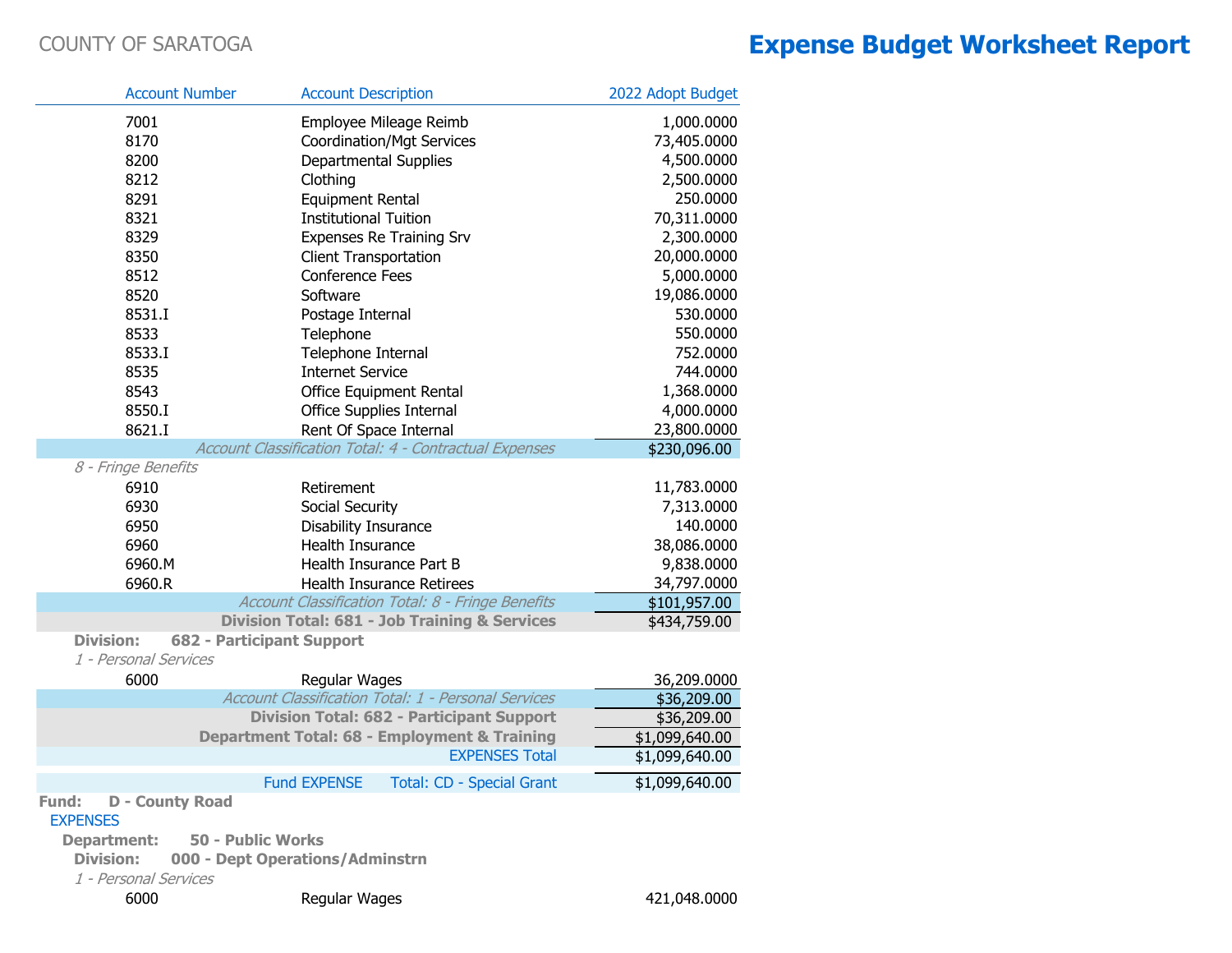| <b>Account Number</b>                            | <b>Account Description</b>                                   | 2022 Adopt Budget |
|--------------------------------------------------|--------------------------------------------------------------|-------------------|
|                                                  | Account Classification Total: 1 - Personal Services          | \$421,048.00      |
| 4 - Contractual Expenses                         |                                                              |                   |
| 8150                                             | <b>Training Services</b>                                     | 420.0000          |
| 8200                                             | Departmental Supplies                                        | 350.0000          |
| 8291                                             | <b>Equipment Rental</b>                                      | 300.0000          |
| 8292                                             | <b>Equipment Inspections</b>                                 | 210.0000          |
| 8430                                             | Printing - Special Jobs                                      | 1,000.0000        |
| 8511                                             | <b>Association Dues</b>                                      | 698.0000          |
| 8512                                             | <b>Conference Fees</b>                                       | 500.0000          |
| 8512.ML                                          | Conference Fees Meals & Lodging                              | 550.0000          |
| 8514                                             | Publications                                                 | 5,700.0000        |
| 8516                                             | Employee Testing/Crtfctn                                     | 297.0000          |
| 8531.I                                           | Postage Internal                                             | 500.0000          |
| 8533                                             | Telephone                                                    | 2,800.0000        |
| 8543                                             | Office Equipment Rental                                      | 850.0000          |
| 8550                                             | <b>Office Supplies</b>                                       | 900.0000          |
| 8550.I                                           | <b>Office Supplies Internal</b>                              | 1,750.0000        |
| 8560.I                                           | Printing Internal                                            | 700.0000          |
|                                                  | Account Classification Total: 4 - Contractual Expenses       | \$17,525.00       |
| 8 - Fringe Benefits                              |                                                              |                   |
| 6910                                             | Retirement                                                   | 68,341.0000       |
| 6930                                             | Social Security                                              | 32,211.0000       |
| 6940                                             | <b>Workers Compensation</b>                                  | 21,024.0000       |
| 6950                                             | Disability Insurance                                         | 422.0000          |
| 6960                                             | Health Insurance                                             | 132,470.0000      |
| 6960.M                                           | Health Insurance Part B                                      | 18,583.0000       |
| 6960.R                                           | Health Insurance Retirees                                    | 95,741.0000       |
|                                                  | Account Classification Total: 8 - Fringe Benefits            | \$368,792.00      |
|                                                  | <b>Division Total: 000 - Dept Operations/Adminstrn</b>       | \$807,365.00      |
| <b>Division:</b><br><b>501 - Traffic Control</b> |                                                              |                   |
| 1 - Personal Services                            |                                                              |                   |
| 6000                                             | Regular Wages                                                | 410,856.0000      |
|                                                  | Account Classification Total: 1 - Personal Services          | \$410,856.00      |
| 2 - Equipment & Capital Outlay                   |                                                              |                   |
| 7080                                             | Other Equipment                                              | 3,500.0000        |
|                                                  | Account Classification Total: 2 - Equipment & Capital Outlay | \$3,500.00        |
| 4 - Contractual Expenses                         |                                                              |                   |
| 7005                                             | Meal Reimb - No Overnight                                    | 2,500.0000        |
| 8251                                             | <b>Highway Supplies</b>                                      | 375,000.0000      |
| 8291.I                                           | Equipment Rental Internal                                    | 80,000.0000       |
| 8293                                             | <b>Equipment Maintenance</b>                                 | 650.0000          |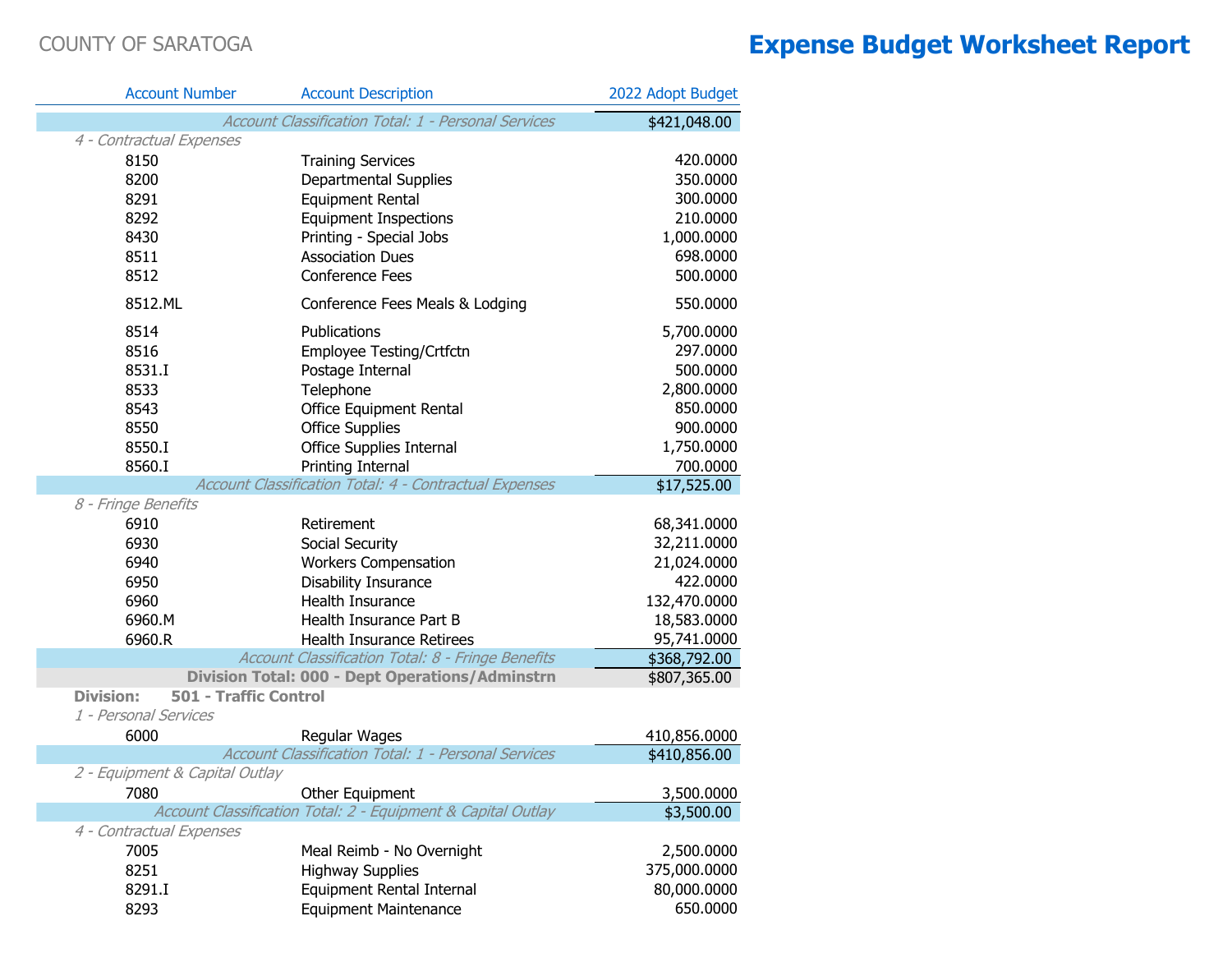|                  | <b>Account Number</b>    | <b>Account Description</b>                             | 2022 Adopt Budget |
|------------------|--------------------------|--------------------------------------------------------|-------------------|
|                  | 8294                     | <b>Equipment Repairs</b>                               | 2,500.0000        |
|                  | 8296                     | <b>Hand Tools</b>                                      | 400.0000          |
|                  | 8550.I                   | <b>Office Supplies Internal</b>                        | 20.0000           |
|                  | 8623                     | Electricity                                            | 10,000.0000       |
|                  |                          | Account Classification Total: 4 - Contractual Expenses | \$471,070.00      |
|                  | 8 - Fringe Benefits      |                                                        |                   |
|                  | 6910                     | Retirement                                             | 71,795.0000       |
|                  | 6930                     | Social Security                                        | 31,431.0000       |
|                  | 6940                     | <b>Workers Compensation</b>                            | 12,126.0000       |
|                  | 6950                     | Disability Insurance                                   | 517.0000          |
|                  | 6960                     | Health Insurance                                       | 89,382.0000       |
|                  | 6960.M                   | Health Insurance Part B                                | 4,372.0000        |
|                  | 6960.R                   | <b>Health Insurance Retirees</b>                       | 30,931.0000       |
|                  | 6968                     | In Lieu Of Health Ins                                  | 2,880.0000        |
|                  |                          | Account Classification Total: 8 - Fringe Benefits      | \$243,434.00      |
|                  |                          | <b>Division Total: 501 - Traffic Control</b>           | \$1,128,860.00    |
| <b>Division:</b> | 502 - Engineering        |                                                        |                   |
|                  | 1 - Personal Services    |                                                        |                   |
|                  | 6000                     | Regular Wages                                          | 131,735.0000      |
|                  |                          | Account Classification Total: 1 - Personal Services    | \$131,735.00      |
|                  | 4 - Contractual Expenses |                                                        |                   |
|                  | 8150                     | <b>Training Services</b>                               | 150.0000          |
|                  | 8294                     | <b>Equipment Repairs</b>                               | 120.0000          |
|                  | 8299                     | <b>Misc Equipment Supplies</b>                         | 20.0000           |
|                  | 8514                     | Publications                                           | 80.0000           |
|                  | 8520                     | Software                                               | 2,100.0000        |
|                  | 8541                     | <b>Office Equipment Maintnce</b>                       | 1,200.0000        |
|                  | 8550                     | <b>Office Supplies</b>                                 | 200.0000          |
|                  | 8550.I                   | <b>Office Supplies Internal</b>                        | 700.0000          |
|                  |                          | Account Classification Total: 4 - Contractual Expenses | \$4,570.00        |
|                  | 8 - Fringe Benefits      |                                                        |                   |
|                  | 6910                     | Retirement                                             | 20,098.0000       |
|                  | 6930                     | Social Security                                        | 10,078.0000       |
|                  | 6940                     | <b>Workers Compensation</b>                            | 6,477.0000        |
|                  | 6950                     | Disability Insurance                                   | 141.0000          |
|                  | 6960                     | Health Insurance                                       | 26,592.0000       |
|                  | 6960.M                   | Health Insurance Part B                                | 1,093.0000        |
|                  | 6960.R                   | Health Insurance Retirees                              | 3,866.0000        |
|                  |                          | Account Classification Total: 8 - Fringe Benefits      | \$68,345.00       |
|                  |                          | <b>Division Total: 502 - Engineering</b>               | \$204,650.00      |

**Division: 510 - Road & Bridge Constrctn**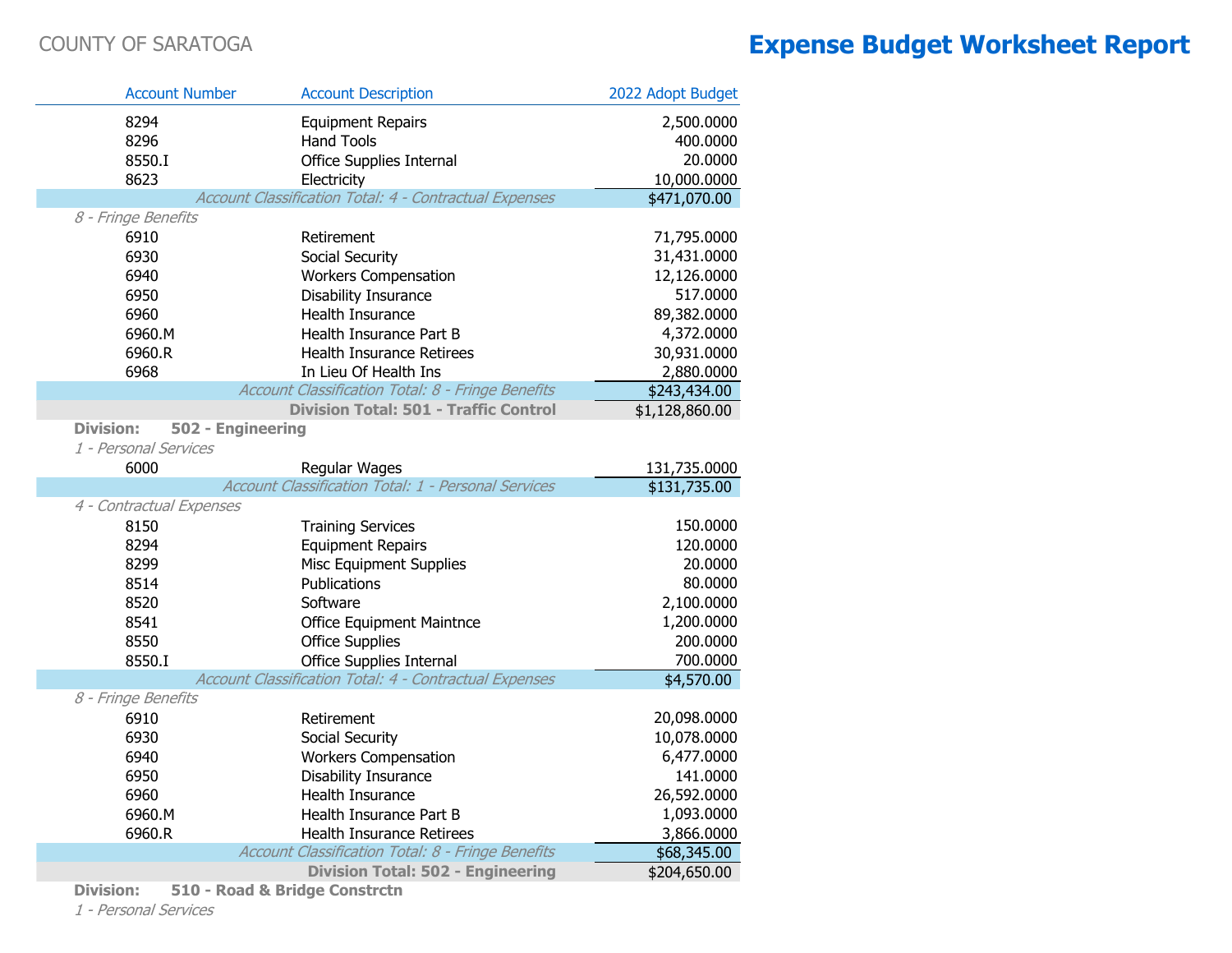|                     | <b>Account Number</b>    | <b>Account Description</b>                                    | 2022 Adopt Budget |
|---------------------|--------------------------|---------------------------------------------------------------|-------------------|
|                     | 6000                     | Regular Wages                                                 | 1,432,963.0000    |
|                     |                          | Account Classification Total: 1 - Personal Services           | \$1,432,963.00    |
|                     | 4 - Contractual Expenses |                                                               |                   |
|                     | 7502                     | Contracted Highway Srv                                        | 760,000.0000      |
|                     | 8130                     | Architects/Engineers                                          | 804,000.0000      |
|                     | 8190                     | Other Professional Srv                                        | 5,200.0000        |
|                     | 8251                     | <b>Highway Supplies</b>                                       | 2,987,500.0000    |
|                     | 8291                     | <b>Equipment Rental</b>                                       | 609,500.0000      |
|                     | 8291.I                   | Equipment Rental Internal                                     | 969,693.0000      |
|                     |                          | Account Classification Total: 4 - Contractual Expenses        | \$6,135,893.00    |
| 8 - Fringe Benefits |                          |                                                               |                   |
|                     | 6910                     | Retirement                                                    | 235,654.0000      |
|                     | 6930                     | Social Security                                               | 109,625.0000      |
|                     | 6940                     | <b>Workers Compensation</b>                                   | 32,676.0000       |
|                     | 6950                     | Disability Insurance                                          | 1,844.0000        |
|                     | 6960                     | Health Insurance                                              | 457,277.0000      |
|                     | 6968                     | In Lieu Of Health Ins                                         | 3,510.0000        |
|                     |                          | Account Classification Total: 8 - Fringe Benefits             | \$840,586.00      |
|                     |                          | Division Total: 510 - Road & Bridge Constrctn                 | \$8,409,442.00    |
| <b>Division:</b>    |                          | 511 - Road & Bridge Maintenance                               |                   |
|                     | 1 - Personal Services    |                                                               |                   |
|                     | 6000                     | Regular Wages                                                 | 3,242,784.0000    |
|                     |                          | Account Classification Total: 1 - Personal Services           | \$3,242,784.00    |
|                     | 4 - Contractual Expenses |                                                               |                   |
|                     | 7006                     | Receipted Clothing Reimb                                      | 14,850.0000       |
|                     | 7502                     | Contracted Highway Srv                                        | 255,000.0000      |
|                     | 8150                     | <b>Training Services</b>                                      | 1,200.0000        |
|                     | 8190                     | Other Professional Srv                                        | 400.0000          |
|                     | 8200                     | <b>Departmental Supplies</b>                                  | 560.0000          |
|                     | 8251                     | <b>Highway Supplies</b>                                       | 170,000.0000      |
|                     | 8291                     | <b>Equipment Rental</b>                                       | 9,000.0000        |
|                     | 8291.I                   | Equipment Rental Internal                                     | 812,910.0000      |
|                     | 8293                     | <b>Equipment Maintenance</b>                                  | 400.0000          |
|                     | 8294                     | <b>Equipment Repairs</b>                                      | 3,200.0000        |
|                     | 8296                     | Hand Tools                                                    | 6,000.0000        |
|                     | 8518                     | Uniform Expenses                                              | 8,000.0000        |
|                     | 8519                     | Personal Safety Supplies                                      | 7,000.0000        |
| 8 - Fringe Benefits |                          | <b>Account Classification Total: 4 - Contractual Expenses</b> | \$1,288,520.00    |
|                     | 6910                     | Retirement                                                    | 542,733.0000      |
|                     | 6930                     | Social Security                                               | 248,075.0000      |
|                     | 6940                     | <b>Workers Compensation</b>                                   | 131,275.0000      |
|                     |                          |                                                               |                   |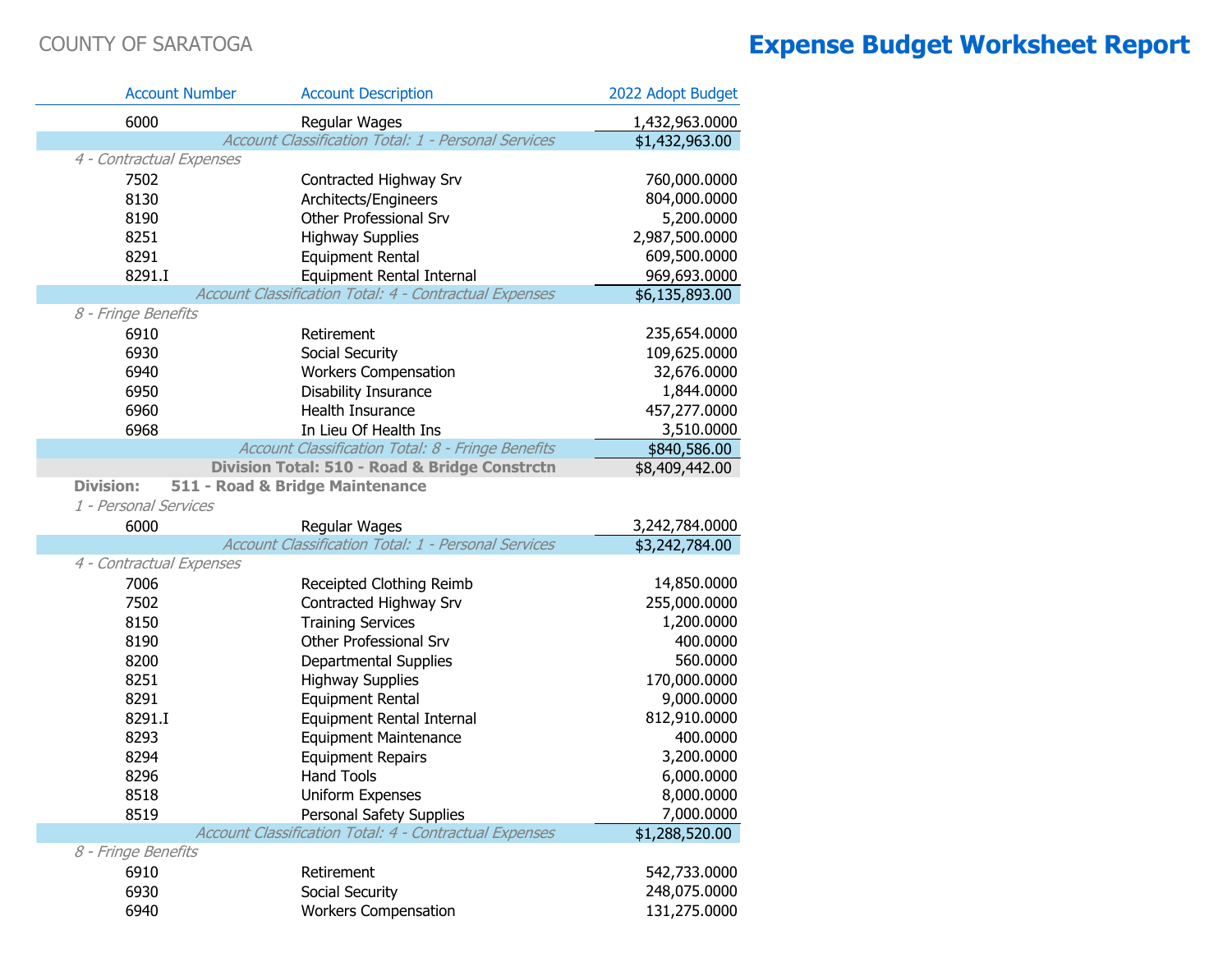| <b>Account Number</b>             | <b>Account Description</b>                             | 2022 Adopt Budget |
|-----------------------------------|--------------------------------------------------------|-------------------|
| 6950                              | Disability Insurance                                   | 4,115.0000        |
| 6960                              | Health Insurance                                       | 1,053,311.0000    |
| 6960.M                            | Health Insurance Part B                                | 64,385.0000       |
| 6960.R                            | Health Insurance Retirees                              | 842,865.0000      |
| 6968                              | In Lieu Of Health Ins                                  | 6,210.0000        |
|                                   | Account Classification Total: 8 - Fringe Benefits      | \$2,892,969.00    |
|                                   | Division Total: 511 - Road & Bridge Maintenance        | \$7,424,273.00    |
| <b>Division:</b>                  | 512 - Snow & Ice Control                               |                   |
| 1 - Personal Services             |                                                        |                   |
| 6000                              | Regular Wages                                          | 669,370.0000      |
|                                   | Account Classification Total: 1 - Personal Services    | \$669,370.00      |
| 4 - Contractual Expenses          |                                                        |                   |
| 7005                              | Meal Reimb - No Overnight                              | 15,000.0000       |
| 8251                              | <b>Highway Supplies</b>                                | 1,400,000.0000    |
| 8291.I                            | Equipment Rental Internal                              | 940,627.0000      |
|                                   | Account Classification Total: 4 - Contractual Expenses | \$2,355,627.00    |
| 8 - Fringe Benefits               |                                                        |                   |
| 6910                              | Retirement                                             | 112,456.0000      |
| 6930                              | Social Security                                        | 51,202.0000       |
| 6940                              | <b>Workers Compensation</b>                            | 10,746.0000       |
| 6950                              | Disability Insurance                                   | 835.0000          |
| 6960                              | <b>Health Insurance</b>                                | 214,137.0000      |
| 6968                              | In Lieu Of Health Ins                                  | 1,530.0000        |
|                                   | Account Classification Total: 8 - Fringe Benefits      | \$390,906.00      |
|                                   | <b>Division Total: 512 - Snow &amp; Ice Control</b>    | \$3,415,903.00    |
| <b>Division:</b><br>513 - Airport |                                                        |                   |
| 1 - Personal Services             |                                                        |                   |
| 6000                              | Regular Wages                                          | 25,584.0000       |
|                                   | Account Classification Total: 1 - Personal Services    | \$25,584.00       |
| 4 - Contractual Expenses          |                                                        |                   |
| 8251                              | <b>Highway Supplies</b>                                | 12,000.0000       |
| 8291.I                            | Equipment Rental Internal                              | 20,174.0000       |
|                                   | Account Classification Total: 4 - Contractual Expenses | \$32,174.00       |
| 8 - Fringe Benefits               |                                                        |                   |
| 6910                              | Retirement                                             | 4,338.0000        |
| 6930                              | Social Security                                        | 1,958.0000        |
| 6940                              | <b>Workers Compensation</b>                            | 989.0000          |
| 6950                              | Disability Insurance                                   | 32.0000           |
| 6960                              | Health Insurance                                       | 8,729.0000        |
|                                   | Account Classification Total: 8 - Fringe Benefits      | \$16,046.00       |
|                                   | <b>Division Total: 513 - Airport</b>                   | \$73,804.00       |

**Division: 514 - Services to Towns**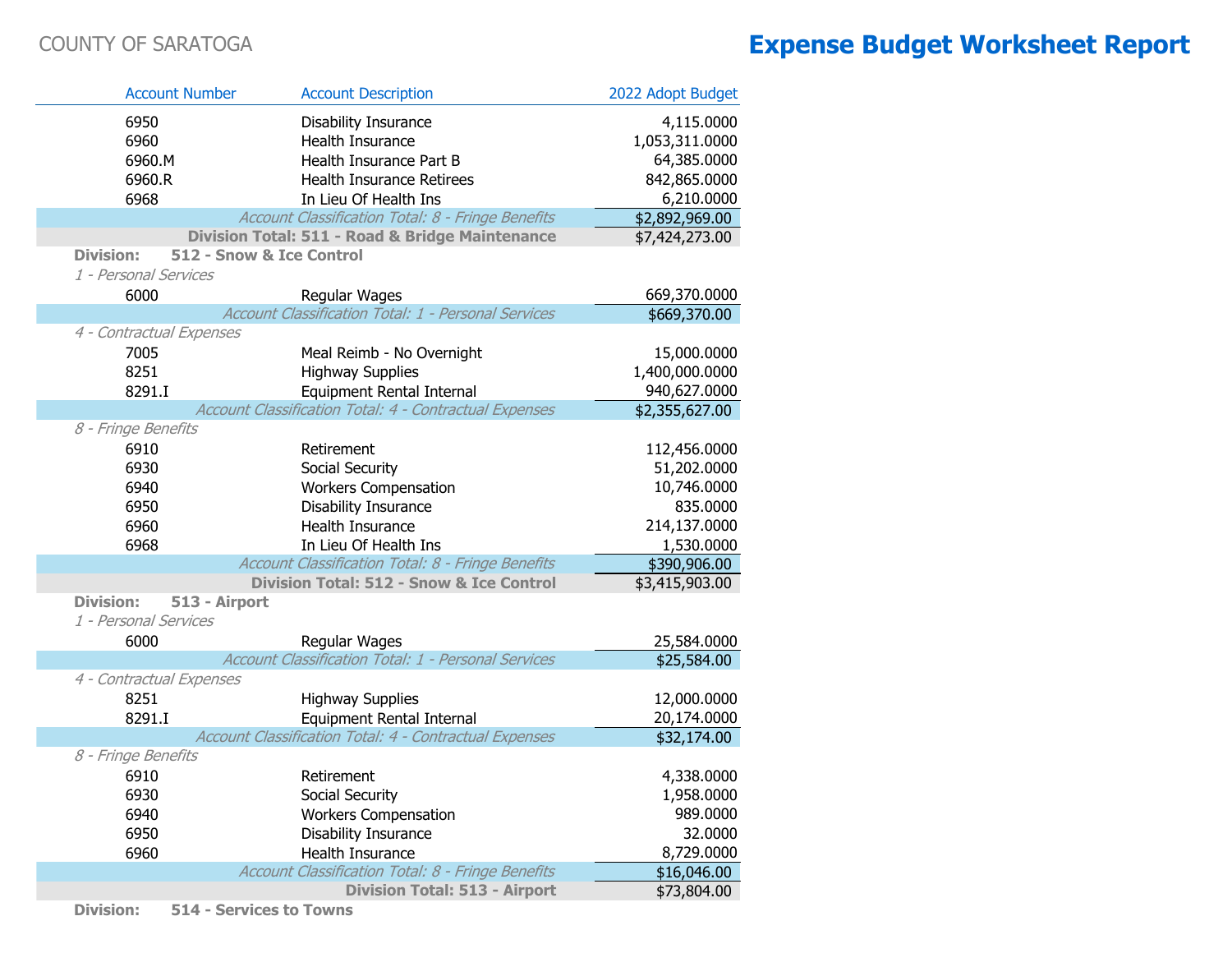F.

| <b>Account Number</b>    | <b>Account Description</b>                             | 2022 Adopt Budget        |
|--------------------------|--------------------------------------------------------|--------------------------|
| 1 - Personal Services    |                                                        |                          |
| 6000                     | Regular Wages                                          | 68,958.0000              |
|                          | Account Classification Total: 1 - Personal Services    | \$68,958.00              |
| 4 - Contractual Expenses |                                                        |                          |
| 8251                     | <b>Highway Supplies</b>                                | 183,180.0000             |
| 8291.I                   | Equipment Rental Internal                              | 34,487.0000              |
| 8294                     | <b>Equipment Repairs</b>                               | 1,000.0000               |
| 8623                     | Electricity                                            | 4,000.0000               |
|                          | Account Classification Total: 4 - Contractual Expenses | \$222,667.00             |
| 8 - Fringe Benefits      |                                                        |                          |
| 6910                     | Retirement                                             | 12,097.0000              |
| 6930                     | Social Security                                        | 5,276.0000               |
| 6940                     | <b>Workers Compensation</b>                            | 1,011.0000               |
| 6950                     | Disability Insurance                                   | 85.0000                  |
| 6960                     | Health Insurance                                       | 17,338.0000              |
| 6968                     | In Lieu Of Health Ins                                  | 360.0000                 |
|                          | Account Classification Total: 8 - Fringe Benefits      | \$36,167.00              |
|                          | <b>Division Total: 514 - Services to Towns</b>         | \$327,792.00             |
| <b>Division:</b>         | 515 - Solid Waste Management                           |                          |
| 4 - Contractual Expenses |                                                        |                          |
|                          |                                                        |                          |
| 8761                     | Landfill Profit Sharing Disbursement                   | 1,450,000.0000           |
|                          | Account Classification Total: 4 - Contractual Expenses | \$1,450,000.00           |
|                          | <b>Division Total: 515 - Solid Waste Management</b>    | \$1,450,000.00           |
| <b>Division:</b>         | 516 - Recycling                                        |                          |
| 1 - Personal Services    |                                                        |                          |
| 6000                     | Regular Wages                                          | 53,239.0000              |
|                          | Account Classification Total: 1 - Personal Services    | \$53,239.00              |
| 4 - Contractual Expenses |                                                        |                          |
| 7503                     | Disposal Of Recyclables                                | 437,000.0000             |
| 8190                     | Other Professional Srv                                 | 14,500.0000              |
| 8200                     | <b>Departmental Supplies</b>                           | 50.0000                  |
| 8292                     | <b>Equipment Inspections</b>                           | 21.0000                  |
| 8492                     | Local Assistance                                       | 140,000.0000             |
| 8519                     | Personal Safety Supplies                               | 225.0000                 |
| 8533                     | Telephone                                              | 800.0000                 |
| 8550.I                   | Office Supplies Internal                               | 50.0000                  |
| 8623                     | Electricity                                            | 500.0000                 |
|                          | Account Classification Total: 4 - Contractual Expenses | \$593,146.00             |
| 8 - Fringe Benefits      |                                                        |                          |
| 6910<br>6930             | Retirement<br>Social Security                          | 9,632.0000<br>4,073.0000 |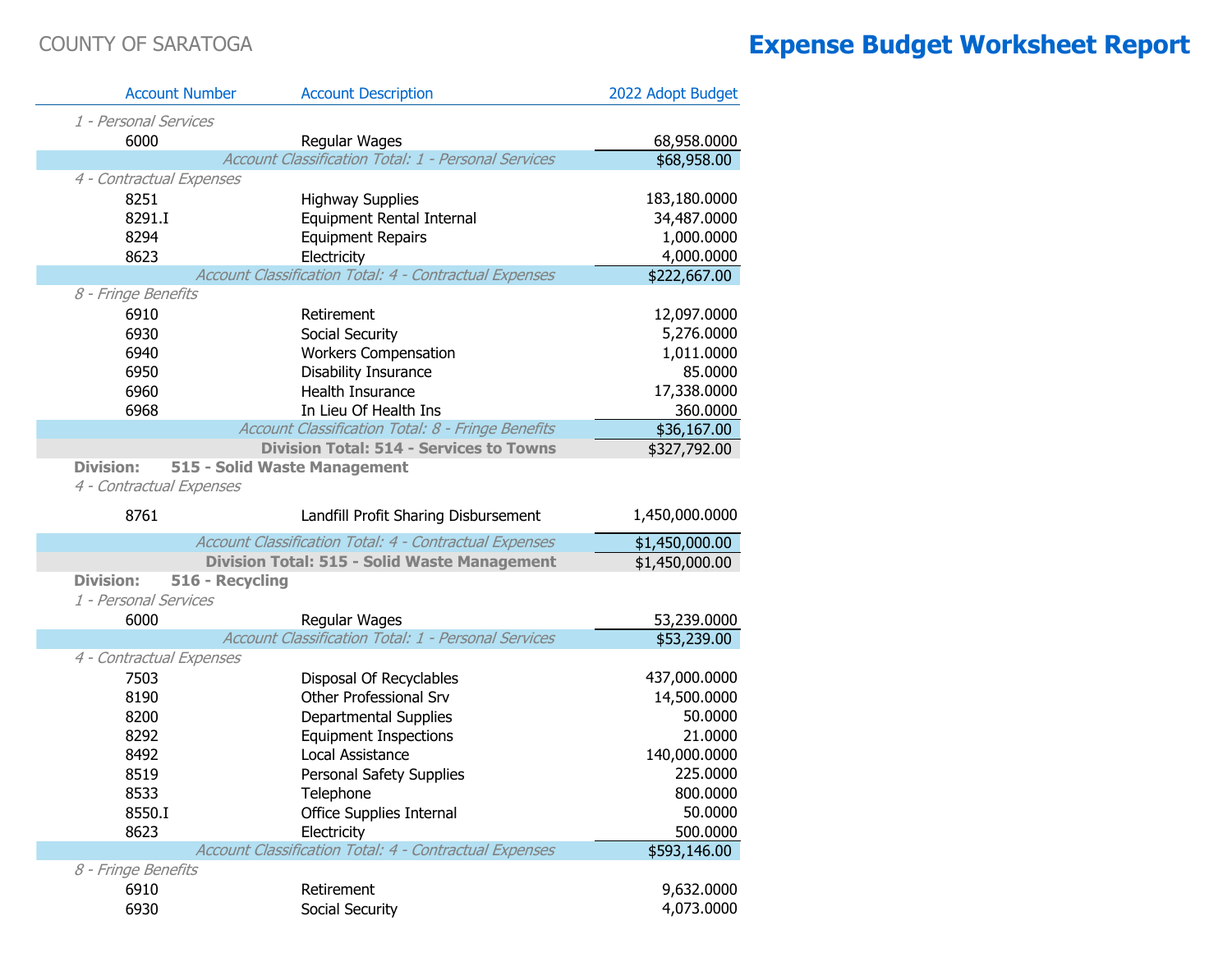|                                           | <b>Account Number</b>                                        | <b>Account Description</b>                          |                                                            | 2022 Adopt Budget     |
|-------------------------------------------|--------------------------------------------------------------|-----------------------------------------------------|------------------------------------------------------------|-----------------------|
| 6940<br>6950                              |                                                              | <b>Workers Compensation</b><br>Disability Insurance |                                                            | 3,088.0000<br>71.0000 |
| 6960                                      |                                                              | Health Insurance                                    |                                                            | 10,938.0000           |
| 6960.M                                    |                                                              | Health Insurance Part B                             |                                                            | 2,186.0000            |
| 6960.R                                    |                                                              |                                                     | Health Insurance Retirees                                  | 11,599.0000           |
|                                           |                                                              |                                                     | Account Classification Total: 8 - Fringe Benefits          | \$41,587.00           |
|                                           |                                                              |                                                     | <b>Division Total: 516 - Recycling</b>                     | \$687,972.00          |
|                                           |                                                              |                                                     | <b>Department Total: 50 - Public Works</b>                 | \$23,930,061.00       |
|                                           |                                                              |                                                     | <b>EXPENSES Total</b>                                      | \$23,930,061.00       |
|                                           |                                                              | <b>Fund EXPENSE</b>                                 | Total: D - County Road                                     | \$23,930,061.00       |
| Fund:<br><b>EXPENSES</b>                  | <b>DM - Road Machinery</b>                                   |                                                     |                                                            |                       |
| <b>Department:</b>                        | 50 - Public Works                                            |                                                     |                                                            |                       |
| <b>Division:</b><br>1 - Personal Services | 000 - Dept Operations/Adminstrn                              |                                                     |                                                            |                       |
| 6000                                      |                                                              | Regular Wages                                       |                                                            | 1,089,106.0000        |
|                                           |                                                              |                                                     | <b>Account Classification Total: 1 - Personal Services</b> | \$1,089,106.00        |
|                                           | 2 - Equipment & Capital Outlay                               |                                                     |                                                            |                       |
| 7033                                      |                                                              | <b>Personal Computers</b>                           |                                                            | 11,900.0000           |
| 7042                                      |                                                              |                                                     | Rolling Stock-Highwayuse                                   | 1,565,500.0000        |
| 7043                                      |                                                              | Rolling Stock - Off Hwy                             |                                                            | 855,550.0000          |
| 7080                                      |                                                              | Other Equipment                                     |                                                            | 64,475.0000           |
|                                           | Account Classification Total: 2 - Equipment & Capital Outlay |                                                     |                                                            | \$2,497,425.00        |
| 4 - Contractual Expenses                  |                                                              |                                                     |                                                            |                       |
| 8190                                      |                                                              | Other Professional Srv                              |                                                            | 1,200.0000            |
| 8200                                      |                                                              | Departmental Supplies                               |                                                            | 600.0000              |
| 8221                                      |                                                              | <b>Building Materials</b>                           |                                                            | 8,000.0000            |
| 8252                                      |                                                              | Vehicle Parts & Supplies                            |                                                            | 575,000.0000          |
| 8291                                      |                                                              | <b>Equipment Rental</b>                             |                                                            | 1,000.0000            |
| 8292                                      |                                                              | <b>Equipment Inspections</b>                        |                                                            | 2,310.0000            |
| 8293                                      |                                                              | <b>Equipment Maintenance</b>                        |                                                            | 78,000.0000           |
| 8294                                      |                                                              | <b>Equipment Repairs</b>                            |                                                            | 7,000.0000            |
| 8296                                      |                                                              | <b>Hand Tools</b>                                   |                                                            | 8,000.0000            |
| 8299                                      |                                                              | <b>Misc Equipment Supplies</b>                      |                                                            | 25,000.0000           |
| 8400                                      |                                                              | Licenses & Permits                                  |                                                            | 110.0000              |
| 8461                                      |                                                              |                                                     | <b>Building Component Mntce</b>                            | 13,000.0000           |
| 8462                                      |                                                              |                                                     | Disposal Of Special Waste                                  | 6,200.0000            |
| 8514                                      |                                                              | Publications                                        |                                                            | 525.0000              |
| 8516                                      |                                                              |                                                     | Employee Testing/Crtfctn                                   | 30.0000               |
| 8517                                      |                                                              | <b>Employment Physicals</b>                         |                                                            | 4,550.0000            |
| 8517.I                                    |                                                              |                                                     | <b>Employment Physicals Internal</b>                       | 500.0000              |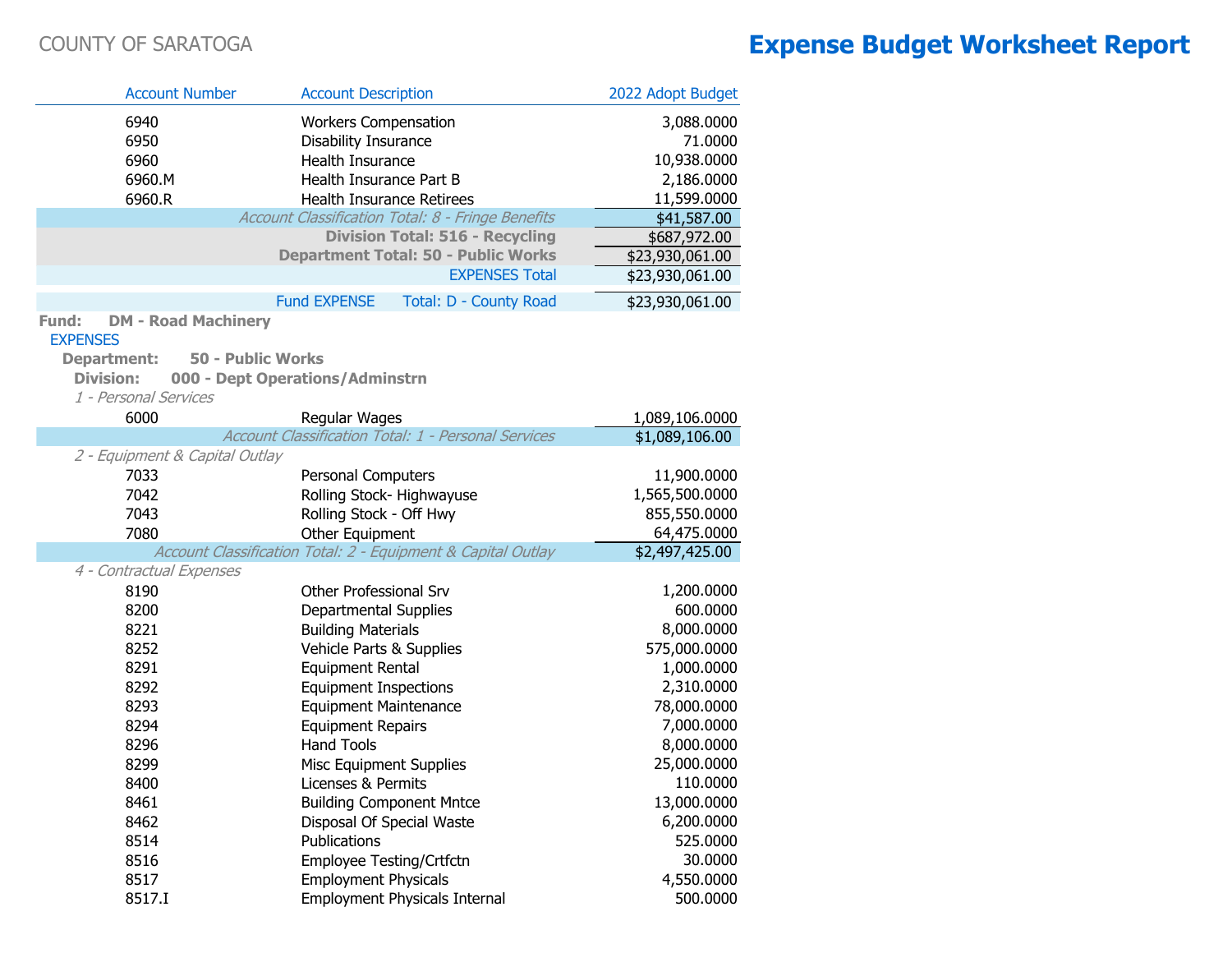|                          | <b>Account Number</b>  | <b>Account Description</b>                                 | 2022 Adopt Budget |
|--------------------------|------------------------|------------------------------------------------------------|-------------------|
| 8518                     |                        | Uniform Expenses                                           | 8,000.0000        |
| 8519                     |                        | Personal Safety Supplies                                   | 1,750.0000        |
| 8520                     |                        | Software                                                   | 38,600.0000       |
| 8533                     |                        | Telephone                                                  | 4,500.0000        |
| 8550.I                   |                        | Office Supplies Internal                                   | 1,000.0000        |
| 8560.I                   |                        | Printing Internal                                          | 400.0000          |
| 8611                     |                        | Vehicle Fuel                                               | 385,000.0000      |
| 8611.I                   |                        | Vehicle Fuel Internal                                      | 115,000.0000      |
| 8612                     |                        | Vehicle Maintenance & Rep                                  | 1,500.0000        |
| 8622                     |                        | <b>Heating Expense</b>                                     | 75,000.0000       |
| 8623                     |                        | Electricity                                                | 65,000.0000       |
| 8624                     |                        | <b>Water Charges</b>                                       | 1,500.0000        |
| 8625                     |                        | Sewer Charges                                              | 750.0000          |
| 8628                     |                        | Refuse Removal                                             | 6,500.0000        |
|                          |                        | Account Classification Total: 4 - Contractual Expenses     | \$1,435,525.00    |
| 8 - Fringe Benefits      |                        |                                                            |                   |
| 6910                     |                        | Retirement                                                 | 179,943.0000      |
| 6930                     |                        | Social Security                                            | 83,317.0000       |
| 6940                     |                        | <b>Workers Compensation</b>                                | 40,804.0000       |
| 6950                     |                        | Disability Insurance                                       | 1,225.0000        |
| 6960                     |                        | Health Insurance                                           | 373,317.0000      |
| 6960.M                   |                        | Health Insurance Part B                                    | 1,093.0000        |
| 6960.R                   |                        | <b>Health Insurance Retirees</b>                           | 11,599.0000       |
| 6968                     |                        | In Lieu Of Health Ins                                      | 1,710.0000        |
|                          |                        | Account Classification Total: 8 - Fringe Benefits          | \$693,008.00      |
|                          |                        | <b>Division Total: 000 - Dept Operations/Adminstrn</b>     | \$5,715,064.00    |
|                          |                        | <b>Department Total: 50 - Public Works</b>                 | \$5,715,064.00    |
|                          |                        | <b>EXPENSES Total</b>                                      | \$5,715,064.00    |
|                          | <b>Fund EXPENSE</b>    | Total: DM - Road Machinery                                 | \$5,715,064.00    |
| Fund:<br><b>EXPENSES</b> | <b>ES - Sewer Fund</b> |                                                            |                   |
| <b>Department:</b>       | 81 - Sewer District    |                                                            |                   |
| <b>Division:</b>         |                        | 000 - Dept Operations/Adminstrn                            |                   |
| 1 - Personal Services    |                        |                                                            |                   |
| 6000                     |                        | Regular Wages                                              | 1,186,118.0000    |
| 6890                     |                        | <b>General Salary Provision</b>                            | 219,429.0000      |
|                          |                        | <b>Account Classification Total: 1 - Personal Services</b> | \$1,405,547.00    |
| 4 - Contractual Expenses |                        |                                                            |                   |
| 7001                     |                        | Employee Mileage Reimb                                     | 2,200.0000        |
| 8115                     |                        | Transcripts/Stenography                                    | 300.0000          |
| 8116                     |                        | Legal Advertising                                          | 4,500.0000        |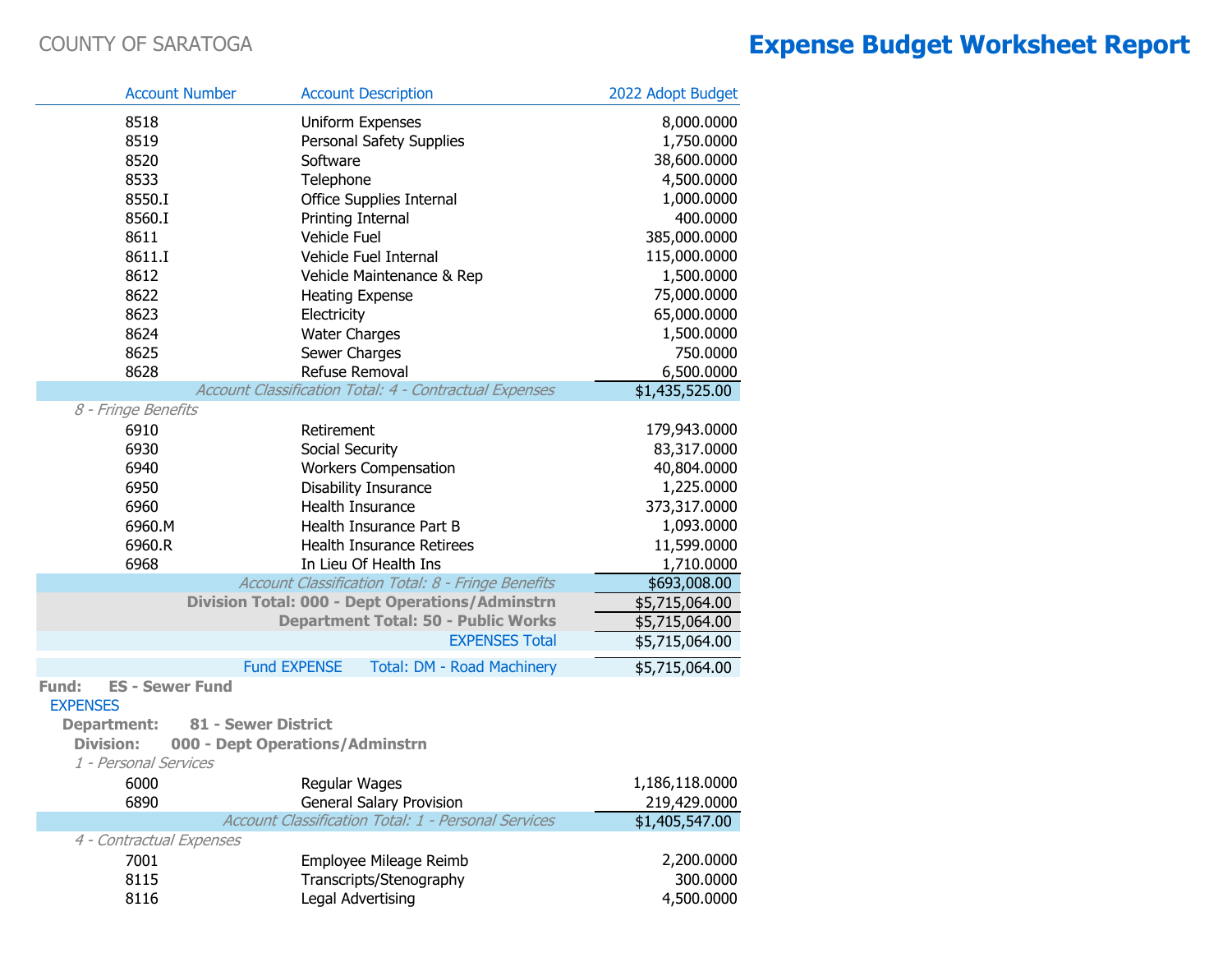| <b>Account Number</b>          | <b>Account Description</b>                                   |                                                     | 2022 Adopt Budget          |
|--------------------------------|--------------------------------------------------------------|-----------------------------------------------------|----------------------------|
| 8131                           | <b>Inspectors</b>                                            |                                                     | 175,000.0000               |
| 8142                           | <b>Bonding Fees</b>                                          |                                                     | 20,000.0000                |
| 8516                           | Employee Testing/Crtfctn                                     |                                                     | 1,000.0000                 |
| 8521                           | Minor IT Equipment                                           |                                                     | 500.0000                   |
| 8531                           | Postage                                                      |                                                     | 250.0000                   |
| 8531.I                         | Postage Internal                                             |                                                     | 2,500.0000                 |
| 8533                           | Telephone                                                    |                                                     | 2,200.0000                 |
| 8543                           | Office Equipment Rental                                      |                                                     | 750.0000                   |
| 8550                           | <b>Office Supplies</b>                                       |                                                     | 500.0000                   |
| 8550.I                         | Office Supplies Internal                                     |                                                     | 2,800.0000                 |
| 8560                           | Printing                                                     |                                                     | 650.0000                   |
| 8560.I                         | Printing Internal                                            |                                                     | 400.0000                   |
| 8632.I                         |                                                              | Inland Marine Coverage Internal                     | 1,147.0000                 |
| 9100                           | <b>Claim Settlements</b>                                     |                                                     | 15,000.0000                |
|                                | Account Classification Total: 4 - Contractual Expenses       |                                                     | \$229,697.00               |
| 8 - Fringe Benefits            |                                                              |                                                     |                            |
| 6910                           | Retirement                                                   |                                                     | 155,534.0000               |
| 6930                           | Social Security                                              |                                                     | 90,738.0000                |
| 6940                           | <b>Workers Compensation</b>                                  |                                                     | 9,579.0000                 |
| 6950                           | <b>Disability Insurance</b>                                  |                                                     | 1,337.0000                 |
| 6960                           | <b>Health Insurance</b>                                      |                                                     | 271,026.0000               |
| 6960.M                         | Health Insurance Part B                                      |                                                     | 15,303.0000                |
| 6960.R                         | <b>Health Insurance Retirees</b><br>In Lieu Of Health Ins    |                                                     | 67,592.0000                |
| 6968                           |                                                              | Account Classification Total: 8 - Fringe Benefits   | 1,800.0000<br>\$612,909.00 |
|                                | <b>Division Total: 000 - Dept Operations/Adminstrn</b>       |                                                     | \$2,248,153.00             |
| <b>Division:</b>               | 812 - Sewage Collection                                      |                                                     |                            |
| 1 - Personal Services          |                                                              |                                                     |                            |
| 6000                           | Regular Wages                                                |                                                     | 672,897.0000               |
| 6810                           | Overtime                                                     |                                                     | 20,000.0000                |
| 6830                           | On-Call Pay                                                  |                                                     | 15,000.0000                |
|                                |                                                              | Account Classification Total: 1 - Personal Services | \$707,897.00               |
| 2 - Equipment & Capital Outlay |                                                              |                                                     |                            |
| 7041                           | Cars & Light Trucks                                          |                                                     | 200,000.0000               |
| 7080                           | Other Equipment                                              |                                                     | 85,000.0000                |
| 7092                           | Infrastructure                                               |                                                     | 1,673,565.0000             |
| 7099                           | <b>Other Capital Expense</b>                                 |                                                     | 100,000.0000               |
|                                | Account Classification Total: 2 - Equipment & Capital Outlay |                                                     | \$2,058,565.00             |
| 4 - Contractual Expenses       |                                                              |                                                     |                            |
| 7006                           | Receipted Clothing Reimb                                     |                                                     | 1,500.0000                 |
| 8190                           | <b>Other Professional Srv</b>                                |                                                     | 8,000.0000                 |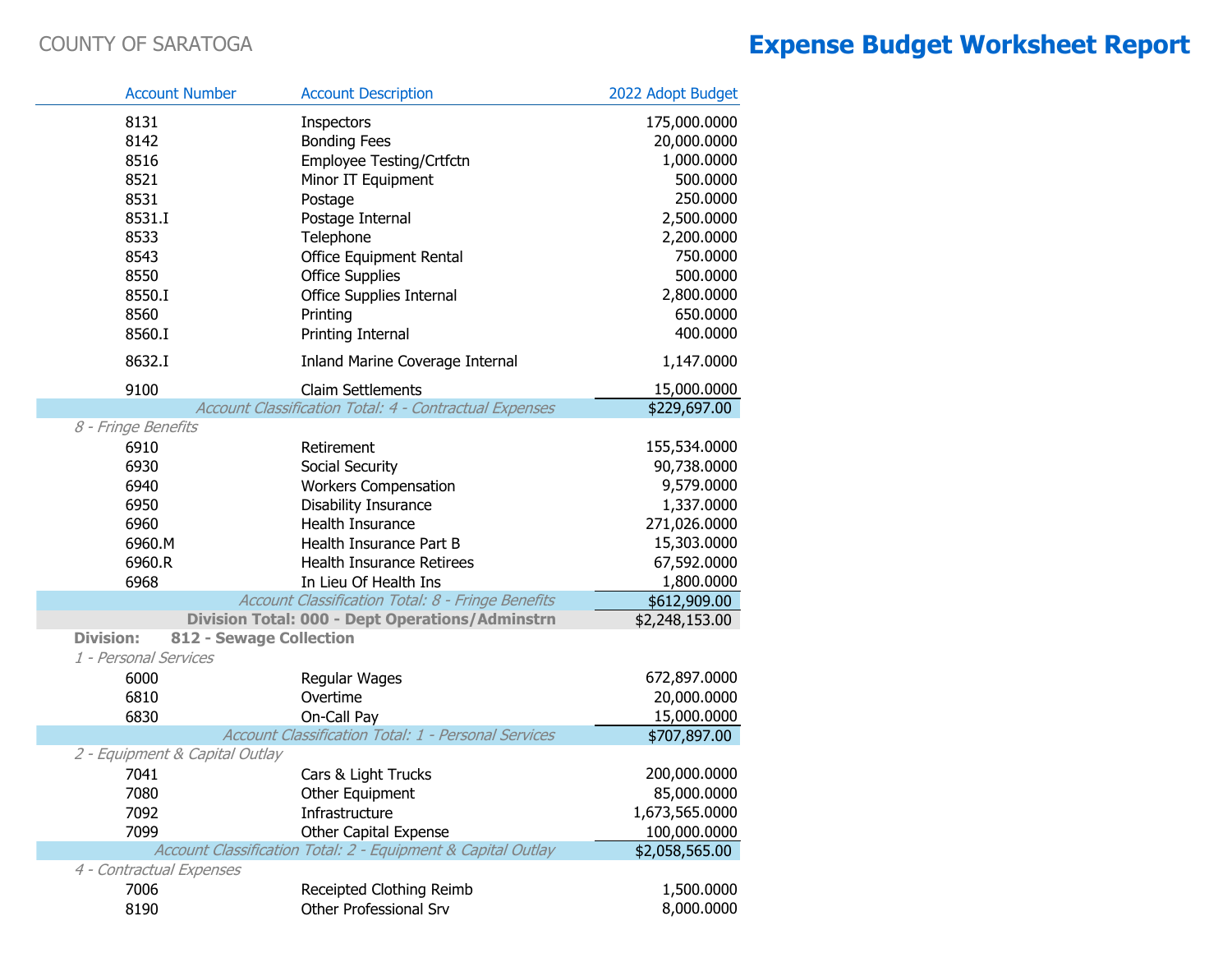| <b>Account Number</b> | <b>Account Description</b>                             | 2022 Adopt Budget |
|-----------------------|--------------------------------------------------------|-------------------|
| 8200                  | Departmental Supplies                                  | 8,250.0000        |
| 8221                  | <b>Building Materials</b>                              | 12,000.0000       |
| 8222                  | <b>Cleaning/Paper Supplies</b>                         | 600.0000          |
| 8223                  | <b>Property Repair Materials</b>                       | 750.0000          |
| 8252                  | Vehicle Parts & Supplies                               | 5,250.0000        |
| 8280                  | Sewer Components                                       | 200,000.0000      |
| 8282                  | Chemicals                                              | 145,000.0000      |
| 8291                  | <b>Equipment Rental</b>                                | 750.0000          |
| 8293                  | <b>Equipment Maintenance</b>                           | 28,000.0000       |
| 8294                  | <b>Equipment Repairs</b>                               | 190,000.0000      |
| 8295                  | <b>Small Power Tools</b>                               | 1,500.0000        |
| 8296                  | <b>Hand Tools</b>                                      | 3,000.0000        |
| 8299                  | <b>Misc Equipment Supplies</b>                         | 6,000.0000        |
| 8400                  | Licenses & Permits                                     | 1,600.0000        |
| 8420                  | Telephone - Special Lines                              | 60,000.0000       |
| 8460                  | <b>Rent Special</b>                                    | 17,000.0000       |
| 8461                  | <b>Building Component Mntce</b>                        | 3,300.0000        |
| 8463                  | Property Maintenance/Repair                            | 5,000.0000        |
| 8518                  | <b>Uniform Expenses</b>                                | 3,000.0000        |
| 8519                  | Personal Safety Supplies                               | 5,000.0000        |
| 8533                  | Telephone                                              | 4,000.0000        |
| 8535                  | <b>Internet Service</b>                                | 1,500.0000        |
| 8540                  | Minor Office Furn & Equip                              | 250.0000          |
| 8611                  | Vehicle Fuel                                           | 55,000.0000       |
| 8612.I                | Vehicle Maintenance & Rep Internal                     | 20,000.0000       |
| 8619                  | Miscellaneous Vehicle Exp                              | 2,500.0000        |
| 8622                  | <b>Heating Expense</b>                                 | 7,500.0000        |
| 8623                  | Electricity                                            | 530,000.0000      |
| 8624                  | <b>Water Charges</b>                                   | 15,000.0000       |
| 8625                  | Sewer Charges                                          | 800.0000          |
| 8626                  | <b>Property Taxes &amp; Assmnts</b>                    | 47,000.0000       |
| 8635.I                | Automobile Insurance Internal                          | 5,594.0000        |
|                       | Account Classification Total: 4 - Contractual Expenses | \$1,394,644.00    |
| 8 - Fringe Benefits   |                                                        |                   |
| 6910                  | Retirement                                             | 105,729.0000      |
| 6930                  | Social Security                                        | 51,477.0000       |
| 6940                  | <b>Workers Compensation</b>                            | 23,245.0000       |
| 6950                  | <b>Disability Insurance</b>                            | 774.0000          |
| 6960                  | Health Insurance                                       | 166,519.0000      |
| 6960.M                | Health Insurance Part B                                | 8,745.0000        |
| 6960.R                | <b>Health Insurance Retirees</b>                       | 65,784.0000       |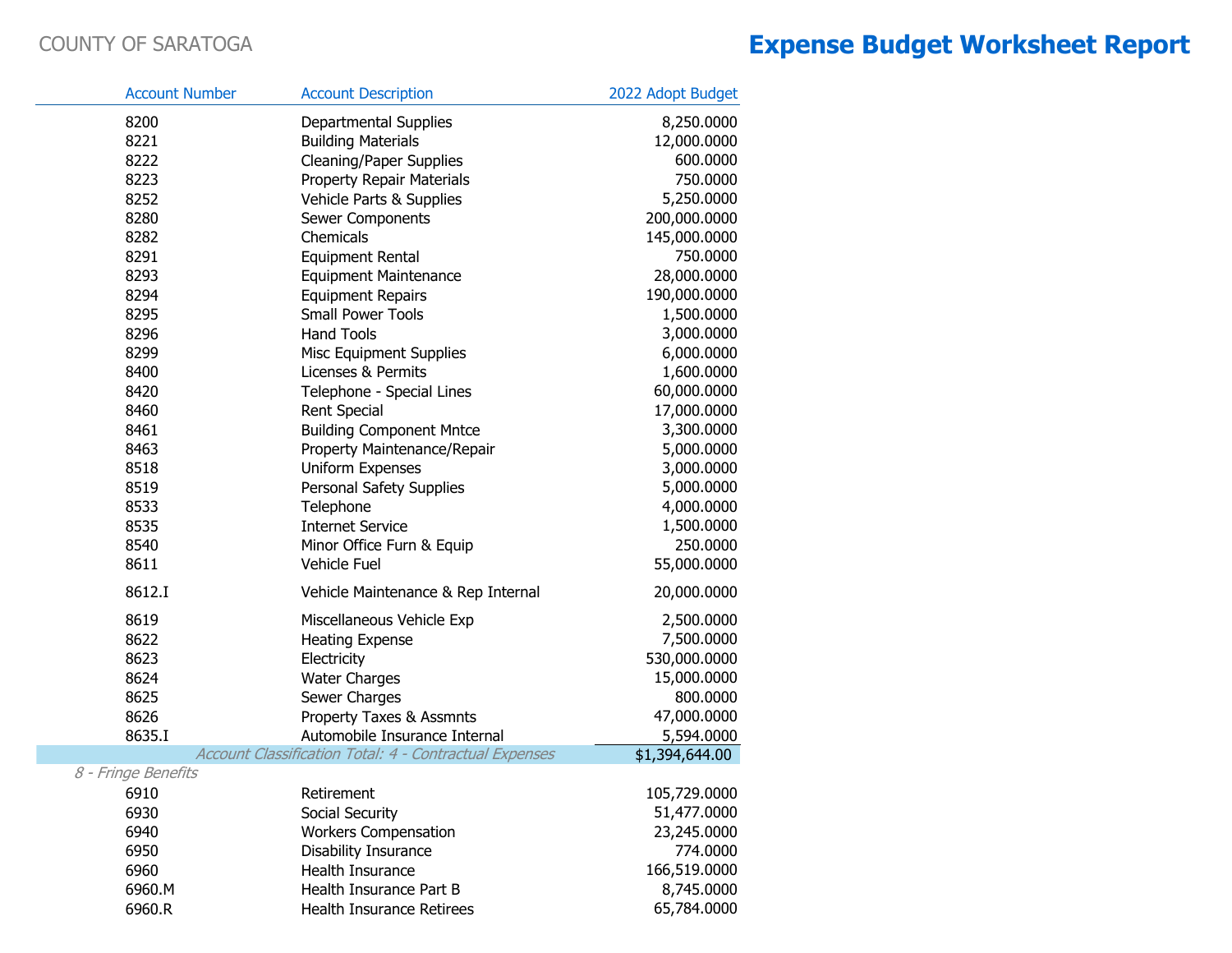| <b>Account Number</b>          | <b>Account Description</b>                                   | 2022 Adopt Budget |
|--------------------------------|--------------------------------------------------------------|-------------------|
| 6968                           | In Lieu Of Health Ins                                        | 1,800.0000        |
|                                | Account Classification Total: 8 - Fringe Benefits            | \$424,073.00      |
|                                | <b>Division Total: 812 - Sewage Collection</b>               | \$4,585,179.00    |
| <b>Division:</b>               | 813 - Sewage Treatment                                       |                   |
| 1 - Personal Services          |                                                              |                   |
| 6000                           | Regular Wages                                                | 1,492,761.0000    |
| 6810                           | Overtime                                                     | 170,000.0000      |
| 6830                           | On-Call Pay                                                  | 20,000.0000       |
|                                | Account Classification Total: 1 - Personal Services          | \$1,682,761.00    |
| 2 - Equipment & Capital Outlay |                                                              |                   |
| 7010                           | Furniture & Furnishings                                      | 3,000.0000        |
| 7033                           | <b>Personal Computers</b>                                    | 6,500.0000        |
| 7080                           | Other Equipment                                              | 20,000.0000       |
| 7094                           | <b>Bldg Components Realty</b>                                | 250,000.0000      |
| 7095                           | Capital Equipment                                            | 2,881,484.0000    |
| 7098                           | Prof Srv For Cap Purposes                                    | 1,075,000.0000    |
|                                | Account Classification Total: 2 - Equipment & Capital Outlay | \$4,235,984.00    |
| 4 - Contractual Expenses       |                                                              |                   |
| 7001                           | Employee Mileage Reimb                                       | 1,000.0000        |
| 7003                           | Employee Lodging Reimb                                       | 500.0000          |
| 7004                           | Meal Reimb - Overnight                                       | 500.0000          |
| 7005                           | Meal Reimb - No Overnight                                    | 3,300.0000        |
| 7006                           | Receipted Clothing Reimb                                     | 3,000.0000        |
| 8150                           | <b>Training Services</b>                                     | 1,500.0000        |
| 8160                           | Data Processing Fees                                         | 2,000.0000        |
| 8190                           | Other Professional Srv                                       | 53,900.0000       |
| 8200                           | Departmental Supplies                                        | 8,000.0000        |
| 8221                           | <b>Building Materials</b>                                    | 25,000.0000       |
| 8222                           | <b>Cleaning/Paper Supplies</b>                               | 9,500.0000        |
| 8223                           | <b>Property Repair Materials</b>                             | 1,500.0000        |
| 8242                           | <b>Consumable Medical Supply</b>                             | 1,000.0000        |
| 8280                           | Sewer Components                                             | 750.0000          |
| 8281                           | Lab Supplies                                                 | 70,000.0000       |
| 8282                           | Chemicals                                                    | 1,350,000.0000    |
| 8291                           | <b>Equipment Rental</b>                                      | 8,000.0000        |
| 8292                           | <b>Equipment Inspections</b>                                 | 1,000.0000        |
| 8293                           | <b>Equipment Maintenance</b>                                 | 320,000.0000      |
| 8294                           | <b>Equipment Repairs</b>                                     | 250,000.0000      |
| 8295                           | <b>Small Power Tools</b>                                     | 1,200.0000        |
| 8296                           | <b>Hand Tools</b>                                            | 4,000.0000        |
| 8299                           | Misc Equipment Supplies                                      | 12,500.0000       |
| 8400                           | Licenses & Permits                                           | 41,000.0000       |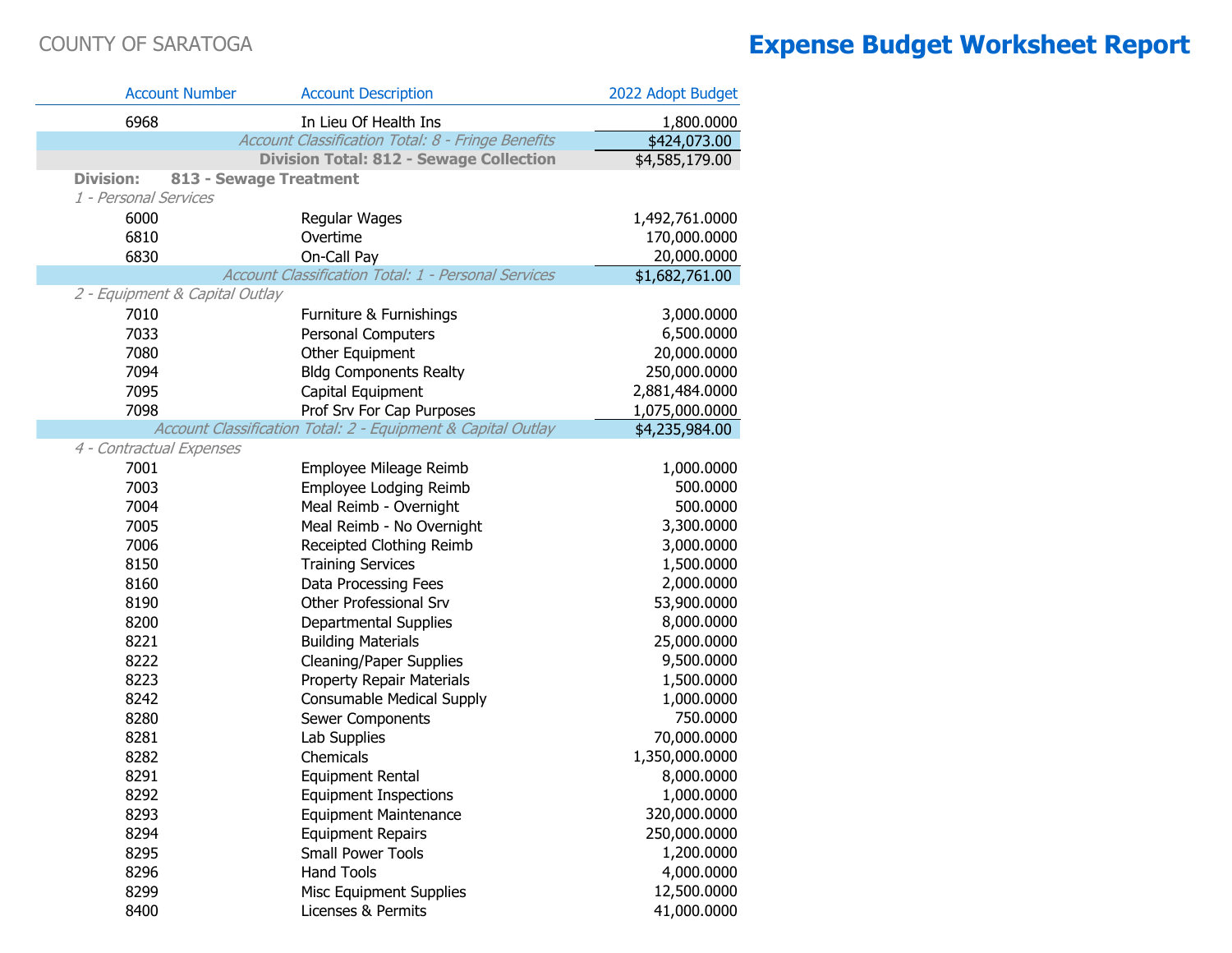|                                                                                                                                            | <b>Account Number</b>                                                                  | <b>Account Description</b>                                                                                                                                                                                                                            | 2022 Adopt Budget                                                                                                                                        |
|--------------------------------------------------------------------------------------------------------------------------------------------|----------------------------------------------------------------------------------------|-------------------------------------------------------------------------------------------------------------------------------------------------------------------------------------------------------------------------------------------------------|----------------------------------------------------------------------------------------------------------------------------------------------------------|
|                                                                                                                                            | 8460<br>8461<br>8462<br>8512                                                           | <b>Rent Special</b><br><b>Building Component Mntce</b><br>Disposal Of Special Waste<br><b>Conference Fees</b>                                                                                                                                         | 775.0000<br>20,000.0000<br>3,100,000.0000<br>2,000.0000                                                                                                  |
|                                                                                                                                            | 8512.ML                                                                                | Conference Fees Meals & Lodging                                                                                                                                                                                                                       | 1,000.0000                                                                                                                                               |
|                                                                                                                                            | 8512.T<br>8517<br>8518<br>8519<br>8520<br>8533<br>8540<br>8622<br>8623<br>8624<br>8628 | Conference Fees Travel<br><b>Employment Physicals</b><br><b>Uniform Expenses</b><br>Personal Safety Supplies<br>Software<br>Telephone<br>Minor Office Furn & Equip<br><b>Heating Expense</b><br>Electricity<br><b>Water Charges</b><br>Refuse Removal | 200.0000<br>250.0000<br>5,800.0000<br>5,000.0000<br>85,000.0000<br>1,800.0000<br>2,500.0000<br>250,000.0000<br>760,000.0000<br>10,000.0000<br>2,000.0000 |
|                                                                                                                                            | 8631.I                                                                                 | Real Property Coverage Internal                                                                                                                                                                                                                       | 133,838.0000                                                                                                                                             |
|                                                                                                                                            | 8634<br>8636.I                                                                         | Performance Bond<br>General Liability Ins Internal                                                                                                                                                                                                    | 1,000.0000<br>8,938.0000                                                                                                                                 |
| 8 - Fringe Benefits                                                                                                                        |                                                                                        | Account Classification Total: 4 - Contractual Expenses                                                                                                                                                                                                | \$6,559,251.00                                                                                                                                           |
|                                                                                                                                            | 6910<br>6930<br>6940<br>6950<br>6960<br>6960.M<br>6960.R<br>6968                       | Retirement<br>Social Security<br><b>Workers Compensation</b><br>Disability Insurance<br><b>Health Insurance</b><br>Health Insurance Part B<br><b>Health Insurance Retirees</b><br>In Lieu Of Health Ins                                               | 232,898.0000<br>114,197.0000<br>73,236.0000<br>1,829.0000<br>406,228.0000<br>18,725.0000<br>271,858.0000<br>3,600.0000                                   |
|                                                                                                                                            |                                                                                        | Account Classification Total: 8 - Fringe Benefits                                                                                                                                                                                                     | \$1,122,571.00                                                                                                                                           |
| <b>Division Total: 813 - Sewage Treatment</b><br>\$13,600,567.00<br><b>Division:</b><br>910 - Debt Service<br>6 - Debt Service - Principal |                                                                                        |                                                                                                                                                                                                                                                       |                                                                                                                                                          |
|                                                                                                                                            | 9600.2003                                                                              | Principal 2003 Sew Exp 2012 Refi                                                                                                                                                                                                                      | 320,000.0000                                                                                                                                             |
|                                                                                                                                            | 9600.2014<br>9622                                                                      | Principal 2014 Sewer Sara Lake<br>Prin-2016 Sewer Refunding                                                                                                                                                                                           | 825,000.0000<br>1,010,000.0000                                                                                                                           |
|                                                                                                                                            | 9700.2021S                                                                             | Bond Interest 2021 Interceptor Relining                                                                                                                                                                                                               | 1,790,000.0000                                                                                                                                           |

Account Classification Total: 6 - Debt Service - Principal

\$3,945,000.00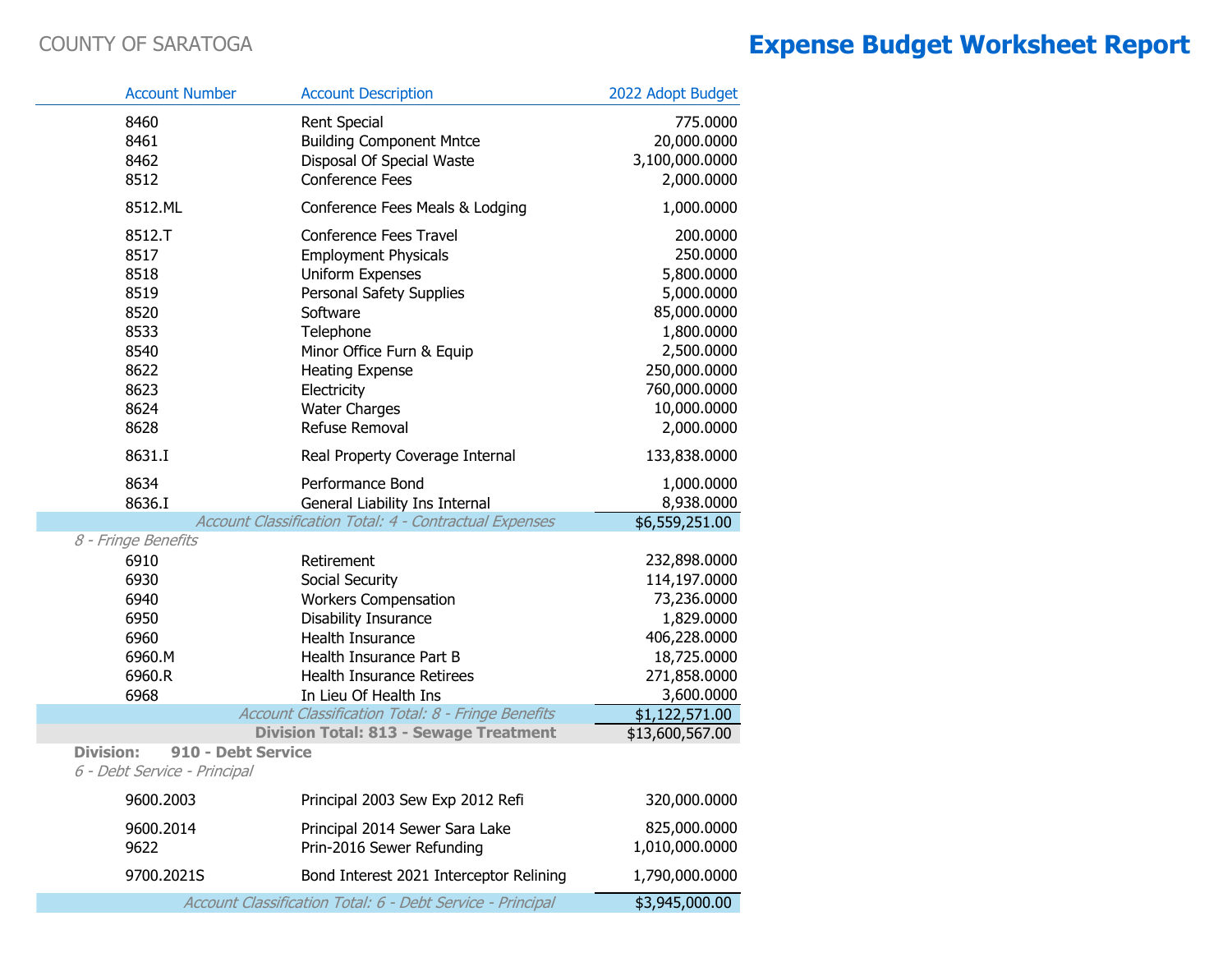| <b>Account Number</b>                                                                                  | <b>Account Description</b>                                     | 2022 Adopt Budget |
|--------------------------------------------------------------------------------------------------------|----------------------------------------------------------------|-------------------|
| 7 - Debt Service - Interest                                                                            |                                                                |                   |
| 9700.2003                                                                                              | Bond Interest 2003 Sew Exp 2012 Refi                           | 26,200.0000       |
| 9700.2014                                                                                              | Bond Interest 2014 Sewer Sara Lake                             | 385,163.0000      |
| 9700.2016                                                                                              | Bond Interest 2016 Sewer Refunding                             | 1,055,481.0000    |
|                                                                                                        | Account Classification Total: 7 - Debt Service - Interest      | \$1,466,844.00    |
|                                                                                                        | <b>Division Total: 910 - Debt Service</b>                      | \$5,411,844.00    |
|                                                                                                        | <b>Department Total: 81 - Sewer District</b>                   | \$25,845,743.00   |
|                                                                                                        | <b>EXPENSES Total</b>                                          | \$25,845,743.00   |
|                                                                                                        | <b>Fund EXPENSE</b><br><b>Total: ES - Sewer Fund</b>           | \$25,845,743.00   |
| <b>S</b> - Worker's Compensation<br>Fund:<br><b>EXPENSES</b><br><b>Department:</b><br><b>Division:</b> | <b>21 - Human Resources</b><br>000 - Dept Operations/Adminstrn |                   |
| 1 - Personal Services                                                                                  |                                                                |                   |
| 6000                                                                                                   | Regular Wages                                                  | 66,650.0000       |
|                                                                                                        | Account Classification Total: 1 - Personal Services            | \$66,650.00       |
| 4 - Contractual Expenses                                                                               |                                                                |                   |
| 7001                                                                                                   | Employee Mileage Reimb                                         | 400.0000          |
| 8141                                                                                                   | Accounting & Fin Srv                                           | 10,000.0000       |
| 8190                                                                                                   | Other Professional Srv                                         | 170,395.0000      |
| 8511                                                                                                   | <b>Association Dues</b>                                        | 95.0000           |
| 8512                                                                                                   | <b>Conference Fees</b>                                         | 200.0000          |
| 8512.ML                                                                                                | Conference Fees Meals & Lodging                                | 800.0000          |
| 8512.T                                                                                                 | Conference Fees Travel                                         | 25.0000           |
| 8514                                                                                                   | Publications                                                   | 50.0000           |
| 8531.I                                                                                                 | Postage Internal                                               | 100.0000          |
| 8543                                                                                                   | Office Equipment Rental                                        | 1,212.0000        |
| 8550.I                                                                                                 | Office Supplies Internal                                       | 100.0000          |
| 8560.I                                                                                                 | Printing Internal                                              | 25.0000           |
| 8637                                                                                                   | Prof & Special Liability                                       | 25,000.0000       |
|                                                                                                        | <b>Account Classification Total: 4 - Contractual Expenses</b>  | \$208,402.00      |
| 8 - Fringe Benefits<br>6910                                                                            | Retirement                                                     | 28,696.0000       |
| 6930                                                                                                   | Social Security                                                | 5,099.0000        |
| 6950                                                                                                   | Disability Insurance                                           | 88.0000           |
| 6960                                                                                                   | Health Insurance                                               | 6,107.0000        |
|                                                                                                        | Account Classification Total: 8 - Fringe Benefits              | \$39,990.00       |
|                                                                                                        | <b>Division Total: 000 - Dept Operations/Adminstrn</b>         | \$315,042.00      |